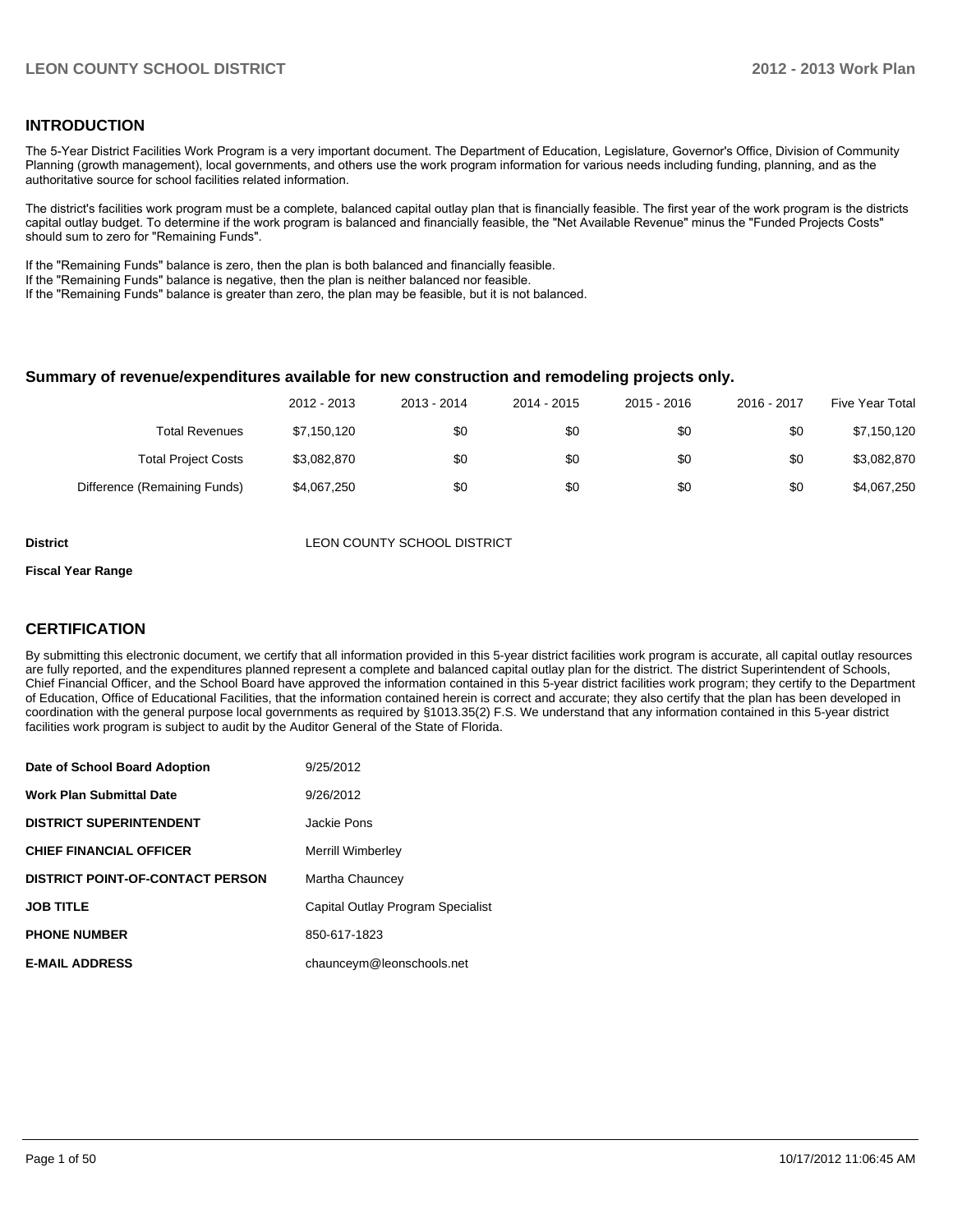# **Expenditures**

#### **Expenditure for Maintenance, Repair and Renovation from 1.50-Mills and PECO**

Annually, prior to the adoption of the district school budget, each school board must prepare a tentative district facilities work program that includes a schedule of major repair and renovation projects necessary to maintain the educational and ancillary facilities of the district.

| Item                                          | 2012 - 2013<br><b>Actual Budget</b> | 2013 - 2014<br>Projected | 2014 - 2015<br>Projected | 2015 - 2016<br>Projected | 2016 - 2017<br>Projected | <b>Total</b> |  |  |
|-----------------------------------------------|-------------------------------------|--------------------------|--------------------------|--------------------------|--------------------------|--------------|--|--|
| <b>HVAC</b>                                   | \$0                                 | \$0                      | \$0                      | \$0                      | \$0                      | \$0          |  |  |
| Locations: No Locations for this expenditure. |                                     |                          |                          |                          |                          |              |  |  |
| Flooring                                      | \$0                                 | \$0                      | \$0                      | \$0                      | \$0                      | \$0          |  |  |
| Locations: No Locations for this expenditure. |                                     |                          |                          |                          |                          |              |  |  |
| Roofing                                       | \$0                                 | \$0                      | \$0                      | \$0                      | \$0                      | \$0          |  |  |
| Locations: No Locations for this expenditure. |                                     |                          |                          |                          |                          |              |  |  |
| Safety to Life                                | \$0                                 | \$0                      | \$0                      | \$0                      | \$0                      | \$0          |  |  |
| Locations: No Locations for this expenditure. |                                     |                          |                          |                          |                          |              |  |  |
| Fencing                                       | \$0                                 | \$0                      | \$0                      | \$0                      | \$0                      | \$0          |  |  |
| Locations: No Locations for this expenditure. |                                     |                          |                          |                          |                          |              |  |  |
| Parking                                       | \$0                                 | \$0                      | \$0                      | \$0                      | \$0                      | \$0          |  |  |
| Locations: No Locations for this expenditure. |                                     |                          |                          |                          |                          |              |  |  |
| Electrical                                    | \$0                                 | \$0                      | \$0                      | \$0                      | \$0                      | \$0          |  |  |
| Locations: No Locations for this expenditure. |                                     |                          |                          |                          |                          |              |  |  |
| Fire Alarm                                    | \$0                                 | \$0                      | \$0                      | \$0                      | \$0                      | \$0          |  |  |
| Locations: No Locations for this expenditure. |                                     |                          |                          |                          |                          |              |  |  |
| Telephone/Intercom System                     | \$0                                 | \$0                      | \$0                      | \$0                      | \$0                      | \$0          |  |  |
| Locations: No Locations for this expenditure. |                                     |                          |                          |                          |                          |              |  |  |
| <b>Closed Circuit Television</b>              | \$0                                 | \$0                      | \$0                      | \$0                      | \$0                      | \$0          |  |  |
| Locations: No Locations for this expenditure. |                                     |                          |                          |                          |                          |              |  |  |
| Paint                                         | \$0                                 | \$0                      | \$0                      | \$0                      | \$0                      | \$0          |  |  |
| Locations: No Locations for this expenditure. |                                     |                          |                          |                          |                          |              |  |  |
| Maintenance/Repair                            | \$0                                 | \$0                      | \$0                      | \$0                      | \$0                      | \$0          |  |  |
| Locations: No Locations for this expenditure. |                                     |                          |                          |                          |                          |              |  |  |
| <b>Sub Total:</b>                             | \$0                                 | \$0                      | \$0                      | \$0                      | \$0                      | \$0          |  |  |

| PECO Maintenance Expenditures | \$0         | \$0         | \$1.155.376 | \$1,354,350 | \$1,495,482 | \$4,005,208  |
|-------------------------------|-------------|-------------|-------------|-------------|-------------|--------------|
| 1.50 Mill Sub Total: I        | \$6,097,373 | \$4,868,718 | \$5,511,947 | \$5,807,796 | \$6,436,378 | \$28,722,212 |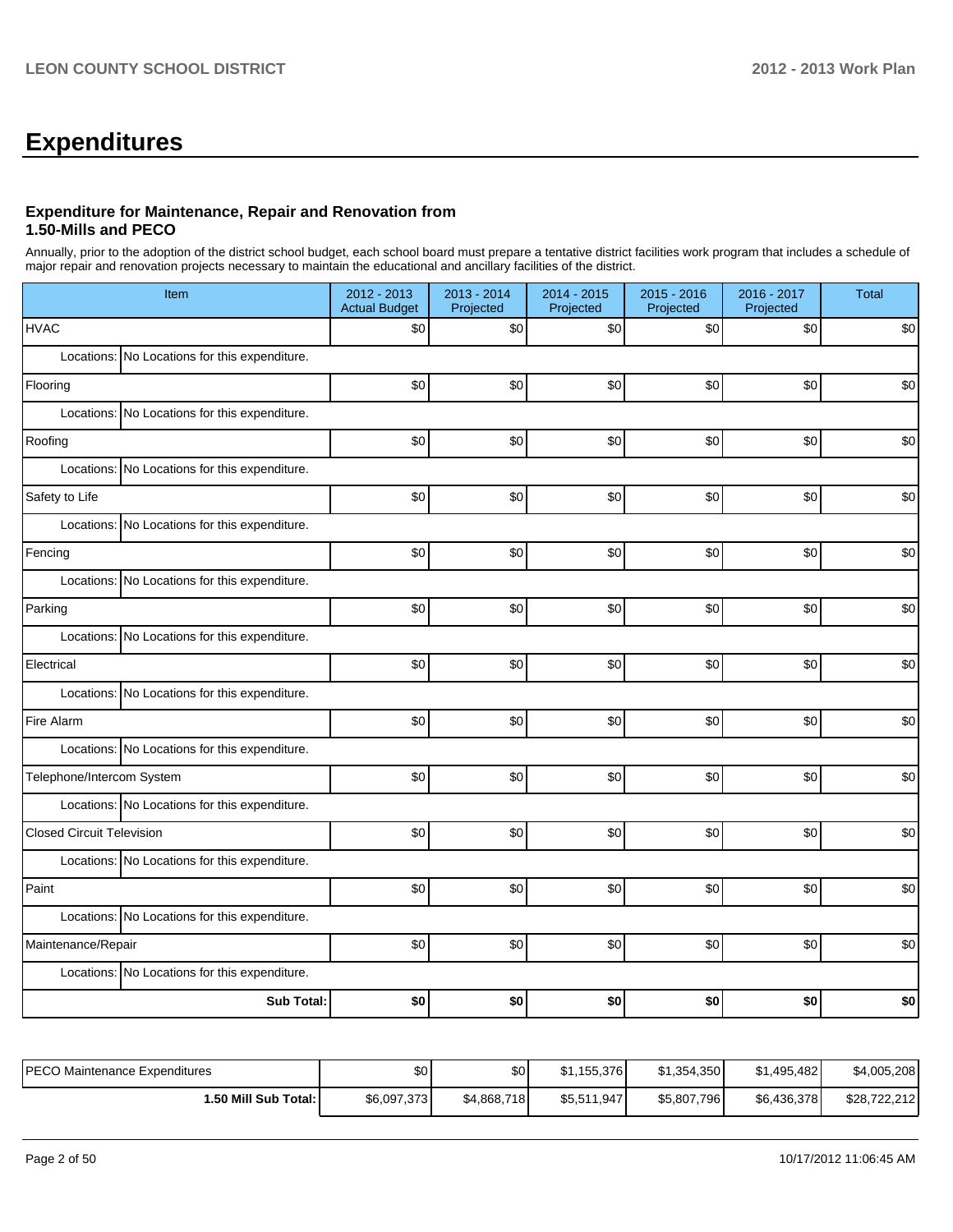| <b>Other Items</b>                                                                                                                                                                                                                                                                                                                                                                                                                                                                                                                                                                                                                                                                                                                                                                                                                                                                                                                                                                                                                                                                                                                                                                                                                                                                                                                                                                                                                                                                                                                                                                                                                                                                                                                                                        | $2012 - 2013$<br><b>Actual Budget</b>                                                                                                                                                                                                                                                                                                                                                                                                                                                                                                                                                                                                                                                                                                                                                                                                                                                                                                                                                                                                                                                                                                                                                                                                                                                                                                                                                                                                                                                                                                                                                                                                                                                                                                                                     | 2013 - 2014<br>Projected | 2014 - 2015<br>Projected | $2015 - 2016$<br>Projected | 2016 - 2017<br>Projected | <b>Total</b> |  |  |
|---------------------------------------------------------------------------------------------------------------------------------------------------------------------------------------------------------------------------------------------------------------------------------------------------------------------------------------------------------------------------------------------------------------------------------------------------------------------------------------------------------------------------------------------------------------------------------------------------------------------------------------------------------------------------------------------------------------------------------------------------------------------------------------------------------------------------------------------------------------------------------------------------------------------------------------------------------------------------------------------------------------------------------------------------------------------------------------------------------------------------------------------------------------------------------------------------------------------------------------------------------------------------------------------------------------------------------------------------------------------------------------------------------------------------------------------------------------------------------------------------------------------------------------------------------------------------------------------------------------------------------------------------------------------------------------------------------------------------------------------------------------------------|---------------------------------------------------------------------------------------------------------------------------------------------------------------------------------------------------------------------------------------------------------------------------------------------------------------------------------------------------------------------------------------------------------------------------------------------------------------------------------------------------------------------------------------------------------------------------------------------------------------------------------------------------------------------------------------------------------------------------------------------------------------------------------------------------------------------------------------------------------------------------------------------------------------------------------------------------------------------------------------------------------------------------------------------------------------------------------------------------------------------------------------------------------------------------------------------------------------------------------------------------------------------------------------------------------------------------------------------------------------------------------------------------------------------------------------------------------------------------------------------------------------------------------------------------------------------------------------------------------------------------------------------------------------------------------------------------------------------------------------------------------------------------|--------------------------|--------------------------|----------------------------|--------------------------|--------------|--|--|
| HVAC controls: Maintenance / DW                                                                                                                                                                                                                                                                                                                                                                                                                                                                                                                                                                                                                                                                                                                                                                                                                                                                                                                                                                                                                                                                                                                                                                                                                                                                                                                                                                                                                                                                                                                                                                                                                                                                                                                                           | \$54,950                                                                                                                                                                                                                                                                                                                                                                                                                                                                                                                                                                                                                                                                                                                                                                                                                                                                                                                                                                                                                                                                                                                                                                                                                                                                                                                                                                                                                                                                                                                                                                                                                                                                                                                                                                  | \$30,000                 | \$50,000                 | \$50,000                   | \$50,000                 | \$234,950    |  |  |
|                                                                                                                                                                                                                                                                                                                                                                                                                                                                                                                                                                                                                                                                                                                                                                                                                                                                                                                                                                                                                                                                                                                                                                                                                                                                                                                                                                                                                                                                                                                                                                                                                                                                                                                                                                           | Locations ACADEMIC RESOURCE CENTER, ACADEMY OF ACADEMICS AND TECHNOLOGY, AMOS P GODBY SENIOR HIGH, APALACHEE<br>ELEMENTARY, ASTORIA PARK ELEMENTARY, AUGUSTA RAA MIDDLE, BELLE VUE MIDDLE, Bloxham Building, BOND<br>ELEMENTARY SCHOOL, BUCK LAKE ELEMENTARY, CANOPY OAKS ELEMENTARY, CENTER FOR COMMUNITY EDUCATION,<br>CHAIRES ELEMENTARY, CHAIRES ELEMENTARY PRE-KINDERGARTEN, CONCORD ELEMENTARY, CONNOR BOULEVARD<br>TRANSPORTATION FACILITY, DEERLAKE MIDDLE, DESOTO TRAIL ELEMENTARY, Devurn Glenn Service Center, ELIZABETH COBB<br>MIDDLE, FAIRVIEW MIDDLE, FOOD SERVICES FACILITY, FORT BRADEN ELEMENTARY (OLD), FORT BRADEN SCHOOL (NEW),<br>FRANK HARTSFIELD ELEMENTARY, FRANK R NIMS MIDDLE, GILCHRIST ELEMENTARY, GRETCHEN EVERHART TRAINABLE<br>MENTALLY HANDICAP CENT, GRIFFIN MIDDLE, HAWKS RISE ELEMENTARY, HOWELL CENTER, JAMES RICKARDS SENIOR HIGH,<br>JOHN C RILEY ELEMENTARY, KATE SULLIVAN ELEMENTARY, KILLEARN LAKES ELEMENTARY, LAWTON M CHILES SENIOR HIGH,<br>LCSB FACILITIES, MAINTENANCE & CONSTRUCTION COMPOUND, LEON SENIOR HIGH, LEWIS M LIVELY TECHNICAL CENTER,<br>LILLIAN RUEDIGER ELEMENTARY, LINCOLN SENIOR HIGH, MAIN TRANSPORTATION FACILITY, Mehrdad "Pepper" Ghazvini Learning<br>Center, Michael J. Conley Elementary School at Southwood, OAK RIDGE ELEMENTARY, P A C E CENTER, PINEVIEW ELEMENTARY,<br>PROPERTY MANAGEMENT WAREHOUSE, R.N. Gooden/Nancy Russell Center at Wesson, ROBERTS ELEMENTARY, SABAL PALM<br>ELEMENTARY, SAIL (OLD), School for Applied Individualized Learning-SAIL (NEW), SEALEY ELEMENTARY, SECOND CHANCE<br>SCHOOL, SPRINGWOOD ELEMENTARY, SWIFT CREEK MIDDLE, TECHNOLOGY AND INFORMATION SERVICES, WALTER T<br>MOORE JR ELEMENTARY, William J. Montford, III Middle School, WOODVILLE ELEMENTARY |                          |                          |                            |                          |              |  |  |
| Lockers: Maintenance / DW                                                                                                                                                                                                                                                                                                                                                                                                                                                                                                                                                                                                                                                                                                                                                                                                                                                                                                                                                                                                                                                                                                                                                                                                                                                                                                                                                                                                                                                                                                                                                                                                                                                                                                                                                 | \$0                                                                                                                                                                                                                                                                                                                                                                                                                                                                                                                                                                                                                                                                                                                                                                                                                                                                                                                                                                                                                                                                                                                                                                                                                                                                                                                                                                                                                                                                                                                                                                                                                                                                                                                                                                       | \$0                      | \$0                      | \$12,768                   | \$30,000                 | \$42,768     |  |  |
| Locations ACADEMIC RESOURCE CENTER, ACADEMY OF ACADEMICS AND TECHNOLOGY, AMOS P GODBY SENIOR HIGH, APALACHEE<br>ELEMENTARY, ASTORIA PARK ELEMENTARY, AUGUSTA RAA MIDDLE, BELLE VUE MIDDLE, Bloxham Building, BOND<br>ELEMENTARY SCHOOL, BUCK LAKE ELEMENTARY, CANOPY OAKS ELEMENTARY, CENTER FOR COMMUNITY EDUCATION,<br>CHAIRES ELEMENTARY, CHAIRES ELEMENTARY PRE-KINDERGARTEN, CONCORD ELEMENTARY, CONNOR BOULEVARD<br>TRANSPORTATION FACILITY, DEERLAKE MIDDLE, DESOTO TRAIL ELEMENTARY, Devurn Glenn Service Center, ELIZABETH COBB<br>MIDDLE, FAIRVIEW MIDDLE, FOOD SERVICES FACILITY, FORT BRADEN ELEMENTARY (OLD), FORT BRADEN SCHOOL (NEW),<br>FRANK HARTSFIELD ELEMENTARY, FRANK R NIMS MIDDLE, GILCHRIST ELEMENTARY, GRETCHEN EVERHART TRAINABLE<br>MENTALLY HANDICAP CENT, GRIFFIN MIDDLE, HAWKS RISE ELEMENTARY, HOWELL CENTER, JAMES RICKARDS SENIOR HIGH,<br>JOHN C RILEY ELEMENTARY, KATE SULLIVAN ELEMENTARY, KILLEARN LAKES ELEMENTARY, LAWTON M CHILES SENIOR HIGH,<br>LCSB FACILITIES, MAINTENANCE & CONSTRUCTION COMPOUND, LEON SENIOR HIGH, LEWIS M LIVELY TECHNICAL CENTER,<br>LILLIAN RUEDIGER ELEMENTARY, LINCOLN SENIOR HIGH, MAIN TRANSPORTATION FACILITY, Mehrdad "Pepper" Ghazvini Learning<br>Center, Michael J. Conley Elementary School at Southwood, OAK RIDGE ELEMENTARY, P A C E CENTER, PINEVIEW ELEMENTARY,<br>PROPERTY MANAGEMENT WAREHOUSE, R.N. Gooden/Nancy Russell Center at Wesson, ROBERTS ELEMENTARY, SABAL PALM<br>ELEMENTARY, SAIL (OLD), School for Applied Individualized Learning-SAIL (NEW), SEALEY ELEMENTARY, SECOND CHANCE<br>SCHOOL, SPRINGWOOD ELEMENTARY, SWIFT CREEK MIDDLE, TECHNOLOGY AND INFORMATION SERVICES, WALTER T<br>MOORE JR ELEMENTARY, William J. Montford, III Middle School, WOODVILLE ELEMENTARY |                                                                                                                                                                                                                                                                                                                                                                                                                                                                                                                                                                                                                                                                                                                                                                                                                                                                                                                                                                                                                                                                                                                                                                                                                                                                                                                                                                                                                                                                                                                                                                                                                                                                                                                                                                           |                          |                          |                            |                          |              |  |  |
| Intercoms & clocks: Maintenance / DW                                                                                                                                                                                                                                                                                                                                                                                                                                                                                                                                                                                                                                                                                                                                                                                                                                                                                                                                                                                                                                                                                                                                                                                                                                                                                                                                                                                                                                                                                                                                                                                                                                                                                                                                      | \$49,293                                                                                                                                                                                                                                                                                                                                                                                                                                                                                                                                                                                                                                                                                                                                                                                                                                                                                                                                                                                                                                                                                                                                                                                                                                                                                                                                                                                                                                                                                                                                                                                                                                                                                                                                                                  | \$40,000                 | \$40,000                 | \$40,000                   | \$40,000                 | \$209,293    |  |  |
| Locations ACADEMIC RESOURCE CENTER, ACADEMY OF ACADEMICS AND TECHNOLOGY, AMOS P GODBY SENIOR HIGH, APALACHEE<br>ELEMENTARY, ASTORIA PARK ELEMENTARY, AUGUSTA RAA MIDDLE, BELLE VUE MIDDLE, Bloxham Building, BOND<br>ELEMENTARY SCHOOL, BUCK LAKE ELEMENTARY, CANOPY OAKS ELEMENTARY, CENTER FOR COMMUNITY EDUCATION,<br>CHAIRES ELEMENTARY, CHAIRES ELEMENTARY PRE-KINDERGARTEN, CONCORD ELEMENTARY, CONNOR BOULEVARD<br>TRANSPORTATION FACILITY, DEERLAKE MIDDLE, DESOTO TRAIL ELEMENTARY, Devurn Glenn Service Center, ELIZABETH COBB<br>MIDDLE, FAIRVIEW MIDDLE, FOOD SERVICES FACILITY, FORT BRADEN ELEMENTARY (OLD), FORT BRADEN SCHOOL (NEW),<br>FRANK HARTSFIELD ELEMENTARY, FRANK R NIMS MIDDLE, GILCHRIST ELEMENTARY, GRETCHEN EVERHART TRAINABLE<br>MENTALLY HANDICAP CENT, GRIFFIN MIDDLE, HAWKS RISE ELEMENTARY, HOWELL CENTER, JAMES RICKARDS SENIOR HIGH,<br>JOHN C RILEY ELEMENTARY, KATE SULLIVAN ELEMENTARY, KILLEARN LAKES ELEMENTARY, LAWTON M CHILES SENIOR HIGH,<br>LCSB FACILITIES, MAINTENANCE & CONSTRUCTION COMPOUND, LEON SENIOR HIGH, LEWIS M LIVELY TECHNICAL CENTER,<br>LILLIAN RUEDIGER ELEMENTARY, LINCOLN SENIOR HIGH, MAIN TRANSPORTATION FACILITY, Mehrdad "Pepper" Ghazvini Learning<br>Center, Michael J. Conley Elementary School at Southwood, OAK RIDGE ELEMENTARY, P A C E CENTER, PINEVIEW ELEMENTARY,<br>PROPERTY MANAGEMENT WAREHOUSE, R.N. Gooden/Nancy Russell Center at Wesson, ROBERTS ELEMENTARY, SABAL PALM<br>ELEMENTARY, SAIL (OLD), School for Applied Individualized Learning-SAIL (NEW), SEALEY ELEMENTARY, SECOND CHANCE<br>SCHOOL, SPRINGWOOD ELEMENTARY, SWIFT CREEK MIDDLE, TECHNOLOGY AND INFORMATION SERVICES, WALTER T<br>MOORE JR ELEMENTARY, William J. Montford, III Middle School, WOODVILLE ELEMENTARY |                                                                                                                                                                                                                                                                                                                                                                                                                                                                                                                                                                                                                                                                                                                                                                                                                                                                                                                                                                                                                                                                                                                                                                                                                                                                                                                                                                                                                                                                                                                                                                                                                                                                                                                                                                           |                          |                          |                            |                          |              |  |  |
| Plumbing: Maintenance / DW                                                                                                                                                                                                                                                                                                                                                                                                                                                                                                                                                                                                                                                                                                                                                                                                                                                                                                                                                                                                                                                                                                                                                                                                                                                                                                                                                                                                                                                                                                                                                                                                                                                                                                                                                | \$40,282                                                                                                                                                                                                                                                                                                                                                                                                                                                                                                                                                                                                                                                                                                                                                                                                                                                                                                                                                                                                                                                                                                                                                                                                                                                                                                                                                                                                                                                                                                                                                                                                                                                                                                                                                                  | \$19,817                 | \$17,945                 | \$15,960                   | \$30,000                 | \$124,004    |  |  |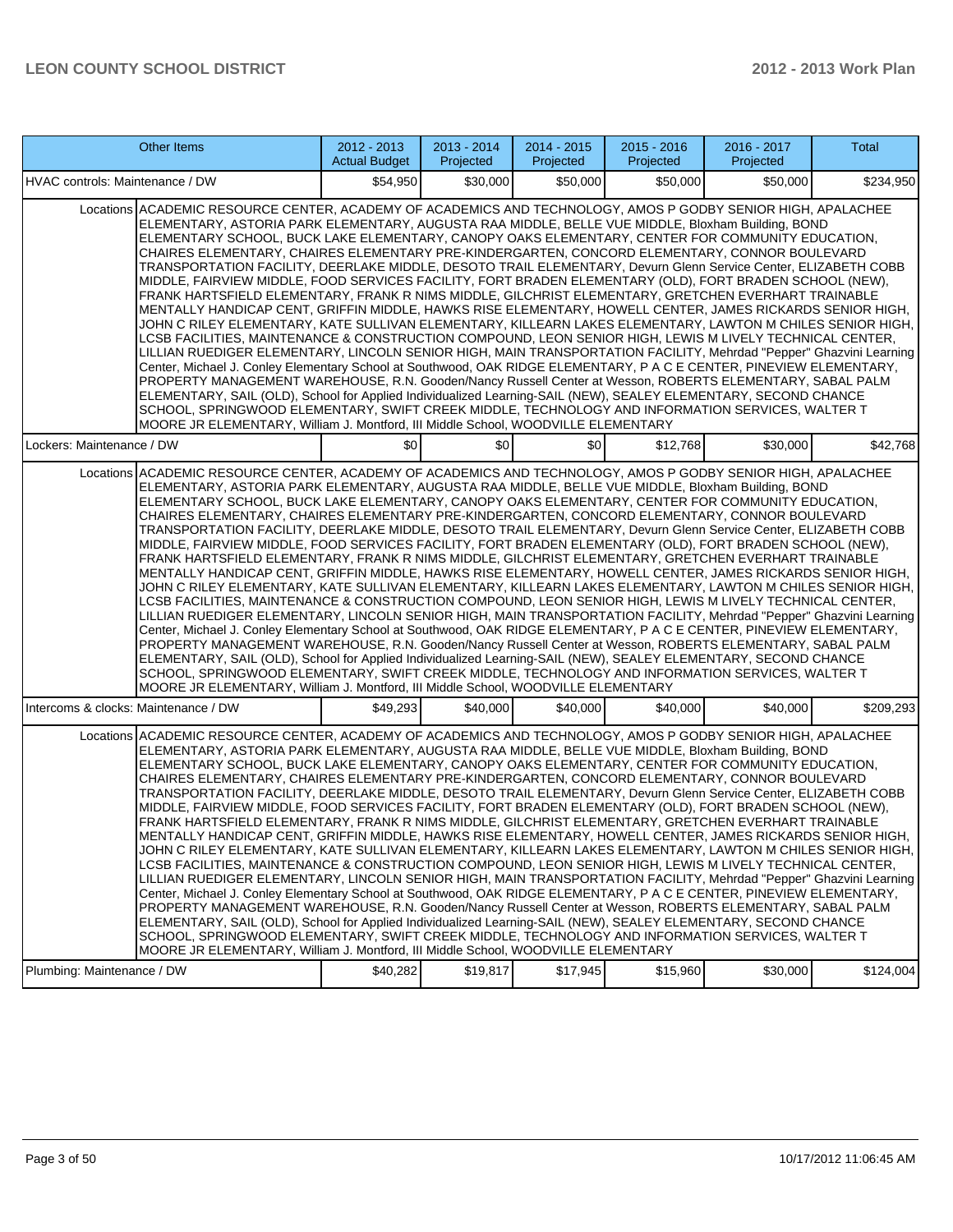| Locations ACADEMIC RESOURCE CENTER, ACADEMY OF ACADEMICS AND TECHNOLOGY, AMOS P GODBY SENIOR HIGH, APALACHEE<br>ELEMENTARY, ASTORIA PARK ELEMENTARY, AUGUSTA RAA MIDDLE, BELLE VUE MIDDLE, Bloxham Building, BOND<br>ELEMENTARY SCHOOL, BUCK LAKE ELEMENTARY, CANOPY OAKS ELEMENTARY, CENTER FOR COMMUNITY EDUCATION,<br>CHAIRES ELEMENTARY, CHAIRES ELEMENTARY PRE-KINDERGARTEN, CONCORD ELEMENTARY, CONNOR BOULEVARD<br>TRANSPORTATION FACILITY, DEERLAKE MIDDLE, DESOTO TRAIL ELEMENTARY, Devurn Glenn Service Center, ELIZABETH COBB<br>MIDDLE, FAIRVIEW MIDDLE, FOOD SERVICES FACILITY, FORT BRADEN ELEMENTARY (OLD), FORT BRADEN SCHOOL (NEW),<br>FRANK HARTSFIELD ELEMENTARY, FRANK R NIMS MIDDLE, GILCHRIST ELEMENTARY, GRETCHEN EVERHART TRAINABLE<br>MENTALLY HANDICAP CENT, GRIFFIN MIDDLE, HAWKS RISE ELEMENTARY, HOWELL CENTER, JAMES RICKARDS SENIOR HIGH,<br>JOHN C RILEY ELEMENTARY, KATE SULLIVAN ELEMENTARY, KILLEARN LAKES ELEMENTARY, LAWTON M CHILES SENIOR HIGH,<br>LCSB FACILITIES. MAINTENANCE & CONSTRUCTION COMPOUND. LEON SENIOR HIGH. LEWIS M LIVELY TECHNICAL CENTER.<br>LILLIAN RUEDIGER ELEMENTARY, LINCOLN SENIOR HIGH, MAIN TRANSPORTATION FACILITY, Mehrdad "Pepper" Ghazvini Learning<br>Center, Michael J. Conley Elementary School at Southwood, OAK RIDGE ELEMENTARY, P A C E CENTER, PINEVIEW ELEMENTARY,<br>PROPERTY MANAGEMENT WAREHOUSE, R.N. Gooden/Nancy Russell Center at Wesson, ROBERTS ELEMENTARY, SABAL PALM<br>ELEMENTARY, SAIL (OLD), School for Applied Individualized Learning-SAIL (NEW), SEALEY ELEMENTARY, SECOND CHANCE<br>SCHOOL, SPRINGWOOD ELEMENTARY, SWIFT CREEK MIDDLE, TECHNOLOGY AND INFORMATION SERVICES, WALTER T<br>MOORE JR ELEMENTARY, William J. Montford, III Middle School, WOODVILLE ELEMENTARY |     |     |     |          |          |           |
|---------------------------------------------------------------------------------------------------------------------------------------------------------------------------------------------------------------------------------------------------------------------------------------------------------------------------------------------------------------------------------------------------------------------------------------------------------------------------------------------------------------------------------------------------------------------------------------------------------------------------------------------------------------------------------------------------------------------------------------------------------------------------------------------------------------------------------------------------------------------------------------------------------------------------------------------------------------------------------------------------------------------------------------------------------------------------------------------------------------------------------------------------------------------------------------------------------------------------------------------------------------------------------------------------------------------------------------------------------------------------------------------------------------------------------------------------------------------------------------------------------------------------------------------------------------------------------------------------------------------------------------------------------------------------------------------------------------------------------------------------------------------------|-----|-----|-----|----------|----------|-----------|
| Heavy equipment: Maintenance / DW                                                                                                                                                                                                                                                                                                                                                                                                                                                                                                                                                                                                                                                                                                                                                                                                                                                                                                                                                                                                                                                                                                                                                                                                                                                                                                                                                                                                                                                                                                                                                                                                                                                                                                                                         | \$0 | \$0 | \$0 | \$31,919 | \$30,000 | \$61,919  |
| Locations ACADEMIC RESOURCE CENTER, ACADEMY OF ACADEMICS AND TECHNOLOGY, AMOS P GODBY SENIOR HIGH, APALACHEE<br>ELEMENTARY, ASTORIA PARK ELEMENTARY, AUGUSTA RAA MIDDLE, BELLE VUE MIDDLE, Bloxham Building, BOND<br>ELEMENTARY SCHOOL, BUCK LAKE ELEMENTARY, CANOPY OAKS ELEMENTARY, CENTER FOR COMMUNITY EDUCATION,<br>CHAIRES ELEMENTARY, CHAIRES ELEMENTARY PRE-KINDERGARTEN, CONCORD ELEMENTARY, CONNOR BOULEVARD<br>TRANSPORTATION FACILITY, DEERLAKE MIDDLE, DESOTO TRAIL ELEMENTARY, Devurn Glenn Service Center, ELIZABETH COBB<br>MIDDLE, FAIRVIEW MIDDLE, FOOD SERVICES FACILITY, FORT BRADEN ELEMENTARY (OLD), FORT BRADEN SCHOOL (NEW),<br>FRANK HARTSFIELD ELEMENTARY, FRANK R NIMS MIDDLE, GILCHRIST ELEMENTARY, GRETCHEN EVERHART TRAINABLE<br>MENTALLY HANDICAP CENT, GRIFFIN MIDDLE, HAWKS RISE ELEMENTARY, HOWELL CENTER, JAMES RICKARDS SENIOR HIGH,<br>JOHN C RILEY ELEMENTARY, KATE SULLIVAN ELEMENTARY, KILLEARN LAKES ELEMENTARY, LAWTON M CHILES SENIOR HIGH,<br>LCSB FACILITIES, MAINTENANCE & CONSTRUCTION COMPOUND, LEON SENIOR HIGH, LEWIS M LIVELY TECHNICAL CENTER,<br>LILLIAN RUEDIGER ELEMENTARY, LINCOLN SENIOR HIGH, MAIN TRANSPORTATION FACILITY, Mehrdad "Pepper" Ghazvini Learning<br>Center, Michael J. Conley Elementary School at Southwood, OAK RIDGE ELEMENTARY, P A C E CENTER, PINEVIEW ELEMENTARY,<br>PROPERTY MANAGEMENT WAREHOUSE, R.N. Gooden/Nancy Russell Center at Wesson, ROBERTS ELEMENTARY, SABAL PALM<br>ELEMENTARY, SAIL (OLD), School for Applied Individualized Learning-SAIL (NEW), SEALEY ELEMENTARY, SECOND CHANCE<br>SCHOOL, SPRINGWOOD ELEMENTARY, SWIFT CREEK MIDDLE, TECHNOLOGY AND INFORMATION SERVICES, WALTER T<br>MOORE JR ELEMENTARY, William J. Montford, III Middle School, WOODVILLE ELEMENTARY |     |     |     |          |          |           |
| <b>Electrical - Facilities</b>                                                                                                                                                                                                                                                                                                                                                                                                                                                                                                                                                                                                                                                                                                                                                                                                                                                                                                                                                                                                                                                                                                                                                                                                                                                                                                                                                                                                                                                                                                                                                                                                                                                                                                                                            | \$0 | \$0 | \$0 | \$95,758 | \$90,000 | \$185,758 |
| Locations ACADEMIC RESOURCE CENTER, ACADEMY OF ACADEMICS AND TECHNOLOGY, AMOS P GODBY SENIOR HIGH, APALACHEE<br>ELEMENTARY, ASTORIA PARK ELEMENTARY, AUGUSTA RAA MIDDLE, BELLE VUE MIDDLE, Bloxham Building, BOND<br>ELEMENTARY SCHOOL, BUCK LAKE ELEMENTARY, CANOPY OAKS ELEMENTARY, CENTER FOR COMMUNITY EDUCATION,<br>CHAIRES ELEMENTARY, CHAIRES ELEMENTARY PRE-KINDERGARTEN, CONCORD ELEMENTARY, CONNOR BOULEVARD<br>TRANSPORTATION FACILITY, DEERLAKE MIDDLE, DESOTO TRAIL ELEMENTARY, Devurn Glenn Service Center, ELIZABETH COBB<br>MIDDLE, FAIRVIEW MIDDLE, FOOD SERVICES FACILITY, FORT BRADEN ELEMENTARY (OLD), FORT BRADEN SCHOOL (NEW),<br>FRANK HARTSFIELD ELEMENTARY, FRANK R NIMS MIDDLE, GILCHRIST ELEMENTARY, GRETCHEN EVERHART TRAINABLE<br>MENTALLY HANDICAP CENT, GRIFFIN MIDDLE, HAWKS RISE ELEMENTARY, HOWELL CENTER, JAMES RICKARDS SENIOR HIGH,<br>JOHN C RILEY ELEMENTARY, KATE SULLIVAN ELEMENTARY, KILLEARN LAKES ELEMENTARY, LAWTON M CHILES SENIOR HIGH,<br>LCSB FACILITIES, MAINTENANCE & CONSTRUCTION COMPOUND, LEON SENIOR HIGH, LEWIS M LIVELY TECHNICAL CENTER,                                                                                                                                                                                                                                                                                                                                                                                                                                                                                                                                                                                                                                                                        |     |     |     |          |          |           |
| LILLIAN RUEDIGER ELEMENTARY, LINCOLN SENIOR HIGH, MAIN TRANSPORTATION FACILITY, Mehrdad "Pepper" Ghazvini Learning<br>Center, Michael J. Conley Elementary School at Southwood, OAK RIDGE ELEMENTARY, P A C E CENTER, PINEVIEW ELEMENTARY,<br>PROPERTY MANAGEMENT WAREHOUSE, R.N. Gooden/Nancy Russell Center at Wesson, ROBERTS ELEMENTARY, SABAL PALM<br>ELEMENTARY, SAIL (OLD), School for Applied Individualized Learning-SAIL (NEW), SEALEY ELEMENTARY, SECOND CHANCE<br>SCHOOL, SPRINGWOOD ELEMENTARY, SWIFT CREEK MIDDLE, TECHNOLOGY AND INFORMATION SERVICES, WALTER T<br>MOORE JR ELEMENTARY, William J. Montford, III Middle School, WOODVILLE ELEMENTARY                                                                                                                                                                                                                                                                                                                                                                                                                                                                                                                                                                                                                                                                                                                                                                                                                                                                                                                                                                                                                                                                                                       |     |     |     |          |          |           |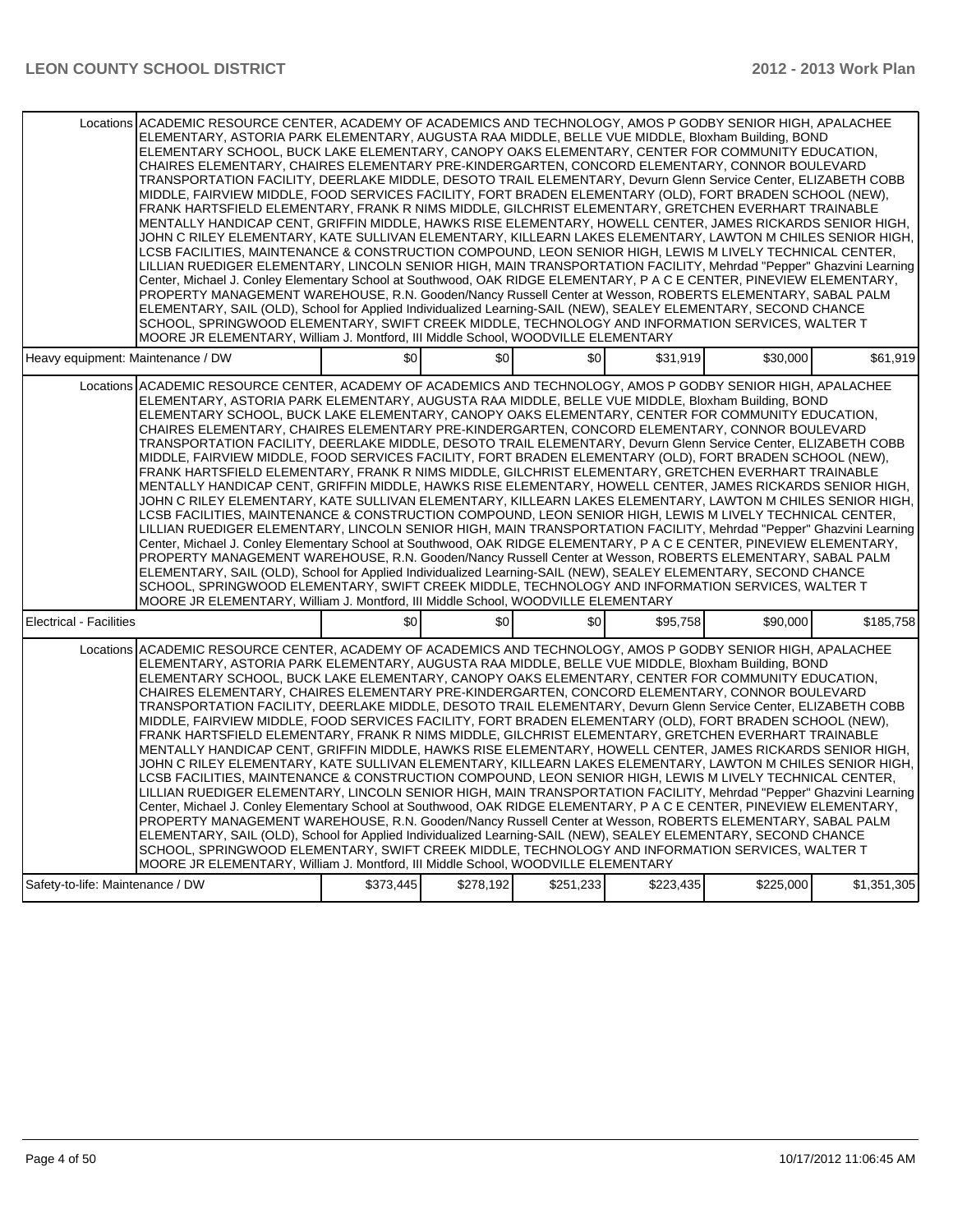|                                                                                                                                                                                                                                                                                                                                                                                                                                                                                                                                                                                                                                                                                                                                                                                                                                                                                                                                                                                                                                                                                                                                                                                                                                                                                                                                                                                                                                                                                                                                                                                                                                                                                                                                                                           | Locations ACADEMIC RESOURCE CENTER, ACADEMY OF ACADEMICS AND TECHNOLOGY, AMOS P GODBY SENIOR HIGH, APALACHEE<br>ELEMENTARY, ASTORIA PARK ELEMENTARY, AUGUSTA RAA MIDDLE, BELLE VUE MIDDLE, Bloxham Building, BOND<br>ELEMENTARY SCHOOL, BUCK LAKE ELEMENTARY, CANOPY OAKS ELEMENTARY, CENTER FOR COMMUNITY EDUCATION,<br>CHAIRES ELEMENTARY, CHAIRES ELEMENTARY PRE-KINDERGARTEN, CONCORD ELEMENTARY, CONNOR BOULEVARD<br>TRANSPORTATION FACILITY, DEERLAKE MIDDLE, DESOTO TRAIL ELEMENTARY, Devurn Glenn Service Center, ELIZABETH COBB<br>MIDDLE, FAIRVIEW MIDDLE, FOOD SERVICES FACILITY, FORT BRADEN ELEMENTARY (OLD), FORT BRADEN SCHOOL (NEW),<br>FRANK HARTSFIELD ELEMENTARY, FRANK R NIMS MIDDLE, GILCHRIST ELEMENTARY, GRETCHEN EVERHART TRAINABLE<br>MENTALLY HANDICAP CENT, GRIFFIN MIDDLE, HAWKS RISE ELEMENTARY, HOWELL CENTER, JAMES RICKARDS SENIOR HIGH,<br>JOHN C RILEY ELEMENTARY, KATE SULLIVAN ELEMENTARY, KILLEARN LAKES ELEMENTARY, LAWTON M CHILES SENIOR HIGH,<br>LCSB FACILITIES, MAINTENANCE & CONSTRUCTION COMPOUND, LEON SENIOR HIGH, LEWIS M LIVELY TECHNICAL CENTER,<br>LILLIAN RUEDIGER ELEMENTARY, LINCOLN SENIOR HIGH, MAIN TRANSPORTATION FACILITY, Mehrdad "Pepper" Ghazvini Learning<br>Center, Michael J. Conley Elementary School at Southwood, OAK RIDGE ELEMENTARY, P A C E CENTER, PINEVIEW ELEMENTARY,<br>PROPERTY MANAGEMENT WAREHOUSE, R.N. Gooden/Nancy Russell Center at Wesson, ROBERTS ELEMENTARY, SABAL PALM<br>ELEMENTARY, SAIL (OLD), School for Applied Individualized Learning-SAIL (NEW), SEALEY ELEMENTARY, SECOND CHANCE<br>SCHOOL, SPRINGWOOD ELEMENTARY, SWIFT CREEK MIDDLE, TECHNOLOGY AND INFORMATION SERVICES, WALTER T<br>MOORE JR ELEMENTARY, William J. Montford, III Middle School, WOODVILLE ELEMENTARY |          |          |          |           |           |  |
|---------------------------------------------------------------------------------------------------------------------------------------------------------------------------------------------------------------------------------------------------------------------------------------------------------------------------------------------------------------------------------------------------------------------------------------------------------------------------------------------------------------------------------------------------------------------------------------------------------------------------------------------------------------------------------------------------------------------------------------------------------------------------------------------------------------------------------------------------------------------------------------------------------------------------------------------------------------------------------------------------------------------------------------------------------------------------------------------------------------------------------------------------------------------------------------------------------------------------------------------------------------------------------------------------------------------------------------------------------------------------------------------------------------------------------------------------------------------------------------------------------------------------------------------------------------------------------------------------------------------------------------------------------------------------------------------------------------------------------------------------------------------------|---------------------------------------------------------------------------------------------------------------------------------------------------------------------------------------------------------------------------------------------------------------------------------------------------------------------------------------------------------------------------------------------------------------------------------------------------------------------------------------------------------------------------------------------------------------------------------------------------------------------------------------------------------------------------------------------------------------------------------------------------------------------------------------------------------------------------------------------------------------------------------------------------------------------------------------------------------------------------------------------------------------------------------------------------------------------------------------------------------------------------------------------------------------------------------------------------------------------------------------------------------------------------------------------------------------------------------------------------------------------------------------------------------------------------------------------------------------------------------------------------------------------------------------------------------------------------------------------------------------------------------------------------------------------------------------------------------------------------------------------------------------------------|----------|----------|----------|-----------|-----------|--|
| Relocatables: Maintenance / DW                                                                                                                                                                                                                                                                                                                                                                                                                                                                                                                                                                                                                                                                                                                                                                                                                                                                                                                                                                                                                                                                                                                                                                                                                                                                                                                                                                                                                                                                                                                                                                                                                                                                                                                                            | \$59.943                                                                                                                                                                                                                                                                                                                                                                                                                                                                                                                                                                                                                                                                                                                                                                                                                                                                                                                                                                                                                                                                                                                                                                                                                                                                                                                                                                                                                                                                                                                                                                                                                                                                                                                                                                  | \$59.612 | \$53.836 | \$47.879 | \$40.000  | \$261,270 |  |
| Locations ACADEMIC RESOURCE CENTER. ACADEMY OF ACADEMICS AND TECHNOLOGY. AMOS P GODBY SENIOR HIGH. APALACHEE<br>ELEMENTARY, ASTORIA PARK ELEMENTARY, AUGUSTA RAA MIDDLE, BELLE VUE MIDDLE, Bloxham Building, BOND<br>ELEMENTARY SCHOOL, BUCK LAKE ELEMENTARY, CANOPY OAKS ELEMENTARY, CENTER FOR COMMUNITY EDUCATION,<br>CHAIRES ELEMENTARY, CHAIRES ELEMENTARY PRE-KINDERGARTEN, CONCORD ELEMENTARY, CONNOR BOULEVARD<br>TRANSPORTATION FACILITY, DEERLAKE MIDDLE, DESOTO TRAIL ELEMENTARY, Devurn Glenn Service Center, ELIZABETH COBB<br>MIDDLE, FAIRVIEW MIDDLE, FOOD SERVICES FACILITY, FORT BRADEN ELEMENTARY (OLD), FORT BRADEN SCHOOL (NEW),<br>FRANK HARTSFIELD ELEMENTARY, FRANK R NIMS MIDDLE, GILCHRIST ELEMENTARY, GRETCHEN EVERHART TRAINABLE<br>MENTALLY HANDICAP CENT, GRIFFIN MIDDLE, HAWKS RISE ELEMENTARY, HOWELL CENTER, JAMES RICKARDS SENIOR HIGH,<br>JOHN C RILEY ELEMENTARY, KATE SULLIVAN ELEMENTARY, KILLEARN LAKES ELEMENTARY, LAWTON M CHILES SENIOR HIGH,<br>LCSB FACILITIES, MAINTENANCE & CONSTRUCTION COMPOUND, LEON SENIOR HIGH, LEWIS M LIVELY TECHNICAL CENTER,<br>LILLIAN RUEDIGER ELEMENTARY, LINCOLN SENIOR HIGH, MAIN TRANSPORTATION FACILITY, Mehrdad "Pepper" Ghazvini Learning<br>Center, Michael J. Conley Elementary School at Southwood, OAK RIDGE ELEMENTARY, P A C E CENTER, PINEVIEW ELEMENTARY,<br>PROPERTY MANAGEMENT WAREHOUSE, R.N. Gooden/Nancy Russell Center at Wesson, ROBERTS ELEMENTARY, SABAL PALM<br>ELEMENTARY, SAIL (OLD), School for Applied Individualized Learning-SAIL (NEW), SEALEY ELEMENTARY, SECOND CHANCE<br>SCHOOL, SPRINGWOOD ELEMENTARY, SWIFT CREEK MIDDLE, TECHNOLOGY AND INFORMATION SERVICES, WALTER T<br>MOORE JR ELEMENTARY, William J. Montford, III Middle School, WOODVILLE ELEMENTARY |                                                                                                                                                                                                                                                                                                                                                                                                                                                                                                                                                                                                                                                                                                                                                                                                                                                                                                                                                                                                                                                                                                                                                                                                                                                                                                                                                                                                                                                                                                                                                                                                                                                                                                                                                                           |          |          |          |           |           |  |
| Small engine repair: Maintenance / DW                                                                                                                                                                                                                                                                                                                                                                                                                                                                                                                                                                                                                                                                                                                                                                                                                                                                                                                                                                                                                                                                                                                                                                                                                                                                                                                                                                                                                                                                                                                                                                                                                                                                                                                                     | \$0                                                                                                                                                                                                                                                                                                                                                                                                                                                                                                                                                                                                                                                                                                                                                                                                                                                                                                                                                                                                                                                                                                                                                                                                                                                                                                                                                                                                                                                                                                                                                                                                                                                                                                                                                                       | \$0      | \$0      | \$9.576  | \$10,000  | \$19.576  |  |
| Locations ACADEMIC RESOURCE CENTER, ACADEMY OF ACADEMICS AND TECHNOLOGY, AMOS P GODBY SENIOR HIGH, APALACHEE<br>ELEMENTARY, ASTORIA PARK ELEMENTARY, AUGUSTA RAA MIDDLE, BELLE VUE MIDDLE, Bloxham Building, BOND<br>ELEMENTARY SCHOOL, BUCK LAKE ELEMENTARY, CANOPY OAKS ELEMENTARY, CENTER FOR COMMUNITY EDUCATION,<br>CHAIRES ELEMENTARY, CHAIRES ELEMENTARY PRE-KINDERGARTEN, CONCORD ELEMENTARY, CONNOR BOULEVARD<br>TRANSPORTATION FACILITY, DEERLAKE MIDDLE, DESOTO TRAIL ELEMENTARY, Devurn Glenn Service Center, ELIZABETH COBB<br>MIDDLE, FAIRVIEW MIDDLE, FOOD SERVICES FACILITY, FORT BRADEN ELEMENTARY (OLD), FORT BRADEN SCHOOL (NEW),<br>FRANK HARTSFIELD ELEMENTARY, FRANK R NIMS MIDDLE, GILCHRIST ELEMENTARY, GRETCHEN EVERHART TRAINABLE<br>MENTALLY HANDICAP CENT, GRIFFIN MIDDLE, HAWKS RISE ELEMENTARY, HOWELL CENTER, JAMES RICKARDS SENIOR HIGH,<br>JOHN C RILEY ELEMENTARY, KATE SULLIVAN ELEMENTARY, KILLEARN LAKES ELEMENTARY, LAWTON M CHILES SENIOR HIGH,<br>LCSB FACILITIES, MAINTENANCE & CONSTRUCTION COMPOUND, LEON SENIOR HIGH, LEWIS M LIVELY TECHNICAL CENTER,<br>LILLIAN RUEDIGER ELEMENTARY, LINCOLN SENIOR HIGH, MAIN TRANSPORTATION FACILITY, Mehrdad "Pepper" Ghazvini Learning<br>Center, Michael J. Conley Elementary School at Southwood, OAK RIDGE ELEMENTARY, P A C E CENTER, PINEVIEW ELEMENTARY,<br>PROPERTY MANAGEMENT WAREHOUSE, R.N. Gooden/Nancy Russell Center at Wesson, ROBERTS ELEMENTARY, SABAL PALM<br>ELEMENTARY, SAIL (OLD), School for Applied Individualized Learning-SAIL (NEW), SEALEY ELEMENTARY, SECOND CHANCE<br>SCHOOL, SPRINGWOOD ELEMENTARY, SWIFT CREEK MIDDLE, TECHNOLOGY AND INFORMATION SERVICES, WALTER T<br>MOORE JR ELEMENTARY, William J. Montford, III Middle School, WOODVILLE ELEMENTARY |                                                                                                                                                                                                                                                                                                                                                                                                                                                                                                                                                                                                                                                                                                                                                                                                                                                                                                                                                                                                                                                                                                                                                                                                                                                                                                                                                                                                                                                                                                                                                                                                                                                                                                                                                                           |          |          |          |           |           |  |
| Structural: Maintenance / DW                                                                                                                                                                                                                                                                                                                                                                                                                                                                                                                                                                                                                                                                                                                                                                                                                                                                                                                                                                                                                                                                                                                                                                                                                                                                                                                                                                                                                                                                                                                                                                                                                                                                                                                                              | \$47,992                                                                                                                                                                                                                                                                                                                                                                                                                                                                                                                                                                                                                                                                                                                                                                                                                                                                                                                                                                                                                                                                                                                                                                                                                                                                                                                                                                                                                                                                                                                                                                                                                                                                                                                                                                  | \$40,000 | \$35,890 | \$31,919 | \$136,860 | \$292,661 |  |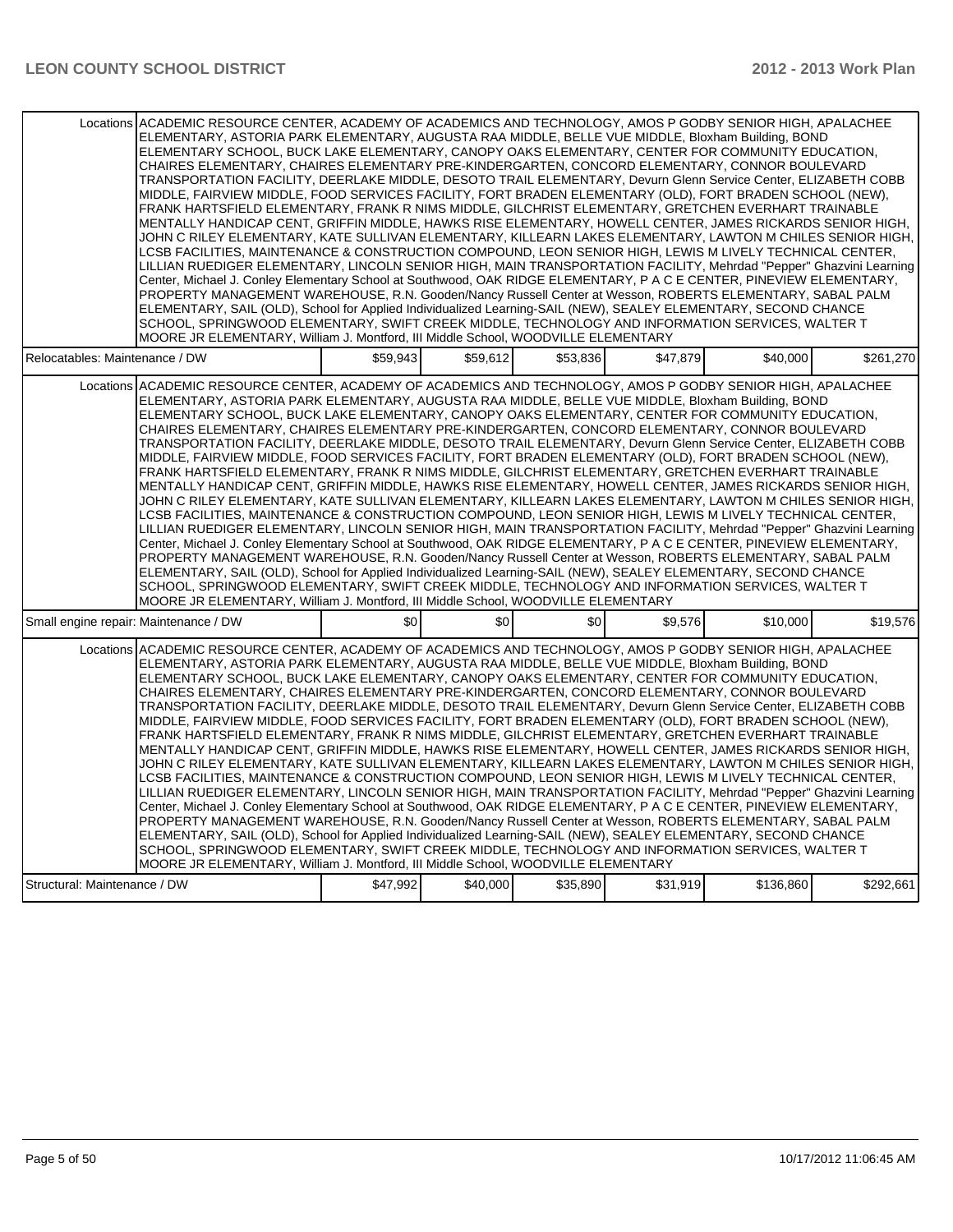|                                         | Locations ACADEMIC RESOURCE CENTER, ACADEMY OF ACADEMICS AND TECHNOLOGY, AMOS P GODBY SENIOR HIGH, APALACHEE<br>ELEMENTARY, ASTORIA PARK ELEMENTARY, AUGUSTA RAA MIDDLE, BELLE VUE MIDDLE, Bloxham Building, BOND<br>ELEMENTARY SCHOOL, BUCK LAKE ELEMENTARY, CANOPY OAKS ELEMENTARY, CENTER FOR COMMUNITY EDUCATION.<br>CHAIRES ELEMENTARY, CHAIRES ELEMENTARY PRE-KINDERGARTEN, CONCORD ELEMENTARY, CONNOR BOULEVARD<br>TRANSPORTATION FACILITY, DEERLAKE MIDDLE, DESOTO TRAIL ELEMENTARY, Devurn Glenn Service Center, ELIZABETH COBB<br>MIDDLE, FAIRVIEW MIDDLE, FOOD SERVICES FACILITY, FORT BRADEN ELEMENTARY (OLD), FORT BRADEN SCHOOL (NEW),<br>FRANK HARTSFIELD ELEMENTARY, FRANK R NIMS MIDDLE, GILCHRIST ELEMENTARY, GRETCHEN EVERHART TRAINABLE<br>MENTALLY HANDICAP CENT, GRIFFIN MIDDLE, HAWKS RISE ELEMENTARY, HOWELL CENTER, JAMES RICKARDS SENIOR HIGH,<br>JOHN C RILEY ELEMENTARY, KATE SULLIVAN ELEMENTARY, KILLEARN LAKES ELEMENTARY, LAWTON M CHILES SENIOR HIGH,<br>LCSB FACILITIES, MAINTENANCE & CONSTRUCTION COMPOUND, LEON SENIOR HIGH, LEWIS M LIVELY TECHNICAL CENTER,<br>LILLIAN RUEDIGER ELEMENTARY, LINCOLN SENIOR HIGH, MAIN TRANSPORTATION FACILITY, Mehrdad "Pepper" Ghazvini Learning<br>Center, Michael J. Conley Elementary School at Southwood, OAK RIDGE ELEMENTARY, P A C E CENTER, PINEVIEW ELEMENTARY,<br>PROPERTY MANAGEMENT WAREHOUSE, R.N. Gooden/Nancy Russell Center at Wesson, ROBERTS ELEMENTARY, SABAL PALM<br>ELEMENTARY, SAIL (OLD), School for Applied Individualized Learning-SAIL (NEW), SEALEY ELEMENTARY, SECOND CHANCE                                                                                                                                                                                          |           |           |           |           |           |             |
|-----------------------------------------|---------------------------------------------------------------------------------------------------------------------------------------------------------------------------------------------------------------------------------------------------------------------------------------------------------------------------------------------------------------------------------------------------------------------------------------------------------------------------------------------------------------------------------------------------------------------------------------------------------------------------------------------------------------------------------------------------------------------------------------------------------------------------------------------------------------------------------------------------------------------------------------------------------------------------------------------------------------------------------------------------------------------------------------------------------------------------------------------------------------------------------------------------------------------------------------------------------------------------------------------------------------------------------------------------------------------------------------------------------------------------------------------------------------------------------------------------------------------------------------------------------------------------------------------------------------------------------------------------------------------------------------------------------------------------------------------------------------------------------------------------------------------------|-----------|-----------|-----------|-----------|-----------|-------------|
|                                         | SCHOOL, SPRINGWOOD ELEMENTARY, SWIFT CREEK MIDDLE, TECHNOLOGY AND INFORMATION SERVICES, WALTER T                                                                                                                                                                                                                                                                                                                                                                                                                                                                                                                                                                                                                                                                                                                                                                                                                                                                                                                                                                                                                                                                                                                                                                                                                                                                                                                                                                                                                                                                                                                                                                                                                                                                          |           |           |           |           |           |             |
|                                         | MOORE JR ELEMENTARY, William J. Montford, III Middle School, WOODVILLE ELEMENTARY                                                                                                                                                                                                                                                                                                                                                                                                                                                                                                                                                                                                                                                                                                                                                                                                                                                                                                                                                                                                                                                                                                                                                                                                                                                                                                                                                                                                                                                                                                                                                                                                                                                                                         |           |           |           |           |           |             |
| Security systems: Maintenance / DW      |                                                                                                                                                                                                                                                                                                                                                                                                                                                                                                                                                                                                                                                                                                                                                                                                                                                                                                                                                                                                                                                                                                                                                                                                                                                                                                                                                                                                                                                                                                                                                                                                                                                                                                                                                                           | \$21,555  | \$20,000  | \$20,000  | \$20,000  | \$20,000  | \$101,555   |
|                                         | Locations ACADEMIC RESOURCE CENTER, ACADEMY OF ACADEMICS AND TECHNOLOGY, AMOS P GODBY SENIOR HIGH, APALACHEE<br>ELEMENTARY, ASTORIA PARK ELEMENTARY, AUGUSTA RAA MIDDLE, BELLE VUE MIDDLE, Bloxham Building, BOND<br>ELEMENTARY SCHOOL, BUCK LAKE ELEMENTARY, CANOPY OAKS ELEMENTARY, CENTER FOR COMMUNITY EDUCATION,<br>CHAIRES ELEMENTARY, CHAIRES ELEMENTARY PRE-KINDERGARTEN, CONCORD ELEMENTARY, CONNOR BOULEVARD<br>TRANSPORTATION FACILITY, DEERLAKE MIDDLE, DESOTO TRAIL ELEMENTARY, Devurn Glenn Service Center, ELIZABETH COBB<br>MIDDLE, FAIRVIEW MIDDLE, FOOD SERVICES FACILITY, FORT BRADEN ELEMENTARY (OLD), FORT BRADEN SCHOOL (NEW),<br>FRANK HARTSFIELD ELEMENTARY, FRANK R NIMS MIDDLE, GILCHRIST ELEMENTARY, GRETCHEN EVERHART TRAINABLE<br>MENTALLY HANDICAP CENT, GRIFFIN MIDDLE, HAWKS RISE ELEMENTARY, HOWELL CENTER, JAMES RICKARDS SENIOR HIGH,<br>JOHN C RILEY ELEMENTARY, KATE SULLIVAN ELEMENTARY, KILLEARN LAKES ELEMENTARY, LAWTON M CHILES SENIOR HIGH,<br>LCSB FACILITIES, MAINTENANCE & CONSTRUCTION COMPOUND, LEON SENIOR HIGH, LEWIS M LIVELY TECHNICAL CENTER,<br>LILLIAN RUEDIGER ELEMENTARY, LINCOLN SENIOR HIGH, MAIN TRANSPORTATION FACILITY, Mehrdad "Pepper" Ghazvini Learning<br>Center, Michael J. Conley Elementary School at Southwood, OAK RIDGE ELEMENTARY, P A C E CENTER, PINEVIEW ELEMENTARY,<br>PROPERTY MANAGEMENT WAREHOUSE, R.N. Gooden/Nancy Russell Center at Wesson, ROBERTS ELEMENTARY, SABAL PALM<br>ELEMENTARY, SAIL (OLD), School for Applied Individualized Learning-SAIL (NEW), SEALEY ELEMENTARY, SECOND CHANCE<br>SCHOOL, SPRINGWOOD ELEMENTARY, SWIFT CREEK MIDDLE, TECHNOLOGY AND INFORMATION SERVICES, WALTER T<br>MOORE JR ELEMENTARY, William J. Montford, III Middle School, WOODVILLE ELEMENTARY |           |           |           |           |           |             |
| Emergency maintenance: Maintenance / DW |                                                                                                                                                                                                                                                                                                                                                                                                                                                                                                                                                                                                                                                                                                                                                                                                                                                                                                                                                                                                                                                                                                                                                                                                                                                                                                                                                                                                                                                                                                                                                                                                                                                                                                                                                                           | \$452.045 | \$214,605 | \$193,808 | \$172,364 | \$150,000 | \$1,182,822 |
|                                         | Locations ACADEMIC RESOURCE CENTER. ACADEMY OF ACADEMICS AND TECHNOLOGY. AMOS P GODBY SENIOR HIGH. APALACHEE<br>ELEMENTARY, ASTORIA PARK ELEMENTARY, AUGUSTA RAA MIDDLE, BELLE VUE MIDDLE, Bloxham Building, BOND<br>ELEMENTARY SCHOOL, BUCK LAKE ELEMENTARY, CANOPY OAKS ELEMENTARY, CENTER FOR COMMUNITY EDUCATION,<br>CHAIRES ELEMENTARY, CHAIRES ELEMENTARY PRE-KINDERGARTEN, CONCORD ELEMENTARY, CONNOR BOULEVARD<br>TRANSPORTATION FACILITY, DEERLAKE MIDDLE, DESOTO TRAIL ELEMENTARY, Devurn Glenn Service Center, ELIZABETH COBB<br>MIDDLE, FAIRVIEW MIDDLE, FOOD SERVICES FACILITY, FORT BRADEN ELEMENTARY (OLD), FORT BRADEN SCHOOL (NEW),<br>FRANK HARTSFIELD ELEMENTARY, FRANK R NIMS MIDDLE, GILCHRIST ELEMENTARY, GRETCHEN EVERHART TRAINABLE<br>MENTALLY HANDICAP CENT, GRIFFIN MIDDLE, HAWKS RISE ELEMENTARY, HOWELL CENTER, JAMES RICKARDS SENIOR HIGH,<br>JOHN C RILEY ELEMENTARY, KATE SULLIVAN ELEMENTARY, KILLEARN LAKES ELEMENTARY, LAWTON M CHILES SENIOR HIGH,<br>LCSB FACILITIES, MAINTENANCE & CONSTRUCTION COMPOUND, LEON SENIOR HIGH, LEWIS M LIVELY TECHNICAL CENTER,<br>LILLIAN RUEDIGER ELEMENTARY, LINCOLN SENIOR HIGH, MAIN TRANSPORTATION FACILITY, Mehrdad "Pepper" Ghazvini Learning<br>Center, Michael J. Conley Elementary School at Southwood, OAK RIDGE ELEMENTARY, P A C E CENTER, PINEVIEW ELEMENTARY,<br>PROPERTY MANAGEMENT WAREHOUSE, R.N. Gooden/Nancy Russell Center at Wesson, ROBERTS ELEMENTARY, SABAL PALM<br>ELEMENTARY, SAIL (OLD), School for Applied Individualized Learning-SAIL (NEW), SEALEY ELEMENTARY, SECOND CHANCE<br>SCHOOL, SPRINGWOOD ELEMENTARY, SWIFT CREEK MIDDLE, TECHNOLOGY AND INFORMATION SERVICES, WALTER T<br>MOORE JR ELEMENTARY, William J. Montford, III Middle School, WOODVILLE ELEMENTARY |           |           |           |           |           |             |
| Energy: Maintenance / DW                |                                                                                                                                                                                                                                                                                                                                                                                                                                                                                                                                                                                                                                                                                                                                                                                                                                                                                                                                                                                                                                                                                                                                                                                                                                                                                                                                                                                                                                                                                                                                                                                                                                                                                                                                                                           | \$0       | \$0       | \$71,781  | \$63,838  | \$50,000  | \$185,619   |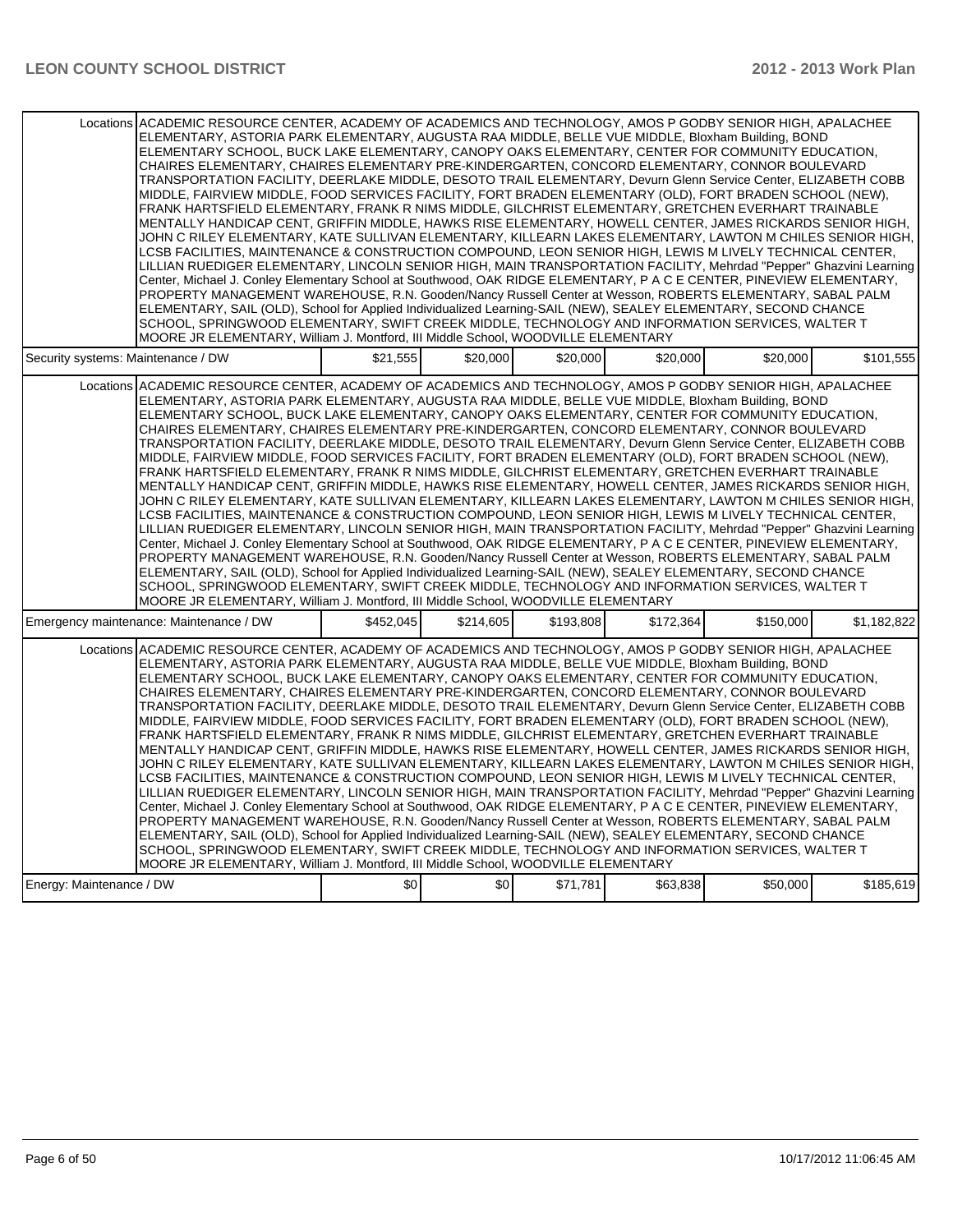|                                                                                                                                                                                                                                                                                                                                                                                                                                                                                                                                                                                                                                                                                                                                                                                                                                                                                                                                                                                                                                                                                                                                                                                                                                                                                                                                                                                                                                                                                                                                                                                                                                                                                                                                                                                                                                | Locations ACADEMIC RESOURCE CENTER, ACADEMY OF ACADEMICS AND TECHNOLOGY, AMOS P GODBY SENIOR HIGH, APALACHEE<br>ELEMENTARY, ASTORIA PARK ELEMENTARY, AUGUSTA RAA MIDDLE, BELLE VUE MIDDLE, Bloxham Building, BOND<br>ELEMENTARY SCHOOL. BUCK LAKE ELEMENTARY. CANOPY OAKS ELEMENTARY. CENTER FOR COMMUNITY EDUCATION.<br>CHAIRES ELEMENTARY, CHAIRES ELEMENTARY PRE-KINDERGARTEN, CONCORD ELEMENTARY, CONNOR BOULEVARD<br>TRANSPORTATION FACILITY, DEERLAKE MIDDLE, DESOTO TRAIL ELEMENTARY, Devurn Glenn Service Center, ELIZABETH COBB<br>MIDDLE, FAIRVIEW MIDDLE, FOOD SERVICES FACILITY, FORT BRADEN ELEMENTARY (OLD), FORT BRADEN SCHOOL (NEW),<br>FRANK HARTSFIELD ELEMENTARY, FRANK R NIMS MIDDLE, GILCHRIST ELEMENTARY, GRETCHEN EVERHART TRAINABLE<br>MENTALLY HANDICAP CENT, GRIFFIN MIDDLE, HAWKS RISE ELEMENTARY, HOWELL CENTER, JAMES RICKARDS SENIOR HIGH,<br>JOHN C RILEY ELEMENTARY, KATE SULLIVAN ELEMENTARY, KILLEARN LAKES ELEMENTARY, LAWTON M CHILES SENIOR HIGH,<br>LCSB FACILITIES, MAINTENANCE & CONSTRUCTION COMPOUND, LEON SENIOR HIGH, LEWIS M LIVELY TECHNICAL CENTER,<br>LILLIAN RUEDIGER ELEMENTARY, LINCOLN SENIOR HIGH, MAIN TRANSPORTATION FACILITY, Mehrdad "Pepper" Ghazvini Learning<br>Center, Michael J. Conley Elementary School at Southwood, OAK RIDGE ELEMENTARY, P A C E CENTER, PINEVIEW ELEMENTARY,<br>PROPERTY MANAGEMENT WAREHOUSE, R.N. Gooden/Nancy Russell Center at Wesson, ROBERTS ELEMENTARY, SABAL PALM<br>ELEMENTARY, SAIL (OLD), School for Applied Individualized Learning-SAIL (NEW), SEALEY ELEMENTARY, SECOND CHANCE<br>SCHOOL, SPRINGWOOD ELEMENTARY, SWIFT CREEK MIDDLE, TECHNOLOGY AND INFORMATION SERVICES, WALTER T<br>MOORE JR ELEMENTARY, William J. Montford, III Middle School, WOODVILLE ELEMENTARY |           |           |           |           |           |             |
|--------------------------------------------------------------------------------------------------------------------------------------------------------------------------------------------------------------------------------------------------------------------------------------------------------------------------------------------------------------------------------------------------------------------------------------------------------------------------------------------------------------------------------------------------------------------------------------------------------------------------------------------------------------------------------------------------------------------------------------------------------------------------------------------------------------------------------------------------------------------------------------------------------------------------------------------------------------------------------------------------------------------------------------------------------------------------------------------------------------------------------------------------------------------------------------------------------------------------------------------------------------------------------------------------------------------------------------------------------------------------------------------------------------------------------------------------------------------------------------------------------------------------------------------------------------------------------------------------------------------------------------------------------------------------------------------------------------------------------------------------------------------------------------------------------------------------------|---------------------------------------------------------------------------------------------------------------------------------------------------------------------------------------------------------------------------------------------------------------------------------------------------------------------------------------------------------------------------------------------------------------------------------------------------------------------------------------------------------------------------------------------------------------------------------------------------------------------------------------------------------------------------------------------------------------------------------------------------------------------------------------------------------------------------------------------------------------------------------------------------------------------------------------------------------------------------------------------------------------------------------------------------------------------------------------------------------------------------------------------------------------------------------------------------------------------------------------------------------------------------------------------------------------------------------------------------------------------------------------------------------------------------------------------------------------------------------------------------------------------------------------------------------------------------------------------------------------------------------------------------------------------------------------------------------------------------------------------------------------------------|-----------|-----------|-----------|-----------|-----------|-------------|
| Painting: Maintenance / DW                                                                                                                                                                                                                                                                                                                                                                                                                                                                                                                                                                                                                                                                                                                                                                                                                                                                                                                                                                                                                                                                                                                                                                                                                                                                                                                                                                                                                                                                                                                                                                                                                                                                                                                                                                                                     |                                                                                                                                                                                                                                                                                                                                                                                                                                                                                                                                                                                                                                                                                                                                                                                                                                                                                                                                                                                                                                                                                                                                                                                                                                                                                                                                                                                                                                                                                                                                                                                                                                                                                                                                                                           | \$235,726 | \$225,000 | \$225,000 | \$223,435 | \$220,000 | \$1,129,161 |
|                                                                                                                                                                                                                                                                                                                                                                                                                                                                                                                                                                                                                                                                                                                                                                                                                                                                                                                                                                                                                                                                                                                                                                                                                                                                                                                                                                                                                                                                                                                                                                                                                                                                                                                                                                                                                                | Locations ACADEMIC RESOURCE CENTER, ACADEMY OF ACADEMICS AND TECHNOLOGY, AMOS P GODBY SENIOR HIGH, APALACHEE<br>ELEMENTARY, ASTORIA PARK ELEMENTARY, AUGUSTA RAA MIDDLE, BELLE VUE MIDDLE, Bloxham Building, BOND<br>ELEMENTARY SCHOOL, BUCK LAKE ELEMENTARY, CANOPY OAKS ELEMENTARY, CENTER FOR COMMUNITY EDUCATION,<br>CHAIRES ELEMENTARY, CHAIRES ELEMENTARY PRE-KINDERGARTEN, CONCORD ELEMENTARY, CONNOR BOULEVARD<br>TRANSPORTATION FACILITY, DEERLAKE MIDDLE, DESOTO TRAIL ELEMENTARY, Devurn Glenn Service Center, ELIZABETH COBB<br>MIDDLE, FAIRVIEW MIDDLE, FOOD SERVICES FACILITY, FORT BRADEN ELEMENTARY (OLD), FORT BRADEN SCHOOL (NEW),<br>FRANK HARTSFIELD ELEMENTARY, FRANK R NIMS MIDDLE, GILCHRIST ELEMENTARY, GRETCHEN EVERHART TRAINABLE<br>MENTALLY HANDICAP CENT, GRIFFIN MIDDLE, HAWKS RISE ELEMENTARY, HOWELL CENTER, JAMES RICKARDS SENIOR HIGH,<br>JOHN C RILEY ELEMENTARY, KATE SULLIVAN ELEMENTARY, KILLEARN LAKES ELEMENTARY, LAWTON M CHILES SENIOR HIGH,<br>LCSB FACILITIES, MAINTENANCE & CONSTRUCTION COMPOUND, LEON SENIOR HIGH, LEWIS M LIVELY TECHNICAL CENTER,<br>LILLIAN RUEDIGER ELEMENTARY, LINCOLN SENIOR HIGH, MAIN TRANSPORTATION FACILITY, Mehrdad "Pepper" Ghazvini Learning<br>Center, Michael J. Conley Elementary School at Southwood, OAK RIDGE ELEMENTARY, P A C E CENTER, PINEVIEW ELEMENTARY,<br>PROPERTY MANAGEMENT WAREHOUSE, R.N. Gooden/Nancy Russell Center at Wesson, ROBERTS ELEMENTARY, SABAL PALM<br>ELEMENTARY, SAIL (OLD), School for Applied Individualized Learning-SAIL (NEW), SEALEY ELEMENTARY, SECOND CHANCE<br>SCHOOL, SPRINGWOOD ELEMENTARY, SWIFT CREEK MIDDLE, TECHNOLOGY AND INFORMATION SERVICES, WALTER T<br>MOORE JR ELEMENTARY, William J. Montford, III Middle School, WOODVILLE ELEMENTARY |           |           |           |           |           |             |
|                                                                                                                                                                                                                                                                                                                                                                                                                                                                                                                                                                                                                                                                                                                                                                                                                                                                                                                                                                                                                                                                                                                                                                                                                                                                                                                                                                                                                                                                                                                                                                                                                                                                                                                                                                                                                                |                                                                                                                                                                                                                                                                                                                                                                                                                                                                                                                                                                                                                                                                                                                                                                                                                                                                                                                                                                                                                                                                                                                                                                                                                                                                                                                                                                                                                                                                                                                                                                                                                                                                                                                                                                           | \$70,794  | \$65,000  | \$65,000  | \$65,000  | \$65,000  | \$330.794   |
| ADA Playground Mulch Replacement - Maintenance<br>ACADEMIC RESOURCE CENTER, ACADEMY OF ACADEMICS AND TECHNOLOGY, AMOS P GODBY SENIOR HIGH, APALACHEE<br>Locations<br>ELEMENTARY, ASTORIA PARK ELEMENTARY, AUGUSTA RAA MIDDLE, BELLE VUE MIDDLE, Bloxham Building, BOND<br>ELEMENTARY SCHOOL, BUCK LAKE ELEMENTARY, CANOPY OAKS ELEMENTARY, CENTER FOR COMMUNITY EDUCATION,<br>CHAIRES ELEMENTARY, CHAIRES ELEMENTARY PRE-KINDERGARTEN, CONCORD ELEMENTARY, CONNOR BOULEVARD<br>TRANSPORTATION FACILITY, DEERLAKE MIDDLE, DESOTO TRAIL ELEMENTARY, Devurn Glenn Service Center, ELIZABETH COBB<br>MIDDLE, FAIRVIEW MIDDLE, FOOD SERVICES FACILITY, FORT BRADEN ELEMENTARY (OLD), FORT BRADEN SCHOOL (NEW),<br>FRANK HARTSFIELD ELEMENTARY, FRANK R NIMS MIDDLE, GILCHRIST ELEMENTARY, GRETCHEN EVERHART TRAINABLE<br>MENTALLY HANDICAP CENT, GRIFFIN MIDDLE, HAWKS RISE ELEMENTARY, HOWELL CENTER, JAMES RICKARDS SENIOR HIGH,<br>JOHN C RILEY ELEMENTARY, KATE SULLIVAN ELEMENTARY, KILLEARN LAKES ELEMENTARY, LAWTON M CHILES SENIOR HIGH,<br>LCSB FACILITIES, MAINTENANCE & CONSTRUCTION COMPOUND, LEON SENIOR HIGH, LEWIS M LIVELY TECHNICAL CENTER,<br>LILLIAN RUEDIGER ELEMENTARY, LINCOLN SENIOR HIGH, MAIN TRANSPORTATION FACILITY, Mehrdad "Pepper" Ghazvini Learning<br>Center, Michael J. Conley Elementary School at Southwood, OAK RIDGE ELEMENTARY, P A C E CENTER, PINEVIEW ELEMENTARY,<br>PROPERTY MANAGEMENT WAREHOUSE, R.N. Gooden/Nancy Russell Center at Wesson, ROBERTS ELEMENTARY, SABAL PALM<br>ELEMENTARY, SAIL (OLD), School for Applied Individualized Learning-SAIL (NEW), SEALEY ELEMENTARY, SECOND CHANCE<br>SCHOOL, SPRINGWOOD ELEMENTARY, SWIFT CREEK MIDDLE, TECHNOLOGY AND INFORMATION SERVICES, WALTER T<br>MOORE JR ELEMENTARY, William J. Montford, III Middle School, WOODVILLE ELEMENTARY |                                                                                                                                                                                                                                                                                                                                                                                                                                                                                                                                                                                                                                                                                                                                                                                                                                                                                                                                                                                                                                                                                                                                                                                                                                                                                                                                                                                                                                                                                                                                                                                                                                                                                                                                                                           |           |           |           |           |           |             |
| Security Dept.                                                                                                                                                                                                                                                                                                                                                                                                                                                                                                                                                                                                                                                                                                                                                                                                                                                                                                                                                                                                                                                                                                                                                                                                                                                                                                                                                                                                                                                                                                                                                                                                                                                                                                                                                                                                                 | Enhance intrusion alarm systems at schools DW -                                                                                                                                                                                                                                                                                                                                                                                                                                                                                                                                                                                                                                                                                                                                                                                                                                                                                                                                                                                                                                                                                                                                                                                                                                                                                                                                                                                                                                                                                                                                                                                                                                                                                                                           | \$0       | \$0       | \$75,000  | \$75,000  | \$75,000  | \$225,000   |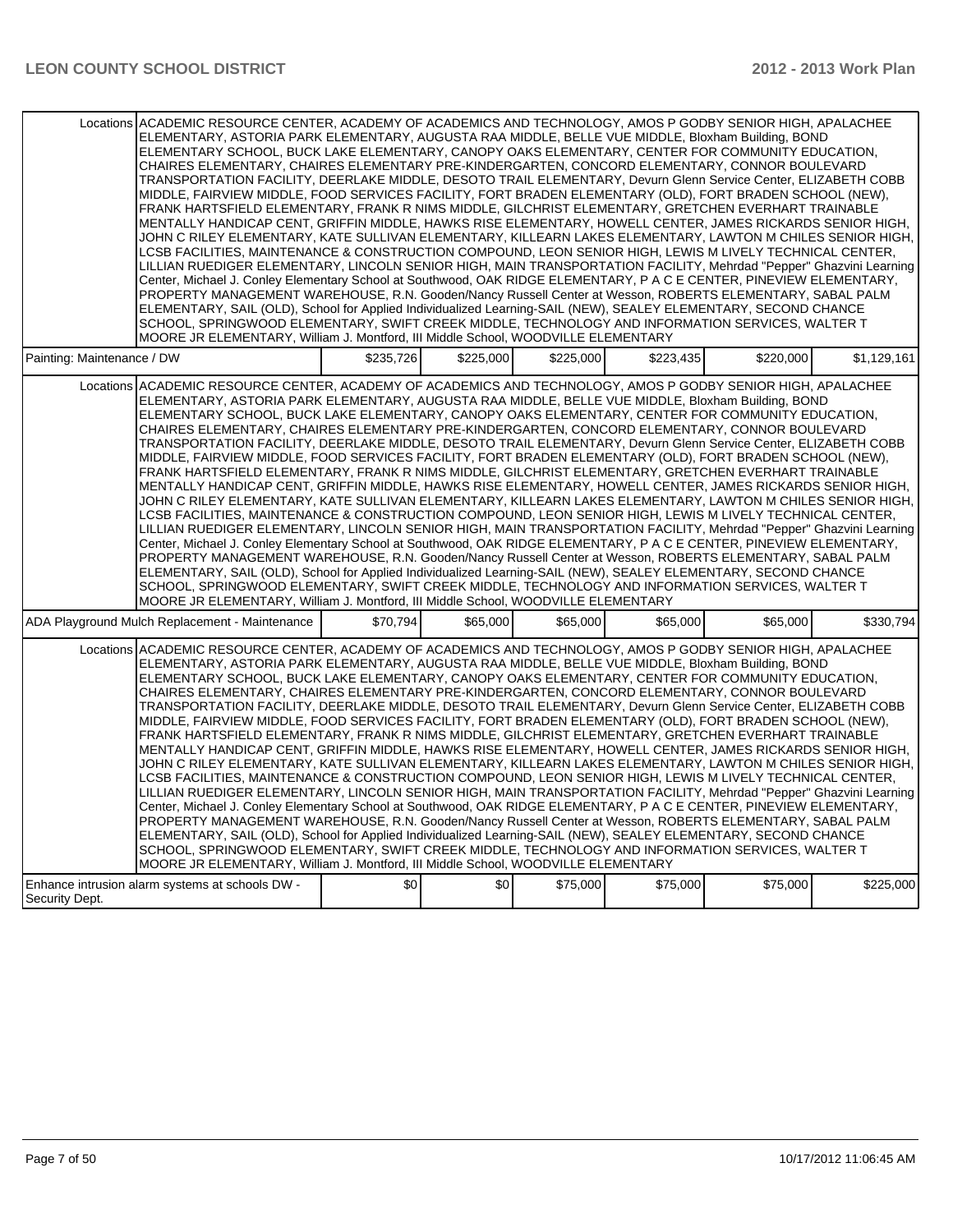| Locations ACADEMIC RESOURCE CENTER, ACADEMY OF ACADEMICS AND TECHNOLOGY, AMOS P GODBY SENIOR HIGH, APALACHEE<br>ELEMENTARY, ASTORIA PARK ELEMENTARY, AUGUSTA RAA MIDDLE, BELLE VUE MIDDLE, Bloxham Building, BOND<br>ELEMENTARY SCHOOL, BUCK LAKE ELEMENTARY, CANOPY OAKS ELEMENTARY, CENTER FOR COMMUNITY EDUCATION,<br>CHAIRES ELEMENTARY, CHAIRES ELEMENTARY PRE-KINDERGARTEN, CONCORD ELEMENTARY, CONNOR BOULEVARD<br>TRANSPORTATION FACILITY, DEERLAKE MIDDLE, DESOTO TRAIL ELEMENTARY, Devurn Glenn Service Center, ELIZABETH COBB<br>MIDDLE, FAIRVIEW MIDDLE, FOOD SERVICES FACILITY, FORT BRADEN ELEMENTARY (OLD), FORT BRADEN SCHOOL (NEW),<br>FRANK HARTSFIELD ELEMENTARY, FRANK R NIMS MIDDLE, GILCHRIST ELEMENTARY, GRETCHEN EVERHART TRAINABLE<br>MENTALLY HANDICAP CENT, GRIFFIN MIDDLE, HAWKS RISE ELEMENTARY, HOWELL CENTER, JAMES RICKARDS SENIOR HIGH,<br>JOHN C RILEY ELEMENTARY, KATE SULLIVAN ELEMENTARY, KILLEARN LAKES ELEMENTARY, LAWTON M CHILES SENIOR HIGH,<br>LCSB FACILITIES. MAINTENANCE & CONSTRUCTION COMPOUND. LEON SENIOR HIGH. LEWIS M LIVELY TECHNICAL CENTER.<br>LILLIAN RUEDIGER ELEMENTARY, LINCOLN SENIOR HIGH, MAIN TRANSPORTATION FACILITY, Mehrdad "Pepper" Ghazvini Learning<br>Center, Michael J. Conley Elementary School at Southwood, OAK RIDGE ELEMENTARY, P A C E CENTER, PINEVIEW ELEMENTARY,<br>PROPERTY MANAGEMENT WAREHOUSE, R.N. Gooden/Nancy Russell Center at Wesson, ROBERTS ELEMENTARY, SABAL PALM<br>ELEMENTARY, SAIL (OLD), School for Applied Individualized Learning-SAIL (NEW), SEALEY ELEMENTARY, SECOND CHANCE<br>SCHOOL, SPRINGWOOD ELEMENTARY, SWIFT CREEK MIDDLE, TECHNOLOGY AND INFORMATION SERVICES, WALTER T<br>MOORE JR ELEMENTARY, William J. Montford, III Middle School, WOODVILLE ELEMENTARY |             |             |             |             |             |              |
|---------------------------------------------------------------------------------------------------------------------------------------------------------------------------------------------------------------------------------------------------------------------------------------------------------------------------------------------------------------------------------------------------------------------------------------------------------------------------------------------------------------------------------------------------------------------------------------------------------------------------------------------------------------------------------------------------------------------------------------------------------------------------------------------------------------------------------------------------------------------------------------------------------------------------------------------------------------------------------------------------------------------------------------------------------------------------------------------------------------------------------------------------------------------------------------------------------------------------------------------------------------------------------------------------------------------------------------------------------------------------------------------------------------------------------------------------------------------------------------------------------------------------------------------------------------------------------------------------------------------------------------------------------------------------------------------------------------------------------------------------------------------------|-------------|-------------|-------------|-------------|-------------|--------------|
| Preventative maintenance: Maintenance / DW                                                                                                                                                                                                                                                                                                                                                                                                                                                                                                                                                                                                                                                                                                                                                                                                                                                                                                                                                                                                                                                                                                                                                                                                                                                                                                                                                                                                                                                                                                                                                                                                                                                                                                                                | \$2.325.000 | \$1.825,000 | \$1.825.000 | \$2.225.000 | \$2.325.000 | \$10,525,000 |
| Locations ACADEMIC RESOURCE CENTER, ACADEMY OF ACADEMICS AND TECHNOLOGY, AMOS P GODBY SENIOR HIGH, APALACHEE<br>ELEMENTARY, ASTORIA PARK ELEMENTARY, AUGUSTA RAA MIDDLE, BELLE VUE MIDDLE, Bloxham Building, BOND<br>ELEMENTARY SCHOOL, BUCK LAKE ELEMENTARY, CANOPY OAKS ELEMENTARY, CENTER FOR COMMUNITY EDUCATION,<br>CHAIRES ELEMENTARY, CHAIRES ELEMENTARY PRE-KINDERGARTEN, CONCORD ELEMENTARY, CONNOR BOULEVARD<br>TRANSPORTATION FACILITY, DEERLAKE MIDDLE, DESOTO TRAIL ELEMENTARY, Devurn Glenn Service Center, ELIZABETH COBB<br>MIDDLE, FAIRVIEW MIDDLE, FOOD SERVICES FACILITY, FORT BRADEN ELEMENTARY (OLD), FORT BRADEN SCHOOL (NEW),<br>FRANK HARTSFIELD ELEMENTARY, FRANK R NIMS MIDDLE, GILCHRIST ELEMENTARY, GRETCHEN EVERHART TRAINABLE<br>MENTALLY HANDICAP CENT, GRIFFIN MIDDLE, HAWKS RISE ELEMENTARY, HOWELL CENTER, JAMES RICKARDS SENIOR HIGH,<br>JOHN C RILEY ELEMENTARY, KATE SULLIVAN ELEMENTARY, KILLEARN LAKES ELEMENTARY, LAWTON M CHILES SENIOR HIGH,<br>LCSB FACILITIES, MAINTENANCE & CONSTRUCTION COMPOUND, LEON SENIOR HIGH, LEWIS M LIVELY TECHNICAL CENTER,<br>LILLIAN RUEDIGER ELEMENTARY, LINCOLN SENIOR HIGH, MAIN TRANSPORTATION FACILITY, Mehrdad "Pepper" Ghazvini Learning<br>Center, Michael J. Conley Elementary School at Southwood, OAK RIDGE ELEMENTARY, P A C E CENTER, PINEVIEW ELEMENTARY,<br>PROPERTY MANAGEMENT WAREHOUSE, R.N. Gooden/Nancy Russell Center at Wesson, ROBERTS ELEMENTARY, SABAL PALM<br>ELEMENTARY, SAIL (OLD), School for Applied Individualized Learning-SAIL (NEW), SEALEY ELEMENTARY, SECOND CHANCE<br>SCHOOL, SPRINGWOOD ELEMENTARY, SWIFT CREEK MIDDLE. TECHNOLOGY AND INFORMATION SERVICES, WALTER T<br>MOORE JR ELEMENTARY, William J. Montford, III Middle School, WOODVILLE ELEMENTARY |             |             |             |             |             |              |
| PE fields: Maintenance / DW                                                                                                                                                                                                                                                                                                                                                                                                                                                                                                                                                                                                                                                                                                                                                                                                                                                                                                                                                                                                                                                                                                                                                                                                                                                                                                                                                                                                                                                                                                                                                                                                                                                                                                                                               | \$189,132   | \$180,000   | \$180,000   | \$180,000   | \$150,000   | \$879,132    |
| Locations ACADEMIC RESOURCE CENTER. ACADEMY OF ACADEMICS AND TECHNOLOGY. AMOS P GODBY SENIOR HIGH. APALACHEE<br>ELEMENTARY, ASTORIA PARK ELEMENTARY, AUGUSTA RAA MIDDLE, BELLE VUE MIDDLE, Bloxham Building, BOND<br>ELEMENTARY SCHOOL, BUCK LAKE ELEMENTARY, CANOPY OAKS ELEMENTARY, CENTER FOR COMMUNITY EDUCATION,<br>CHAIRES ELEMENTARY, CHAIRES ELEMENTARY PRE-KINDERGARTEN, CONCORD ELEMENTARY, CONNOR BOULEVARD<br>TRANSPORTATION FACILITY, DEERLAKE MIDDLE, DESOTO TRAIL ELEMENTARY, Devurn Glenn Service Center, ELIZABETH COBB<br>MIDDLE, FAIRVIEW MIDDLE, FOOD SERVICES FACILITY, FORT BRADEN ELEMENTARY (OLD), FORT BRADEN SCHOOL (NEW),<br>FRANK HARTSFIELD ELEMENTARY, FRANK R NIMS MIDDLE, GILCHRIST ELEMENTARY, GRETCHEN EVERHART TRAINABLE<br>MENTALLY HANDICAP CENT, GRIFFIN MIDDLE, HAWKS RISE ELEMENTARY, HOWELL CENTER, JAMES RICKARDS SENIOR HIGH,<br>JOHN C RILEY ELEMENTARY, KATE SULLIVAN ELEMENTARY, KILLEARN LAKES ELEMENTARY, LAWTON M CHILES SENIOR HIGH,<br>LCSB FACILITIES, MAINTENANCE & CONSTRUCTION COMPOUND, LEON SENIOR HIGH, LEWIS M LIVELY TECHNICAL CENTER,<br>LILLIAN RUEDIGER ELEMENTARY, LINCOLN SENIOR HIGH, MAIN TRANSPORTATION FACILITY, Mehrdad "Pepper" Ghazvini Learning<br>Center, Michael J. Conley Elementary School at Southwood, OAK RIDGE ELEMENTARY, P A C E CENTER, PINEVIEW ELEMENTARY,<br>PROPERTY MANAGEMENT WAREHOUSE, R.N. Gooden/Nancy Russell Center at Wesson, ROBERTS ELEMENTARY, SABAL PALM<br>ELEMENTARY, SAIL (OLD), School for Applied Individualized Learning-SAIL (NEW), SEALEY ELEMENTARY, SECOND CHANCE<br>SCHOOL, SPRINGWOOD ELEMENTARY, SWIFT CREEK MIDDLE, TECHNOLOGY AND INFORMATION SERVICES, WALTER T<br>MOORE JR ELEMENTARY, William J. Montford, III Middle School, WOODVILLE ELEMENTARY |             |             |             |             |             |              |
| HVAC - Maintenance                                                                                                                                                                                                                                                                                                                                                                                                                                                                                                                                                                                                                                                                                                                                                                                                                                                                                                                                                                                                                                                                                                                                                                                                                                                                                                                                                                                                                                                                                                                                                                                                                                                                                                                                                        | \$98,531    | \$242,046   | \$300,000   | \$466,527   | \$500,000   | \$1,607,104  |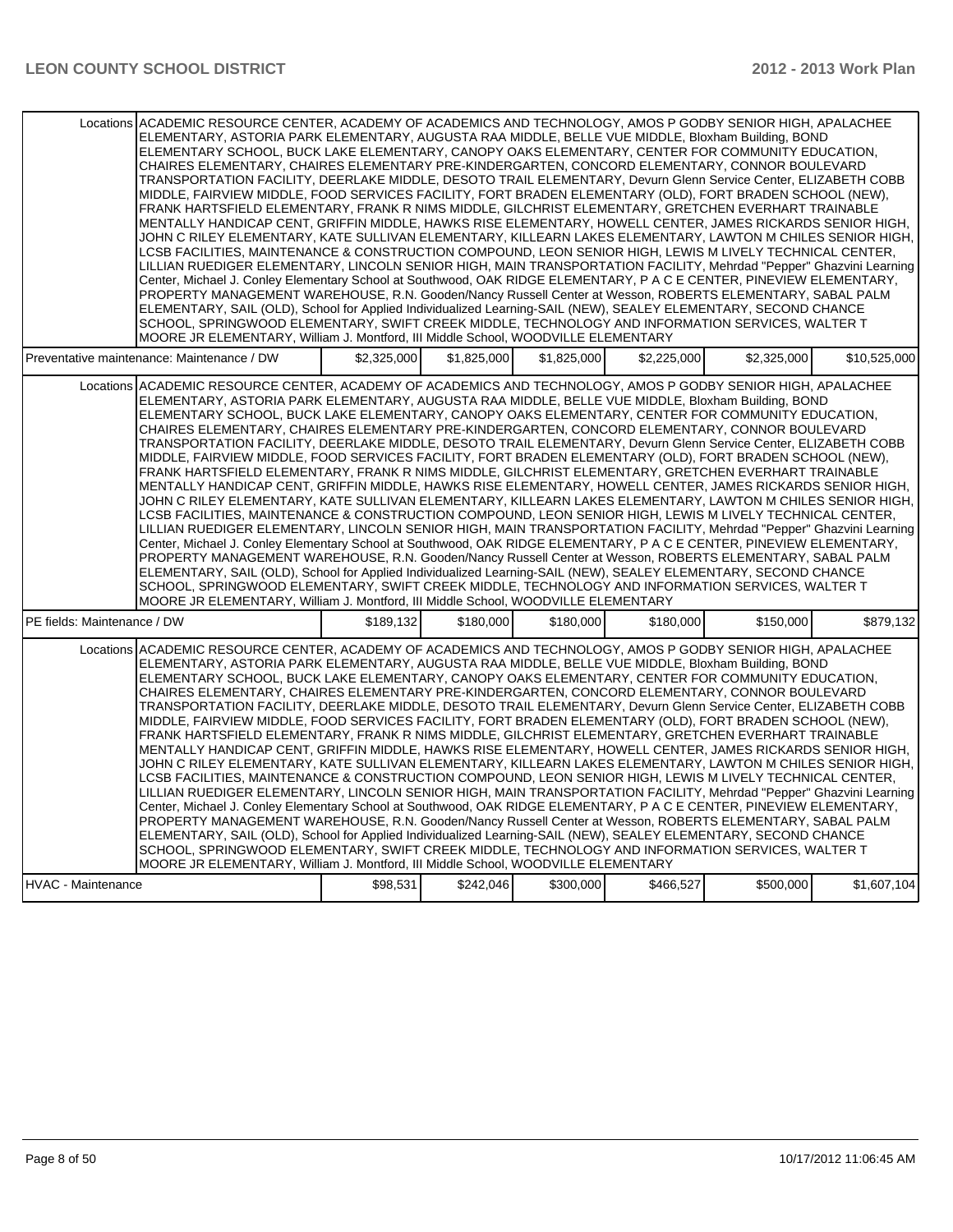|                                             | Locations ACADEMIC RESOURCE CENTER, ACADEMY OF ACADEMICS AND TECHNOLOGY, AMOS P GODBY SENIOR HIGH, APALACHEE<br>ELEMENTARY, ASTORIA PARK ELEMENTARY, AUGUSTA RAA MIDDLE, BELLE VUE MIDDLE, Bloxham Building, BOND<br>ELEMENTARY SCHOOL, BUCK LAKE ELEMENTARY, CANOPY OAKS ELEMENTARY, CENTER FOR COMMUNITY EDUCATION,<br>CHAIRES ELEMENTARY, CHAIRES ELEMENTARY PRE-KINDERGARTEN, CONCORD ELEMENTARY, CONNOR BOULEVARD<br>TRANSPORTATION FACILITY, DEERLAKE MIDDLE, DESOTO TRAIL ELEMENTARY, Devurn Glenn Service Center, ELIZABETH COBB<br>MIDDLE, FAIRVIEW MIDDLE, FOOD SERVICES FACILITY, FORT BRADEN ELEMENTARY (OLD), FORT BRADEN SCHOOL (NEW),<br>FRANK HARTSFIELD ELEMENTARY, FRANK R NIMS MIDDLE, GILCHRIST ELEMENTARY, GRETCHEN EVERHART TRAINABLE<br>MENTALLY HANDICAP CENT, GRIFFIN MIDDLE, HAWKS RISE ELEMENTARY, HOWELL CENTER, JAMES RICKARDS SENIOR HIGH,<br>JOHN C RILEY ELEMENTARY, KATE SULLIVAN ELEMENTARY, KILLEARN LAKES ELEMENTARY, LAWTON M CHILES SENIOR HIGH,<br>LCSB FACILITIES, MAINTENANCE & CONSTRUCTION COMPOUND, LEON SENIOR HIGH, LEWIS M LIVELY TECHNICAL CENTER,<br>LILLIAN RUEDIGER ELEMENTARY, LINCOLN SENIOR HIGH, MAIN TRANSPORTATION FACILITY, Mehrdad "Pepper" Ghazvini Learning<br>Center, Michael J. Conley Elementary School at Southwood, OAK RIDGE ELEMENTARY, P A C E CENTER, PINEVIEW ELEMENTARY,<br>PROPERTY MANAGEMENT WAREHOUSE, R.N. Gooden/Nancy Russell Center at Wesson, ROBERTS ELEMENTARY, SABAL PALM<br>ELEMENTARY, SAIL (OLD), School for Applied Individualized Learning-SAIL (NEW), SEALEY ELEMENTARY, SECOND CHANCE<br>SCHOOL, SPRINGWOOD ELEMENTARY, SWIFT CREEK MIDDLE, TECHNOLOGY AND INFORMATION SERVICES, WALTER T<br>MOORE JR ELEMENTARY, William J. Montford, III Middle School, WOODVILLE ELEMENTARY |          |          |          |                  |          |           |
|---------------------------------------------|---------------------------------------------------------------------------------------------------------------------------------------------------------------------------------------------------------------------------------------------------------------------------------------------------------------------------------------------------------------------------------------------------------------------------------------------------------------------------------------------------------------------------------------------------------------------------------------------------------------------------------------------------------------------------------------------------------------------------------------------------------------------------------------------------------------------------------------------------------------------------------------------------------------------------------------------------------------------------------------------------------------------------------------------------------------------------------------------------------------------------------------------------------------------------------------------------------------------------------------------------------------------------------------------------------------------------------------------------------------------------------------------------------------------------------------------------------------------------------------------------------------------------------------------------------------------------------------------------------------------------------------------------------------------------------------------------------------------------------------------------------------------------|----------|----------|----------|------------------|----------|-----------|
| Sonitrol Replacements - Security Department |                                                                                                                                                                                                                                                                                                                                                                                                                                                                                                                                                                                                                                                                                                                                                                                                                                                                                                                                                                                                                                                                                                                                                                                                                                                                                                                                                                                                                                                                                                                                                                                                                                                                                                                                                                           | \$25.000 | \$25,000 | \$25.000 | \$25,000         | \$25.000 | \$125.000 |
|                                             | Locations ACADEMIC RESOURCE CENTER, ACADEMY OF ACADEMICS AND TECHNOLOGY, AMOS P GODBY SENIOR HIGH, APALACHEE<br>ELEMENTARY, ASTORIA PARK ELEMENTARY, AUGUSTA RAA MIDDLE, BELLE VUE MIDDLE, Bloxham Building, BOND<br>ELEMENTARY SCHOOL, BUCK LAKE ELEMENTARY, CANOPY OAKS ELEMENTARY, CENTER FOR COMMUNITY EDUCATION,<br>CHAIRES ELEMENTARY, CHAIRES ELEMENTARY PRE-KINDERGARTEN, CONCORD ELEMENTARY, CONNOR BOULEVARD<br>TRANSPORTATION FACILITY, DEERLAKE MIDDLE, DESOTO TRAIL ELEMENTARY, Devurn Glenn Service Center, ELIZABETH COBB<br>MIDDLE, FAIRVIEW MIDDLE, FOOD SERVICES FACILITY, FORT BRADEN ELEMENTARY (OLD), FORT BRADEN SCHOOL (NEW),<br>FRANK HARTSFIELD ELEMENTARY, FRANK R NIMS MIDDLE, GILCHRIST ELEMENTARY, GRETCHEN EVERHART TRAINABLE<br>MENTALLY HANDICAP CENT, GRIFFIN MIDDLE, HAWKS RISE ELEMENTARY, HOWELL CENTER, JAMES RICKARDS SENIOR HIGH,<br>JOHN C RILEY ELEMENTARY, KATE SULLIVAN ELEMENTARY, KILLEARN LAKES ELEMENTARY, LAWTON M CHILES SENIOR HIGH,<br>LCSB FACILITIES, MAINTENANCE & CONSTRUCTION COMPOUND, LEON SENIOR HIGH, LEWIS M LIVELY TECHNICAL CENTER,<br>LILLIAN RUEDIGER ELEMENTARY, LINCOLN SENIOR HIGH, MAIN TRANSPORTATION FACILITY, Mehrdad "Pepper" Ghazvini Learning<br>Center, Michael J. Conley Elementary School at Southwood, OAK RIDGE ELEMENTARY, P A C E CENTER, PINEVIEW ELEMENTARY,<br>PROPERTY MANAGEMENT WAREHOUSE, R.N. Gooden/Nancy Russell Center at Wesson, ROBERTS ELEMENTARY, SABAL PALM<br>ELEMENTARY, SAIL (OLD), School for Applied Individualized Learning-SAIL (NEW), SEALEY ELEMENTARY, SECOND CHANCE<br>SCHOOL, SPRINGWOOD ELEMENTARY, SWIFT CREEK MIDDLE, TECHNOLOGY AND INFORMATION SERVICES, WALTER T<br>MOORE JR ELEMENTARY, William J. Montford, III Middle School, WOODVILLE ELEMENTARY |          |          |          |                  |          |           |
| D/W Locks - Maintenance                     |                                                                                                                                                                                                                                                                                                                                                                                                                                                                                                                                                                                                                                                                                                                                                                                                                                                                                                                                                                                                                                                                                                                                                                                                                                                                                                                                                                                                                                                                                                                                                                                                                                                                                                                                                                           | \$50.121 | \$0      | \$0      | \$0 <sub>1</sub> | \$50,000 | \$100.121 |
|                                             | Locations ACADEMIC RESOURCE CENTER, ACADEMY OF ACADEMICS AND TECHNOLOGY, AMOS P GODBY SENIOR HIGH, APALACHEE<br>ELEMENTARY, ASTORIA PARK ELEMENTARY, AUGUSTA RAA MIDDLE, BELLE VUE MIDDLE, Bloxham Building, BOND<br>ELEMENTARY SCHOOL, BUCK LAKE ELEMENTARY, CANOPY OAKS ELEMENTARY, CENTER FOR COMMUNITY EDUCATION,<br>CHAIRES ELEMENTARY, CHAIRES ELEMENTARY PRE-KINDERGARTEN, CONCORD ELEMENTARY, CONNOR BOULEVARD<br>TRANSPORTATION FACILITY. DEERLAKE MIDDLE. DESOTO TRAIL ELEMENTARY. Devurn Glenn Service Center. ELIZABETH COBB<br>MIDDLE, FAIRVIEW MIDDLE, FOOD SERVICES FACILITY, FORT BRADEN ELEMENTARY (OLD), FORT BRADEN SCHOOL (NEW),<br>FRANK HARTSFIELD ELEMENTARY. FRANK R NIMS MIDDLE, GILCHRIST ELEMENTARY, GRETCHEN EVERHART TRAINABLE<br>MENTALLY HANDICAP CENT, GRIFFIN MIDDLE, HAWKS RISE ELEMENTARY, HOWELL CENTER, JAMES RICKARDS SENIOR HIGH,<br>JOHN C RILEY ELEMENTARY, KATE SULLIVAN ELEMENTARY, KILLEARN LAKES ELEMENTARY, LAWTON M CHILES SENIOR HIGH,<br>LCSB FACILITIES, MAINTENANCE & CONSTRUCTION COMPOUND, LEON SENIOR HIGH, LEWIS M LIVELY TECHNICAL CENTER,<br>LILLIAN RUEDIGER ELEMENTARY, LINCOLN SENIOR HIGH, MAIN TRANSPORTATION FACILITY, Mehrdad "Pepper" Ghazvini Learning<br>Center, Michael J. Conley Elementary School at Southwood, OAK RIDGE ELEMENTARY, P A C E CENTER, PINEVIEW ELEMENTARY,<br>PROPERTY MANAGEMENT WAREHOUSE, R.N. Gooden/Nancy Russell Center at Wesson, ROBERTS ELEMENTARY, SABAL PALM<br>ELEMENTARY, SAIL (OLD), School for Applied Individualized Learning-SAIL (NEW), SEALEY ELEMENTARY, SECOND CHANCE<br>SCHOOL, SPRINGWOOD ELEMENTARY, SWIFT CREEK MIDDLE, TECHNOLOGY AND INFORMATION SERVICES, WALTER T<br>MOORE JR ELEMENTARY, William J. Montford, III Middle School, WOODVILLE ELEMENTARY |          |          |          |                  |          |           |
| Underground Storage Tanks - Maintenance     |                                                                                                                                                                                                                                                                                                                                                                                                                                                                                                                                                                                                                                                                                                                                                                                                                                                                                                                                                                                                                                                                                                                                                                                                                                                                                                                                                                                                                                                                                                                                                                                                                                                                                                                                                                           | \$10,930 | \$10,000 | \$10,000 | \$10,000         | \$10,000 | \$50,930  |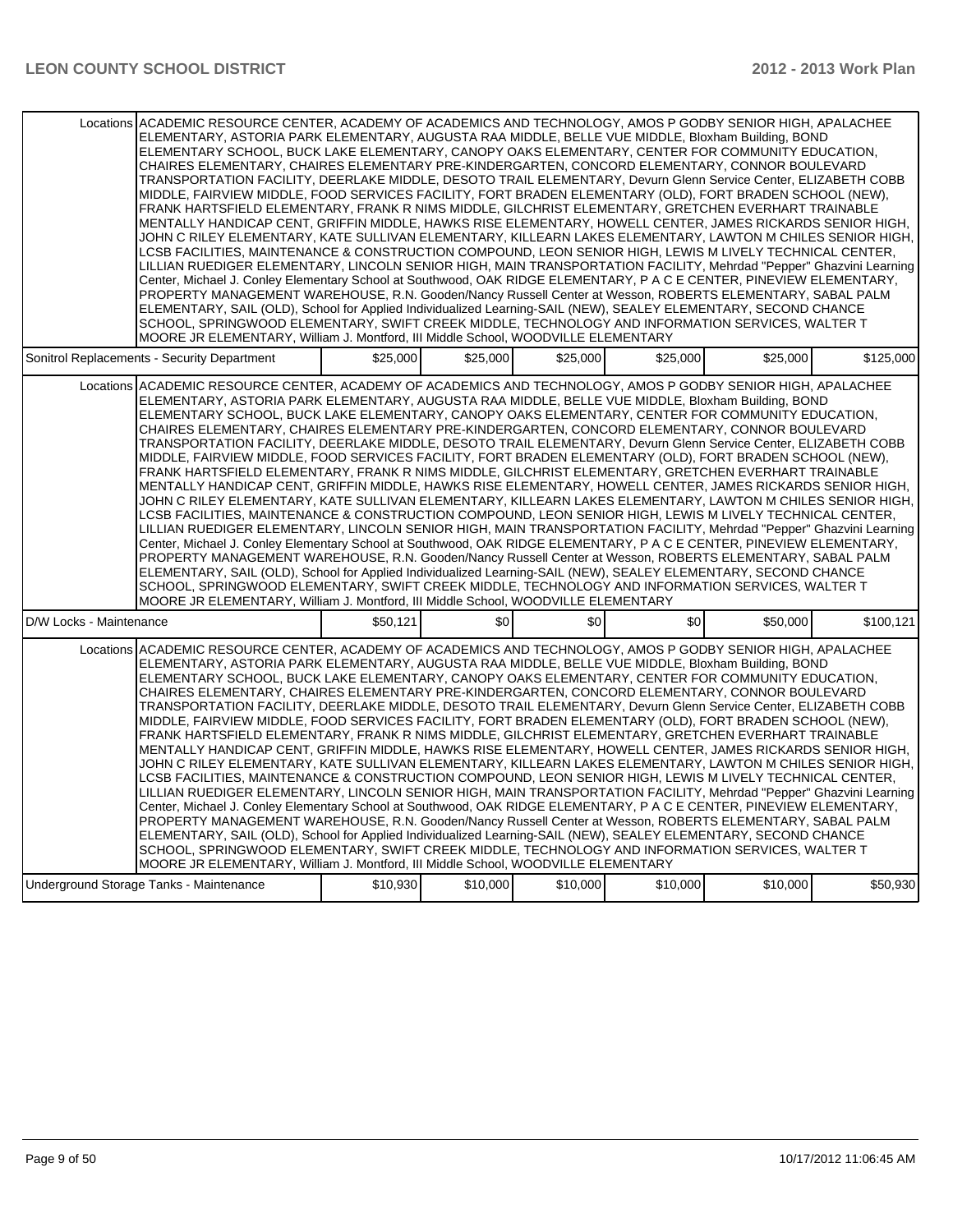|                          | Locations ACADEMIC RESOURCE CENTER, ACADEMY OF ACADEMICS AND TECHNOLOGY, AMOS P GODBY SENIOR HIGH, APALACHEE<br>ELEMENTARY, ASTORIA PARK ELEMENTARY, AUGUSTA RAA MIDDLE, BELLE VUE MIDDLE, Bloxham Building, BOND<br>ELEMENTARY SCHOOL, BUCK LAKE ELEMENTARY, CANOPY OAKS ELEMENTARY, CENTER FOR COMMUNITY EDUCATION,<br>CHAIRES ELEMENTARY, CHAIRES ELEMENTARY PRE-KINDERGARTEN, CONCORD ELEMENTARY, CONNOR BOULEVARD<br>TRANSPORTATION FACILITY, DEERLAKE MIDDLE, DESOTO TRAIL ELEMENTARY, Devurn Glenn Service Center, ELIZABETH COBB<br>MIDDLE, FAIRVIEW MIDDLE, FOOD SERVICES FACILITY, FORT BRADEN ELEMENTARY (OLD), FORT BRADEN SCHOOL (NEW),<br>FRANK HARTSFIELD ELEMENTARY, FRANK R NIMS MIDDLE, GILCHRIST ELEMENTARY, GRETCHEN EVERHART TRAINABLE<br>MENTALLY HANDICAP CENT, GRIFFIN MIDDLE, HAWKS RISE ELEMENTARY, HOWELL CENTER, JAMES RICKARDS SENIOR HIGH,<br>JOHN C RILEY ELEMENTARY, KATE SULLIVAN ELEMENTARY, KILLEARN LAKES ELEMENTARY, LAWTON M CHILES SENIOR HIGH,<br>LCSB FACILITIES, MAINTENANCE & CONSTRUCTION COMPOUND, LEON SENIOR HIGH, LEWIS M LIVELY TECHNICAL CENTER,<br>LILLIAN RUEDIGER ELEMENTARY, LINCOLN SENIOR HIGH, MAIN TRANSPORTATION FACILITY, Mehrdad "Pepper" Ghazvini Learning<br>Center, Michael J. Conley Elementary School at Southwood, OAK RIDGE ELEMENTARY, P A C E CENTER, PINEVIEW ELEMENTARY,<br>PROPERTY MANAGEMENT WAREHOUSE, R.N. Gooden/Nancy Russell Center at Wesson, ROBERTS ELEMENTARY, SABAL PALM<br>ELEMENTARY, SAIL (OLD), School for Applied Individualized Learning-SAIL (NEW), SEALEY ELEMENTARY, SECOND CHANCE<br>SCHOOL, SPRINGWOOD ELEMENTARY, SWIFT CREEK MIDDLE, TECHNOLOGY AND INFORMATION SERVICES, WALTER T<br>MOORE JR ELEMENTARY, William J. Montford, III Middle School, WOODVILLE ELEMENTARY   |     |     |           |           |           |           |
|--------------------------|-----------------------------------------------------------------------------------------------------------------------------------------------------------------------------------------------------------------------------------------------------------------------------------------------------------------------------------------------------------------------------------------------------------------------------------------------------------------------------------------------------------------------------------------------------------------------------------------------------------------------------------------------------------------------------------------------------------------------------------------------------------------------------------------------------------------------------------------------------------------------------------------------------------------------------------------------------------------------------------------------------------------------------------------------------------------------------------------------------------------------------------------------------------------------------------------------------------------------------------------------------------------------------------------------------------------------------------------------------------------------------------------------------------------------------------------------------------------------------------------------------------------------------------------------------------------------------------------------------------------------------------------------------------------------------------------------------------------------------------------------------------------------------|-----|-----|-----------|-----------|-----------|-----------|
| <b>ADA Accessibility</b> |                                                                                                                                                                                                                                                                                                                                                                                                                                                                                                                                                                                                                                                                                                                                                                                                                                                                                                                                                                                                                                                                                                                                                                                                                                                                                                                                                                                                                                                                                                                                                                                                                                                                                                                                                                             | \$0 | \$0 | \$115,315 | \$127,677 | \$125,000 | \$367,992 |
|                          | Locations ACADEMIC RESOURCE CENTER, ACADEMY OF ACADEMICS AND TECHNOLOGY, AMOS P GODBY SENIOR HIGH, APALACHEE<br>ELEMENTARY, ASTORIA PARK ELEMENTARY, AUGUSTA RAA MIDDLE, BELLE VUE MIDDLE, Bloxham Building, BOND<br>ELEMENTARY SCHOOL, BUCK LAKE ELEMENTARY, CANOPY OAKS ELEMENTARY, CENTER FOR COMMUNITY EDUCATION,<br>CHAIRES ELEMENTARY, CHAIRES ELEMENTARY PRE-KINDERGARTEN, CONCORD ELEMENTARY, CONNOR BOULEVARD<br>TRANSPORTATION FACILITY, DEERLAKE MIDDLE, DESOTO TRAIL ELEMENTARY, Devurn Glenn Service Center, ELIZABETH COBB<br>MIDDLE, FAIRVIEW MIDDLE, FOOD SERVICES FACILITY, FORT BRADEN ELEMENTARY (OLD), FORT BRADEN SCHOOL (NEW),<br>FRANK HARTSFIELD ELEMENTARY, FRANK R NIMS MIDDLE, GILCHRIST ELEMENTARY, GRETCHEN EVERHART TRAINABLE<br>MENTALLY HANDICAP CENT, GRIFFIN MIDDLE, HAWKS RISE ELEMENTARY, HOWELL CENTER, JAMES RICKARDS SENIOR HIGH,<br>JOHN C RILEY ELEMENTARY, KATE SULLIVAN ELEMENTARY, KILLEARN LAKES ELEMENTARY, LAWTON M CHILES SENIOR HIGH, I<br>LCSB FACILITIES, MAINTENANCE & CONSTRUCTION COMPOUND, LEON SENIOR HIGH, LEWIS M LIVELY TECHNICAL CENTER,<br>LILLIAN RUEDIGER ELEMENTARY, LINCOLN SENIOR HIGH, MAIN TRANSPORTATION FACILITY, Mehrdad "Pepper" Ghazvini Learning<br>Center, Michael J. Conley Elementary School at Southwood, OAK RIDGE ELEMENTARY, P A C E CENTER, PINEVIEW ELEMENTARY,<br>PROPERTY MANAGEMENT WAREHOUSE, R.N. Gooden/Nancy Russell Center at Wesson, ROBERTS ELEMENTARY, SABAL PALM<br>ELEMENTARY, SAIL (OLD), School for Applied Individualized Learning-SAIL (NEW), SEALEY ELEMENTARY, SECOND CHANCE<br>SCHOOL, SPRINGWOOD ELEMENTARY, SWIFT CREEK MIDDLE, TECHNOLOGY AND INFORMATION SERVICES, WALTER T<br>MOORE JR ELEMENTARY, William J. Montford, III Middle School, WOODVILLE ELEMENTARY |     |     |           |           |           |           |
| Safety to Life - Fac     |                                                                                                                                                                                                                                                                                                                                                                                                                                                                                                                                                                                                                                                                                                                                                                                                                                                                                                                                                                                                                                                                                                                                                                                                                                                                                                                                                                                                                                                                                                                                                                                                                                                                                                                                                                             | \$0 | \$0 | \$71.787  | \$63.838  | \$63,000  | \$198.625 |
| Locations                | ACADEMIC RESOURCE CENTER, ACADEMY OF ACADEMICS AND TECHNOLOGY, AMOS P GODBY SENIOR HIGH, APALACHEE<br>ELEMENTARY, ASTORIA PARK ELEMENTARY, AUGUSTA RAA MIDDLE, BELLE VUE MIDDLE, Bloxham Building, BOND<br>ELEMENTARY SCHOOL, BUCK LAKE ELEMENTARY, CANOPY OAKS ELEMENTARY, CENTER FOR COMMUNITY EDUCATION,<br>CHAIRES ELEMENTARY, CHAIRES ELEMENTARY PRE-KINDERGARTEN, CONCORD ELEMENTARY, CONNOR BOULEVARD<br>TRANSPORTATION FACILITY, DEERLAKE MIDDLE, DESOTO TRAIL ELEMENTARY, Devurn Glenn Service Center, ELIZABETH COBB<br>MIDDLE, FAIRVIEW MIDDLE, FOOD SERVICES FACILITY, FORT BRADEN ELEMENTARY (OLD), FORT BRADEN SCHOOL (NEW),<br>FRANK HARTSFIELD ELEMENTARY, FRANK R NIMS MIDDLE, GILCHRIST ELEMENTARY, GRETCHEN EVERHART TRAINABLE<br>MENTALLY HANDICAP CENT, GRIFFIN MIDDLE, HAWKS RISE ELEMENTARY, HOWELL CENTER, JAMES RICKARDS SENIOR HIGH,<br>JOHN C RILEY ELEMENTARY, KATE SULLIVAN ELEMENTARY, KILLEARN LAKES ELEMENTARY, LAWTON M CHILES SENIOR HIGH,<br>LCSB FACILITIES, MAINTENANCE & CONSTRUCTION COMPOUND, LEON SENIOR HIGH, LEWIS M LIVELY TECHNICAL CENTER,<br>LILLIAN RUEDIGER ELEMENTARY, LINCOLN SENIOR HIGH, MAIN TRANSPORTATION FACILITY, Mehrdad "Pepper" Ghazvini Learning<br>Center, Michael J. Conley Elementary School at Southwood, OAK RIDGE ELEMENTARY, P A C E CENTER, PINEVIEW ELEMENTARY,<br>PROPERTY MANAGEMENT WAREHOUSE, R.N. Gooden/Nancy Russell Center at Wesson, ROBERTS ELEMENTARY, SABAL PALM<br>ELEMENTARY, SAIL (OLD), School for Applied Individualized Learning-SAIL (NEW), SEALEY ELEMENTARY, SECOND CHANCE<br>SCHOOL, SPRINGWOOD ELEMENTARY, SWIFT CREEK MIDDLE, TECHNOLOGY AND INFORMATION SERVICES, WALTER T<br>MOORE JR ELEMENTARY, William J. Montford, III Middle School, WOODVILLE ELEMENTARY             |     |     |           |           |           |           |
| D/W HVAC - Facilities    |                                                                                                                                                                                                                                                                                                                                                                                                                                                                                                                                                                                                                                                                                                                                                                                                                                                                                                                                                                                                                                                                                                                                                                                                                                                                                                                                                                                                                                                                                                                                                                                                                                                                                                                                                                             | \$0 | \$0 | \$107,671 | \$95,758  | \$100,000 | \$303.429 |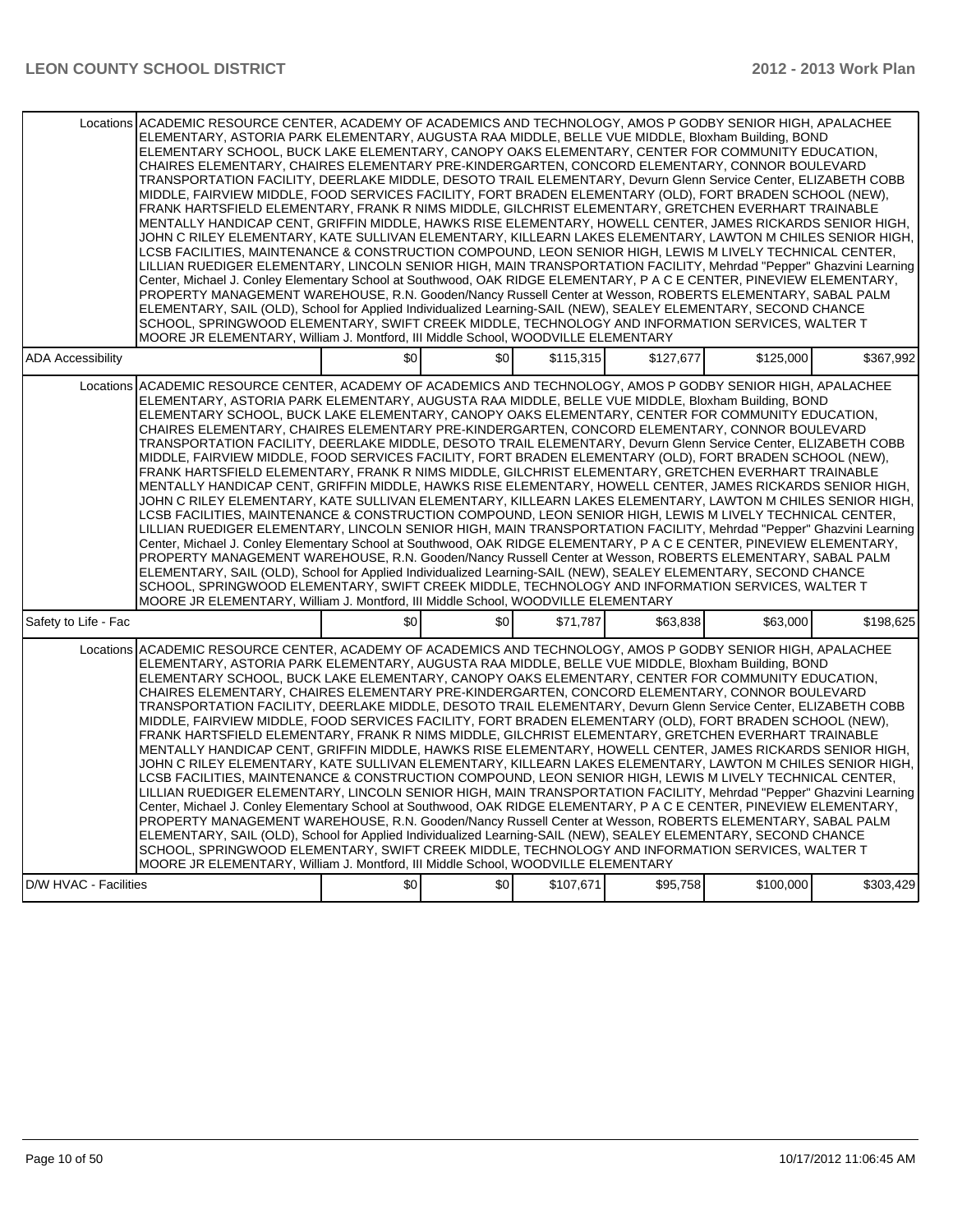| Locations ACADEMIC RESOURCE CENTER, ACADEMY OF ACADEMICS AND TECHNOLOGY, AMOS P GODBY SENIOR HIGH, APALACHEE<br>ELEMENTARY, ASTORIA PARK ELEMENTARY, AUGUSTA RAA MIDDLE, BELLE VUE MIDDLE, Bloxham Building, BOND<br>ELEMENTARY SCHOOL, BUCK LAKE ELEMENTARY, CANOPY OAKS ELEMENTARY, CENTER FOR COMMUNITY EDUCATION,<br>CHAIRES ELEMENTARY, CHAIRES ELEMENTARY PRE-KINDERGARTEN, CONCORD ELEMENTARY, CONNOR BOULEVARD<br>TRANSPORTATION FACILITY, DEERLAKE MIDDLE, DESOTO TRAIL ELEMENTARY, Devurn Glenn Service Center, ELIZABETH COBB<br>MIDDLE, FAIRVIEW MIDDLE, FOOD SERVICES FACILITY, FORT BRADEN ELEMENTARY (OLD), FORT BRADEN SCHOOL (NEW),<br>FRANK HARTSFIELD ELEMENTARY, FRANK R NIMS MIDDLE, GILCHRIST ELEMENTARY, GRETCHEN EVERHART TRAINABLE<br>MENTALLY HANDICAP CENT, GRIFFIN MIDDLE, HAWKS RISE ELEMENTARY, HOWELL CENTER, JAMES RICKARDS SENIOR HIGH,<br>JOHN C RILEY ELEMENTARY, KATE SULLIVAN ELEMENTARY, KILLEARN LAKES ELEMENTARY, LAWTON M CHILES SENIOR HIGH,<br>LCSB FACILITIES, MAINTENANCE & CONSTRUCTION COMPOUND, LEON SENIOR HIGH, LEWIS M LIVELY TECHNICAL CENTER,<br>LILLIAN RUEDIGER ELEMENTARY, LINCOLN SENIOR HIGH, MAIN TRANSPORTATION FACILITY, Mehrdad "Pepper" Ghazvini Learning<br>Center, Michael J. Conley Elementary School at Southwood, OAK RIDGE ELEMENTARY, P A C E CENTER, PINEVIEW ELEMENTARY,<br>PROPERTY MANAGEMENT WAREHOUSE, R.N. Gooden/Nancy Russell Center at Wesson, ROBERTS ELEMENTARY, SABAL PALM<br>ELEMENTARY, SAIL (OLD), School for Applied Individualized Learning-SAIL (NEW), SEALEY ELEMENTARY, SECOND CHANCE<br>SCHOOL, SPRINGWOOD ELEMENTARY, SWIFT CREEK MIDDLE, TECHNOLOGY AND INFORMATION SERVICES, WALTER T<br>MOORE JR ELEMENTARY, William J. Montford, III Middle School, WOODVILLE ELEMENTARY |          |          |          |          |          |           |
|---------------------------------------------------------------------------------------------------------------------------------------------------------------------------------------------------------------------------------------------------------------------------------------------------------------------------------------------------------------------------------------------------------------------------------------------------------------------------------------------------------------------------------------------------------------------------------------------------------------------------------------------------------------------------------------------------------------------------------------------------------------------------------------------------------------------------------------------------------------------------------------------------------------------------------------------------------------------------------------------------------------------------------------------------------------------------------------------------------------------------------------------------------------------------------------------------------------------------------------------------------------------------------------------------------------------------------------------------------------------------------------------------------------------------------------------------------------------------------------------------------------------------------------------------------------------------------------------------------------------------------------------------------------------------------------------------------------------------------------------------------------------------|----------|----------|----------|----------|----------|-----------|
| Security Systems - Facilities                                                                                                                                                                                                                                                                                                                                                                                                                                                                                                                                                                                                                                                                                                                                                                                                                                                                                                                                                                                                                                                                                                                                                                                                                                                                                                                                                                                                                                                                                                                                                                                                                                                                                                                                             | \$0      | \$0      | \$50,000 | \$63,838 | \$60,000 | \$173,838 |
| Locations ACADEMIC RESOURCE CENTER. ACADEMY OF ACADEMICS AND TECHNOLOGY. AMOS P GODBY SENIOR HIGH. APALACHEE<br>ELEMENTARY, ASTORIA PARK ELEMENTARY, AUGUSTA RAA MIDDLE, BELLE VUE MIDDLE, Bloxham Building, BOND<br>ELEMENTARY SCHOOL, BUCK LAKE ELEMENTARY, CANOPY OAKS ELEMENTARY, CENTER FOR COMMUNITY EDUCATION,<br>CHAIRES ELEMENTARY. CHAIRES ELEMENTARY PRE-KINDERGARTEN. CONCORD ELEMENTARY. CONNOR BOULEVARD<br>TRANSPORTATION FACILITY, DEERLAKE MIDDLE, DESOTO TRAIL ELEMENTARY, Devurn Glenn Service Center, ELIZABETH COBB<br>MIDDLE, FAIRVIEW MIDDLE, FOOD SERVICES FACILITY, FORT BRADEN ELEMENTARY (OLD), FORT BRADEN SCHOOL (NEW),<br>FRANK HARTSFIELD ELEMENTARY, FRANK R NIMS MIDDLE, GILCHRIST ELEMENTARY, GRETCHEN EVERHART TRAINABLE<br>MENTALLY HANDICAP CENT, GRIFFIN MIDDLE, HAWKS RISE ELEMENTARY, HOWELL CENTER, JAMES RICKARDS SENIOR HIGH,<br>JOHN C RILEY ELEMENTARY, KATE SULLIVAN ELEMENTARY, KILLEARN LAKES ELEMENTARY, LAWTON M CHILES SENIOR HIGH,<br>LCSB FACILITIES, MAINTENANCE & CONSTRUCTION COMPOUND, LEON SENIOR HIGH, LEWIS M LIVELY TECHNICAL CENTER,<br>LILLIAN RUEDIGER ELEMENTARY, LINCOLN SENIOR HIGH, MAIN TRANSPORTATION FACILITY, Mehrdad "Pepper" Ghazvini Learning<br>Center, Michael J. Conley Elementary School at Southwood, OAK RIDGE ELEMENTARY, P A C E CENTER, PINEVIEW ELEMENTARY,<br>PROPERTY MANAGEMENT WAREHOUSE, R.N. Gooden/Nancy Russell Center at Wesson, ROBERTS ELEMENTARY, SABAL PALM<br>ELEMENTARY, SAIL (OLD), School for Applied Individualized Learning-SAIL (NEW), SEALEY ELEMENTARY, SECOND CHANCE<br>SCHOOL, SPRINGWOOD ELEMENTARY, SWIFT CREEK MIDDLE, TECHNOLOGY AND INFORMATION SERVICES, WALTER T<br>MOORE JR ELEMENTARY, William J. Montford, III Middle School, WOODVILLE ELEMENTARY |          |          |          |          |          |           |
| Security Fencing - facilities                                                                                                                                                                                                                                                                                                                                                                                                                                                                                                                                                                                                                                                                                                                                                                                                                                                                                                                                                                                                                                                                                                                                                                                                                                                                                                                                                                                                                                                                                                                                                                                                                                                                                                                                             | \$50.000 | \$30,000 | \$25.000 | \$25,000 | \$30,000 | \$160.000 |
| Locations ACADEMIC RESOURCE CENTER. ACADEMY OF ACADEMICS AND TECHNOLOGY. AMOS P GODBY SENIOR HIGH. APALACHEE<br>ELEMENTARY, ASTORIA PARK ELEMENTARY, AUGUSTA RAA MIDDLE, BELLE VUE MIDDLE, Bloxham Building, BOND<br>ELEMENTARY SCHOOL, BUCK LAKE ELEMENTARY, CANOPY OAKS ELEMENTARY, CENTER FOR COMMUNITY EDUCATION,<br>CHAIRES ELEMENTARY, CHAIRES ELEMENTARY PRE-KINDERGARTEN, CONCORD ELEMENTARY, CONNOR BOULEVARD<br>TRANSPORTATION FACILITY, DEERLAKE MIDDLE, DESOTO TRAIL ELEMENTARY, Devurn Glenn Service Center, ELIZABETH COBB<br>MIDDLE, FAIRVIEW MIDDLE, FOOD SERVICES FACILITY, FORT BRADEN ELEMENTARY (OLD), FORT BRADEN SCHOOL (NEW),<br>FRANK HARTSFIELD ELEMENTARY, FRANK R NIMS MIDDLE, GILCHRIST ELEMENTARY, GRETCHEN EVERHART TRAINABLE<br>MENTALLY HANDICAP CENT, GRIFFIN MIDDLE, HAWKS RISE ELEMENTARY, HOWELL CENTER, JAMES RICKARDS SENIOR HIGH,<br>JOHN C RILEY ELEMENTARY, KATE SULLIVAN ELEMENTARY, KILLEARN LAKES ELEMENTARY, LAWTON M CHILES SENIOR HIGH,<br>LCSB FACILITIES, MAINTENANCE & CONSTRUCTION COMPOUND, LEON SENIOR HIGH, LEWIS M LIVELY TECHNICAL CENTER,<br>LILLIAN RUEDIGER ELEMENTARY, LINCOLN SENIOR HIGH, MAIN TRANSPORTATION FACILITY, Mehrdad "Pepper" Ghazvini Learning<br>Center, Michael J. Conley Elementary School at Southwood, OAK RIDGE ELEMENTARY, P A C E CENTER, PINEVIEW ELEMENTARY,<br>PROPERTY MANAGEMENT WAREHOUSE, R.N. Gooden/Nancy Russell Center at Wesson, ROBERTS ELEMENTARY, SABAL PALM<br>ELEMENTARY, SAIL (OLD), School for Applied Individualized Learning-SAIL (NEW), SEALEY ELEMENTARY, SECOND CHANCE<br>SCHOOL, SPRINGWOOD ELEMENTARY, SWIFT CREEK MIDDLE, TECHNOLOGY AND INFORMATION SERVICES, WALTER T<br>MOORE JR ELEMENTARY, William J. Montford, III Middle School, WOODVILLE ELEMENTARY |          |          |          |          |          |           |
| Vehicles: Maintenance / DW                                                                                                                                                                                                                                                                                                                                                                                                                                                                                                                                                                                                                                                                                                                                                                                                                                                                                                                                                                                                                                                                                                                                                                                                                                                                                                                                                                                                                                                                                                                                                                                                                                                                                                                                                | \$0      | \$0      | \$0      | \$40,000 | \$75,000 | \$115,000 |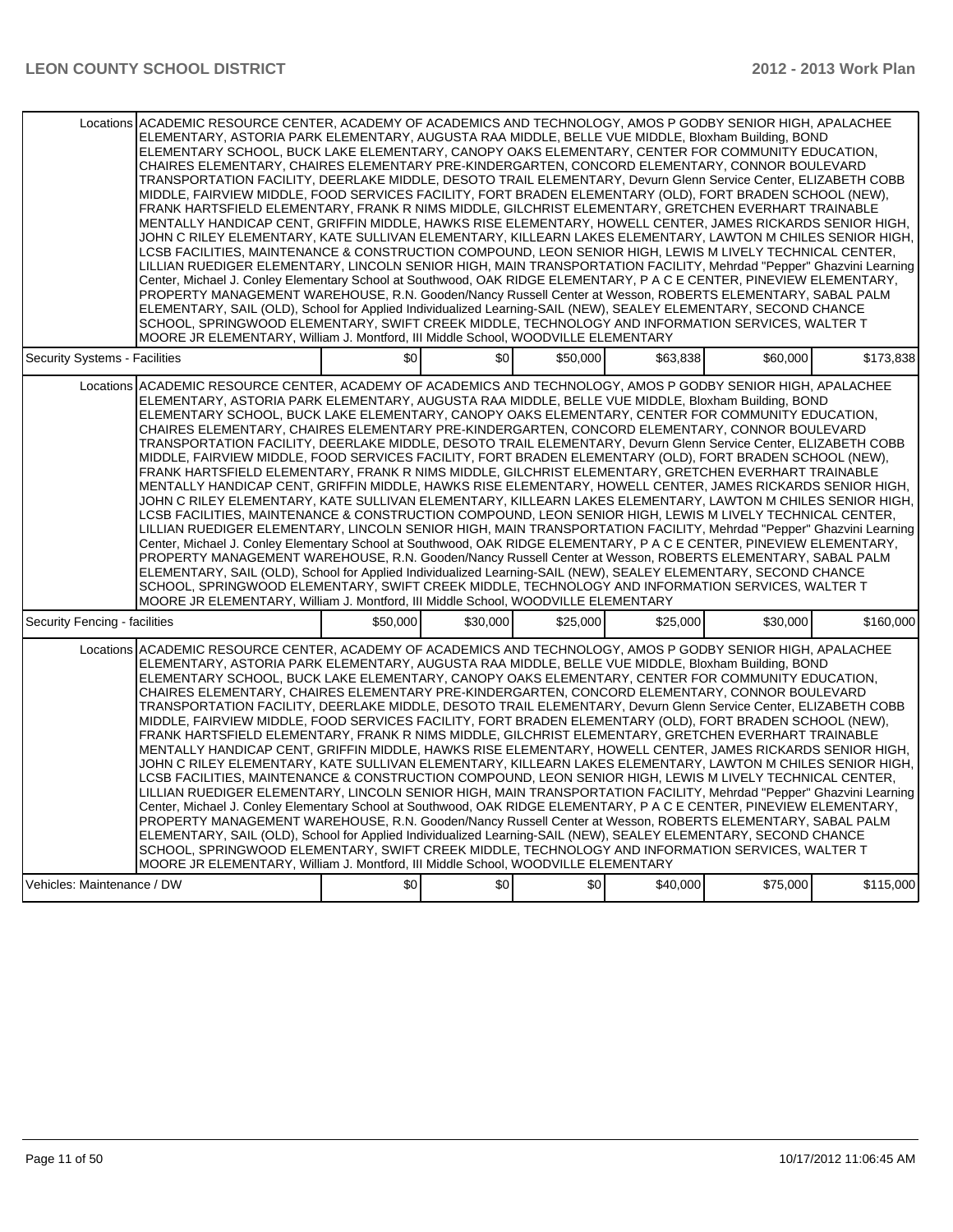| Locations ACADEMIC RESOURCE CENTER, ACADEMY OF ACADEMICS AND TECHNOLOGY, AMOS P GODBY SENIOR HIGH, APALACHEE<br>ELEMENTARY, ASTORIA PARK ELEMENTARY, AUGUSTA RAA MIDDLE, BELLE VUE MIDDLE, Bloxham Building, BOND<br>ELEMENTARY SCHOOL, BUCK LAKE ELEMENTARY, CANOPY OAKS ELEMENTARY, CENTER FOR COMMUNITY EDUCATION,<br>CHAIRES ELEMENTARY, CHAIRES ELEMENTARY PRE-KINDERGARTEN, CONCORD ELEMENTARY, CONNOR BOULEVARD<br>TRANSPORTATION FACILITY, DEERLAKE MIDDLE, DESOTO TRAIL ELEMENTARY, Devurn Glenn Service Center, ELIZABETH COBB<br>MIDDLE, FAIRVIEW MIDDLE, FOOD SERVICES FACILITY, FORT BRADEN ELEMENTARY (OLD), FORT BRADEN SCHOOL (NEW),<br>FRANK HARTSFIELD ELEMENTARY, FRANK R NIMS MIDDLE, GILCHRIST ELEMENTARY, GRETCHEN EVERHART TRAINABLE<br>MENTALLY HANDICAP CENT, GRIFFIN MIDDLE, HAWKS RISE ELEMENTARY, HOWELL CENTER, JAMES RICKARDS SENIOR HIGH,<br>JOHN C RILEY ELEMENTARY, KATE SULLIVAN ELEMENTARY, KILLEARN LAKES ELEMENTARY, LAWTON M CHILES SENIOR HIGH,<br>LCSB FACILITIES, MAINTENANCE & CONSTRUCTION COMPOUND, LEON SENIOR HIGH, LEWIS M LIVELY TECHNICAL CENTER,<br>LILLIAN RUEDIGER ELEMENTARY, LINCOLN SENIOR HIGH, MAIN TRANSPORTATION FACILITY, Mehrdad "Pepper" Ghazvini Learning<br>Center, Michael J. Conley Elementary School at Southwood, OAK RIDGE ELEMENTARY, P A C E CENTER, PINEVIEW ELEMENTARY,<br>PROPERTY MANAGEMENT WAREHOUSE, R.N. Gooden/Nancy Russell Center at Wesson, ROBERTS ELEMENTARY, SABAL PALM<br>ELEMENTARY, SAIL (OLD), School for Applied Individualized Learning-SAIL (NEW), SEALEY ELEMENTARY, SECOND CHANCE<br>SCHOOL, SPRINGWOOD ELEMENTARY, SWIFT CREEK MIDDLE, TECHNOLOGY AND INFORMATION SERVICES, WALTER T<br>MOORE JR ELEMENTARY, William J. Montford, III Middle School, WOODVILLE ELEMENTARY |           |           |           |           |           |             |
|---------------------------------------------------------------------------------------------------------------------------------------------------------------------------------------------------------------------------------------------------------------------------------------------------------------------------------------------------------------------------------------------------------------------------------------------------------------------------------------------------------------------------------------------------------------------------------------------------------------------------------------------------------------------------------------------------------------------------------------------------------------------------------------------------------------------------------------------------------------------------------------------------------------------------------------------------------------------------------------------------------------------------------------------------------------------------------------------------------------------------------------------------------------------------------------------------------------------------------------------------------------------------------------------------------------------------------------------------------------------------------------------------------------------------------------------------------------------------------------------------------------------------------------------------------------------------------------------------------------------------------------------------------------------------------------------------------------------------------------------------------------------------|-----------|-----------|-----------|-----------|-----------|-------------|
| Replace Auto Elec Defibrillator Pads and Batteries                                                                                                                                                                                                                                                                                                                                                                                                                                                                                                                                                                                                                                                                                                                                                                                                                                                                                                                                                                                                                                                                                                                                                                                                                                                                                                                                                                                                                                                                                                                                                                                                                                                                                                                        | \$0       | \$0       | \$8.973   | \$7.980   | \$7,000   | \$23,953    |
| Locations ACADEMIC RESOURCE CENTER, ACADEMY OF ACADEMICS AND TECHNOLOGY, AMOS P GODBY SENIOR HIGH, APALACHEE<br>ELEMENTARY, ASTORIA PARK ELEMENTARY, AUGUSTA RAA MIDDLE, BELLE VUE MIDDLE, Bloxham Building, BOND<br>ELEMENTARY SCHOOL, BUCK LAKE ELEMENTARY, CANOPY OAKS ELEMENTARY, CENTER FOR COMMUNITY EDUCATION,<br>CHAIRES ELEMENTARY. CHAIRES ELEMENTARY PRE-KINDERGARTEN. CONCORD ELEMENTARY. CONNOR BOULEVARD<br>TRANSPORTATION FACILITY, DEERLAKE MIDDLE, DESOTO TRAIL ELEMENTARY, Devurn Glenn Service Center, ELIZABETH COBB<br>MIDDLE, FAIRVIEW MIDDLE, FOOD SERVICES FACILITY, FORT BRADEN ELEMENTARY (OLD), FORT BRADEN SCHOOL (NEW),<br>FRANK HARTSFIELD ELEMENTARY, FRANK R NIMS MIDDLE, GILCHRIST ELEMENTARY, GRETCHEN EVERHART TRAINABLE<br>MENTALLY HANDICAP CENT, GRIFFIN MIDDLE, HAWKS RISE ELEMENTARY, HOWELL CENTER, JAMES RICKARDS SENIOR HIGH,<br>JOHN C RILEY ELEMENTARY, KATE SULLIVAN ELEMENTARY, KILLEARN LAKES ELEMENTARY, LAWTON M CHILES SENIOR HIGH,<br>LCSB FACILITIES, MAINTENANCE & CONSTRUCTION COMPOUND, LEON SENIOR HIGH, LEWIS M LIVELY TECHNICAL CENTER,<br>LILLIAN RUEDIGER ELEMENTARY, LINCOLN SENIOR HIGH, MAIN TRANSPORTATION FACILITY, Mehrdad "Pepper" Ghazvini Learning<br>Center, Michael J. Conley Elementary School at Southwood, OAK RIDGE ELEMENTARY, P A C E CENTER, PINEVIEW ELEMENTARY,<br>PROPERTY MANAGEMENT WAREHOUSE, R.N. Gooden/Nancy Russell Center at Wesson, ROBERTS ELEMENTARY, SABAL PALM<br>ELEMENTARY, SAIL (OLD), School for Applied Individualized Learning-SAIL (NEW), SEALEY ELEMENTARY, SECOND CHANCE<br>SCHOOL, SPRINGWOOD ELEMENTARY, SWIFT CREEK MIDDLE, TECHNOLOGY AND INFORMATION SERVICES, WALTER T<br>MOORE JR ELEMENTARY, William J. Montford, III Middle School, WOODVILLE ELEMENTARY |           |           |           |           |           |             |
| Energy efficiency: Management                                                                                                                                                                                                                                                                                                                                                                                                                                                                                                                                                                                                                                                                                                                                                                                                                                                                                                                                                                                                                                                                                                                                                                                                                                                                                                                                                                                                                                                                                                                                                                                                                                                                                                                                             | \$250,000 | \$100,000 | \$150,000 | \$250,000 | \$250,000 | \$1,000,000 |
| Locations ACADEMIC RESOURCE CENTER. ACADEMY OF ACADEMICS AND TECHNOLOGY. AMOS P GODBY SENIOR HIGH. APALACHEE<br>ELEMENTARY, ASTORIA PARK ELEMENTARY, AUGUSTA RAA MIDDLE, BELLE VUE MIDDLE, Bloxham Building, BOND<br>ELEMENTARY SCHOOL, BUCK LAKE ELEMENTARY, CANOPY OAKS ELEMENTARY, CENTER FOR COMMUNITY EDUCATION,<br>CHAIRES ELEMENTARY, CHAIRES ELEMENTARY PRE-KINDERGARTEN, CONCORD ELEMENTARY, CONNOR BOULEVARD<br>TRANSPORTATION FACILITY, DEERLAKE MIDDLE, DESOTO TRAIL ELEMENTARY, Devurn Glenn Service Center, ELIZABETH COBB<br>MIDDLE, FAIRVIEW MIDDLE, FOOD SERVICES FACILITY, FORT BRADEN ELEMENTARY (OLD), FORT BRADEN SCHOOL (NEW),<br>FRANK HARTSFIELD ELEMENTARY, FRANK R NIMS MIDDLE, GILCHRIST ELEMENTARY, GRETCHEN EVERHART TRAINABLE<br>MENTALLY HANDICAP CENT, GRIFFIN MIDDLE, HAWKS RISE ELEMENTARY, HOWELL CENTER, JAMES RICKARDS SENIOR HIGH,<br>JOHN C RILEY ELEMENTARY, KATE SULLIVAN ELEMENTARY, KILLEARN LAKES ELEMENTARY, LAWTON M CHILES SENIOR HIGH,<br>LCSB FACILITIES, MAINTENANCE & CONSTRUCTION COMPOUND, LEON SENIOR HIGH, LEWIS M LIVELY TECHNICAL CENTER,<br>LILLIAN RUEDIGER ELEMENTARY, LINCOLN SENIOR HIGH, MAIN TRANSPORTATION FACILITY, Mehrdad "Pepper" Ghazvini Learning<br>Center, Michael J. Conley Elementary School at Southwood, OAK RIDGE ELEMENTARY, P A C E CENTER, PINEVIEW ELEMENTARY,<br>PROPERTY MANAGEMENT WAREHOUSE, R.N. Gooden/Nancy Russell Center at Wesson, ROBERTS ELEMENTARY, SABAL PALM<br>ELEMENTARY, SAIL (OLD), School for Applied Individualized Learning-SAIL (NEW), SEALEY ELEMENTARY, SECOND CHANCE<br>SCHOOL, SPRINGWOOD ELEMENTARY, SWIFT CREEK MIDDLE, TECHNOLOGY AND INFORMATION SERVICES, WALTER T<br>MOORE JR ELEMENTARY, William J. Montford, III Middle School, WOODVILLE ELEMENTARY |           |           |           |           |           |             |
| Hazardous waste: Maintenance / DW                                                                                                                                                                                                                                                                                                                                                                                                                                                                                                                                                                                                                                                                                                                                                                                                                                                                                                                                                                                                                                                                                                                                                                                                                                                                                                                                                                                                                                                                                                                                                                                                                                                                                                                                         | \$52,000  | \$59,612  | \$53,836  | \$47,879  | \$45,000  | \$258,327   |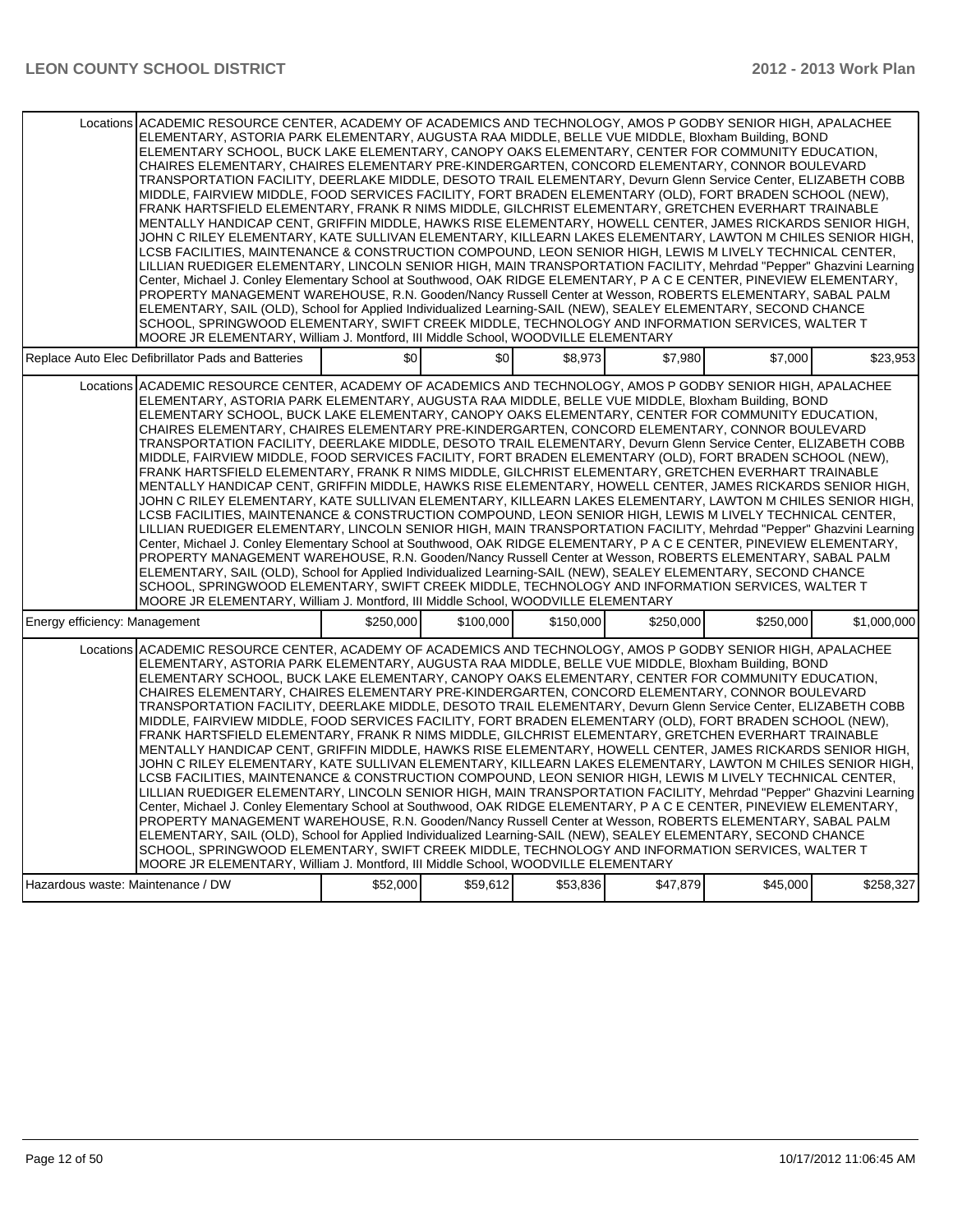| Locations ACADEMIC RESOURCE CENTER, ACADEMY OF ACADEMICS AND TECHNOLOGY, AMOS P GODBY SENIOR HIGH, APALACHEE<br>ELEMENTARY, ASTORIA PARK ELEMENTARY, AUGUSTA RAA MIDDLE, BELLE VUE MIDDLE, Bloxham Building, BOND<br>ELEMENTARY SCHOOL, BUCK LAKE ELEMENTARY, CANOPY OAKS ELEMENTARY, CENTER FOR COMMUNITY EDUCATION,<br>CHAIRES ELEMENTARY, CHAIRES ELEMENTARY PRE-KINDERGARTEN, CONCORD ELEMENTARY, CONNOR BOULEVARD<br>TRANSPORTATION FACILITY, DEERLAKE MIDDLE, DESOTO TRAIL ELEMENTARY, Devurn Glenn Service Center, ELIZABETH COBB<br>MIDDLE, FAIRVIEW MIDDLE, FOOD SERVICES FACILITY, FORT BRADEN ELEMENTARY (OLD), FORT BRADEN SCHOOL (NEW),<br>FRANK HARTSFIELD ELEMENTARY, FRANK R NIMS MIDDLE, GILCHRIST ELEMENTARY, GRETCHEN EVERHART TRAINABLE<br>MENTALLY HANDICAP CENT, GRIFFIN MIDDLE, HAWKS RISE ELEMENTARY, HOWELL CENTER, JAMES RICKARDS SENIOR HIGH,<br>JOHN C RILEY ELEMENTARY, KATE SULLIVAN ELEMENTARY, KILLEARN LAKES ELEMENTARY, LAWTON M CHILES SENIOR HIGH,<br>LCSB FACILITIES, MAINTENANCE & CONSTRUCTION COMPOUND, LEON SENIOR HIGH, LEWIS M LIVELY TECHNICAL CENTER,<br>LILLIAN RUEDIGER ELEMENTARY, LINCOLN SENIOR HIGH, MAIN TRANSPORTATION FACILITY, Mehrdad "Pepper" Ghazvini Learning<br>Center, Michael J. Conley Elementary School at Southwood, OAK RIDGE ELEMENTARY, P A C E CENTER, PINEVIEW ELEMENTARY,<br>PROPERTY MANAGEMENT WAREHOUSE, R.N. Gooden/Nancy Russell Center at Wesson, ROBERTS ELEMENTARY, SABAL PALM<br>ELEMENTARY, SAIL (OLD), School for Applied Individualized Learning-SAIL (NEW), SEALEY ELEMENTARY, SECOND CHANCE<br>SCHOOL, SPRINGWOOD ELEMENTARY, SWIFT CREEK MIDDLE, TECHNOLOGY AND INFORMATION SERVICES, WALTER T<br>MOORE JR ELEMENTARY, William J. Montford, III Middle School, WOODVILLE ELEMENTARY |          |          |          |          |                                                                                                           |           |
|---------------------------------------------------------------------------------------------------------------------------------------------------------------------------------------------------------------------------------------------------------------------------------------------------------------------------------------------------------------------------------------------------------------------------------------------------------------------------------------------------------------------------------------------------------------------------------------------------------------------------------------------------------------------------------------------------------------------------------------------------------------------------------------------------------------------------------------------------------------------------------------------------------------------------------------------------------------------------------------------------------------------------------------------------------------------------------------------------------------------------------------------------------------------------------------------------------------------------------------------------------------------------------------------------------------------------------------------------------------------------------------------------------------------------------------------------------------------------------------------------------------------------------------------------------------------------------------------------------------------------------------------------------------------------------------------------------------------------------------------------------------------------|----------|----------|----------|----------|-----------------------------------------------------------------------------------------------------------|-----------|
| Electrical D/W - Maintenance                                                                                                                                                                                                                                                                                                                                                                                                                                                                                                                                                                                                                                                                                                                                                                                                                                                                                                                                                                                                                                                                                                                                                                                                                                                                                                                                                                                                                                                                                                                                                                                                                                                                                                                                              | \$63.966 | \$39.742 | \$35.890 | \$31.919 | \$50,000                                                                                                  | \$221,517 |
| Locations ACADEMIC RESOURCE CENTER, ACADEMY OF ACADEMICS AND TECHNOLOGY, AMOS P GODBY SENIOR HIGH, APALACHEE<br>ELEMENTARY, ASTORIA PARK ELEMENTARY, AUGUSTA RAA MIDDLE, BELLE VUE MIDDLE, Bloxham Building, BOND<br>ELEMENTARY SCHOOL, BUCK LAKE ELEMENTARY, CANOPY OAKS ELEMENTARY, CENTER FOR COMMUNITY EDUCATION,<br>CHAIRES ELEMENTARY, CHAIRES ELEMENTARY PRE-KINDERGARTEN, CONCORD ELEMENTARY, CONNOR BOULEVARD<br>TRANSPORTATION FACILITY, DEERLAKE MIDDLE, DESOTO TRAIL ELEMENTARY, Devurn Glenn Service Center, ELIZABETH COBB<br>MIDDLE, FAIRVIEW MIDDLE, FOOD SERVICES FACILITY, FORT BRADEN ELEMENTARY (OLD), FORT BRADEN SCHOOL (NEW),<br>FRANK HARTSFIELD ELEMENTARY, FRANK R NIMS MIDDLE, GILCHRIST ELEMENTARY, GRETCHEN EVERHART TRAINABLE<br>MENTALLY HANDICAP CENT, GRIFFIN MIDDLE, HAWKS RISE ELEMENTARY, HOWELL CENTER, JAMES RICKARDS SENIOR HIGH,<br>JOHN C RILEY ELEMENTARY, KATE SULLIVAN ELEMENTARY, KILLEARN LAKES ELEMENTARY, LAWTON M CHILES SENIOR HIGH,<br>LCSB FACILITIES, MAINTENANCE & CONSTRUCTION COMPOUND, LEON SENIOR HIGH, LEWIS M LIVELY TECHNICAL CENTER,<br>LILLIAN RUEDIGER ELEMENTARY, LINCOLN SENIOR HIGH, MAIN TRANSPORTATION FACILITY, Mehrdad "Pepper" Ghazvini Learning<br>Center, Michael J. Conley Elementary School at Southwood, OAK RIDGE ELEMENTARY, P A C E CENTER, PINEVIEW ELEMENTARY,<br>PROPERTY MANAGEMENT WAREHOUSE, R.N. Gooden/Nancy Russell Center at Wesson, ROBERTS ELEMENTARY, SABAL PALM<br>ELEMENTARY, SAIL (OLD), School for Applied Individualized Learning-SAIL (NEW), SEALEY ELEMENTARY, SECOND CHANCE<br>SCHOOL, SPRINGWOOD ELEMENTARY, SWIFT CREEK MIDDLE, TECHNOLOGY AND INFORMATION SERVICES, WALTER T<br>MOORE JR ELEMENTARY, William J. Montford, III Middle School, WOODVILLE ELEMENTARY |          |          |          |          |                                                                                                           |           |
| Grounds: Maintenance / DW                                                                                                                                                                                                                                                                                                                                                                                                                                                                                                                                                                                                                                                                                                                                                                                                                                                                                                                                                                                                                                                                                                                                                                                                                                                                                                                                                                                                                                                                                                                                                                                                                                                                                                                                                 | \$0      | \$10,000 | \$35.890 | \$31.919 | \$50,000                                                                                                  | \$127,809 |
| Locations ACADEMIC RESOURCE CENTER, ACADEMY OF ACADEMICS AND TECHNOLOGY, AMOS P GODBY SENIOR HIGH, APALACHEE<br>ELEMENTARY, ASTORIA PARK ELEMENTARY, AUGUSTA RAA MIDDLE, BELLE VUE MIDDLE, Bloxham Building, BOND<br>ELEMENTARY SCHOOL, BUCK LAKE ELEMENTARY, CANOPY OAKS ELEMENTARY, CENTER FOR COMMUNITY EDUCATION,<br>CHAIRES ELEMENTARY, CHAIRES ELEMENTARY PRE-KINDERGARTEN, CONCORD ELEMENTARY, CONNOR BOULEVARD<br>TRANSPORTATION FACILITY, DEERLAKE MIDDLE, DESOTO TRAIL ELEMENTARY, Devurn Glenn Service Center, ELIZABETH COBB<br>MIDDLE, FAIRVIEW MIDDLE, FOOD SERVICES FACILITY, FORT BRADEN ELEMENTARY (OLD), FORT BRADEN SCHOOL (NEW),<br>FRANK HARTSFIELD ELEMENTARY, FRANK R NIMS MIDDLE, GILCHRIST ELEMENTARY, GRETCHEN EVERHART TRAINABLE<br>MENTALLY HANDICAP CENT, GRIFFIN MIDDLE, HAWKS RISE ELEMENTARY, HOWELL CENTER, JAMES RICKARDS SENIOR HIGH,<br>JOHN C RILEY ELEMENTARY, KATE SULLIVAN ELEMENTARY, KILLEARN LAKES ELEMENTARY, LAWTON M CHILES SENIOR HIGH,<br>LCSB FACILITIES, MAINTENANCE & CONSTRUCTION COMPOUND, LEON SENIOR HIGH, LEWIS M LIVELY TECHNICAL CENTER,<br>LILLIAN RUEDIGER ELEMENTARY, LINCOLN SENIOR HIGH, MAIN TRANSPORTATION FACILITY, Mehrdad "Pepper" Ghazvini Learning<br>Center, Michael J. Conley Elementary School at Southwood, OAK RIDGE ELEMENTARY, P A C E CENTER, PINEVIEW ELEMENTARY,                                                                                                                                                                                                                                                                                                                                                                                                                          |          |          |          |          |                                                                                                           |           |
| ELEMENTARY, SAIL (OLD), School for Applied Individualized Learning-SAIL (NEW), SEALEY ELEMENTARY, SECOND CHANCE<br>SCHOOL, SPRINGWOOD ELEMENTARY, SWIFT CREEK MIDDLE, TECHNOLOGY AND INFORMATION SERVICES, WALTER T<br>MOORE JR ELEMENTARY, William J. Montford, III Middle School, WOODVILLE ELEMENTARY                                                                                                                                                                                                                                                                                                                                                                                                                                                                                                                                                                                                                                                                                                                                                                                                                                                                                                                                                                                                                                                                                                                                                                                                                                                                                                                                                                                                                                                                  |          |          |          |          | PROPERTY MANAGEMENT WAREHOUSE, R.N. Gooden/Nancy Russell Center at Wesson, ROBERTS ELEMENTARY, SABAL PALM |           |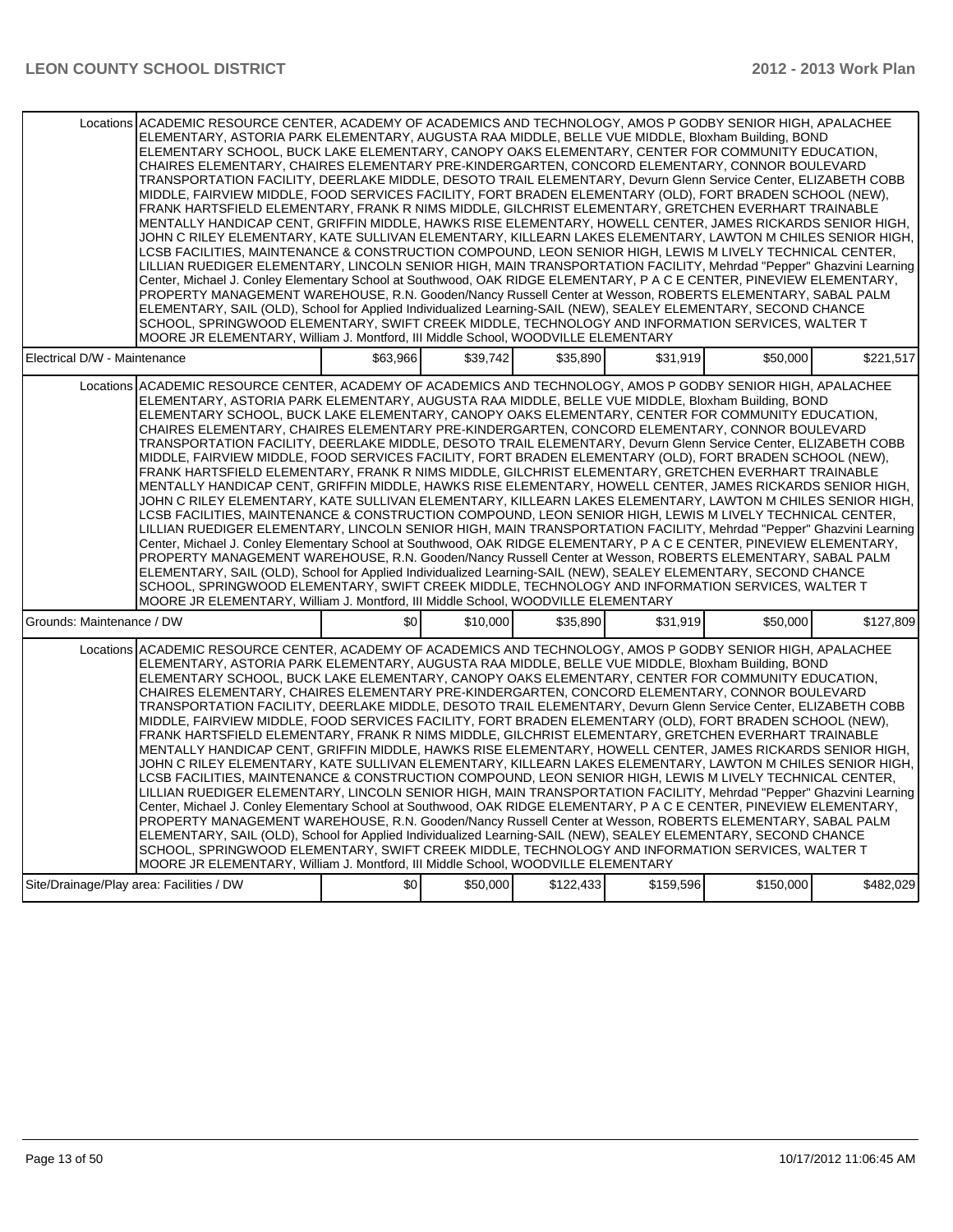| Locations ACADEMIC RESOURCE CENTER, ACADEMY OF ACADEMICS AND TECHNOLOGY, AMOS P GODBY SENIOR HIGH, APALACHEE<br>ELEMENTARY, ASTORIA PARK ELEMENTARY, AUGUSTA RAA MIDDLE, BELLE VUE MIDDLE, Bloxham Building, BOND<br>ELEMENTARY SCHOOL, BUCK LAKE ELEMENTARY, CANOPY OAKS ELEMENTARY, CENTER FOR COMMUNITY EDUCATION,<br>CHAIRES ELEMENTARY, CHAIRES ELEMENTARY PRE-KINDERGARTEN, CONCORD ELEMENTARY, CONNOR BOULEVARD<br>TRANSPORTATION FACILITY, DEERLAKE MIDDLE, DESOTO TRAIL ELEMENTARY, Devurn Glenn Service Center, ELIZABETH COBB<br>MIDDLE, FAIRVIEW MIDDLE, FOOD SERVICES FACILITY, FORT BRADEN ELEMENTARY (OLD), FORT BRADEN SCHOOL (NEW),<br>FRANK HARTSFIELD ELEMENTARY, FRANK R NIMS MIDDLE, GILCHRIST ELEMENTARY, GRETCHEN EVERHART TRAINABLE<br>MENTALLY HANDICAP CENT. GRIFFIN MIDDLE. HAWKS RISE ELEMENTARY. HOWELL CENTER. JAMES RICKARDS SENIOR HIGH.<br>JOHN C RILEY ELEMENTARY, KATE SULLIVAN ELEMENTARY, KILLEARN LAKES ELEMENTARY, LAWTON M CHILES SENIOR HIGH,<br>LCSB FACILITIES, MAINTENANCE & CONSTRUCTION COMPOUND, LEON SENIOR HIGH, LEWIS M LIVELY TECHNICAL CENTER,<br>LILLIAN RUEDIGER ELEMENTARY, LINCOLN SENIOR HIGH, MAIN TRANSPORTATION FACILITY, Mehrdad "Pepper" Ghazvini Learning<br>Center, Michael J. Conley Elementary School at Southwood, OAK RIDGE ELEMENTARY, P A C E CENTER, PINEVIEW ELEMENTARY,<br>PROPERTY MANAGEMENT WAREHOUSE, R.N. Gooden/Nancy Russell Center at Wesson, ROBERTS ELEMENTARY, SABAL PALM<br>ELEMENTARY, SAIL (OLD), School for Applied Individualized Learning-SAIL (NEW), SEALEY ELEMENTARY, SECOND CHANCE<br>SCHOOL, SPRINGWOOD ELEMENTARY, SWIFT CREEK MIDDLE, TECHNOLOGY AND INFORMATION SERVICES, WALTER T<br>MOORE JR ELEMENTARY, William J. Montford, III Middle School, WOODVILLE ELEMENTARY |          |          |           |           |           |           |
|---------------------------------------------------------------------------------------------------------------------------------------------------------------------------------------------------------------------------------------------------------------------------------------------------------------------------------------------------------------------------------------------------------------------------------------------------------------------------------------------------------------------------------------------------------------------------------------------------------------------------------------------------------------------------------------------------------------------------------------------------------------------------------------------------------------------------------------------------------------------------------------------------------------------------------------------------------------------------------------------------------------------------------------------------------------------------------------------------------------------------------------------------------------------------------------------------------------------------------------------------------------------------------------------------------------------------------------------------------------------------------------------------------------------------------------------------------------------------------------------------------------------------------------------------------------------------------------------------------------------------------------------------------------------------------------------------------------------------------------------------------------------------|----------|----------|-----------|-----------|-----------|-----------|
| Structural: Facilities / DW                                                                                                                                                                                                                                                                                                                                                                                                                                                                                                                                                                                                                                                                                                                                                                                                                                                                                                                                                                                                                                                                                                                                                                                                                                                                                                                                                                                                                                                                                                                                                                                                                                                                                                                                               | \$0      | \$0      | \$100,000 | \$100,000 | \$200,000 | \$400,000 |
| Locations ACADEMIC RESOURCE CENTER, ACADEMY OF ACADEMICS AND TECHNOLOGY, AMOS P GODBY SENIOR HIGH, APALACHEE<br>ELEMENTARY, ASTORIA PARK ELEMENTARY, AUGUSTA RAA MIDDLE, BELLE VUE MIDDLE, Bloxham Building, BOND<br>ELEMENTARY SCHOOL, BUCK LAKE ELEMENTARY, CANOPY OAKS ELEMENTARY, CENTER FOR COMMUNITY EDUCATION,<br>CHAIRES ELEMENTARY. CHAIRES ELEMENTARY PRE-KINDERGARTEN. CONCORD ELEMENTARY. CONNOR BOULEVARD<br>TRANSPORTATION FACILITY, DEERLAKE MIDDLE, DESOTO TRAIL ELEMENTARY, Devurn Glenn Service Center, ELIZABETH COBB<br>MIDDLE, FAIRVIEW MIDDLE, FOOD SERVICES FACILITY, FORT BRADEN ELEMENTARY (OLD), FORT BRADEN SCHOOL (NEW),<br>FRANK HARTSFIELD ELEMENTARY, FRANK R NIMS MIDDLE, GILCHRIST ELEMENTARY, GRETCHEN EVERHART TRAINABLE<br>MENTALLY HANDICAP CENT, GRIFFIN MIDDLE, HAWKS RISE ELEMENTARY, HOWELL CENTER, JAMES RICKARDS SENIOR HIGH,<br>JOHN C RILEY ELEMENTARY, KATE SULLIVAN ELEMENTARY, KILLEARN LAKES ELEMENTARY, LAWTON M CHILES SENIOR HIGH,<br>LCSB FACILITIES, MAINTENANCE & CONSTRUCTION COMPOUND, LEON SENIOR HIGH, LEWIS M LIVELY TECHNICAL CENTER,<br>LILLIAN RUEDIGER ELEMENTARY, LINCOLN SENIOR HIGH, MAIN TRANSPORTATION FACILITY, Mehrdad "Pepper" Ghazvini Learning<br>Center, Michael J. Conley Elementary School at Southwood, OAK RIDGE ELEMENTARY, P A C E CENTER, PINEVIEW ELEMENTARY,<br>PROPERTY MANAGEMENT WAREHOUSE, R.N. Gooden/Nancy Russell Center at Wesson, ROBERTS ELEMENTARY, SABAL PALM<br>ELEMENTARY, SAIL (OLD), School for Applied Individualized Learning-SAIL (NEW), SEALEY ELEMENTARY, SECOND CHANCE<br>SCHOOL, SPRINGWOOD ELEMENTARY, SWIFT CREEK MIDDLE, TECHNOLOGY AND INFORMATION SERVICES, WALTER T<br>MOORE JR ELEMENTARY, William J. Montford, III Middle School, WOODVILLE ELEMENTARY |          |          |           |           |           |           |
| Handicapped access: Facilities / DW                                                                                                                                                                                                                                                                                                                                                                                                                                                                                                                                                                                                                                                                                                                                                                                                                                                                                                                                                                                                                                                                                                                                                                                                                                                                                                                                                                                                                                                                                                                                                                                                                                                                                                                                       | \$0      | \$25,000 | \$107,693 | \$95,758  | \$100,000 | \$328,451 |
| Locations ACADEMIC RESOURCE CENTER, ACADEMY OF ACADEMICS AND TECHNOLOGY, AMOS P GODBY SENIOR HIGH, APALACHEE<br>ELEMENTARY, ASTORIA PARK ELEMENTARY, AUGUSTA RAA MIDDLE, BELLE VUE MIDDLE, Bloxham Building, BOND<br>ELEMENTARY SCHOOL, BUCK LAKE ELEMENTARY, CANOPY OAKS ELEMENTARY, CENTER FOR COMMUNITY EDUCATION,<br>CHAIRES ELEMENTARY, CHAIRES ELEMENTARY PRE-KINDERGARTEN, CONCORD ELEMENTARY, CONNOR BOULEVARD<br>TRANSPORTATION FACILITY, DEERLAKE MIDDLE, DESOTO TRAIL ELEMENTARY, Devurn Glenn Service Center, ELIZABETH COBB<br>MIDDLE, FAIRVIEW MIDDLE, FOOD SERVICES FACILITY, FORT BRADEN ELEMENTARY (OLD), FORT BRADEN SCHOOL (NEW),<br>FRANK HARTSFIELD ELEMENTARY, FRANK R NIMS MIDDLE, GILCHRIST ELEMENTARY, GRETCHEN EVERHART TRAINABLE<br>MENTALLY HANDICAP CENT, GRIFFIN MIDDLE, HAWKS RISE ELEMENTARY, HOWELL CENTER, JAMES RICKARDS SENIOR HIGH,<br>JOHN C RILEY ELEMENTARY. KATE SULLIVAN ELEMENTARY. KILLEARN LAKES ELEMENTARY. LAWTON M CHILES SENIOR HIGH.<br>LCSB FACILITIES, MAINTENANCE & CONSTRUCTION COMPOUND, LEON SENIOR HIGH, LEWIS M LIVELY TECHNICAL CENTER,<br>LILLIAN RUEDIGER ELEMENTARY, LINCOLN SENIOR HIGH, MAIN TRANSPORTATION FACILITY, Mehrdad "Pepper" Ghazvini Learning<br>Center, Michael J. Conley Elementary School at Southwood, OAK RIDGE ELEMENTARY, P A C E CENTER, PINEVIEW ELEMENTARY,<br>PROPERTY MANAGEMENT WAREHOUSE, R.N. Gooden/Nancy Russell Center at Wesson, ROBERTS ELEMENTARY, SABAL PALM<br>ELEMENTARY, SAIL (OLD), School for Applied Individualized Learning-SAIL (NEW), SEALEY ELEMENTARY, SECOND CHANCE<br>SCHOOL, SPRINGWOOD ELEMENTARY, SWIFT CREEK MIDDLE, TECHNOLOGY AND INFORMATION SERVICES, WALTER T<br>MOORE JR ELEMENTARY, William J. Montford, III Middle School, WOODVILLE ELEMENTARY |          |          |           |           |           |           |
| Environmental mandates: Maintenance / DW                                                                                                                                                                                                                                                                                                                                                                                                                                                                                                                                                                                                                                                                                                                                                                                                                                                                                                                                                                                                                                                                                                                                                                                                                                                                                                                                                                                                                                                                                                                                                                                                                                                                                                                                  | \$44,920 | \$50,000 | \$100,000 | \$100,000 | \$100,000 | \$394,920 |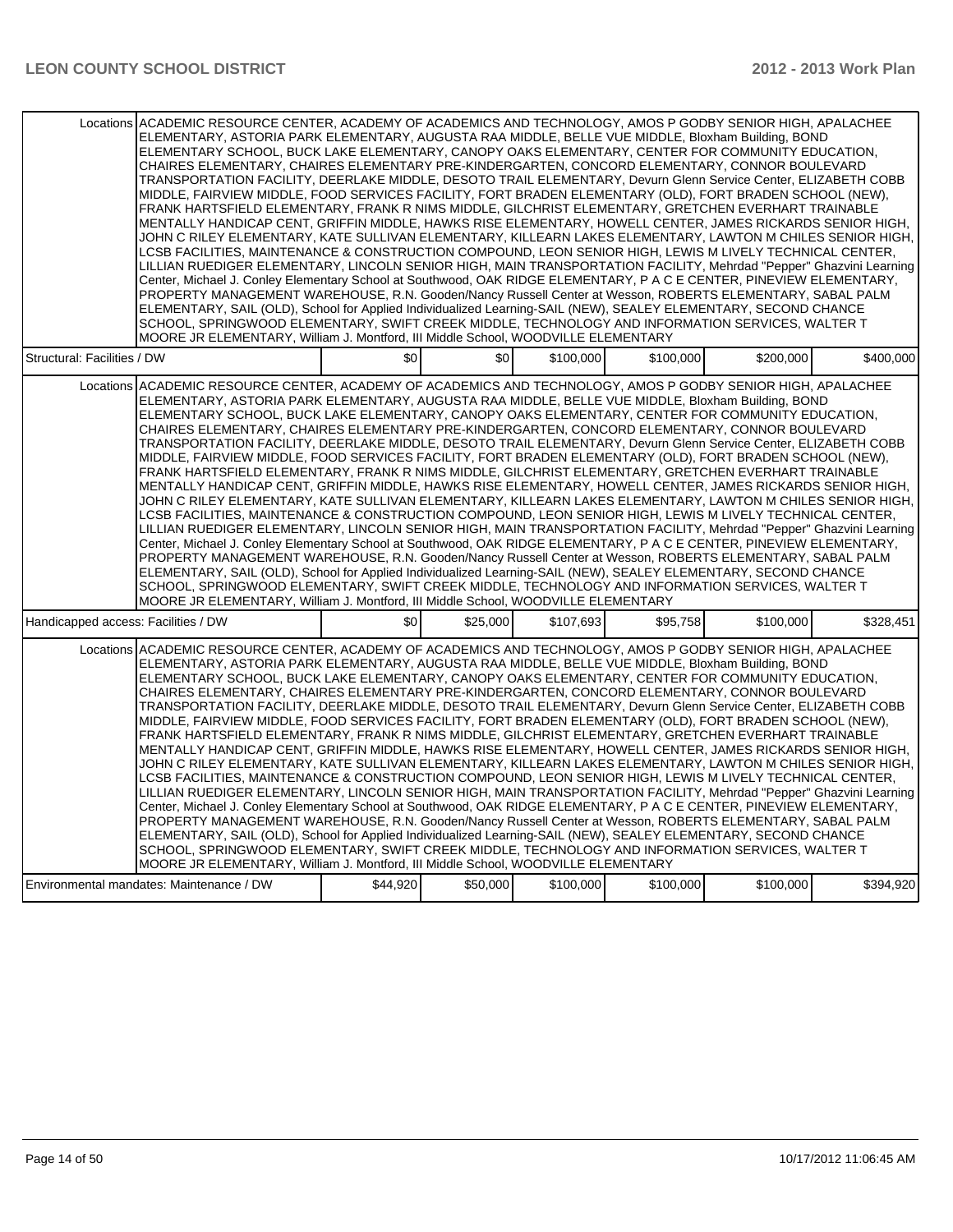| Locations ACADEMIC RESOURCE CENTER, ACADEMY OF ACADEMICS AND TECHNOLOGY, AMOS P GODBY SENIOR HIGH, APALACHEE<br>ELEMENTARY, ASTORIA PARK ELEMENTARY, AUGUSTA RAA MIDDLE, BELLE VUE MIDDLE, Bloxham Building, BOND<br>ELEMENTARY SCHOOL, BUCK LAKE ELEMENTARY, CANOPY OAKS ELEMENTARY, CENTER FOR COMMUNITY EDUCATION,<br>CHAIRES ELEMENTARY, CHAIRES ELEMENTARY PRE-KINDERGARTEN, CONCORD ELEMENTARY, CONNOR BOULEVARD<br>TRANSPORTATION FACILITY, DEERLAKE MIDDLE, DESOTO TRAIL ELEMENTARY, Devurn Glenn Service Center, ELIZABETH COBB<br>MIDDLE, FAIRVIEW MIDDLE, FOOD SERVICES FACILITY, FORT BRADEN ELEMENTARY (OLD), FORT BRADEN SCHOOL (NEW),<br>FRANK HARTSFIELD ELEMENTARY, FRANK R NIMS MIDDLE, GILCHRIST ELEMENTARY, GRETCHEN EVERHART TRAINABLE<br>MENTALLY HANDICAP CENT, GRIFFIN MIDDLE, HAWKS RISE ELEMENTARY, HOWELL CENTER, JAMES RICKARDS SENIOR HIGH,<br>JOHN C RILEY ELEMENTARY, KATE SULLIVAN ELEMENTARY, KILLEARN LAKES ELEMENTARY, LAWTON M CHILES SENIOR HIGH,<br>LCSB FACILITIES, MAINTENANCE & CONSTRUCTION COMPOUND, LEON SENIOR HIGH, LEWIS M LIVELY TECHNICAL CENTER,<br>LILLIAN RUEDIGER ELEMENTARY, LINCOLN SENIOR HIGH, MAIN TRANSPORTATION FACILITY, Mehrdad "Pepper" Ghazvini Learning<br>Center, Michael J. Conley Elementary School at Southwood, OAK RIDGE ELEMENTARY, P A C E CENTER, PINEVIEW ELEMENTARY,<br>PROPERTY MANAGEMENT WAREHOUSE, R.N. Gooden/Nancy Russell Center at Wesson, ROBERTS ELEMENTARY, SABAL PALM<br>ELEMENTARY, SAIL (OLD), School for Applied Individualized Learning-SAIL (NEW), SEALEY ELEMENTARY, SECOND CHANCE<br>SCHOOL, SPRINGWOOD ELEMENTARY, SWIFT CREEK MIDDLE, TECHNOLOGY AND INFORMATION SERVICES, WALTER T<br>MOORE JR ELEMENTARY, William J. Montford, III Middle School, WOODVILLE ELEMENTARY |          |          |          |          |          |           |
|---------------------------------------------------------------------------------------------------------------------------------------------------------------------------------------------------------------------------------------------------------------------------------------------------------------------------------------------------------------------------------------------------------------------------------------------------------------------------------------------------------------------------------------------------------------------------------------------------------------------------------------------------------------------------------------------------------------------------------------------------------------------------------------------------------------------------------------------------------------------------------------------------------------------------------------------------------------------------------------------------------------------------------------------------------------------------------------------------------------------------------------------------------------------------------------------------------------------------------------------------------------------------------------------------------------------------------------------------------------------------------------------------------------------------------------------------------------------------------------------------------------------------------------------------------------------------------------------------------------------------------------------------------------------------------------------------------------------------------------------------------------------------|----------|----------|----------|----------|----------|-----------|
| Site acquisition: Facilities / DW                                                                                                                                                                                                                                                                                                                                                                                                                                                                                                                                                                                                                                                                                                                                                                                                                                                                                                                                                                                                                                                                                                                                                                                                                                                                                                                                                                                                                                                                                                                                                                                                                                                                                                                                         | \$0      | \$0      | \$0      | \$0      | \$30,000 | \$30,000  |
| Locations ACADEMIC RESOURCE CENTER, ACADEMY OF ACADEMICS AND TECHNOLOGY, AMOS P GODBY SENIOR HIGH, APALACHEE<br>ELEMENTARY, ASTORIA PARK ELEMENTARY, AUGUSTA RAA MIDDLE, BELLE VUE MIDDLE, Bloxham Building, BOND<br>ELEMENTARY SCHOOL, BUCK LAKE ELEMENTARY, CANOPY OAKS ELEMENTARY, CENTER FOR COMMUNITY EDUCATION,<br>CHAIRES ELEMENTARY, CHAIRES ELEMENTARY PRE-KINDERGARTEN, CONCORD ELEMENTARY, CONNOR BOULEVARD<br>TRANSPORTATION FACILITY, DEERLAKE MIDDLE, DESOTO TRAIL ELEMENTARY, Devurn Glenn Service Center, ELIZABETH COBB<br>MIDDLE, FAIRVIEW MIDDLE, FOOD SERVICES FACILITY, FORT BRADEN ELEMENTARY (OLD), FORT BRADEN SCHOOL (NEW),<br>FRANK HARTSFIELD ELEMENTARY, FRANK R NIMS MIDDLE, GILCHRIST ELEMENTARY, GRETCHEN EVERHART TRAINABLE<br>MENTALLY HANDICAP CENT, GRIFFIN MIDDLE, HAWKS RISE ELEMENTARY, HOWELL CENTER, JAMES RICKARDS SENIOR HIGH,<br>JOHN C RILEY ELEMENTARY, KATE SULLIVAN ELEMENTARY, KILLEARN LAKES ELEMENTARY, LAWTON M CHILES SENIOR HIGH,<br>LCSB FACILITIES, MAINTENANCE & CONSTRUCTION COMPOUND, LEON SENIOR HIGH, LEWIS M LIVELY TECHNICAL CENTER,<br>LILLIAN RUEDIGER ELEMENTARY, LINCOLN SENIOR HIGH, MAIN TRANSPORTATION FACILITY, Mehrdad "Pepper" Ghazvini Learning<br>Center, Michael J. Conley Elementary School at Southwood, OAK RIDGE ELEMENTARY, P A C E CENTER, PINEVIEW ELEMENTARY,<br>PROPERTY MANAGEMENT WAREHOUSE, R.N. Gooden/Nancy Russell Center at Wesson, ROBERTS ELEMENTARY, SABAL PALM<br>ELEMENTARY, SAIL (OLD), School for Applied Individualized Learning-SAIL (NEW), SEALEY ELEMENTARY, SECOND CHANCE<br>SCHOOL, SPRINGWOOD ELEMENTARY, SWIFT CREEK MIDDLE. TECHNOLOGY AND INFORMATION SERVICES, WALTER T<br>MOORE JR ELEMENTARY, William J. Montford, III Middle School, WOODVILLE ELEMENTARY |          |          |          |          |          |           |
| Asphalt: Facilities / DW                                                                                                                                                                                                                                                                                                                                                                                                                                                                                                                                                                                                                                                                                                                                                                                                                                                                                                                                                                                                                                                                                                                                                                                                                                                                                                                                                                                                                                                                                                                                                                                                                                                                                                                                                  | \$0      | \$0      | \$75,000 | \$75,000 | \$75,000 | \$225,000 |
| Locations ACADEMIC RESOURCE CENTER, ACADEMY OF ACADEMICS AND TECHNOLOGY, AMOS P GODBY SENIOR HIGH, APALACHEE<br>ELEMENTARY, ASTORIA PARK ELEMENTARY, AUGUSTA RAA MIDDLE, BELLE VUE MIDDLE, Bloxham Building, BOND<br>ELEMENTARY SCHOOL, BUCK LAKE ELEMENTARY, CANOPY OAKS ELEMENTARY, CENTER FOR COMMUNITY EDUCATION,<br>CHAIRES ELEMENTARY, CHAIRES ELEMENTARY PRE-KINDERGARTEN, CONCORD ELEMENTARY, CONNOR BOULEVARD<br>TRANSPORTATION FACILITY, DEERLAKE MIDDLE, DESOTO TRAIL ELEMENTARY, Devurn Glenn Service Center, ELIZABETH COBB<br>MIDDLE, FAIRVIEW MIDDLE, FOOD SERVICES FACILITY, FORT BRADEN ELEMENTARY (OLD), FORT BRADEN SCHOOL (NEW),<br>FRANK HARTSFIELD ELEMENTARY. FRANK R NIMS MIDDLE, GILCHRIST ELEMENTARY, GRETCHEN EVERHART TRAINABLE<br>MENTALLY HANDICAP CENT, GRIFFIN MIDDLE, HAWKS RISE ELEMENTARY, HOWELL CENTER, JAMES RICKARDS SENIOR HIGH,<br>JOHN C RILEY ELEMENTARY. KATE SULLIVAN ELEMENTARY. KILLEARN LAKES ELEMENTARY. LAWTON M CHILES SENIOR HIGH.<br>LCSB FACILITIES, MAINTENANCE & CONSTRUCTION COMPOUND, LEON SENIOR HIGH, LEWIS M LIVELY TECHNICAL CENTER,<br>LILLIAN RUEDIGER ELEMENTARY, LINCOLN SENIOR HIGH, MAIN TRANSPORTATION FACILITY, Mehrdad "Pepper" Ghazvini Learning<br>Center, Michael J. Conley Elementary School at Southwood, OAK RIDGE ELEMENTARY, P A C E CENTER, PINEVIEW ELEMENTARY,<br>PROPERTY MANAGEMENT WAREHOUSE, R.N. Gooden/Nancy Russell Center at Wesson, ROBERTS ELEMENTARY, SABAL PALM<br>ELEMENTARY, SAIL (OLD), School for Applied Individualized Learning-SAIL (NEW), SEALEY ELEMENTARY, SECOND CHANCE<br>SCHOOL, SPRINGWOOD ELEMENTARY, SWIFT CREEK MIDDLE, TECHNOLOGY AND INFORMATION SERVICES, WALTER T<br>MOORE JR ELEMENTARY, William J. Montford, III Middle School, WOODVILLE ELEMENTARY |          |          |          |          |          |           |
| Asbestos - D/W Maintenance                                                                                                                                                                                                                                                                                                                                                                                                                                                                                                                                                                                                                                                                                                                                                                                                                                                                                                                                                                                                                                                                                                                                                                                                                                                                                                                                                                                                                                                                                                                                                                                                                                                                                                                                                | \$36,240 | \$39,742 | \$35,890 | \$31,919 | \$30,000 | \$173,791 |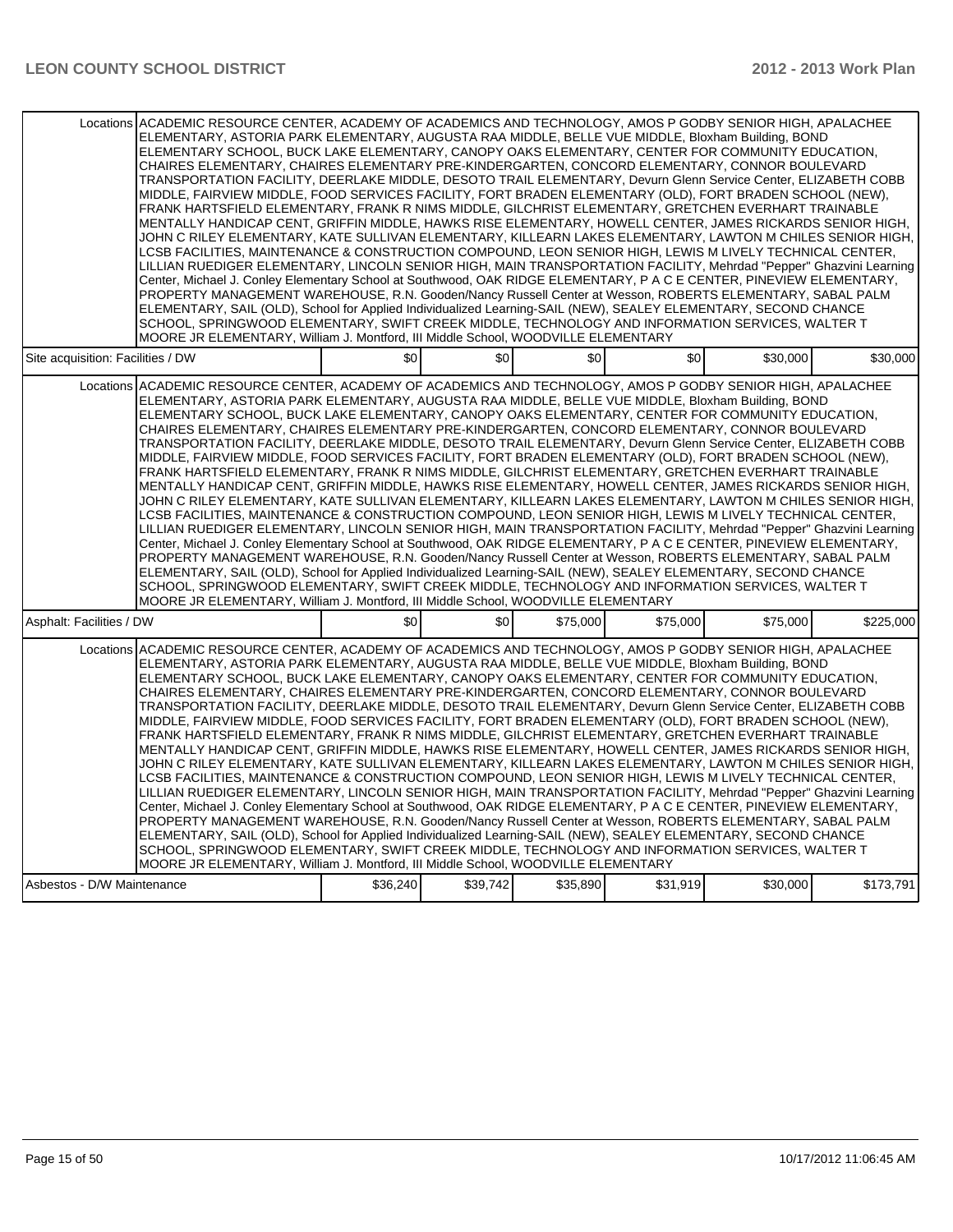|                                    | Locations ACADEMIC RESOURCE CENTER, ACADEMY OF ACADEMICS AND TECHNOLOGY, AMOS P GODBY SENIOR HIGH, APALACHEE                                                                                                        |           |           |          |          |          |           |
|------------------------------------|---------------------------------------------------------------------------------------------------------------------------------------------------------------------------------------------------------------------|-----------|-----------|----------|----------|----------|-----------|
|                                    | ELEMENTARY, ASTORIA PARK ELEMENTARY, AUGUSTA RAA MIDDLE, BELLE VUE MIDDLE, Bloxham Building, BOND                                                                                                                   |           |           |          |          |          |           |
|                                    | ELEMENTARY SCHOOL, BUCK LAKE ELEMENTARY, CANOPY OAKS ELEMENTARY, CENTER FOR COMMUNITY EDUCATION,                                                                                                                    |           |           |          |          |          |           |
|                                    | CHAIRES ELEMENTARY, CHAIRES ELEMENTARY PRE-KINDERGARTEN, CONCORD ELEMENTARY, CONNOR BOULEVARD                                                                                                                       |           |           |          |          |          |           |
|                                    | TRANSPORTATION FACILITY, DEERLAKE MIDDLE, DESOTO TRAIL ELEMENTARY, Devurn Glenn Service Center, ELIZABETH COBB                                                                                                      |           |           |          |          |          |           |
|                                    | MIDDLE, FAIRVIEW MIDDLE, FOOD SERVICES FACILITY, FORT BRADEN ELEMENTARY (OLD), FORT BRADEN SCHOOL (NEW),                                                                                                            |           |           |          |          |          |           |
|                                    | FRANK HARTSFIELD ELEMENTARY, FRANK R NIMS MIDDLE, GILCHRIST ELEMENTARY, GRETCHEN EVERHART TRAINABLE                                                                                                                 |           |           |          |          |          |           |
|                                    | MENTALLY HANDICAP CENT, GRIFFIN MIDDLE, HAWKS RISE ELEMENTARY, HOWELL CENTER, JAMES RICKARDS SENIOR HIGH,                                                                                                           |           |           |          |          |          |           |
|                                    | JOHN C RILEY ELEMENTARY, KATE SULLIVAN ELEMENTARY, KILLEARN LAKES ELEMENTARY, LAWTON M CHILES SENIOR HIGH,                                                                                                          |           |           |          |          |          |           |
|                                    | LCSB FACILITIES, MAINTENANCE & CONSTRUCTION COMPOUND, LEON SENIOR HIGH, LEWIS M LIVELY TECHNICAL CENTER,                                                                                                            |           |           |          |          |          |           |
|                                    | LILLIAN RUEDIGER ELEMENTARY, LINCOLN SENIOR HIGH, MAIN TRANSPORTATION FACILITY, Mehrdad "Pepper" Ghazvini Learning                                                                                                  |           |           |          |          |          |           |
|                                    | Center, Michael J. Conley Elementary School at Southwood, OAK RIDGE ELEMENTARY, P A C E CENTER, PINEVIEW ELEMENTARY,                                                                                                |           |           |          |          |          |           |
|                                    | PROPERTY MANAGEMENT WAREHOUSE, R.N. Gooden/Nancy Russell Center at Wesson, ROBERTS ELEMENTARY, SABAL PALM                                                                                                           |           |           |          |          |          |           |
|                                    | ELEMENTARY, SAIL (OLD), School for Applied Individualized Learning-SAIL (NEW), SEALEY ELEMENTARY, SECOND CHANCE                                                                                                     |           |           |          |          |          |           |
|                                    | SCHOOL, SPRINGWOOD ELEMENTARY, SWIFT CREEK MIDDLE, TECHNOLOGY AND INFORMATION SERVICES, WALTER T                                                                                                                    |           |           |          |          |          |           |
|                                    | MOORE JR ELEMENTARY, William J. Montford, III Middle School, WOODVILLE ELEMENTARY                                                                                                                                   |           |           |          |          |          |           |
| Roofs: Facilities / DW             |                                                                                                                                                                                                                     | \$150,000 | \$150,000 | \$30,000 | \$30,000 | \$50,000 | \$410,000 |
|                                    | Locations ACADEMIC RESOURCE CENTER, ACADEMY OF ACADEMICS AND TECHNOLOGY, AMOS P GODBY SENIOR HIGH, APALACHEE                                                                                                        |           |           |          |          |          |           |
|                                    | ELEMENTARY, ASTORIA PARK ELEMENTARY, AUGUSTA RAA MIDDLE, BELLE VUE MIDDLE, Bloxham Building, BOND                                                                                                                   |           |           |          |          |          |           |
|                                    | ELEMENTARY SCHOOL, BUCK LAKE ELEMENTARY, CANOPY OAKS ELEMENTARY, CENTER FOR COMMUNITY EDUCATION,                                                                                                                    |           |           |          |          |          |           |
|                                    | CHAIRES ELEMENTARY, CHAIRES ELEMENTARY PRE-KINDERGARTEN, CONCORD ELEMENTARY, CONNOR BOULEVARD                                                                                                                       |           |           |          |          |          |           |
|                                    | TRANSPORTATION FACILITY, DEERLAKE MIDDLE, DESOTO TRAIL ELEMENTARY, Devurn Glenn Service Center, ELIZABETH COBB                                                                                                      |           |           |          |          |          |           |
|                                    | MIDDLE, FAIRVIEW MIDDLE, FOOD SERVICES FACILITY, FORT BRADEN ELEMENTARY (OLD), FORT BRADEN SCHOOL (NEW),                                                                                                            |           |           |          |          |          |           |
|                                    | FRANK HARTSFIELD ELEMENTARY, FRANK R NIMS MIDDLE, GILCHRIST ELEMENTARY, GRETCHEN EVERHART TRAINABLE                                                                                                                 |           |           |          |          |          |           |
|                                    | MENTALLY HANDICAP CENT, GRIFFIN MIDDLE, HAWKS RISE ELEMENTARY, HOWELL CENTER, JAMES RICKARDS SENIOR HIGH,                                                                                                           |           |           |          |          |          |           |
|                                    | JOHN C RILEY ELEMENTARY, KATE SULLIVAN ELEMENTARY, KILLEARN LAKES ELEMENTARY, LAWTON M CHILES SENIOR HIGH,                                                                                                          |           |           |          |          |          |           |
|                                    | LCSB FACILITIES, MAINTENANCE & CONSTRUCTION COMPOUND, LEON SENIOR HIGH, LEWIS M LIVELY TECHNICAL CENTER,                                                                                                            |           |           |          |          |          |           |
|                                    | LILLIAN RUEDIGER ELEMENTARY, LINCOLN SENIOR HIGH, MAIN TRANSPORTATION FACILITY, Mehrdad "Pepper" Ghazvini Learning                                                                                                  |           |           |          |          |          |           |
|                                    | Center, Michael J. Conley Elementary School at Southwood, OAK RIDGE ELEMENTARY, P A C E CENTER, PINEVIEW ELEMENTARY,                                                                                                |           |           |          |          |          |           |
|                                    | PROPERTY MANAGEMENT WAREHOUSE, R.N. Gooden/Nancy Russell Center at Wesson, ROBERTS ELEMENTARY, SABAL PALM                                                                                                           |           |           |          |          |          |           |
|                                    | ELEMENTARY, SAIL (OLD), School for Applied Individualized Learning-SAIL (NEW), SEALEY ELEMENTARY, SECOND CHANCE<br>SCHOOL, SPRINGWOOD ELEMENTARY, SWIFT CREEK MIDDLE, TECHNOLOGY AND INFORMATION SERVICES, WALTER T |           |           |          |          |          |           |
|                                    | MOORE JR ELEMENTARY, William J. Montford, III Middle School, WOODVILLE ELEMENTARY                                                                                                                                   |           |           |          |          |          |           |
| Small appliances: Maintenance / DW |                                                                                                                                                                                                                     | \$0       | \$0       | \$7,178  | \$6.384  | \$6,000  | \$19,562  |
|                                    |                                                                                                                                                                                                                     |           |           |          |          |          |           |
|                                    | Locations ACADEMIC RESOURCE CENTER, ACADEMY OF ACADEMICS AND TECHNOLOGY, AMOS P GODBY SENIOR HIGH, APALACHEE                                                                                                        |           |           |          |          |          |           |
|                                    | ELEMENTARY, ASTORIA PARK ELEMENTARY, AUGUSTA RAA MIDDLE, BELLE VUE MIDDLE, Bloxham Building, BOND                                                                                                                   |           |           |          |          |          |           |
|                                    | ELEMENTARY SCHOOL, BUCK LAKE ELEMENTARY, CANOPY OAKS ELEMENTARY, CENTER FOR COMMUNITY EDUCATION,                                                                                                                    |           |           |          |          |          |           |
|                                    | CHAIRES ELEMENTARY, CHAIRES ELEMENTARY PRE-KINDERGARTEN, CONCORD ELEMENTARY, CONNOR BOULEVARD                                                                                                                       |           |           |          |          |          |           |
|                                    | TRANSPORTATION FACILITY, DEERLAKE MIDDLE, DESOTO TRAIL ELEMENTARY, Devurn Glenn Service Center, ELIZABETH COBB                                                                                                      |           |           |          |          |          |           |
|                                    | MIDDLE, FAIRVIEW MIDDLE, FOOD SERVICES FACILITY, FORT BRADEN ELEMENTARY (OLD), FORT BRADEN SCHOOL (NEW),                                                                                                            |           |           |          |          |          |           |
|                                    | FRANK HARTSFIELD ELEMENTARY, FRANK R NIMS MIDDLE, GILCHRIST ELEMENTARY, GRETCHEN EVERHART TRAINABLE<br>MENTALLY HANDICAP CENT, GRIFFIN MIDDLE, HAWKS RISE ELEMENTARY, HOWELL CENTER, JAMES RICKARDS SENIOR HIGH,    |           |           |          |          |          |           |
|                                    | JOHN C RILEY ELEMENTARY, KATE SULLIVAN ELEMENTARY, KILLEARN LAKES ELEMENTARY, LAWTON M CHILES SENIOR HIGH,                                                                                                          |           |           |          |          |          |           |
|                                    | LCSB FACILITIES, MAINTENANCE & CONSTRUCTION COMPOUND, LEON SENIOR HIGH, LEWIS M LIVELY TECHNICAL CENTER,                                                                                                            |           |           |          |          |          |           |
|                                    | LILLIAN RUEDIGER ELEMENTARY, LINCOLN SENIOR HIGH, MAIN TRANSPORTATION FACILITY, Mehrdad "Pepper" Ghazvini Learning                                                                                                  |           |           |          |          |          |           |
|                                    | Center, Michael J. Conley Elementary School at Southwood, OAK RIDGE ELEMENTARY, P A C E CENTER, PINEVIEW ELEMENTARY,                                                                                                |           |           |          |          |          |           |
|                                    | PROPERTY MANAGEMENT WAREHOUSE, R.N. Gooden/Nancy Russell Center at Wesson, ROBERTS ELEMENTARY, SABAL PALM                                                                                                           |           |           |          |          |          |           |
|                                    | ELEMENTARY, SAIL (OLD), School for Applied Individualized Learning-SAIL (NEW), SEALEY ELEMENTARY, SECOND CHANCE                                                                                                     |           |           |          |          |          |           |
|                                    | SCHOOL, SPRINGWOOD ELEMENTARY, SWIFT CREEK MIDDLE, TECHNOLOGY AND INFORMATION SERVICES, WALTER T                                                                                                                    |           |           |          |          |          |           |
|                                    | MOORE JR ELEMENTARY, William J. Montford, III Middle School, WOODVILLE ELEMENTARY                                                                                                                                   |           |           |          |          |          |           |
| Telephone: Maintenance / DW        |                                                                                                                                                                                                                     | \$31,382  | \$39,742  | \$35,890 | \$31,919 | \$30,000 | \$168,933 |
|                                    |                                                                                                                                                                                                                     |           |           |          |          |          |           |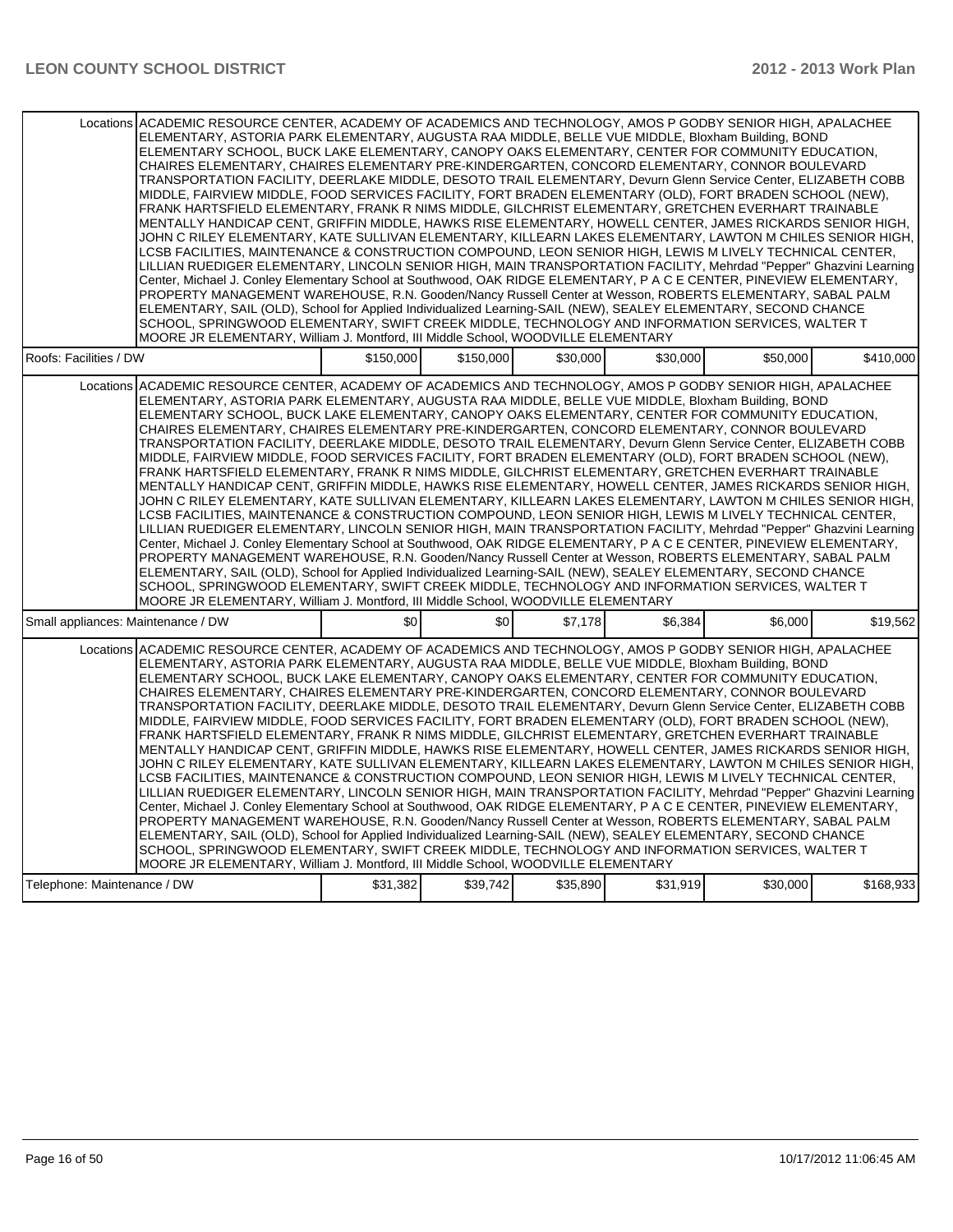|                                   | Locations ACADEMIC RESOURCE CENTER, ACADEMY OF ACADEMICS AND TECHNOLOGY, AMOS P GODBY SENIOR HIGH, APALACHEE<br>ELEMENTARY, ASTORIA PARK ELEMENTARY, AUGUSTA RAA MIDDLE, BELLE VUE MIDDLE, Bloxham Building, BOND<br>ELEMENTARY SCHOOL, BUCK LAKE ELEMENTARY, CANOPY OAKS ELEMENTARY, CENTER FOR COMMUNITY EDUCATION.<br>CHAIRES ELEMENTARY, CHAIRES ELEMENTARY PRE-KINDERGARTEN, CONCORD ELEMENTARY, CONNOR BOULEVARD<br>TRANSPORTATION FACILITY, DEERLAKE MIDDLE, DESOTO TRAIL ELEMENTARY, Devurn Glenn Service Center, ELIZABETH COBB<br>MIDDLE, FAIRVIEW MIDDLE, FOOD SERVICES FACILITY, FORT BRADEN ELEMENTARY (OLD), FORT BRADEN SCHOOL (NEW),<br>FRANK HARTSFIELD ELEMENTARY, FRANK R NIMS MIDDLE, GILCHRIST ELEMENTARY, GRETCHEN EVERHART TRAINABLE<br>MENTALLY HANDICAP CENT, GRIFFIN MIDDLE, HAWKS RISE ELEMENTARY, HOWELL CENTER, JAMES RICKARDS SENIOR HIGH,<br>JOHN C RILEY ELEMENTARY, KATE SULLIVAN ELEMENTARY, KILLEARN LAKES ELEMENTARY, LAWTON M CHILES SENIOR HIGH,<br>LCSB FACILITIES, MAINTENANCE & CONSTRUCTION COMPOUND, LEON SENIOR HIGH, LEWIS M LIVELY TECHNICAL CENTER,<br>LILLIAN RUEDIGER ELEMENTARY, LINCOLN SENIOR HIGH, MAIN TRANSPORTATION FACILITY, Mehrdad "Pepper" Ghazvini Learning<br>Center, Michael J. Conley Elementary School at Southwood, OAK RIDGE ELEMENTARY, P A C E CENTER, PINEVIEW ELEMENTARY,<br>PROPERTY MANAGEMENT WAREHOUSE, R.N. Gooden/Nancy Russell Center at Wesson, ROBERTS ELEMENTARY, SABAL PALM<br>ELEMENTARY, SAIL (OLD), School for Applied Individualized Learning-SAIL (NEW), SEALEY ELEMENTARY, SECOND CHANCE<br>SCHOOL, SPRINGWOOD ELEMENTARY, SWIFT CREEK MIDDLE, TECHNOLOGY AND INFORMATION SERVICES, WALTER T<br>MOORE JR ELEMENTARY, William J. Montford, III Middle School, WOODVILLE ELEMENTARY |           |           |           |           |           |             |
|-----------------------------------|---------------------------------------------------------------------------------------------------------------------------------------------------------------------------------------------------------------------------------------------------------------------------------------------------------------------------------------------------------------------------------------------------------------------------------------------------------------------------------------------------------------------------------------------------------------------------------------------------------------------------------------------------------------------------------------------------------------------------------------------------------------------------------------------------------------------------------------------------------------------------------------------------------------------------------------------------------------------------------------------------------------------------------------------------------------------------------------------------------------------------------------------------------------------------------------------------------------------------------------------------------------------------------------------------------------------------------------------------------------------------------------------------------------------------------------------------------------------------------------------------------------------------------------------------------------------------------------------------------------------------------------------------------------------------------------------------------------------------------------------------------------------------|-----------|-----------|-----------|-----------|-----------|-------------|
| HVAC controls: Facilities / DW    |                                                                                                                                                                                                                                                                                                                                                                                                                                                                                                                                                                                                                                                                                                                                                                                                                                                                                                                                                                                                                                                                                                                                                                                                                                                                                                                                                                                                                                                                                                                                                                                                                                                                                                                                                                           | \$0       | \$0       | \$200,000 | \$191,515 | \$150,000 | \$541,515   |
|                                   | Locations ACADEMIC RESOURCE CENTER, ACADEMY OF ACADEMICS AND TECHNOLOGY, AMOS P GODBY SENIOR HIGH, APALACHEE<br>ELEMENTARY, ASTORIA PARK ELEMENTARY, AUGUSTA RAA MIDDLE, BELLE VUE MIDDLE, Bloxham Building, BOND<br>ELEMENTARY SCHOOL, BUCK LAKE ELEMENTARY, CANOPY OAKS ELEMENTARY, CENTER FOR COMMUNITY EDUCATION,<br>CHAIRES ELEMENTARY, CHAIRES ELEMENTARY PRE-KINDERGARTEN, CONCORD ELEMENTARY, CONNOR BOULEVARD<br>TRANSPORTATION FACILITY, DEERLAKE MIDDLE, DESOTO TRAIL ELEMENTARY, Devurn Glenn Service Center, ELIZABETH COBB<br>MIDDLE, FAIRVIEW MIDDLE, FOOD SERVICES FACILITY, FORT BRADEN ELEMENTARY (OLD), FORT BRADEN SCHOOL (NEW),<br>FRANK HARTSFIELD ELEMENTARY, FRANK R NIMS MIDDLE, GILCHRIST ELEMENTARY, GRETCHEN EVERHART TRAINABLE<br>MENTALLY HANDICAP CENT, GRIFFIN MIDDLE, HAWKS RISE ELEMENTARY, HOWELL CENTER, JAMES RICKARDS SENIOR HIGH,<br>JOHN C RILEY ELEMENTARY, KATE SULLIVAN ELEMENTARY, KILLEARN LAKES ELEMENTARY, LAWTON M CHILES SENIOR HIGH,<br>LCSB FACILITIES, MAINTENANCE & CONSTRUCTION COMPOUND, LEON SENIOR HIGH, LEWIS M LIVELY TECHNICAL CENTER,<br>LILLIAN RUEDIGER ELEMENTARY, LINCOLN SENIOR HIGH, MAIN TRANSPORTATION FACILITY, Mehrdad "Pepper" Ghazvini Learning<br>Center, Michael J. Conley Elementary School at Southwood, OAK RIDGE ELEMENTARY, P A C E CENTER, PINEVIEW ELEMENTARY,<br>PROPERTY MANAGEMENT WAREHOUSE, R.N. Gooden/Nancy Russell Center at Wesson, ROBERTS ELEMENTARY, SABAL PALM<br>ELEMENTARY, SAIL (OLD), School for Applied Individualized Learning-SAIL (NEW), SEALEY ELEMENTARY, SECOND CHANCE<br>SCHOOL, SPRINGWOOD ELEMENTARY, SWIFT CREEK MIDDLE, TECHNOLOGY AND INFORMATION SERVICES, WALTER T<br>MOORE JR ELEMENTARY, William J. Montford, III Middle School, WOODVILLE ELEMENTARY |           |           |           |           |           |             |
| Roof PM program: Maintenance / DW |                                                                                                                                                                                                                                                                                                                                                                                                                                                                                                                                                                                                                                                                                                                                                                                                                                                                                                                                                                                                                                                                                                                                                                                                                                                                                                                                                                                                                                                                                                                                                                                                                                                                                                                                                                           | \$318.967 | \$200.000 | \$300.000 | \$400.000 | \$400,000 | \$1,618,967 |
|                                   | Locations ACADEMIC RESOURCE CENTER, ACADEMY OF ACADEMICS AND TECHNOLOGY, AMOS P GODBY SENIOR HIGH, APALACHEE<br>ELEMENTARY, ASTORIA PARK ELEMENTARY, AUGUSTA RAA MIDDLE, BELLE VUE MIDDLE, Bloxham Building, BOND<br>ELEMENTARY SCHOOL, BUCK LAKE ELEMENTARY, CANOPY OAKS ELEMENTARY, CENTER FOR COMMUNITY EDUCATION,<br>CHAIRES ELEMENTARY, CHAIRES ELEMENTARY PRE-KINDERGARTEN, CONCORD ELEMENTARY, CONNOR BOULEVARD<br>TRANSPORTATION FACILITY, DEERLAKE MIDDLE, DESOTO TRAIL ELEMENTARY, Devurn Glenn Service Center, ELIZABETH COBB<br>MIDDLE, FAIRVIEW MIDDLE, FOOD SERVICES FACILITY, FORT BRADEN ELEMENTARY (OLD), FORT BRADEN SCHOOL (NEW),<br>FRANK HARTSFIELD ELEMENTARY, FRANK R NIMS MIDDLE, GILCHRIST ELEMENTARY, GRETCHEN EVERHART TRAINABLE<br>MENTALLY HANDICAP CENT, GRIFFIN MIDDLE, HAWKS RISE ELEMENTARY, HOWELL CENTER, JAMES RICKARDS SENIOR HIGH,<br>JOHN C RILEY ELEMENTARY, KATE SULLIVAN ELEMENTARY, KILLEARN LAKES ELEMENTARY, LAWTON M CHILES SENIOR HIGH,<br>LCSB FACILITIES, MAINTENANCE & CONSTRUCTION COMPOUND, LEON SENIOR HIGH, LEWIS M LIVELY TECHNICAL CENTER,<br>LILLIAN RUEDIGER ELEMENTARY, LINCOLN SENIOR HIGH, MAIN TRANSPORTATION FACILITY, Mehrdad "Pepper" Ghazvini Learning<br>Center, Michael J. Conley Elementary School at Southwood, OAK RIDGE ELEMENTARY, P A C E CENTER, PINEVIEW ELEMENTARY,<br>PROPERTY MANAGEMENT WAREHOUSE, R.N. Gooden/Nancy Russell Center at Wesson, ROBERTS ELEMENTARY, SABAL PALM<br>ELEMENTARY, SAIL (OLD), School for Applied Individualized Learning-SAIL (NEW), SEALEY ELEMENTARY, SECOND CHANCE<br>SCHOOL, SPRINGWOOD ELEMENTARY, SWIFT CREEK MIDDLE, TECHNOLOGY AND INFORMATION SERVICES, WALTER T<br>MOORE JR ELEMENTARY, William J. Montford, III Middle School, WOODVILLE ELEMENTARY |           |           |           |           |           |             |
| Sitework: Maintenence / DW        |                                                                                                                                                                                                                                                                                                                                                                                                                                                                                                                                                                                                                                                                                                                                                                                                                                                                                                                                                                                                                                                                                                                                                                                                                                                                                                                                                                                                                                                                                                                                                                                                                                                                                                                                                                           | \$101,267 | \$79,483  | \$71,781  | \$33,838  | \$30,000  | \$316,369   |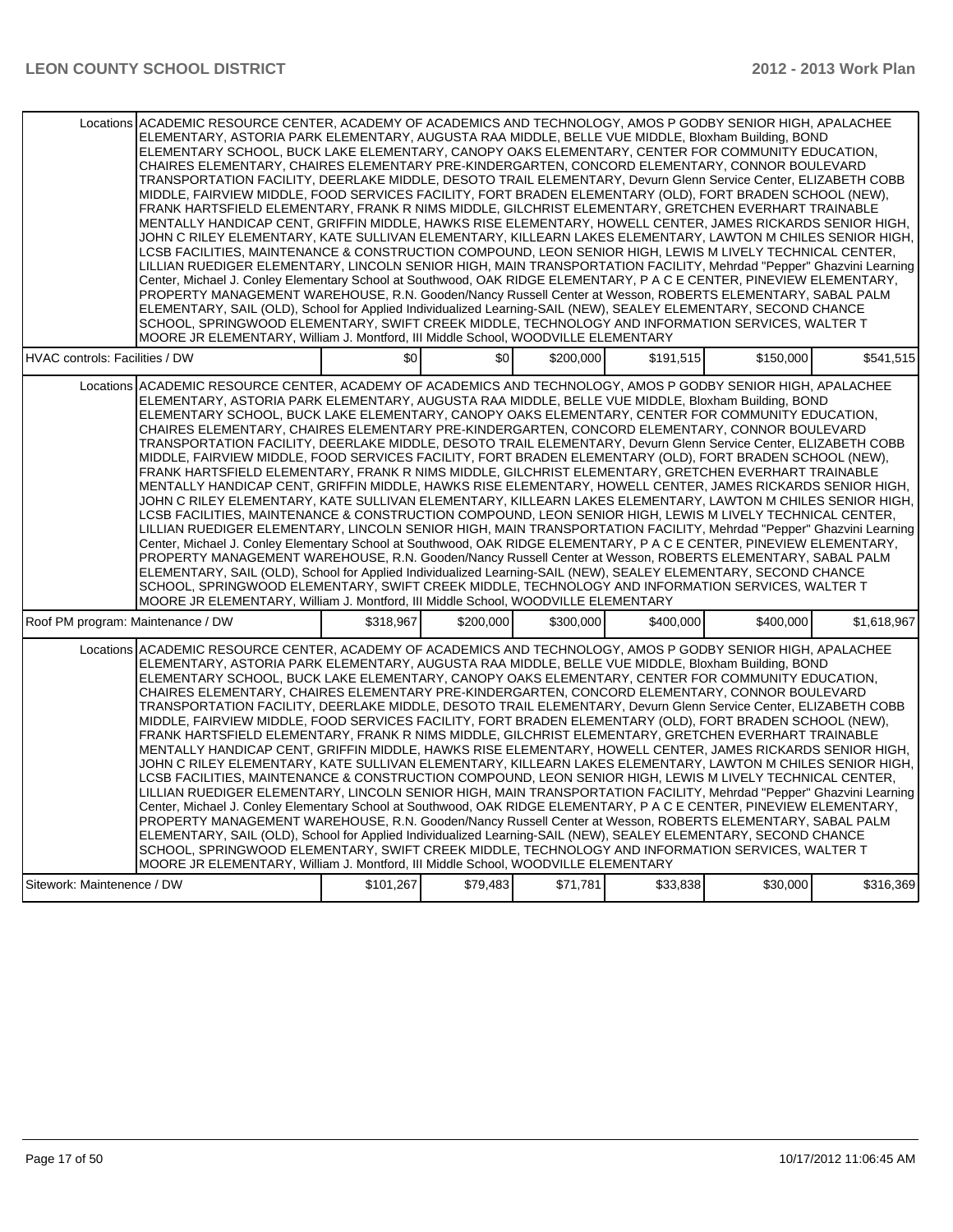|                                  | Locations ACADEMIC RESOURCE CENTER, ACADEMY OF ACADEMICS AND TECHNOLOGY, AMOS P GODBY SENIOR HIGH, APALACHEE                                                                                                                   |           |           |           |           |           |             |
|----------------------------------|--------------------------------------------------------------------------------------------------------------------------------------------------------------------------------------------------------------------------------|-----------|-----------|-----------|-----------|-----------|-------------|
|                                  | ELEMENTARY, ASTORIA PARK ELEMENTARY, AUGUSTA RAA MIDDLE, BELLE VUE MIDDLE, Bloxham Building, BOND                                                                                                                              |           |           |           |           |           |             |
|                                  | ELEMENTARY SCHOOL, BUCK LAKE ELEMENTARY, CANOPY OAKS ELEMENTARY, CENTER FOR COMMUNITY EDUCATION,                                                                                                                               |           |           |           |           |           |             |
|                                  | CHAIRES ELEMENTARY, CHAIRES ELEMENTARY PRE-KINDERGARTEN, CONCORD ELEMENTARY, CONNOR BOULEVARD<br>TRANSPORTATION FACILITY. DEERLAKE MIDDLE. DESOTO TRAIL ELEMENTARY. Devurn Glenn Service Center. ELIZABETH COBB                |           |           |           |           |           |             |
|                                  | MIDDLE, FAIRVIEW MIDDLE, FOOD SERVICES FACILITY, FORT BRADEN ELEMENTARY (OLD), FORT BRADEN SCHOOL (NEW),                                                                                                                       |           |           |           |           |           |             |
|                                  | FRANK HARTSFIELD ELEMENTARY, FRANK R NIMS MIDDLE, GILCHRIST ELEMENTARY, GRETCHEN EVERHART TRAINABLE                                                                                                                            |           |           |           |           |           |             |
|                                  | MENTALLY HANDICAP CENT, GRIFFIN MIDDLE, HAWKS RISE ELEMENTARY, HOWELL CENTER, JAMES RICKARDS SENIOR HIGH,                                                                                                                      |           |           |           |           |           |             |
|                                  | JOHN C RILEY ELEMENTARY, KATE SULLIVAN ELEMENTARY, KILLEARN LAKES ELEMENTARY, LAWTON M CHILES SENIOR HIGH,                                                                                                                     |           |           |           |           |           |             |
|                                  | LCSB FACILITIES, MAINTENANCE & CONSTRUCTION COMPOUND, LEON SENIOR HIGH, LEWIS M LIVELY TECHNICAL CENTER,                                                                                                                       |           |           |           |           |           |             |
|                                  | LILLIAN RUEDIGER ELEMENTARY, LINCOLN SENIOR HIGH, MAIN TRANSPORTATION FACILITY, Mehrdad "Pepper" Ghazvini Learning                                                                                                             |           |           |           |           |           |             |
|                                  | Center, Michael J. Conley Elementary School at Southwood, OAK RIDGE ELEMENTARY, P A C E CENTER, PINEVIEW ELEMENTARY,                                                                                                           |           |           |           |           |           |             |
|                                  | PROPERTY MANAGEMENT WAREHOUSE, R.N. Gooden/Nancy Russell Center at Wesson, ROBERTS ELEMENTARY, SABAL PALM<br>ELEMENTARY, SAIL (OLD), School for Applied Individualized Learning-SAIL (NEW), SEALEY ELEMENTARY, SECOND CHANCE   |           |           |           |           |           |             |
|                                  | SCHOOL, SPRINGWOOD ELEMENTARY, SWIFT CREEK MIDDLE, TECHNOLOGY AND INFORMATION SERVICES, WALTER T                                                                                                                               |           |           |           |           |           |             |
|                                  | MOORE JR ELEMENTARY, William J. Montford, III Middle School, WOODVILLE ELEMENTARY                                                                                                                                              |           |           |           |           |           |             |
| Floor covering: Maintenance / DW |                                                                                                                                                                                                                                | \$33.992  | \$25,000  | \$50,000  | \$95,758  | \$100,000 | \$304,750   |
|                                  |                                                                                                                                                                                                                                |           |           |           |           |           |             |
|                                  | Locations ACADEMIC RESOURCE CENTER, ACADEMY OF ACADEMICS AND TECHNOLOGY, AMOS P GODBY SENIOR HIGH, APALACHEE<br>ELEMENTARY, ASTORIA PARK ELEMENTARY, AUGUSTA RAA MIDDLE, BELLE VUE MIDDLE, Bloxham Building, BOND              |           |           |           |           |           |             |
|                                  | ELEMENTARY SCHOOL, BUCK LAKE ELEMENTARY, CANOPY OAKS ELEMENTARY, CENTER FOR COMMUNITY EDUCATION,                                                                                                                               |           |           |           |           |           |             |
|                                  | CHAIRES ELEMENTARY. CHAIRES ELEMENTARY PRE-KINDERGARTEN. CONCORD ELEMENTARY. CONNOR BOULEVARD                                                                                                                                  |           |           |           |           |           |             |
|                                  | TRANSPORTATION FACILITY, DEERLAKE MIDDLE, DESOTO TRAIL ELEMENTARY, Devurn Glenn Service Center, ELIZABETH COBB                                                                                                                 |           |           |           |           |           |             |
|                                  | MIDDLE, FAIRVIEW MIDDLE, FOOD SERVICES FACILITY, FORT BRADEN ELEMENTARY (OLD), FORT BRADEN SCHOOL (NEW),                                                                                                                       |           |           |           |           |           |             |
|                                  | FRANK HARTSFIELD ELEMENTARY, FRANK R NIMS MIDDLE, GILCHRIST ELEMENTARY, GRETCHEN EVERHART TRAINABLE                                                                                                                            |           |           |           |           |           |             |
|                                  | MENTALLY HANDICAP CENT, GRIFFIN MIDDLE, HAWKS RISE ELEMENTARY, HOWELL CENTER, JAMES RICKARDS SENIOR HIGH,                                                                                                                      |           |           |           |           |           |             |
|                                  | JOHN C RILEY ELEMENTARY, KATE SULLIVAN ELEMENTARY, KILLEARN LAKES ELEMENTARY, LAWTON M CHILES SENIOR HIGH,                                                                                                                     |           |           |           |           |           |             |
|                                  | LCSB FACILITIES, MAINTENANCE & CONSTRUCTION COMPOUND, LEON SENIOR HIGH, LEWIS M LIVELY TECHNICAL CENTER,<br>LILLIAN RUEDIGER ELEMENTARY, LINCOLN SENIOR HIGH, MAIN TRANSPORTATION FACILITY, Mehrdad "Pepper" Ghazvini Learning |           |           |           |           |           |             |
|                                  | Center, Michael J. Conley Elementary School at Southwood, OAK RIDGE ELEMENTARY, P A C E CENTER, PINEVIEW ELEMENTARY,                                                                                                           |           |           |           |           |           |             |
|                                  | PROPERTY MANAGEMENT WAREHOUSE, R.N. Gooden/Nancy Russell Center at Wesson, ROBERTS ELEMENTARY, SABAL PALM                                                                                                                      |           |           |           |           |           |             |
|                                  | ELEMENTARY, SAIL (OLD), School for Applied Individualized Learning-SAIL (NEW), SEALEY ELEMENTARY, SECOND CHANCE                                                                                                                |           |           |           |           |           |             |
|                                  | SCHOOL, SPRINGWOOD ELEMENTARY, SWIFT CREEK MIDDLE, TECHNOLOGY AND INFORMATION SERVICES, WALTER T                                                                                                                               |           |           |           |           |           |             |
|                                  | MOORE JR ELEMENTARY, William J. Montford, III Middle School, WOODVILLE ELEMENTARY                                                                                                                                              |           |           |           |           |           |             |
| Fire alarm: Maintenance / DW     |                                                                                                                                                                                                                                | \$345.000 | \$238,450 | \$287.124 | \$255.354 | \$250,000 | \$1,375,928 |
|                                  | Locations ACADEMIC RESOURCE CENTER. ACADEMY OF ACADEMICS AND TECHNOLOGY. AMOS P GODBY SENIOR HIGH. APALACHEE                                                                                                                   |           |           |           |           |           |             |
|                                  | ELEMENTARY, ASTORIA PARK ELEMENTARY, AUGUSTA RAA MIDDLE, BELLE VUE MIDDLE, Bloxham Building, BOND                                                                                                                              |           |           |           |           |           |             |
|                                  | ELEMENTARY SCHOOL, BUCK LAKE ELEMENTARY, CANOPY OAKS ELEMENTARY, CENTER FOR COMMUNITY EDUCATION,                                                                                                                               |           |           |           |           |           |             |
|                                  | CHAIRES ELEMENTARY, CHAIRES ELEMENTARY PRE-KINDERGARTEN, CONCORD ELEMENTARY, CONNOR BOULEVARD                                                                                                                                  |           |           |           |           |           |             |
|                                  | TRANSPORTATION FACILITY, DEERLAKE MIDDLE, DESOTO TRAIL ELEMENTARY, Devurn Glenn Service Center, ELIZABETH COBB                                                                                                                 |           |           |           |           |           |             |
|                                  | MIDDLE, FAIRVIEW MIDDLE, FOOD SERVICES FACILITY, FORT BRADEN ELEMENTARY (OLD), FORT BRADEN SCHOOL (NEW),                                                                                                                       |           |           |           |           |           |             |
|                                  | FRANK HARTSFIELD ELEMENTARY, FRANK R NIMS MIDDLE, GILCHRIST ELEMENTARY, GRETCHEN EVERHART TRAINABLE<br>MENTALLY HANDICAP CENT, GRIFFIN MIDDLE, HAWKS RISE ELEMENTARY, HOWELL CENTER, JAMES RICKARDS SENIOR HIGH,               |           |           |           |           |           |             |
|                                  | JOHN C RILEY ELEMENTARY, KATE SULLIVAN ELEMENTARY, KILLEARN LAKES ELEMENTARY, LAWTON M CHILES SENIOR HIGH,                                                                                                                     |           |           |           |           |           |             |
|                                  | LCSB FACILITIES, MAINTENANCE & CONSTRUCTION COMPOUND, LEON SENIOR HIGH, LEWIS M LIVELY TECHNICAL CENTER,                                                                                                                       |           |           |           |           |           |             |
|                                  | LILLIAN RUEDIGER ELEMENTARY, LINCOLN SENIOR HIGH, MAIN TRANSPORTATION FACILITY, Mehrdad "Pepper" Ghazvini Learning                                                                                                             |           |           |           |           |           |             |
|                                  | Center, Michael J. Conley Elementary School at Southwood, OAK RIDGE ELEMENTARY, P A C E CENTER, PINEVIEW ELEMENTARY,                                                                                                           |           |           |           |           |           |             |
|                                  | PROPERTY MANAGEMENT WAREHOUSE, R.N. Gooden/Nancy Russell Center at Wesson, ROBERTS ELEMENTARY, SABAL PALM                                                                                                                      |           |           |           |           |           |             |
|                                  | ELEMENTARY, SAIL (OLD), School for Applied Individualized Learning-SAIL (NEW), SEALEY ELEMENTARY, SECOND CHANCE                                                                                                                |           |           |           |           |           |             |
|                                  | SCHOOL, SPRINGWOOD ELEMENTARY, SWIFT CREEK MIDDLE, TECHNOLOGY AND INFORMATION SERVICES, WALTER T<br>MOORE JR ELEMENTARY, William J. Montford, III Middle School, WOODVILLE ELEMENTARY                                          |           |           |           |           |           |             |
|                                  | Security Cameras D/W - Security Dept.                                                                                                                                                                                          | \$50,000  | \$0       | \$35,890  | \$12,768  | \$12,000  | \$110,658   |
|                                  |                                                                                                                                                                                                                                |           |           |           |           |           |             |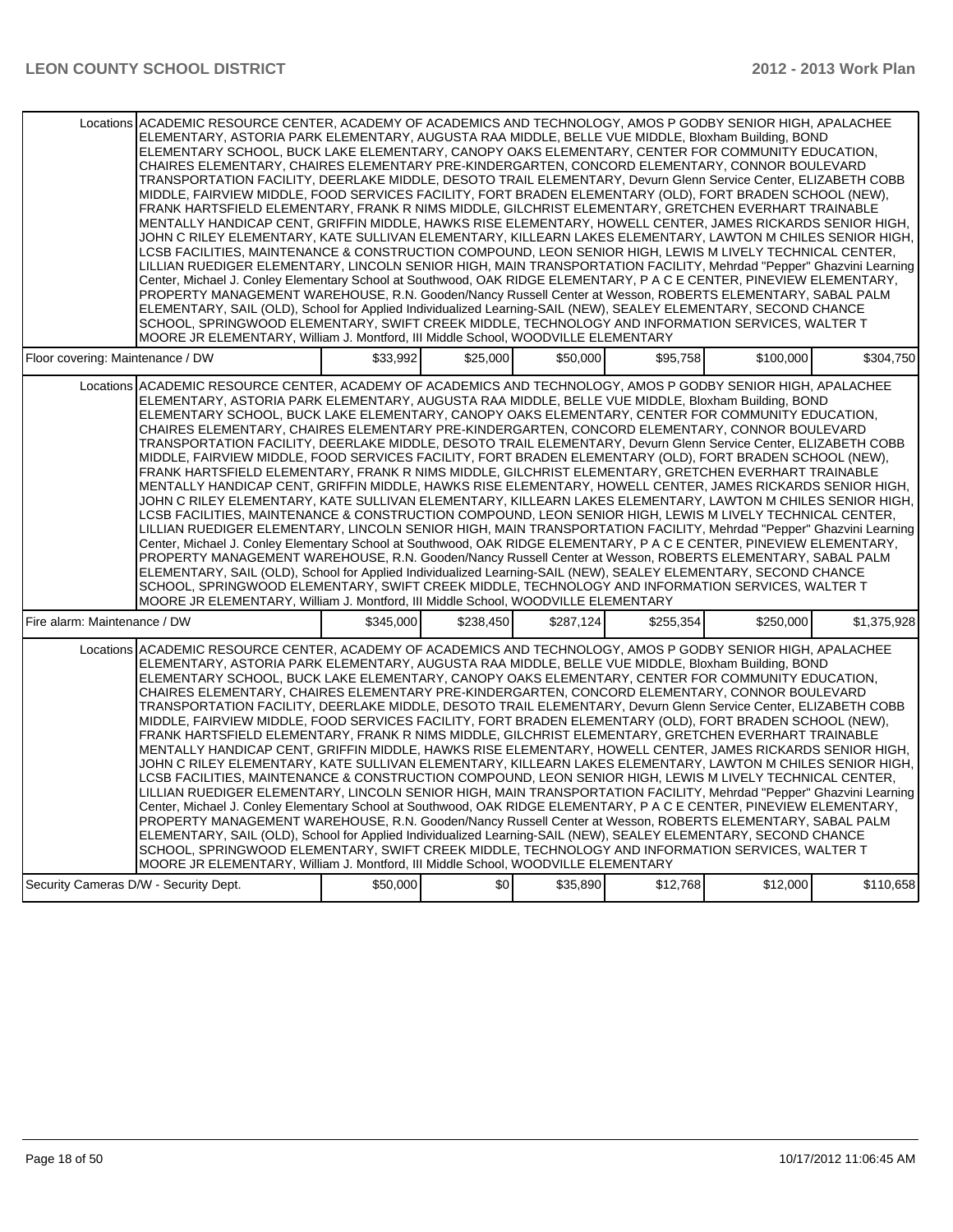| Locations ACADEMIC RESOURCE CENTER, ACADEMY OF ACADEMICS AND TECHNOLOGY, AMOS P GODBY SENIOR HIGH, APALACHEE<br>ELEMENTARY, ASTORIA PARK ELEMENTARY, AUGUSTA RAA MIDDLE, BELLE VUE MIDDLE, Bloxham Building, BOND<br>ELEMENTARY SCHOOL, BUCK LAKE ELEMENTARY, CANOPY OAKS ELEMENTARY, CENTER FOR COMMUNITY EDUCATION,<br>CHAIRES ELEMENTARY, CHAIRES ELEMENTARY PRE-KINDERGARTEN, CONCORD ELEMENTARY, CONNOR BOULEVARD<br>TRANSPORTATION FACILITY, DEERLAKE MIDDLE, DESOTO TRAIL ELEMENTARY, Devurn Glenn Service Center, ELIZABETH COBB<br>MIDDLE, FAIRVIEW MIDDLE, FOOD SERVICES FACILITY, FORT BRADEN ELEMENTARY (OLD), FORT BRADEN SCHOOL (NEW),<br>FRANK HARTSFIELD ELEMENTARY, FRANK R NIMS MIDDLE, GILCHRIST ELEMENTARY, GRETCHEN EVERHART TRAINABLE<br>MENTALLY HANDICAP CENT, GRIFFIN MIDDLE, HAWKS RISE ELEMENTARY, HOWELL CENTER, JAMES RICKARDS SENIOR HIGH,<br>JOHN C RILEY ELEMENTARY, KATE SULLIVAN ELEMENTARY, KILLEARN LAKES ELEMENTARY, LAWTON M CHILES SENIOR HIGH,<br>LCSB FACILITIES. MAINTENANCE & CONSTRUCTION COMPOUND. LEON SENIOR HIGH. LEWIS M LIVELY TECHNICAL CENTER.<br>LILLIAN RUEDIGER ELEMENTARY, LINCOLN SENIOR HIGH, MAIN TRANSPORTATION FACILITY, Mehrdad "Pepper" Ghazvini Learning<br>Center, Michael J. Conley Elementary School at Southwood, OAK RIDGE ELEMENTARY, P A C E CENTER, PINEVIEW ELEMENTARY,<br>PROPERTY MANAGEMENT WAREHOUSE, R.N. Gooden/Nancy Russell Center at Wesson, ROBERTS ELEMENTARY, SABAL PALM<br>ELEMENTARY, SAIL (OLD), School for Applied Individualized Learning-SAIL (NEW), SEALEY ELEMENTARY, SECOND CHANCE<br>SCHOOL, SPRINGWOOD ELEMENTARY, SWIFT CREEK MIDDLE, TECHNOLOGY AND INFORMATION SERVICES, WALTER T<br>MOORE JR ELEMENTARY, William J. Montford, III Middle School, WOODVILLE ELEMENTARY |     |           |           |           |           |           |
|---------------------------------------------------------------------------------------------------------------------------------------------------------------------------------------------------------------------------------------------------------------------------------------------------------------------------------------------------------------------------------------------------------------------------------------------------------------------------------------------------------------------------------------------------------------------------------------------------------------------------------------------------------------------------------------------------------------------------------------------------------------------------------------------------------------------------------------------------------------------------------------------------------------------------------------------------------------------------------------------------------------------------------------------------------------------------------------------------------------------------------------------------------------------------------------------------------------------------------------------------------------------------------------------------------------------------------------------------------------------------------------------------------------------------------------------------------------------------------------------------------------------------------------------------------------------------------------------------------------------------------------------------------------------------------------------------------------------------------------------------------------------------|-----|-----------|-----------|-----------|-----------|-----------|
| Athletic Tracks & Courts D/W - Facilities                                                                                                                                                                                                                                                                                                                                                                                                                                                                                                                                                                                                                                                                                                                                                                                                                                                                                                                                                                                                                                                                                                                                                                                                                                                                                                                                                                                                                                                                                                                                                                                                                                                                                                                                 | \$0 | \$0       | \$143.562 | \$63.838  | \$60,000  | \$267.400 |
| Locations ACADEMIC RESOURCE CENTER, ACADEMY OF ACADEMICS AND TECHNOLOGY, AMOS P GODBY SENIOR HIGH, APALACHEE<br>ELEMENTARY, ASTORIA PARK ELEMENTARY, AUGUSTA RAA MIDDLE, BELLE VUE MIDDLE, Bloxham Building, BOND<br>ELEMENTARY SCHOOL, BUCK LAKE ELEMENTARY, CANOPY OAKS ELEMENTARY, CENTER FOR COMMUNITY EDUCATION,<br>CHAIRES ELEMENTARY, CHAIRES ELEMENTARY PRE-KINDERGARTEN, CONCORD ELEMENTARY, CONNOR BOULEVARD<br>TRANSPORTATION FACILITY, DEERLAKE MIDDLE, DESOTO TRAIL ELEMENTARY, Devurn Glenn Service Center, ELIZABETH COBB<br>MIDDLE, FAIRVIEW MIDDLE, FOOD SERVICES FACILITY, FORT BRADEN ELEMENTARY (OLD), FORT BRADEN SCHOOL (NEW),<br>FRANK HARTSFIELD ELEMENTARY, FRANK R NIMS MIDDLE, GILCHRIST ELEMENTARY, GRETCHEN EVERHART TRAINABLE<br>MENTALLY HANDICAP CENT, GRIFFIN MIDDLE, HAWKS RISE ELEMENTARY, HOWELL CENTER, JAMES RICKARDS SENIOR HIGH,<br>JOHN C RILEY ELEMENTARY, KATE SULLIVAN ELEMENTARY, KILLEARN LAKES ELEMENTARY, LAWTON M CHILES SENIOR HIGH,<br>LCSB FACILITIES, MAINTENANCE & CONSTRUCTION COMPOUND, LEON SENIOR HIGH, LEWIS M LIVELY TECHNICAL CENTER,<br>LILLIAN RUEDIGER ELEMENTARY, LINCOLN SENIOR HIGH, MAIN TRANSPORTATION FACILITY, Mehrdad "Pepper" Ghazvini Learning<br>Center, Michael J. Conley Elementary School at Southwood, OAK RIDGE ELEMENTARY, P A C E CENTER, PINEVIEW ELEMENTARY,<br>PROPERTY MANAGEMENT WAREHOUSE, R.N. Gooden/Nancy Russell Center at Wesson, ROBERTS ELEMENTARY, SABAL PALM<br>ELEMENTARY, SAIL (OLD), School for Applied Individualized Learning-SAIL (NEW), SEALEY ELEMENTARY, SECOND CHANCE<br>SCHOOL, SPRINGWOOD ELEMENTARY, SWIFT CREEK MIDDLE, TECHNOLOGY AND INFORMATION SERVICES, WALTER T<br>MOORE JR ELEMENTARY, William J. Montford, III Middle School, WOODVILLE ELEMENTARY |     |           |           |           |           |           |
| Environmental mandates: Facilities / DW                                                                                                                                                                                                                                                                                                                                                                                                                                                                                                                                                                                                                                                                                                                                                                                                                                                                                                                                                                                                                                                                                                                                                                                                                                                                                                                                                                                                                                                                                                                                                                                                                                                                                                                                   | \$0 | \$198,708 | \$179,452 | \$159,596 | \$150,000 | \$687,756 |
| Locations ACADEMIC RESOURCE CENTER. ACADEMY OF ACADEMICS AND TECHNOLOGY. AMOS P GODBY SENIOR HIGH. APALACHEE<br>ELEMENTARY, ASTORIA PARK ELEMENTARY, AUGUSTA RAA MIDDLE, BELLE VUE MIDDLE, Bloxham Building, BOND<br>ELEMENTARY SCHOOL, BUCK LAKE ELEMENTARY, CANOPY OAKS ELEMENTARY, CENTER FOR COMMUNITY EDUCATION,<br>CHAIRES ELEMENTARY, CHAIRES ELEMENTARY PRE-KINDERGARTEN, CONCORD ELEMENTARY, CONNOR BOULEVARD<br>TRANSPORTATION FACILITY, DEERLAKE MIDDLE, DESOTO TRAIL ELEMENTARY, Devurn Glenn Service Center, ELIZABETH COBB<br>MIDDLE, FAIRVIEW MIDDLE, FOOD SERVICES FACILITY, FORT BRADEN ELEMENTARY (OLD), FORT BRADEN SCHOOL (NEW),<br>FRANK HARTSFIELD ELEMENTARY, FRANK R NIMS MIDDLE, GILCHRIST ELEMENTARY, GRETCHEN EVERHART TRAINABLE<br>MENTALLY HANDICAP CENT, GRIFFIN MIDDLE, HAWKS RISE ELEMENTARY, HOWELL CENTER, JAMES RICKARDS SENIOR HIGH,<br>JOHN C RILEY ELEMENTARY, KATE SULLIVAN ELEMENTARY, KILLEARN LAKES ELEMENTARY, LAWTON M CHILES SENIOR HIGH,<br>LCSB FACILITIES, MAINTENANCE & CONSTRUCTION COMPOUND, LEON SENIOR HIGH, LEWIS M LIVELY TECHNICAL CENTER,<br>LILLIAN RUEDIGER ELEMENTARY, LINCOLN SENIOR HIGH, MAIN TRANSPORTATION FACILITY, Mehrdad "Pepper" Ghazvini Learning<br>Center, Michael J. Conley Elementary School at Southwood, OAK RIDGE ELEMENTARY, P A C E CENTER, PINEVIEW ELEMENTARY,<br>PROPERTY MANAGEMENT WAREHOUSE, R.N. Gooden/Nancy Russell Center at Wesson, ROBERTS ELEMENTARY, SABAL PALM<br>ELEMENTARY, SAIL (OLD), School for Applied Individualized Learning-SAIL (NEW), SEALEY ELEMENTARY, SECOND CHANCE<br>SCHOOL, SPRINGWOOD ELEMENTARY, SWIFT CREEK MIDDLE, TECHNOLOGY AND INFORMATION SERVICES, WALTER T<br>MOORE JR ELEMENTARY, William J. Montford, III Middle School, WOODVILLE ELEMENTARY |     |           |           |           |           |           |
| Sitework: Facilities / DW                                                                                                                                                                                                                                                                                                                                                                                                                                                                                                                                                                                                                                                                                                                                                                                                                                                                                                                                                                                                                                                                                                                                                                                                                                                                                                                                                                                                                                                                                                                                                                                                                                                                                                                                                 | \$0 | \$0       | \$179,452 | \$79,596  | \$230,000 | \$489,048 |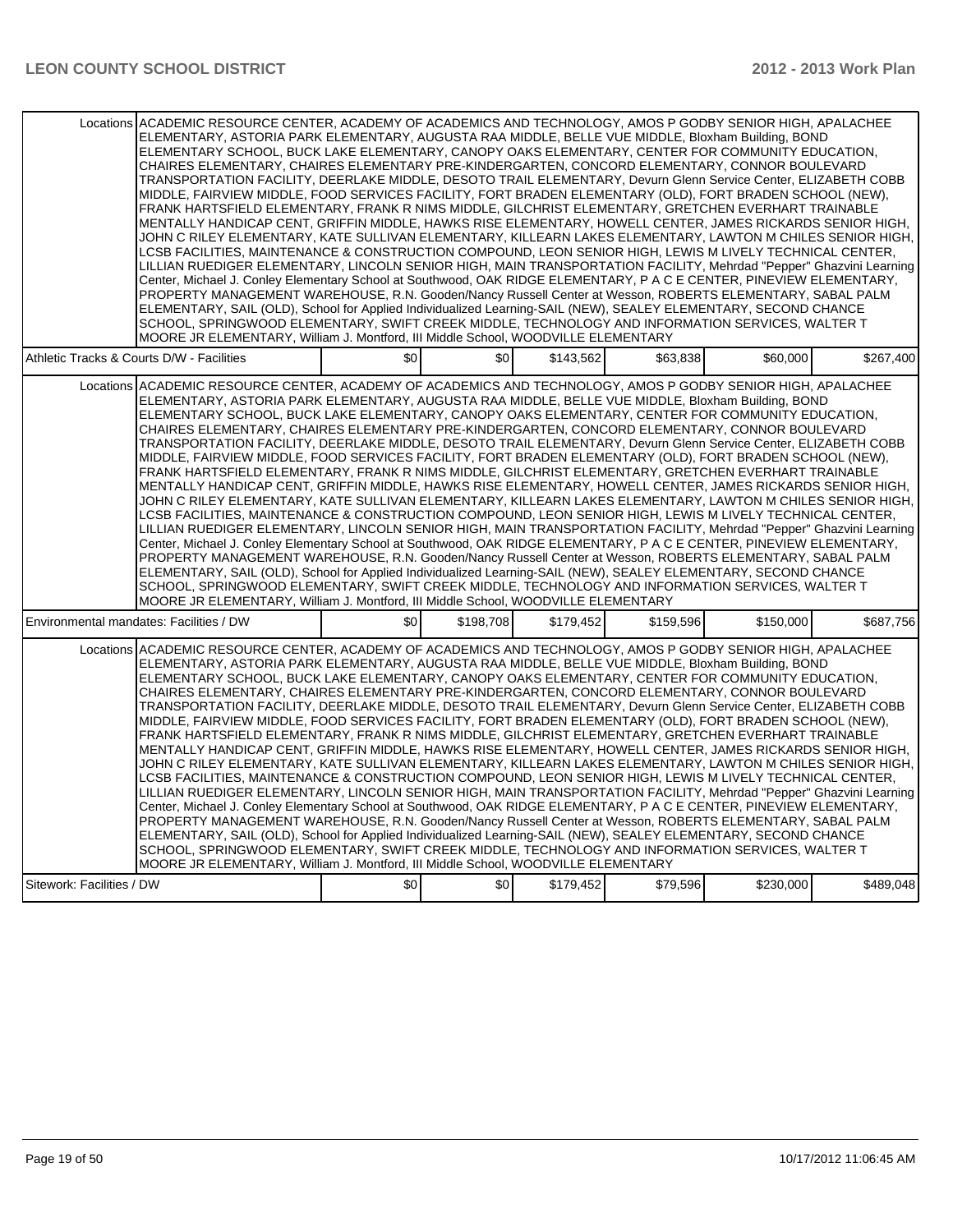| Locations ACADEMIC RESOURCE CENTER, ACADEMY OF ACADEMICS AND TECHNOLOGY, AMOS P GODBY SENIOR HIGH, APALACHEE<br>ELEMENTARY, ASTORIA PARK ELEMENTARY, AUGUSTA RAA MIDDLE, BELLE VUE MIDDLE, Bloxham Building, BOND<br>ELEMENTARY SCHOOL, BUCK LAKE ELEMENTARY, CANOPY OAKS ELEMENTARY, CENTER FOR COMMUNITY EDUCATION,<br>CHAIRES ELEMENTARY, CHAIRES ELEMENTARY PRE-KINDERGARTEN, CONCORD ELEMENTARY, CONNOR BOULEVARD<br>TRANSPORTATION FACILITY, DEERLAKE MIDDLE, DESOTO TRAIL ELEMENTARY, Devurn Glenn Service Center, ELIZABETH COBB<br>MIDDLE, FAIRVIEW MIDDLE, FOOD SERVICES FACILITY, FORT BRADEN ELEMENTARY (OLD), FORT BRADEN SCHOOL (NEW),<br>FRANK HARTSFIELD ELEMENTARY, FRANK R NIMS MIDDLE, GILCHRIST ELEMENTARY, GRETCHEN EVERHART TRAINABLE<br>MENTALLY HANDICAP CENT, GRIFFIN MIDDLE, HAWKS RISE ELEMENTARY, HOWELL CENTER, JAMES RICKARDS SENIOR HIGH,<br>JOHN C RILEY ELEMENTARY, KATE SULLIVAN ELEMENTARY, KILLEARN LAKES ELEMENTARY, LAWTON M CHILES SENIOR HIGH,<br>LCSB FACILITIES, MAINTENANCE & CONSTRUCTION COMPOUND, LEON SENIOR HIGH, LEWIS M LIVELY TECHNICAL CENTER,<br>LILLIAN RUEDIGER ELEMENTARY, LINCOLN SENIOR HIGH, MAIN TRANSPORTATION FACILITY, Mehrdad "Pepper" Ghazvini Learning<br>Center, Michael J. Conley Elementary School at Southwood, OAK RIDGE ELEMENTARY, P A C E CENTER, PINEVIEW ELEMENTARY,<br>PROPERTY MANAGEMENT WAREHOUSE, R.N. Gooden/Nancy Russell Center at Wesson, ROBERTS ELEMENTARY, SABAL PALM<br>ELEMENTARY, SAIL (OLD), School for Applied Individualized Learning-SAIL (NEW), SEALEY ELEMENTARY, SECOND CHANCE<br>SCHOOL, SPRINGWOOD ELEMENTARY, SWIFT CREEK MIDDLE, TECHNOLOGY AND INFORMATION SERVICES, WALTER T<br>MOORE JR ELEMENTARY, William J. Montford, III Middle School, WOODVILLE ELEMENTARY |           |           |           |           |           |           |
|---------------------------------------------------------------------------------------------------------------------------------------------------------------------------------------------------------------------------------------------------------------------------------------------------------------------------------------------------------------------------------------------------------------------------------------------------------------------------------------------------------------------------------------------------------------------------------------------------------------------------------------------------------------------------------------------------------------------------------------------------------------------------------------------------------------------------------------------------------------------------------------------------------------------------------------------------------------------------------------------------------------------------------------------------------------------------------------------------------------------------------------------------------------------------------------------------------------------------------------------------------------------------------------------------------------------------------------------------------------------------------------------------------------------------------------------------------------------------------------------------------------------------------------------------------------------------------------------------------------------------------------------------------------------------------------------------------------------------------------------------------------------------|-----------|-----------|-----------|-----------|-----------|-----------|
| Relocatables: Facilities / DW                                                                                                                                                                                                                                                                                                                                                                                                                                                                                                                                                                                                                                                                                                                                                                                                                                                                                                                                                                                                                                                                                                                                                                                                                                                                                                                                                                                                                                                                                                                                                                                                                                                                                                                                             | \$395.900 | \$119.225 | \$143.562 | \$127.677 | \$125,000 | \$911,364 |
| Locations ACADEMIC RESOURCE CENTER, ACADEMY OF ACADEMICS AND TECHNOLOGY, AMOS P GODBY SENIOR HIGH, APALACHEE<br>ELEMENTARY, ASTORIA PARK ELEMENTARY, AUGUSTA RAA MIDDLE, BELLE VUE MIDDLE, Bloxham Building, BOND<br>ELEMENTARY SCHOOL, BUCK LAKE ELEMENTARY, CANOPY OAKS ELEMENTARY, CENTER FOR COMMUNITY EDUCATION,<br>CHAIRES ELEMENTARY, CHAIRES ELEMENTARY PRE-KINDERGARTEN, CONCORD ELEMENTARY, CONNOR BOULEVARD<br>TRANSPORTATION FACILITY, DEERLAKE MIDDLE, DESOTO TRAIL ELEMENTARY, Devurn Glenn Service Center, ELIZABETH COBB<br>MIDDLE, FAIRVIEW MIDDLE, FOOD SERVICES FACILITY, FORT BRADEN ELEMENTARY (OLD), FORT BRADEN SCHOOL (NEW),<br>FRANK HARTSFIELD ELEMENTARY, FRANK R NIMS MIDDLE, GILCHRIST ELEMENTARY, GRETCHEN EVERHART TRAINABLE<br>MENTALLY HANDICAP CENT, GRIFFIN MIDDLE, HAWKS RISE ELEMENTARY, HOWELL CENTER, JAMES RICKARDS SENIOR HIGH,<br>JOHN C RILEY ELEMENTARY, KATE SULLIVAN ELEMENTARY, KILLEARN LAKES ELEMENTARY, LAWTON M CHILES SENIOR HIGH,<br>LCSB FACILITIES, MAINTENANCE & CONSTRUCTION COMPOUND, LEON SENIOR HIGH, LEWIS M LIVELY TECHNICAL CENTER,<br>LILLIAN RUEDIGER ELEMENTARY, LINCOLN SENIOR HIGH, MAIN TRANSPORTATION FACILITY, Mehrdad "Pepper" Ghazvini Learning<br>Center, Michael J. Conley Elementary School at Southwood, OAK RIDGE ELEMENTARY, P A C E CENTER, PINEVIEW ELEMENTARY,<br>PROPERTY MANAGEMENT WAREHOUSE, R.N. Gooden/Nancy Russell Center at Wesson, ROBERTS ELEMENTARY, SABAL PALM<br>ELEMENTARY, SAIL (OLD), School for Applied Individualized Learning-SAIL (NEW), SEALEY ELEMENTARY, SECOND CHANCE<br>SCHOOL, SPRINGWOOD ELEMENTARY, SWIFT CREEK MIDDLE, TECHNOLOGY AND INFORMATION SERVICES, WALTER T<br>MOORE JR ELEMENTARY, William J. Montford, III Middle School, WOODVILLE ELEMENTARY |           |           |           |           |           |           |
| Carpet/Flooring D/W - Facilities                                                                                                                                                                                                                                                                                                                                                                                                                                                                                                                                                                                                                                                                                                                                                                                                                                                                                                                                                                                                                                                                                                                                                                                                                                                                                                                                                                                                                                                                                                                                                                                                                                                                                                                                          | \$0       | \$0       | \$71,781  | \$63.838  | \$60,000  | \$195,619 |
| Locations ACADEMIC RESOURCE CENTER, ACADEMY OF ACADEMICS AND TECHNOLOGY, AMOS P GODBY SENIOR HIGH, APALACHEE<br>ELEMENTARY, ASTORIA PARK ELEMENTARY, AUGUSTA RAA MIDDLE, BELLE VUE MIDDLE, Bloxham Building, BOND<br>ELEMENTARY SCHOOL, BUCK LAKE ELEMENTARY, CANOPY OAKS ELEMENTARY, CENTER FOR COMMUNITY EDUCATION,<br>CHAIRES ELEMENTARY, CHAIRES ELEMENTARY PRE-KINDERGARTEN, CONCORD ELEMENTARY, CONNOR BOULEVARD<br>TRANSPORTATION FACILITY, DEERLAKE MIDDLE, DESOTO TRAIL ELEMENTARY, Devurn Glenn Service Center, ELIZABETH COBB<br>MIDDLE, FAIRVIEW MIDDLE, FOOD SERVICES FACILITY, FORT BRADEN ELEMENTARY (OLD), FORT BRADEN SCHOOL (NEW),<br>FRANK HARTSFIELD ELEMENTARY, FRANK R NIMS MIDDLE, GILCHRIST ELEMENTARY, GRETCHEN EVERHART TRAINABLE<br>MENTALLY HANDICAP CENT, GRIFFIN MIDDLE, HAWKS RISE ELEMENTARY, HOWELL CENTER, JAMES RICKARDS SENIOR HIGH,<br>JOHN C RILEY ELEMENTARY, KATE SULLIVAN ELEMENTARY, KILLEARN LAKES ELEMENTARY, LAWTON M CHILES SENIOR HIGH,<br>LCSB FACILITIES, MAINTENANCE & CONSTRUCTION COMPOUND, LEON SENIOR HIGH, LEWIS M LIVELY TECHNICAL CENTER,<br>LILLIAN RUEDIGER ELEMENTARY, LINCOLN SENIOR HIGH, MAIN TRANSPORTATION FACILITY, Mehrdad "Pepper" Ghazvini Learning<br>Center, Michael J. Conley Elementary School at Southwood, OAK RIDGE ELEMENTARY, P A C E CENTER, PINEVIEW ELEMENTARY,<br>PROPERTY MANAGEMENT WAREHOUSE, R.N. Gooden/Nancy Russell Center at Wesson, ROBERTS ELEMENTARY, SABAL PALM<br>ELEMENTARY, SAIL (OLD), School for Applied Individualized Learning-SAIL (NEW), SEALEY ELEMENTARY, SECOND CHANCE<br>SCHOOL, SPRINGWOOD ELEMENTARY, SWIFT CREEK MIDDLE, TECHNOLOGY AND INFORMATION SERVICES, WALTER T<br>MOORE JR ELEMENTARY, William J. Montford, III Middle School, WOODVILLE ELEMENTARY |           |           |           |           |           |           |
| Asphalt/Drainage: Maintenance / DW                                                                                                                                                                                                                                                                                                                                                                                                                                                                                                                                                                                                                                                                                                                                                                                                                                                                                                                                                                                                                                                                                                                                                                                                                                                                                                                                                                                                                                                                                                                                                                                                                                                                                                                                        | \$44,000  | \$39,742  | \$35,890  | \$31,919  | \$30,000  | \$181,551 |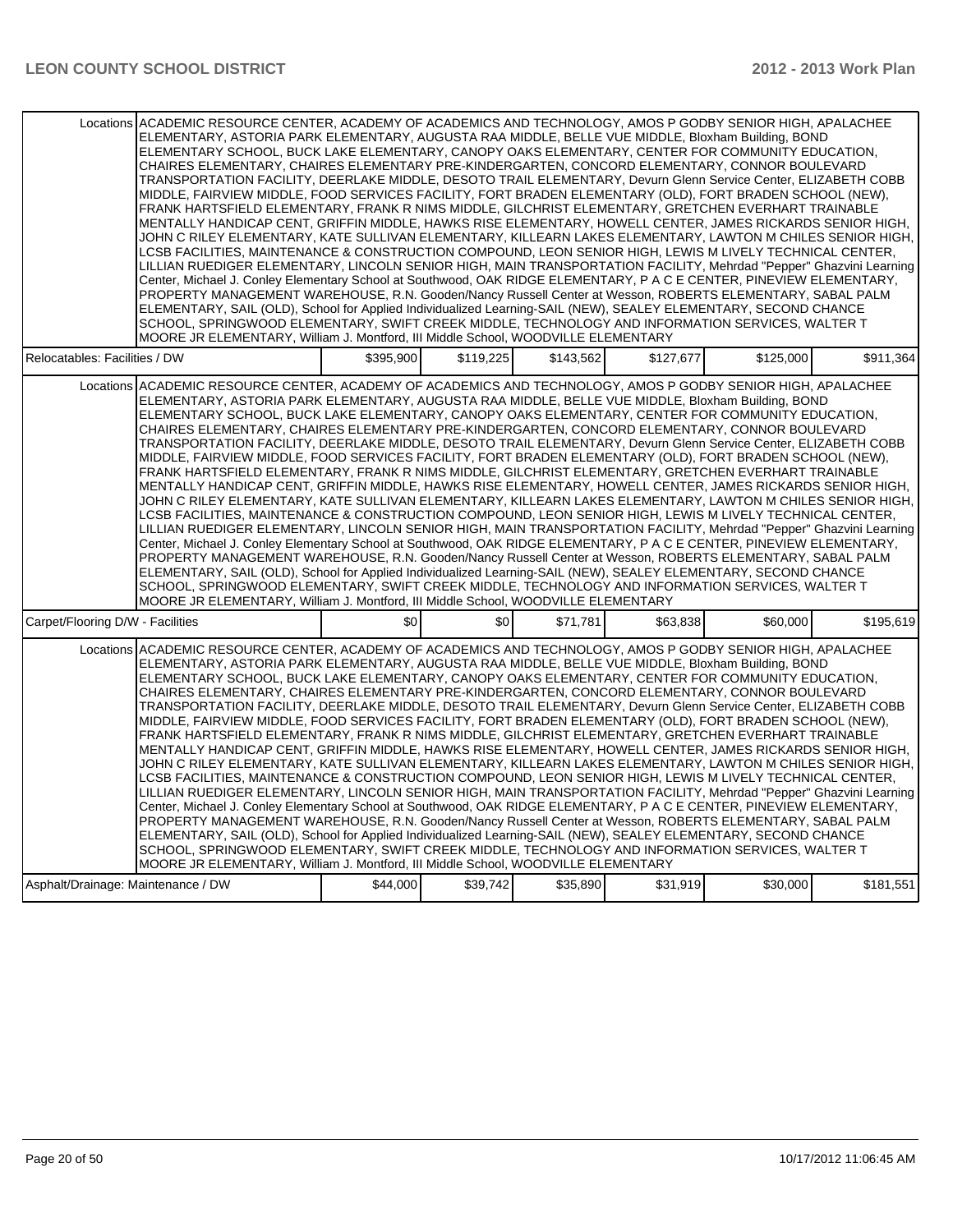| Locations ACADEMIC RESOURCE CENTER, ACADEMY OF ACADEMICS AND TECHNOLOGY, AMOS P GODBY SENIOR HIGH, APALACHEE<br>ELEMENTARY, ASTORIA PARK ELEMENTARY, AUGUSTA RAA MIDDLE, BELLE VUE MIDDLE, Bloxham Building, BOND<br>ELEMENTARY SCHOOL, BUCK LAKE ELEMENTARY, CANOPY OAKS ELEMENTARY, CENTER FOR COMMUNITY EDUCATION,<br>CHAIRES ELEMENTARY, CHAIRES ELEMENTARY PRE-KINDERGARTEN, CONCORD ELEMENTARY, CONNOR BOULEVARD<br>TRANSPORTATION FACILITY, DEERLAKE MIDDLE, DESOTO TRAIL ELEMENTARY, Devurn Glenn Service Center, ELIZABETH COBB<br>MIDDLE, FAIRVIEW MIDDLE, FOOD SERVICES FACILITY, FORT BRADEN ELEMENTARY (OLD), FORT BRADEN SCHOOL (NEW),<br>FRANK HARTSFIELD ELEMENTARY, FRANK R NIMS MIDDLE, GILCHRIST ELEMENTARY, GRETCHEN EVERHART TRAINABLE<br>MENTALLY HANDICAP CENT, GRIFFIN MIDDLE, HAWKS RISE ELEMENTARY, HOWELL CENTER, JAMES RICKARDS SENIOR HIGH,<br>JOHN C RILEY ELEMENTARY, KATE SULLIVAN ELEMENTARY, KILLEARN LAKES ELEMENTARY, LAWTON M CHILES SENIOR HIGH,<br>LCSB FACILITIES, MAINTENANCE & CONSTRUCTION COMPOUND, LEON SENIOR HIGH, LEWIS M LIVELY TECHNICAL CENTER,<br>LILLIAN RUEDIGER ELEMENTARY, LINCOLN SENIOR HIGH, MAIN TRANSPORTATION FACILITY, Mehrdad "Pepper" Ghazvini Learning<br>Center, Michael J. Conley Elementary School at Southwood, OAK RIDGE ELEMENTARY, P A C E CENTER, PINEVIEW ELEMENTARY,<br>PROPERTY MANAGEMENT WAREHOUSE, R.N. Gooden/Nancy Russell Center at Wesson, ROBERTS ELEMENTARY, SABAL PALM<br>ELEMENTARY, SAIL (OLD), School for Applied Individualized Learning-SAIL (NEW), SEALEY ELEMENTARY, SECOND CHANCE<br>SCHOOL, SPRINGWOOD ELEMENTARY, SWIFT CREEK MIDDLE, TECHNOLOGY AND INFORMATION SERVICES, WALTER T<br>MOORE JR ELEMENTARY, William J. Montford, III Middle School, WOODVILLE ELEMENTARY |     |                  |                  |           |           |           |
|---------------------------------------------------------------------------------------------------------------------------------------------------------------------------------------------------------------------------------------------------------------------------------------------------------------------------------------------------------------------------------------------------------------------------------------------------------------------------------------------------------------------------------------------------------------------------------------------------------------------------------------------------------------------------------------------------------------------------------------------------------------------------------------------------------------------------------------------------------------------------------------------------------------------------------------------------------------------------------------------------------------------------------------------------------------------------------------------------------------------------------------------------------------------------------------------------------------------------------------------------------------------------------------------------------------------------------------------------------------------------------------------------------------------------------------------------------------------------------------------------------------------------------------------------------------------------------------------------------------------------------------------------------------------------------------------------------------------------------------------------------------------------|-----|------------------|------------------|-----------|-----------|-----------|
| Indoor air quality: Facilities / DW                                                                                                                                                                                                                                                                                                                                                                                                                                                                                                                                                                                                                                                                                                                                                                                                                                                                                                                                                                                                                                                                                                                                                                                                                                                                                                                                                                                                                                                                                                                                                                                                                                                                                                                                       | \$0 | \$100,000        | \$200.000        | \$100,000 | \$300.000 | \$700.000 |
| Locations ACADEMIC RESOURCE CENTER, ACADEMY OF ACADEMICS AND TECHNOLOGY, AMOS P GODBY SENIOR HIGH, APALACHEE<br>ELEMENTARY, ASTORIA PARK ELEMENTARY, AUGUSTA RAA MIDDLE, BELLE VUE MIDDLE, Bloxham Building, BOND<br>ELEMENTARY SCHOOL, BUCK LAKE ELEMENTARY, CANOPY OAKS ELEMENTARY, CENTER FOR COMMUNITY EDUCATION,<br>CHAIRES ELEMENTARY, CHAIRES ELEMENTARY PRE-KINDERGARTEN, CONCORD ELEMENTARY, CONNOR BOULEVARD<br>TRANSPORTATION FACILITY, DEERLAKE MIDDLE, DESOTO TRAIL ELEMENTARY, Devurn Glenn Service Center, ELIZABETH COBB<br>MIDDLE, FAIRVIEW MIDDLE, FOOD SERVICES FACILITY, FORT BRADEN ELEMENTARY (OLD), FORT BRADEN SCHOOL (NEW),<br>FRANK HARTSFIELD ELEMENTARY, FRANK R NIMS MIDDLE, GILCHRIST ELEMENTARY, GRETCHEN EVERHART TRAINABLE<br>MENTALLY HANDICAP CENT, GRIFFIN MIDDLE, HAWKS RISE ELEMENTARY, HOWELL CENTER, JAMES RICKARDS SENIOR HIGH,<br>JOHN C RILEY ELEMENTARY, KATE SULLIVAN ELEMENTARY, KILLEARN LAKES ELEMENTARY, LAWTON M CHILES SENIOR HIGH,<br>LCSB FACILITIES, MAINTENANCE & CONSTRUCTION COMPOUND, LEON SENIOR HIGH, LEWIS M LIVELY TECHNICAL CENTER,<br>LILLIAN RUEDIGER ELEMENTARY, LINCOLN SENIOR HIGH, MAIN TRANSPORTATION FACILITY, Mehrdad "Pepper" Ghazvini Learning<br>Center, Michael J. Conley Elementary School at Southwood, OAK RIDGE ELEMENTARY, P A C E CENTER, PINEVIEW ELEMENTARY,<br>PROPERTY MANAGEMENT WAREHOUSE, R.N. Gooden/Nancy Russell Center at Wesson, ROBERTS ELEMENTARY, SABAL PALM<br>ELEMENTARY, SAIL (OLD), School for Applied Individualized Learning-SAIL (NEW), SEALEY ELEMENTARY, SECOND CHANCE<br>SCHOOL, SPRINGWOOD ELEMENTARY, SWIFT CREEK MIDDLE, TECHNOLOGY AND INFORMATION SERVICES, WALTER T<br>MOORE JR ELEMENTARY, William J. Montford, III Middle School, WOODVILLE ELEMENTARY |     |                  |                  |           |           |           |
| Plumbing D/W - Facilities                                                                                                                                                                                                                                                                                                                                                                                                                                                                                                                                                                                                                                                                                                                                                                                                                                                                                                                                                                                                                                                                                                                                                                                                                                                                                                                                                                                                                                                                                                                                                                                                                                                                                                                                                 | \$0 | \$0 <sub>1</sub> | \$35,890         | \$31.919  | \$50,000  | \$117,809 |
| Locations ACADEMIC RESOURCE CENTER, ACADEMY OF ACADEMICS AND TECHNOLOGY, AMOS P GODBY SENIOR HIGH, APALACHEE<br>ELEMENTARY, ASTORIA PARK ELEMENTARY, AUGUSTA RAA MIDDLE, BELLE VUE MIDDLE, Bloxham Building, BOND<br>ELEMENTARY SCHOOL, BUCK LAKE ELEMENTARY, CANOPY OAKS ELEMENTARY, CENTER FOR COMMUNITY EDUCATION,<br>CHAIRES ELEMENTARY, CHAIRES ELEMENTARY PRE-KINDERGARTEN, CONCORD ELEMENTARY, CONNOR BOULEVARD<br>TRANSPORTATION FACILITY, DEERLAKE MIDDLE, DESOTO TRAIL ELEMENTARY, Devurn Glenn Service Center, ELIZABETH COBB<br>MIDDLE, FAIRVIEW MIDDLE, FOOD SERVICES FACILITY, FORT BRADEN ELEMENTARY (OLD), FORT BRADEN SCHOOL (NEW),<br>FRANK HARTSFIELD ELEMENTARY, FRANK R NIMS MIDDLE, GILCHRIST ELEMENTARY, GRETCHEN EVERHART TRAINABLE<br>MENTALLY HANDICAP CENT, GRIFFIN MIDDLE, HAWKS RISE ELEMENTARY, HOWELL CENTER, JAMES RICKARDS SENIOR HIGH,<br>JOHN C RILEY ELEMENTARY, KATE SULLIVAN ELEMENTARY, KILLEARN LAKES ELEMENTARY, LAWTON M CHILES SENIOR HIGH,<br>LCSB FACILITIES, MAINTENANCE & CONSTRUCTION COMPOUND, LEON SENIOR HIGH, LEWIS M LIVELY TECHNICAL CENTER,<br>LILLIAN RUEDIGER ELEMENTARY, LINCOLN SENIOR HIGH, MAIN TRANSPORTATION FACILITY, Mehrdad "Pepper" Ghazvini Learning<br>Center, Michael J. Conley Elementary School at Southwood, OAK RIDGE ELEMENTARY, P A C E CENTER, PINEVIEW ELEMENTARY,<br>PROPERTY MANAGEMENT WAREHOUSE, R.N. Gooden/Nancy Russell Center at Wesson, ROBERTS ELEMENTARY, SABAL PALM<br>ELEMENTARY, SAIL (OLD), School for Applied Individualized Learning-SAIL (NEW), SEALEY ELEMENTARY, SECOND CHANCE<br>SCHOOL, SPRINGWOOD ELEMENTARY, SWIFT CREEK MIDDLE, TECHNOLOGY AND INFORMATION SERVICES, WALTER T<br>MOORE JR ELEMENTARY, William J. Montford, III Middle School, WOODVILLE ELEMENTARY |     |                  |                  |           |           |           |
| FFE D/W - Facilities                                                                                                                                                                                                                                                                                                                                                                                                                                                                                                                                                                                                                                                                                                                                                                                                                                                                                                                                                                                                                                                                                                                                                                                                                                                                                                                                                                                                                                                                                                                                                                                                                                                                                                                                                      | \$0 | \$0              | \$0 <sub>1</sub> | \$12,768  | \$12,000  | \$24,768  |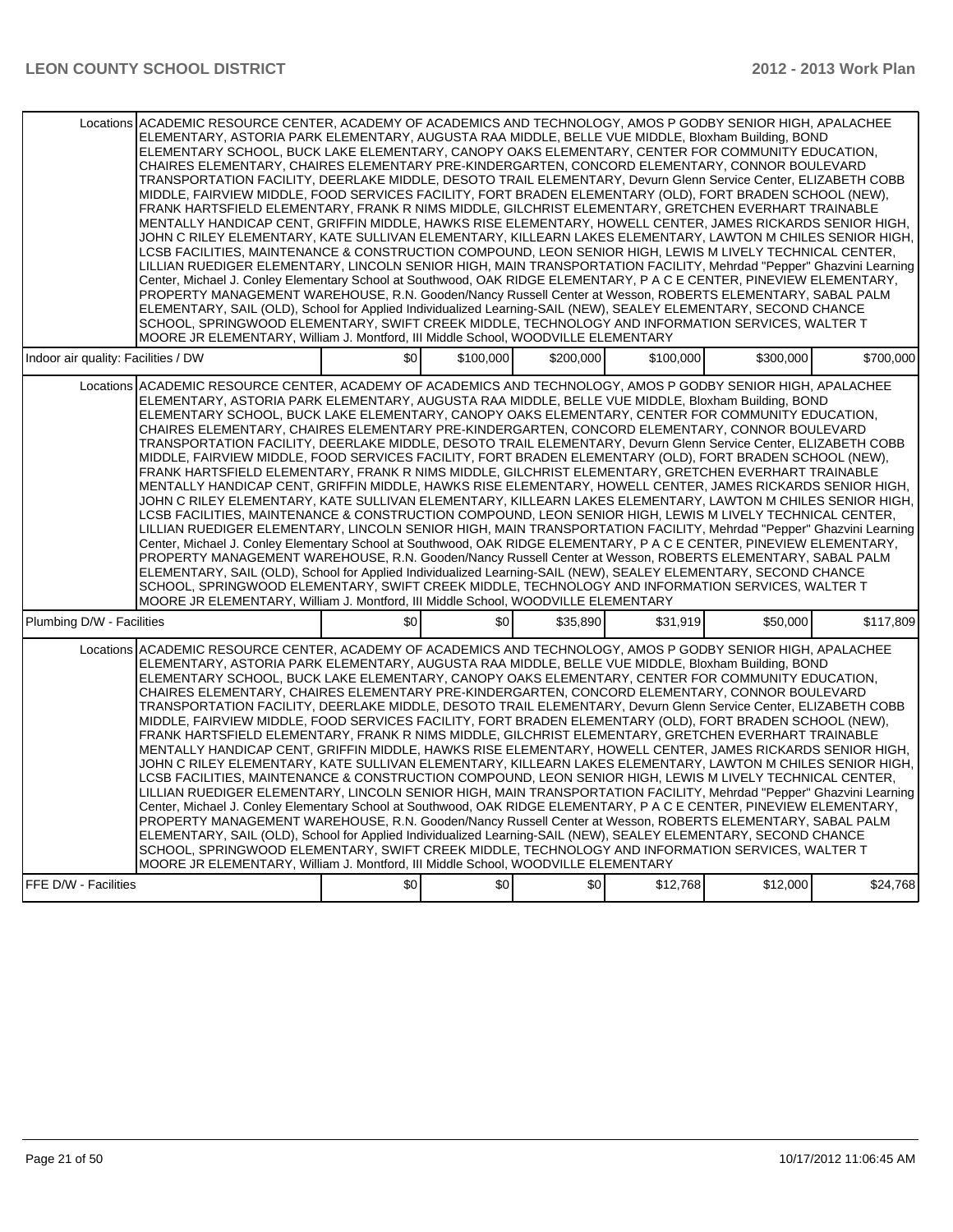#### **Local 1.50 Mill Expenditure For Maintenance, Repair and Renovation**

Anticipated expenditures expected from local funding sources over the years covered by the current work plan.

| <b>Item</b>                                                  | 2012 - 2013<br><b>Actual Budget</b> | 2013 - 2014<br>Projected | $2014 - 2015$<br>Projected | $2015 - 2016$<br>Projected | 2016 - 2017<br>Projected | Total        |
|--------------------------------------------------------------|-------------------------------------|--------------------------|----------------------------|----------------------------|--------------------------|--------------|
| Remaining Maint and Repair from 1.5 Mills                    | \$6,097,373                         | \$4,868,718              | \$5,511,947                | \$5,807,796                | \$6,436,378              | \$28,722,212 |
| Maintenance/Repair Salaries                                  | \$1,900,000                         | \$1,900,000              | \$1,900,000                | \$1,900,000                | \$1,900,000              | \$9,500,000  |
| School Bus Purchases                                         | \$0                                 | \$1,000,000              | \$1,000,000                | \$1,000,000                | \$1,000,000              | \$4,000,000  |
| <b>Other Vehicle Purchases</b>                               | \$0                                 | \$100,000                | \$100,000                  | \$100,000                  | \$100,000                | \$400,000    |
| Capital Outlay Equipment                                     | \$0                                 | \$0                      | \$0                        | \$0                        | \$0                      | \$0          |
| <b>Rent/Lease Payments</b>                                   | \$0                                 | \$0                      | \$0                        | \$0                        | \$0                      | \$0          |
| ICOP Debt Service                                            | \$11,412,764                        | \$11,412,764             | \$11,412,764               | \$11,412,764               | \$11,412,764             | \$57,063,820 |
| Rent/Lease Relocatables                                      | \$0                                 | \$0                      | \$0                        | \$0                        | \$0                      | \$0          |
| <b>Environmental Problems</b>                                | \$0                                 | \$0                      | \$0                        | \$0                        | \$0                      | \$0          |
| ls.1011.14 Debt Service                                      | \$0                                 | \$0                      | \$0                        | \$0                        | \$0                      | \$0          |
| Special Facilities Construction Account                      | \$0                                 | \$0                      | \$0                        | \$0                        | \$0                      | \$0          |
| Premiums for Property Casualty Insurance - 1011.71<br>(4a,b) | \$1,000,000                         | \$1,000,000              | \$1,000,000                | \$1,000,000                | \$1,000,000              | \$5,000,000  |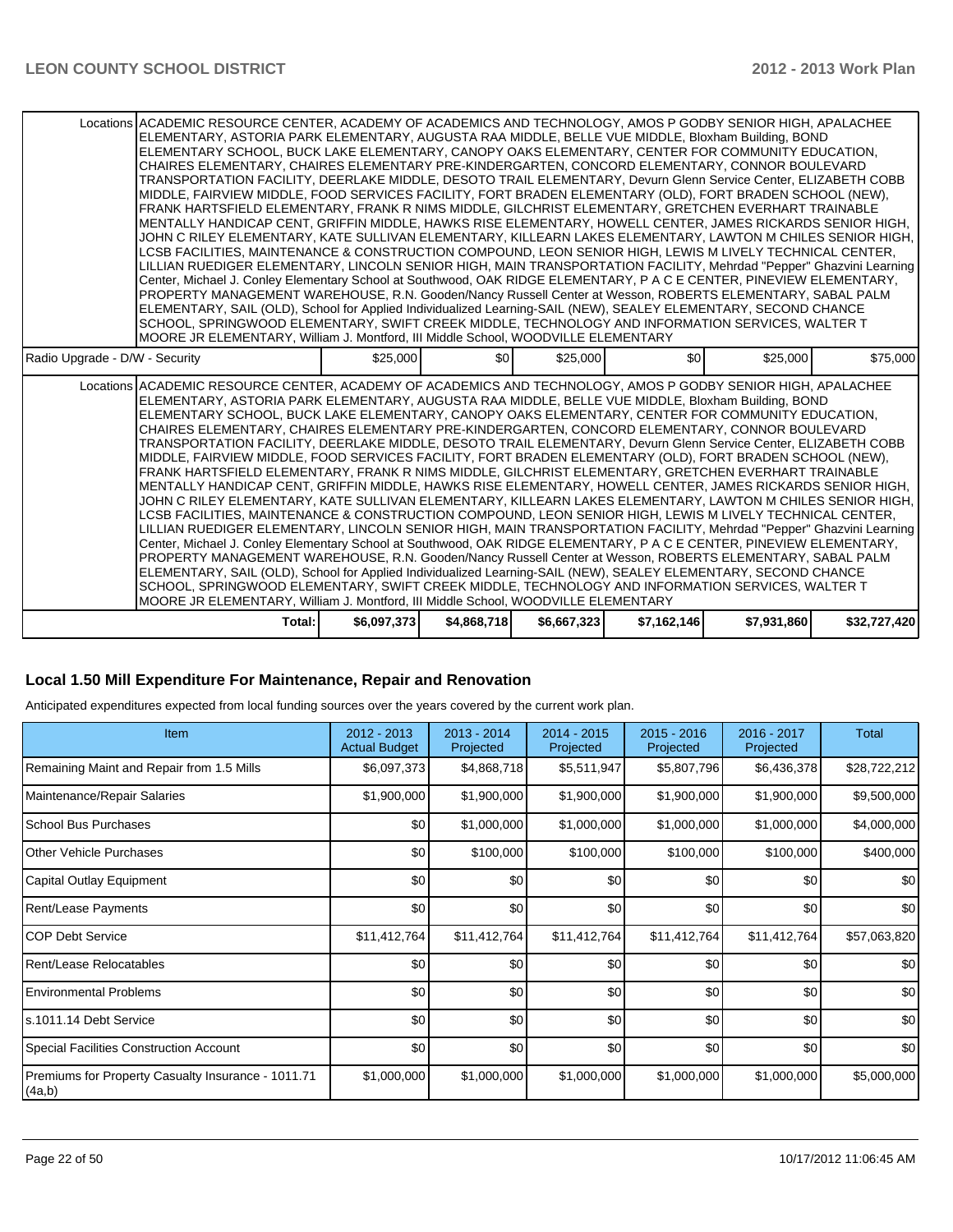| Local Expenditure Totals:                  | \$21,610,137 | \$21,481,482 | \$22,124,711 | \$22,420,560 | \$23,049,142 | \$110,686,032 |
|--------------------------------------------|--------------|--------------|--------------|--------------|--------------|---------------|
| Tax Anticipation Note (CNG Bus Loan)       | \$1,200,000  | \$1,200,000  | \$1,200,000  | \$1,200,000  | \$1,200,000  | \$6,000,000   |
| Qualified Zone Academy Bonds (QZAB)        | \$0          | \$0          | \$0          | \$0          | \$٥Ι         | \$0           |
| Qualified School Construction Bonds (QSCB) | \$0          | \$0 I        | \$0          | \$0          | \$٥Ι         | \$0           |

### **Revenue**

#### **1.50 Mill Revenue Source**

Schedule of Estimated Capital Outlay Revenue from each currently approved source which is estimated to be available for expenditures on the projects included in the tentative district facilities work program. All amounts are NET after considering carryover balances, interest earned, new COP's, 1011.14 and 1011.15 loans, etc. Districts cannot use 1.5-Mill funds for salaries except for those explicitly associated with maintenance/repair projects. (1011.71 (5), F.S.)

| Item                                                                              | Fund | $2012 - 2013$<br><b>Actual Value</b> | $2013 - 2014$<br>Projected | $2014 - 2015$<br>Projected | $2015 - 2016$<br>Projected | 2016 - 2017<br>Projected | Total            |
|-----------------------------------------------------------------------------------|------|--------------------------------------|----------------------------|----------------------------|----------------------------|--------------------------|------------------|
| (1) Non-exempt property<br>assessed valuation                                     |      | \$14,892,456,759                     | \$14,790,252,241           | \$15,015,460,541           | \$15,367,352,085           | \$15,878,905,068         | \$75,944,426,694 |
| (2) The Millege projected for<br>discretionary capital outlay per<br>ls.1011.71   |      | 1.50                                 | 1.50                       | 1.50                       | 1.50                       | 1.50                     |                  |
| (3) Full value of the 1.50-Mill<br>discretionary capital outlay per<br>ls.1011.71 |      | \$25.019.327                         | \$24.847.624               | \$25,225,974               | \$25,817,152               | \$26.676.561             | \$127,586,638    |
| $(4)$ Value of the portion of the 1.50<br>-Mill ACTUALLY levied                   | 370  | \$21,445,138                         | \$21,297,963               | \$21,622,263               | \$22,128,987               | \$22,865,623             | \$109,359,974    |
| $(5)$ Difference of lines $(3)$ and $(4)$                                         |      | \$3,574,189                          | \$3,549,661                | \$3,603,711                | \$3,688,165                | \$3,810,938              | \$18,226,664     |

#### **PECO Revenue Source**

The figure in the row designated "PECO Maintenance" will be subtracted from funds available for new construction because PECO maintenance dollars cannot be used for new construction.

| Item                          | Fund | $2012 - 2013$<br><b>Actual Budget</b> | $2013 - 2014$<br>Projected | $2014 - 2015$<br>Projected | $2015 - 2016$<br>Projected | 2016 - 2017<br>Projected | Total       |
|-------------------------------|------|---------------------------------------|----------------------------|----------------------------|----------------------------|--------------------------|-------------|
| IPECO New Construction        | 340  | \$0                                   | \$0                        | \$318.929                  | \$108.054                  | \$0                      | \$426,983   |
| PECO Maintenance Expenditures |      | \$0                                   | \$0                        | \$1,155,376                | \$1,354,350                | \$1,495,482              | \$4,005,208 |
|                               |      | \$0                                   | \$0                        | \$1,474,305                | \$1,462,404                | \$1,495,482              | \$4,432,191 |

#### **CO & DS Revenue Source**

Revenue from Capital Outlay and Debt Service funds.

| <b>Item</b>                                        | Fund | $2012 - 2013$<br><b>Actual Budget</b> | $2013 - 2014$<br>Projected | $2014 - 2015$<br>Projected | $2015 - 2016$<br>Projected | $2016 - 2017$<br>Projected | <b>Total</b> |
|----------------------------------------------------|------|---------------------------------------|----------------------------|----------------------------|----------------------------|----------------------------|--------------|
| ICO & DS Cash Flow-through<br><b>I</b> Distributed | 360  | \$169.914                             | \$169.914                  | \$169.914                  | \$169.914                  | \$169.914                  | \$849.570    |
| ICO & DS Interest on<br>Undistributed CO           | 360  | \$13,605                              | \$13,605                   | \$13.605                   | \$13,605                   | \$13,605                   | \$68,025     |
|                                                    |      | \$183,519                             | \$183.519                  | \$183.519                  | \$183,519                  | \$183.519                  | \$917,595    |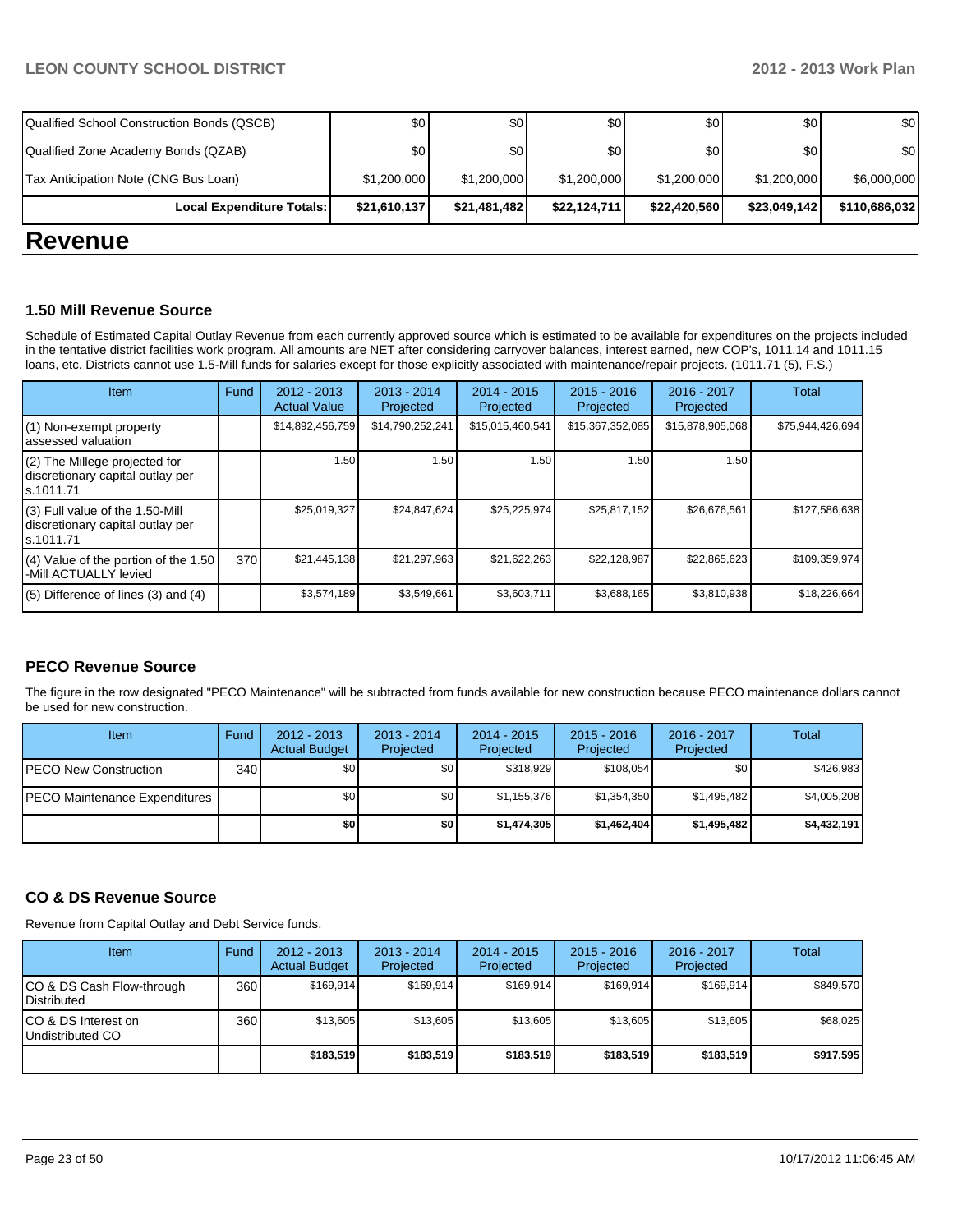No

#### **Fair Share Revenue Source**

Nothing reported for this section. All legally binding commitments for proportionate fair-share mitigation for impacts on public school facilities must be included in the 5-year district work program.

#### **Sales Surtax Referendum**

Specific information about any referendum for a 1-cent or ½-cent surtax referendum during the previous year.

**Did the school district hold a surtax referendum during the past fiscal year 2011 - 2012?**

#### **Additional Revenue Source**

Any additional revenue sources

| Item                                                                                                   | 2012 - 2013<br><b>Actual Value</b> | 2013 - 2014<br>Projected | 2014 - 2015<br>Projected | $2015 - 2016$<br>Projected | 2016 - 2017<br>Projected | <b>Total</b> |
|--------------------------------------------------------------------------------------------------------|------------------------------------|--------------------------|--------------------------|----------------------------|--------------------------|--------------|
| Proceeds from a s.1011.14/15 F.S. Loans                                                                | \$0                                | \$0                      | \$0                      | \$0                        | \$0                      | \$0          |
| District Bonds - Voted local bond<br>referendum proceeds per s.9, Art VII<br><b>State Constitution</b> | \$0                                | \$0                      | \$0                      | \$0                        | \$0                      | \$0          |
| Proceeds from Special Act Bonds                                                                        | \$0                                | \$0                      | \$0                      | \$0                        | \$0                      | \$0          |
| Estimated Revenue from CO & DS Bond<br>Sale                                                            | \$0                                | \$0                      | \$0                      | \$0                        | \$0                      | \$0          |
| Proceeds from Voted Capital<br>Improvements millage                                                    | \$0                                | \$0                      | \$0                      | \$0                        | \$0                      | \$0          |
| Other Revenue for Other Capital Projects                                                               | \$0                                | \$0                      | \$0                      | \$0                        | \$0                      | \$0          |
| Proceeds from 1/2 cent sales surtax<br>authorized by school board                                      | \$7,131,600                        | \$0                      | \$0                      | \$0                        | \$0                      | \$7,131,600  |
| Proceeds from local governmental<br>infrastructure sales surtax                                        | \$0                                | \$0                      | \$0                      | \$0                        | \$0                      | \$0          |
| Proceeds from Certificates of<br>Participation (COP's) Sale                                            | \$0                                | \$0                      | \$0                      | \$0                        | \$0                      | \$0          |
| Classrooms First Bond proceeds amount<br>authorized in FY 1997-98                                      | \$0                                | \$0                      | \$0                      | \$0                        | \$0                      | \$0          |
| <b>Classrooms for Kids</b>                                                                             | \$0                                | \$0                      | \$0                      | \$0                        | \$0                      | \$0          |
| <b>District Equity Recognition</b>                                                                     | \$0                                | \$0                      | \$0                      | \$0                        | \$0                      | \$0          |
| <b>Federal Grants</b>                                                                                  | \$0                                | \$0                      | \$0                      | \$0                        | \$0                      | \$0          |
| Proportionate share mitigation (actual<br>cash revenue only, not in kind donations)                    | \$0                                | \$0                      | \$0                      | \$0                        | \$0                      | \$0          |
| Impact fees received                                                                                   | \$0                                | \$0                      | \$0                      | \$0                        | \$0                      | \$0          |
| Private donations                                                                                      | \$0                                | \$0                      | \$0                      | \$0                        | \$0                      | \$0          |
| Grants from local governments or not-for-<br>profit organizations                                      | \$0                                | \$0                      | \$0                      | \$0                        | \$0                      | \$0          |
| Interest, Including Profit On Investment                                                               | \$0                                | \$0                      | \$0                      | \$0                        | \$0                      | \$0          |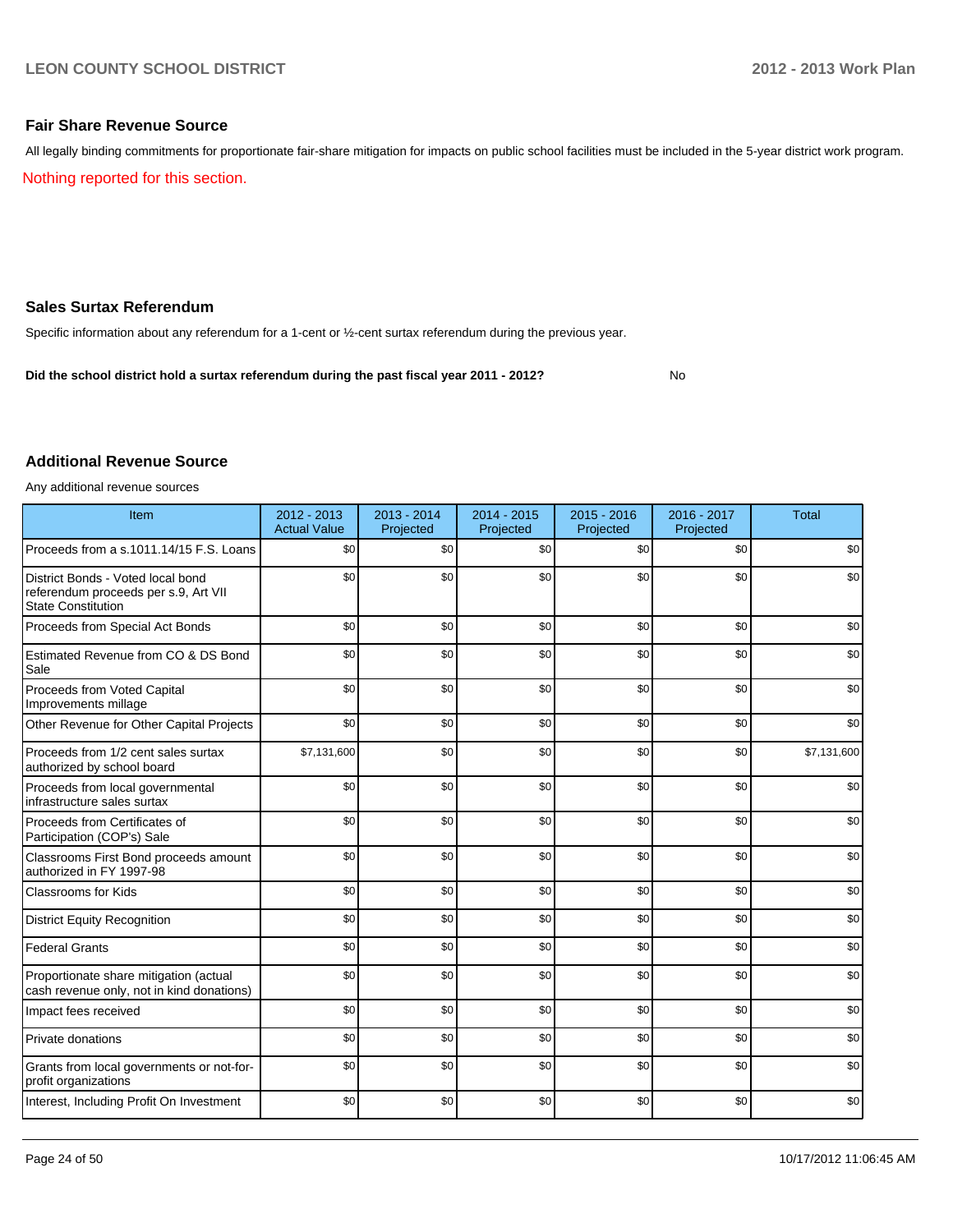| Revenue from Bonds pledging proceeds<br>Ifrom 1 cent or 1/2 cent Sales Surtax                               | \$0         | \$0 | \$0 | \$0 | \$0 | \$0         |
|-------------------------------------------------------------------------------------------------------------|-------------|-----|-----|-----|-----|-------------|
| Total Fund Balance Carried Forward                                                                          | \$0         | \$0 | \$0 | \$0 | \$0 | \$0         |
| General Capital Outlay Obligated Fund<br>Balance Carried Forward From Total<br>Fund Balance Carried Forward | \$0         | \$0 | \$0 | \$0 | \$0 | \$0         |
| Special Facilities Construction Account                                                                     | \$0         | \$0 | \$0 | \$0 | \$0 | \$0         |
| One Cent - 1/2 Cent Sales Surtax Debt<br>Service From Total Fund Balance Carried<br><b>IForward</b>         | \$0         | \$0 | \$0 | \$0 | \$0 | \$0         |
| Capital Outlay Projects Funds Balance<br>Carried Forward From Total Fund<br>Balance Carried Forward         | \$0         | \$0 | \$0 | \$0 | \$0 | \$0         |
| <b>Subtotal</b>                                                                                             | \$7,131,600 | \$0 | \$0 | \$0 | \$0 | \$7,131,600 |

# **Total Revenue Summary**

| <b>Item Name</b>                                            | $2012 - 2013$<br><b>Budget</b> | $2013 - 2014$<br>Projected | $2014 - 2015$<br><b>Projected</b> | $2015 - 2016$<br>Projected | $2016 - 2017$<br>Projected | <b>Five Year Total</b> |
|-------------------------------------------------------------|--------------------------------|----------------------------|-----------------------------------|----------------------------|----------------------------|------------------------|
| Local 1.5 Mill Discretionary Capital Outlay<br>Revenue      | \$21,445,138                   | \$21,297,963               | \$21,622,263                      | \$22,128,987               | \$22,865,623               | \$109,359,974          |
| IPECO and 1.5 Mill Maint and Other 1.5<br>Mill Expenditures | (\$21,610,137)                 | (\$21,481,482)             | (\$22, 124, 711)                  | $(\$22,420,560)$           | (\$23,049,142)             | (\$110,686,032)        |
| IPECO Maintenance Revenue                                   | \$0 <sub>1</sub>               | \$0                        | \$1,155,376                       | \$1,354,350                | \$1,495,482                | \$4,005,208            |
| <b>Available 1.50 Mill for New</b><br><b>Construction</b>   | (\$164,999]                    | $($ \$183,519)             | (\$502,448)                       | (S291, 573)                | ( \$183, 519)              | (\$1,326,058)          |

| <b>Item Name</b>                 | 2012 - 2013<br><b>Budget</b> | $2013 - 2014$<br>Projected | $2014 - 2015$<br>Projected | $2015 - 2016$<br>Projected | 2016 - 2017<br>Projected | <b>Five Year Total</b> |
|----------------------------------|------------------------------|----------------------------|----------------------------|----------------------------|--------------------------|------------------------|
| ICO & DS Revenue                 | \$183,519                    | \$183,519                  | \$183,519                  | \$183,519                  | \$183,519                | \$917,595              |
| IPECO New Construction Revenue   | \$0                          | \$0                        | \$318,929                  | \$108,054                  | \$0                      | \$426,983              |
| <b>Other/Additional Revenue</b>  | \$7,131,600                  | \$0                        | \$0                        | \$0                        | \$0                      | \$7,131,600            |
| <b>Total Additional Revenuel</b> | \$7,315,119                  | \$183,519                  | \$502,448                  | \$291,573                  | \$183,519                | \$8,476,178            |
| <b>Total Available Revenue</b>   | \$7,150,120                  | \$0                        | \$0                        | \$0                        | \$0                      | \$7,150,120            |

# **Project Schedules**

#### **Capacity Project Schedules**

A schedule of capital outlay projects necessary to ensure the availability of satisfactory classrooms for the projected student enrollment in K-12 programs.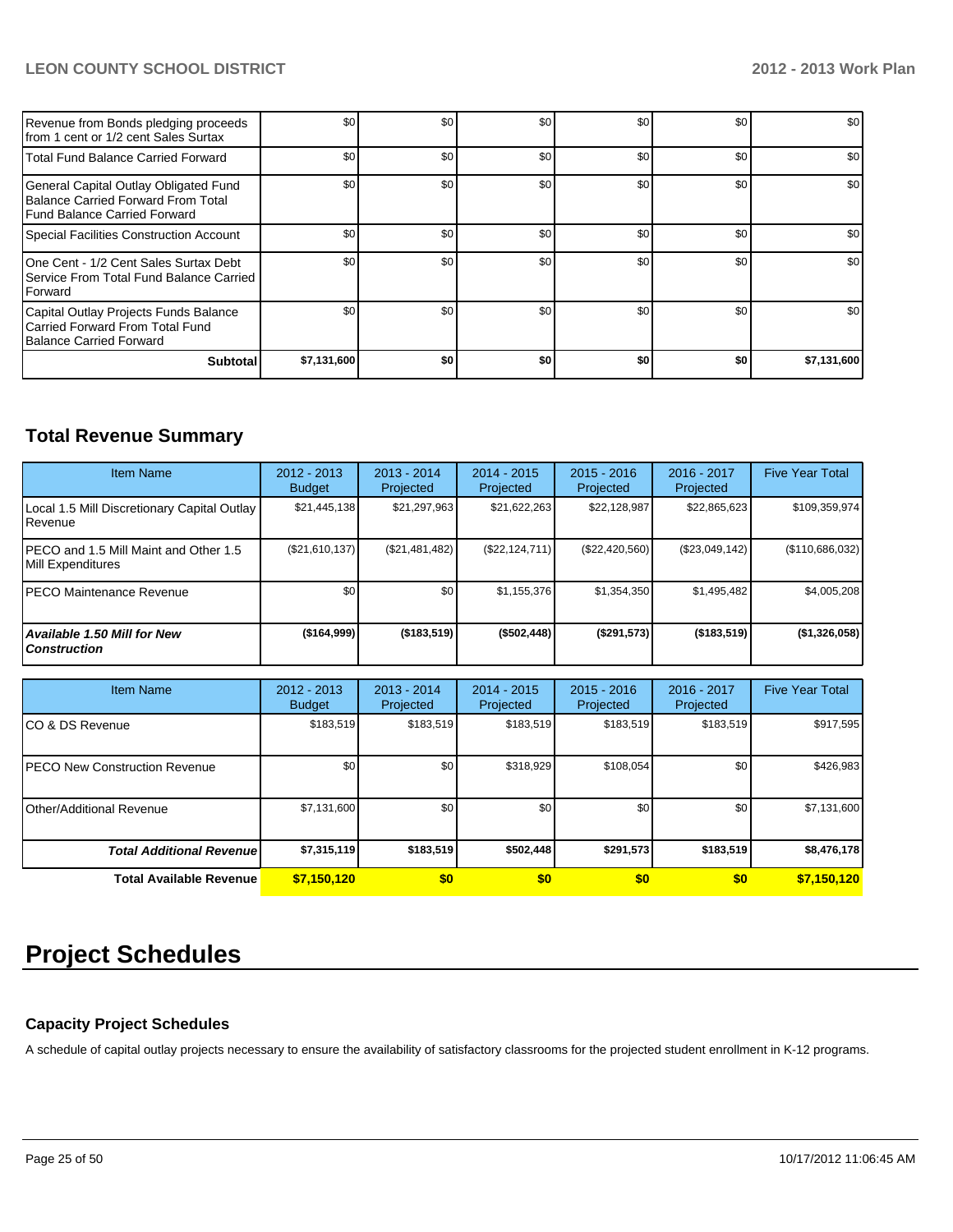| <b>Project Description</b>                                                                                                                              | Location                                 |                          | 2012 - 2013 | 2013 - 2014 | 2014 - 2015 | 2015 - 2016 | 2016 - 2017 | Total          | Funded |
|---------------------------------------------------------------------------------------------------------------------------------------------------------|------------------------------------------|--------------------------|-------------|-------------|-------------|-------------|-------------|----------------|--------|
| <b>JROTC</b>                                                                                                                                            | <b>LINCOLN SENIOR</b><br>HIGH            | Planned<br>Cost:         | \$0         | \$737,075   | \$0         | \$0         | \$0         | \$737,075 No   |        |
|                                                                                                                                                         |                                          | <b>Student Stations:</b> | $\mathbf 0$ | 25          | $\mathbf 0$ | $\mathbf 0$ | $\mathbf 0$ | 25             |        |
|                                                                                                                                                         |                                          | <b>Total Classrooms:</b> | $\mathbf 0$ | 1           | $\mathbf 0$ | $\mathbf 0$ | $\mathbf 0$ | 1              |        |
|                                                                                                                                                         |                                          | Gross Sq Ft:             | $\mathbf 0$ | 8,121       | $\mathbf 0$ | $\mathbf 0$ | $\mathbf 0$ | 8,121          |        |
| 4 Primary<br>Classrooms, 4<br>Intermediate<br>Classrooms, 2<br>Science Rooms,<br>Teacher Planning,<br>Multipurpose and<br>related spaces                | <b>BUCK LAKE</b><br><b>ELEMENTARY</b>    | Planned<br>Cost:         | \$0         | \$4,287,876 | \$0         | \$0         | \$0         | \$4,287,876 No |        |
|                                                                                                                                                         |                                          | <b>Student Stations:</b> | $\mathbf 0$ | 204         | $\mathbf 0$ | $\mathbf 0$ | $\mathbf 0$ | 204            |        |
|                                                                                                                                                         |                                          | <b>Total Classrooms:</b> | $\mathbf 0$ | 10          | $\mathbf 0$ | $\mathbf 0$ | $\mathbf 0$ | 10             |        |
|                                                                                                                                                         |                                          | Gross Sq Ft:             | $\mathbf 0$ | 17,707      | $\mathbf 0$ | $\mathbf 0$ | $\mathbf 0$ | 17,707         |        |
| 2 Primary<br>Classrooms, 2<br>Intermediate<br>Classrooms, 2<br>Science Rooms, Art,<br>Music, Teacher<br>Planning,<br>Multipurpose and<br>related spaces | <b>DESOTO TRAIL</b><br><b>ELEMENTARY</b> | Planned<br>Cost:         | \$0         | \$2,606,356 | \$0         | \$0         | \$0         | \$2,606,356 No |        |
|                                                                                                                                                         |                                          | <b>Student Stations:</b> | $\mathbf 0$ | 124         | $\mathbf 0$ | $\mathbf 0$ | $\mathbf 0$ | 124            |        |
|                                                                                                                                                         |                                          | Total Classrooms:        | $\mathbf 0$ | 6           | $\mathbf 0$ | $\mathbf 0$ | $\mathbf 0$ | 6              |        |
|                                                                                                                                                         |                                          | Gross Sq Ft:             | $\mathbf 0$ | 12,507      | $\mathbf 0$ | $\mathbf 0$ | $\mathbf 0$ | 12,507         |        |
| 4 Intermediate<br>Classrooms, 2<br>Science Rooms, Art,<br>Music, Teacher<br>Planning,<br>Multipurpose and<br>related spaces                             | <b>HAWKS RISE</b><br>ELEMENTARY          | Planned<br>Cost:         | \$0         | \$2,774,508 | \$0         | \$0         | \$0         | \$2,774,508 No |        |
|                                                                                                                                                         |                                          | <b>Student Stations:</b> | $\mathbf 0$ | 132         | $\mathbf 0$ | $\mathbf 0$ | $\mathbf 0$ | 132            |        |
|                                                                                                                                                         |                                          | Total Classrooms:        | $\mathbf 0$ | 6           | $\mathbf 0$ | $\mathbf 0$ | $\mathbf 0$ | 6              |        |
|                                                                                                                                                         |                                          | Gross Sq Ft:             | $\mathbf 0$ | 15,453      | $\mathbf 0$ | $\mathbf 0$ | $\mathbf 0$ | 15,453         |        |
| 3 Primary<br>Classrooms, 2<br>Intermediate<br>Classrooms, 1 ESE<br>PT, Teacher<br>Planning and related<br>spaces                                        | FORT BRADEN<br>SCHOOL (NEW)              | Planned<br>Cost:         | \$0         | \$3,328,754 | \$0         | \$0         | \$0         | \$3,328,754 No |        |
|                                                                                                                                                         |                                          | <b>Student Stations:</b> | $\mathbf 0$ | 113         | $\mathbf 0$ | $\mathbf 0$ | $\mathbf 0$ | 113            |        |
|                                                                                                                                                         |                                          | <b>Total Classrooms:</b> | $\mathbf 0$ | 6           | $\mathbf 0$ | $\mathbf 0$ | $\mathbf 0$ | 6              |        |
|                                                                                                                                                         |                                          | Gross Sq Ft:             | $\mathbf 0$ | 8,081       | $\mathbf 0$ | $\mathbf 0$ | $\mathbf 0$ | 8,081          |        |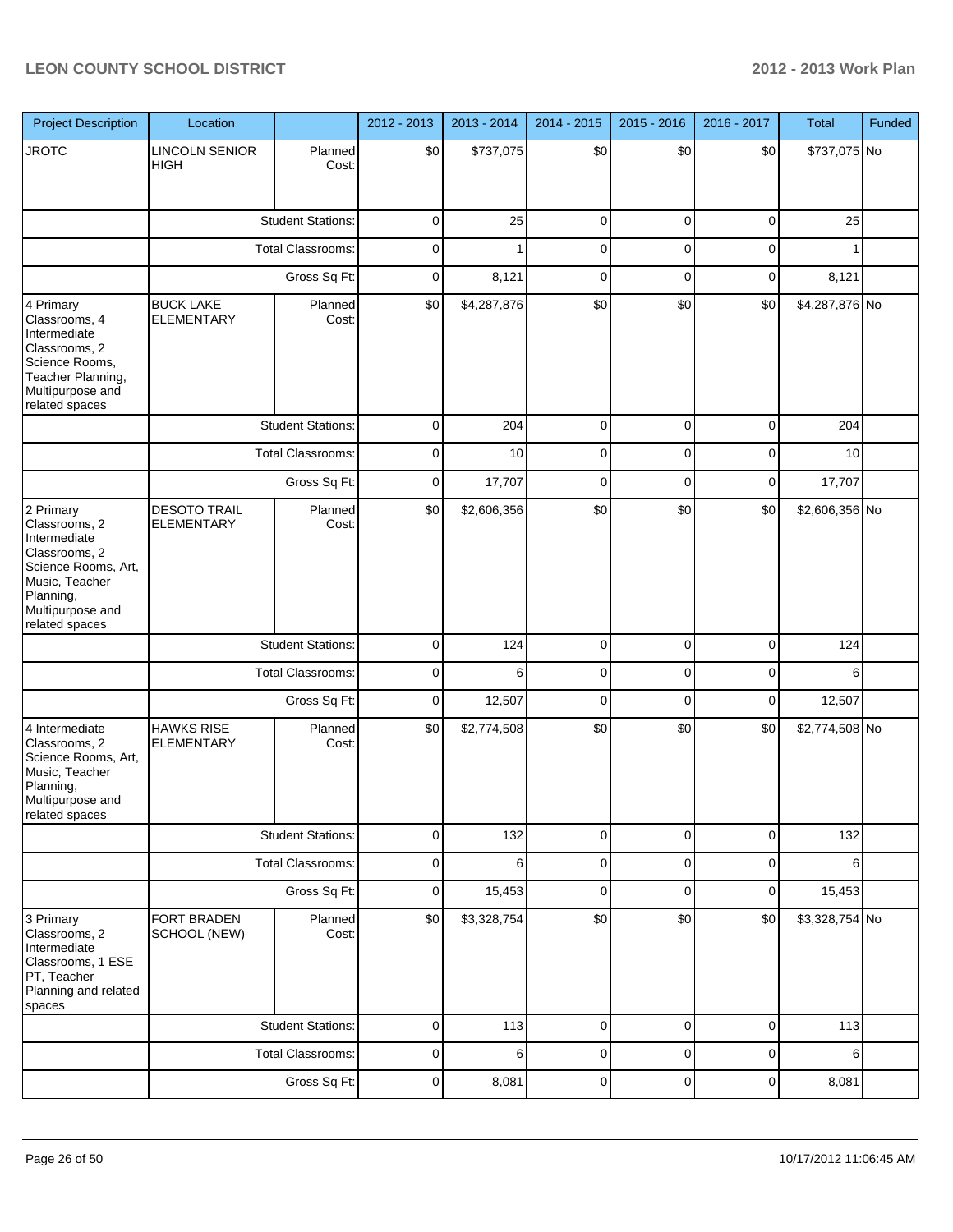| 3 Intermediate<br>Classrooms, 2<br>Science Rooms, Art,<br>Music, Teacher<br>Planning,<br>Multipurpose and<br>related spaces | <b>ROBERTS</b><br><b>ELEMENTARY</b>                        | Planned<br>Cost:         | \$0         | \$2,310,110    | \$0         | \$0         | \$0]        | \$2,310,110 No |  |
|-----------------------------------------------------------------------------------------------------------------------------|------------------------------------------------------------|--------------------------|-------------|----------------|-------------|-------------|-------------|----------------|--|
|                                                                                                                             |                                                            | <b>Student Stations:</b> | 0           | 110            | $\mathbf 0$ | 0           | $\mathbf 0$ | 110            |  |
|                                                                                                                             |                                                            | <b>Total Classrooms:</b> | 0           | 8              | $\mathbf 0$ | 0           | 0           | 8              |  |
|                                                                                                                             |                                                            | Gross Sq Ft:             | 0           | 13,622         | $\mathbf 0$ | $\mathbf 0$ | $\mathbf 0$ | 13,622         |  |
| Remodel 27-001,27-<br>002 to 2 small<br>technology labs                                                                     | AMOS P GODBY<br><b>SENIOR HIGH</b>                         | Planned<br>Cost:         | \$0         | \$133,560      | \$0         | \$0         | \$0         | \$133,560 No   |  |
|                                                                                                                             |                                                            | <b>Student Stations:</b> |             | 5              | $\mathbf 0$ | $\mathbf 0$ | $\pmb{0}$   | 5              |  |
|                                                                                                                             |                                                            | <b>Total Classrooms:</b> | 0           | $\overline{2}$ | $\mathbf 0$ | $\mathbf 0$ | $\mathbf 0$ | $\overline{2}$ |  |
|                                                                                                                             |                                                            | Gross Sq Ft:             | 0           | 1,336          | $\mathbf 0$ | $\mathbf 0$ | $\mathbf 0$ | 1,336          |  |
| 1 ESE PK, 1 ESE<br>Itinerant and related<br>spaces                                                                          | <b>WOODVILLE</b><br><b>ELEMENTARY</b>                      | Planned<br>Cost:         | \$0         | \$92,160       | \$0         | \$0         | \$0         | \$92,160 No    |  |
|                                                                                                                             |                                                            | <b>Student Stations:</b> | 0           | 5              | $\mathbf 0$ | $\mathbf 0$ | $\mathbf 0$ | 5              |  |
|                                                                                                                             |                                                            | <b>Total Classrooms:</b> | 0           | 1              | $\mathbf 0$ | $\mathbf 0$ | $\mathbf 0$ | 1              |  |
|                                                                                                                             |                                                            | Gross Sq Ft:             | $\mathbf 0$ | 1,085          | $\mathbf 0$ | $\mathbf 0$ | $\mathbf 0$ | 1,085          |  |
| 6 Primary<br>Classrooms, 1<br>Primary Skills, 2<br>Resource, Art, Music<br>and related spaces                               | <b>GILCHRIST</b><br>ELEMENTARY                             | Planned<br>Cost:         | \$0         | \$0            | \$2,270,052 | \$0         | \$0         | \$2,270,052 No |  |
|                                                                                                                             |                                                            | <b>Student Stations:</b> |             | $\mathbf 0$    | 108         | $\mathbf 0$ | $\mathbf 0$ | 108            |  |
|                                                                                                                             |                                                            | Total Classrooms:        | $\mathbf 0$ | $\mathbf 0$    | 9           | $\mathbf 0$ | $\mathbf 0$ | 9              |  |
|                                                                                                                             |                                                            | Gross Sq Ft:             | $\mathbf 0$ | $\mathbf 0$    | 12,752      | $\mathbf 0$ | $\mathbf 0$ | 12,752         |  |
| 2 Primary<br>classrooms, 2<br>Primary Skills, 2<br>Resources and<br>related spaces                                          | <b>KATE SULLIVAN</b><br><b>ELEMENTARY</b>                  | Planned<br>Cost:         | \$0         | \$0            | \$1,071,969 | \$0         | \$0         | \$1,071,969 No |  |
|                                                                                                                             |                                                            | <b>Student Stations:</b> | $\pmb{0}$   | $\mathbf 0$    | 51          | $\mathbf 0$ | $\mathbf 0$ | 51             |  |
|                                                                                                                             |                                                            | Total Classrooms:        | $\pmb{0}$   | $\mathbf 0$    | 6           | $\mathbf 0$ | $\mathbf 0$ | 6              |  |
|                                                                                                                             |                                                            | Gross Sq Ft:             | $\mathbf 0$ | $\mathbf 0$    | 7,508       | $\mathbf 0$ | $\mathbf 0$ | 7,508          |  |
| 8 Classroom/Labs for<br>Health/Vocational                                                                                   | <b>LEWIS M LIVELY</b><br><b>TECHNICAL</b><br><b>CENTER</b> | Planned<br>Cost:         | \$0         | \$1,722,182    | \$0         | \$0         | \$0         | \$1,722,182 No |  |
|                                                                                                                             |                                                            | <b>Student Stations:</b> | $\pmb{0}$   | 101            | $\pmb{0}$   | $\mathbf 0$ | $\mathbf 0$ | 101            |  |
|                                                                                                                             |                                                            | Total Classrooms:        | $\pmb{0}$   | 8              | $\pmb{0}$   | $\mathbf 0$ | $\pmb{0}$   | 8              |  |
|                                                                                                                             |                                                            | Gross Sq Ft:             | $\pmb{0}$   | 17,222         | $\pmb{0}$   | $\mathbf 0$ | $\pmb{0}$   | 17,222         |  |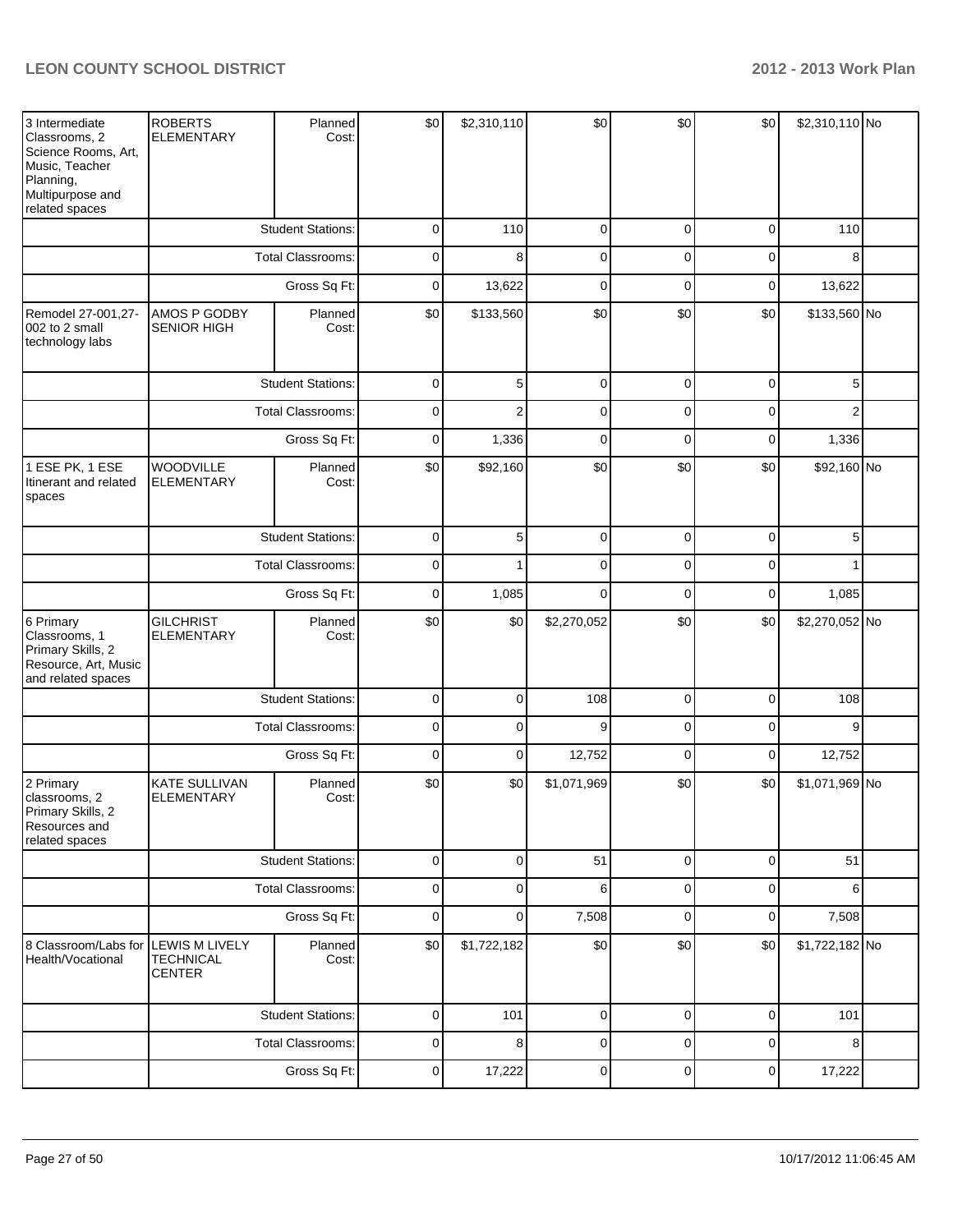| <b>Planned Cost:</b>     | \$01 | \$17,992,581 | \$3,342,021 | \$0 | \$0 | \$21,334,602 |
|--------------------------|------|--------------|-------------|-----|-----|--------------|
| <b>Student Stations:</b> |      | 819          | <b>159</b>  |     |     | 978          |
| <b>Total Classrooms:</b> |      | 48           | 15          |     |     | 63           |
| Gross Sq Ft:             |      | 95,134       | 20,260      |     |     | 115,394      |

#### **Other Project Schedules**

Major renovations, remodeling, and additions of capital outlay projects that do not add capacity to schools.

| <b>Project Description</b>                             | Location                                                       | 2012 - 2013<br><b>Actual Budget</b> | 2013 - 2014<br>Projected | 2014 - 2015<br>Projected | $2015 - 2016$<br>Projected | 2016 - 2017<br>Projected | <b>Total</b>   | <b>Funded</b> |
|--------------------------------------------------------|----------------------------------------------------------------|-------------------------------------|--------------------------|--------------------------|----------------------------|--------------------------|----------------|---------------|
| Bldg 5 - Remodel to science                            | <b>CANOPY OAKS</b><br><b>ELEMENTARY</b>                        | \$0                                 | \$174,240                | \$0                      | \$0                        | \$0                      | \$174,240 No   |               |
| Bldg 6 remodel 601 & 602 to<br>science                 | <b>CHAIRES ELEMENTARY</b>                                      | \$0                                 | \$170,820                | \$0                      | \$0                        | \$0                      | \$170,820 No   |               |
| New multipurpose and Expand<br>Kitchen                 | <b>DESOTO TRAIL</b><br><b>ELEMENTARY</b>                       | \$780,619                           | \$0                      | \$0                      | \$0                        | \$0                      | \$780,619 No   |               |
| Bldg 1 - Renovate                                      | <b>GILCHRIST</b><br><b>ELEMENTARY</b>                          | \$3,527,460                         | \$0                      | \$0                      | \$0                        | \$0                      | \$3,527,460 No |               |
| New multipurpose and related<br>spaces                 | <b>SEALEY ELEMENTARY</b>                                       | \$0                                 | \$364,802                | \$0                      | \$0                        | \$0                      | \$364,802 No   |               |
| Bldg 6 - Remodel 606 & 607 to<br>Science               | <b>SPRINGWOOD</b><br><b>ELEMENTARY</b>                         | \$170,820                           | \$0                      | \$0                      | \$0                        | \$0                      | \$170,820 No   |               |
| Bldg 1 - Renovate                                      | AMOS P GODBY<br><b>SENIOR HIGH</b>                             | \$0                                 | \$670,382                | \$0                      | \$0                        | \$0                      | \$670,382 No   |               |
| Bldg 9 - renovate                                      | AMOS P GODBY<br><b>SENIOR HIGH</b>                             | \$0                                 | \$302,318                | \$0                      | \$0                        | \$0                      | \$302,318 No   |               |
| Bldg 9 enclose covered<br>walkway                      | <b>JAMES RICKARDS</b><br>SENIOR HIGH                           | \$0                                 | \$0                      | \$152,428                | \$0                        | \$0                      | \$152,428 No   |               |
| Renovations to Regional<br>Stadium                     | <b>JAMES RICKARDS</b><br><b>SENIOR HIGH</b>                    | \$0                                 | \$4.999.680              | \$0                      | \$0                        | \$0                      | \$4,999,680 No |               |
| Computer workstations                                  | TECHNOLOGY AND<br><b>INFORMATION</b><br><b>SERVICES</b>        | \$250,000                           | \$0                      | \$0                      | \$0                        | \$0                      | \$250,000 Yes  |               |
| Printer upgrades                                       | <b>TECHNOLOGY AND</b><br><b>INFORMATION</b><br><b>SERVICES</b> | \$0                                 | \$250,000                | \$250,000                | \$250,000                  | \$250,000                | \$1,000,000 No |               |
| Instructional labs and software                        | <b>TECHNOLOGY AND</b><br><b>INFORMATION</b><br><b>SERVICES</b> | \$25,000                            | \$25,000                 | \$25,000                 | \$25,000                   | \$0                      | \$100,000 No   |               |
| Instructional lab equipment                            | <b>TECHNOLOGY AND</b><br><b>INFORMATION</b><br><b>SERVICES</b> | \$0                                 | \$300,000                | \$300,000                | \$300,000                  | \$300,000                | \$1,200,000 No |               |
| Student transportation, training<br>& business systems | <b>TECHNOLOGY AND</b><br><b>INFORMATION</b><br><b>SERVICES</b> | \$50,000                            | \$50,000                 | \$50,000                 | \$50,000                   | \$50,000                 | \$250,000 No   |               |
| <b>Core Networking</b>                                 | <b>TECHNOLOGY AND</b><br><b>INFORMATION</b><br><b>SERVICES</b> | \$350,000                           | \$350,000                | \$350,000                | \$350,000                  | \$350,000                | \$1,750,000 No |               |
| Central shared services                                | <b>TECHNOLOGY AND</b><br><b>INFORMATION</b><br><b>SERVICES</b> | \$50,000                            | \$50,000                 | \$50,000                 | \$50,000                   | \$50,000                 | \$250,000 No   |               |
| Parent Portal: Online access                           | <b>TECHNOLOGY AND</b><br><b>INFORMATION</b><br><b>SERVICES</b> | \$25,000                            | \$25,000                 | \$25,000                 | \$0                        | \$0                      | \$75,000 No    |               |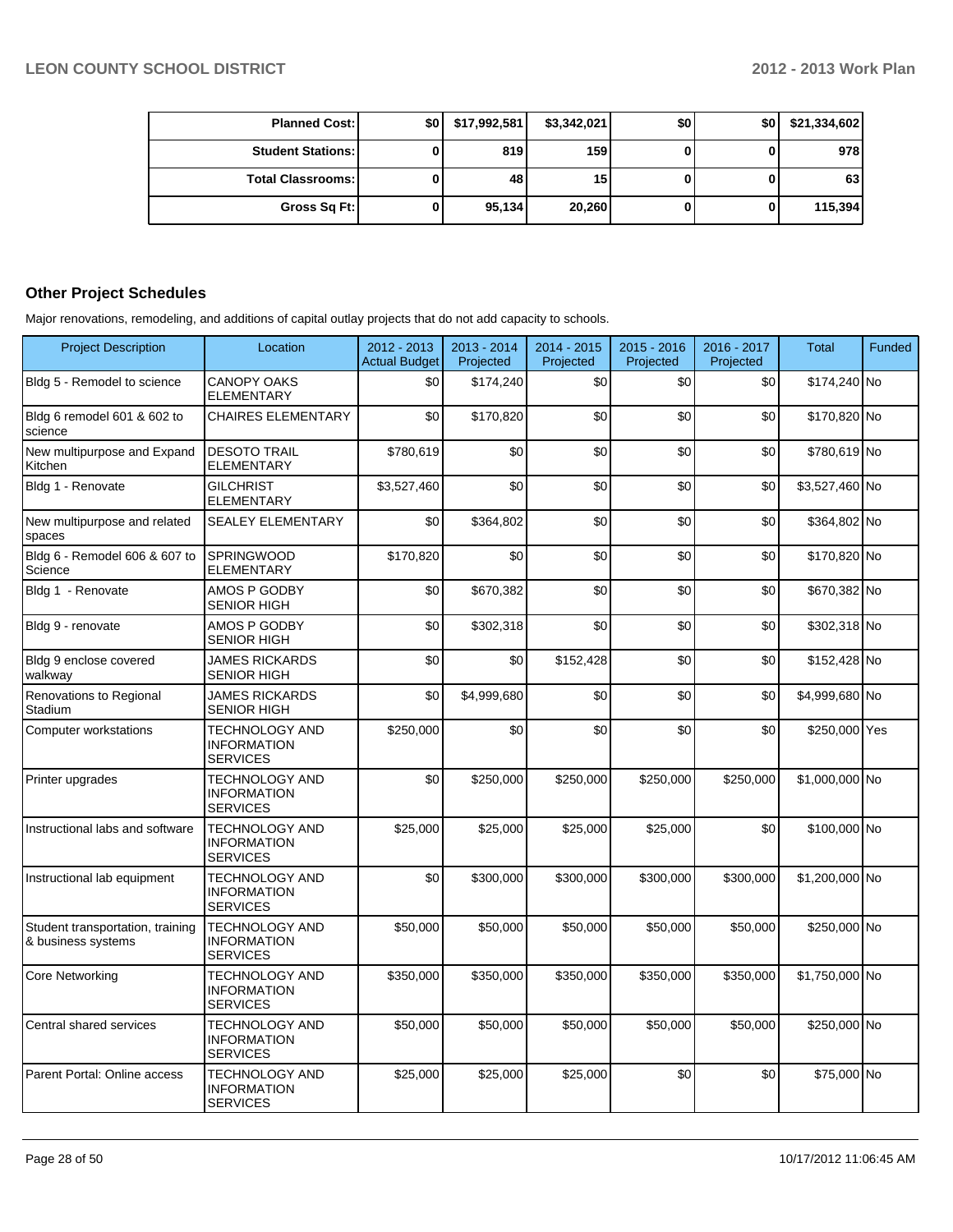| CR projectors / ICSs                                                                                                 | TECHNOLOGY AND<br><b>INFORMATION</b><br><b>SERVICES</b>        | \$85,000    | \$150,000    | \$150,000   | \$150,000   | \$150,000   | \$685,000 No    |  |
|----------------------------------------------------------------------------------------------------------------------|----------------------------------------------------------------|-------------|--------------|-------------|-------------|-------------|-----------------|--|
| Expand kitchen/serving area                                                                                          | <b>BUCK LAKE</b><br><b>ELEMENTARY</b>                          | \$0         | \$0          | \$374,289   | \$0         | \$0         | \$374,289 No    |  |
| Bldg 5 - Remodel to Expand<br>Kitchen/Serving Area                                                                   | <b>BUCK LAKE</b><br><b>ELEMENTARY</b>                          | \$0         | \$0          | \$198,000   | \$0         | \$0         | \$198,000 No    |  |
| Bldg 4 - renovate                                                                                                    | FRANK R NIMS MIDDLE                                            | \$0         | \$0          | \$0         | \$1,259,592 | \$0         | \$1,259,592 No  |  |
| Bldg. 6 - Renovate                                                                                                   | FRANK R NIMS MIDDLE                                            | \$0         | \$0          | \$0         | \$767,188   | \$0         | \$767,188 No    |  |
| Bldg 8 - Renovate                                                                                                    | FRANK R NIMS MIDDLE                                            | \$0         | \$0          | \$0         | \$419,368   | \$0         | \$419,368 No    |  |
| Develop playareas                                                                                                    | <b>CHAIRES ELEMENTARY</b>                                      | \$0         | \$0          | \$500,000   | \$0         | \$0         | \$500,000 No    |  |
| Site expansion: 3 acres                                                                                              | <b>FRANK HARTSFIELD</b><br><b>ELEMENTARY</b>                   | \$0         | \$500,000    | \$0         | \$0         | \$0         | \$500,000 No    |  |
| Develop parking                                                                                                      | <b>HAWKS RISE</b><br><b>ELEMENTARY</b>                         | \$0         | \$400,000    | \$0         | \$0         | \$0         | \$400,000 No    |  |
| Site expansion: 5 acres                                                                                              | WALTER T MOORE JR<br><b>ELEMENTARY</b>                         | \$0         | \$1,000,000  | \$0         | \$0         | \$0         | \$1,000,000 No  |  |
| Prepare site for construction                                                                                        | <b>SWIFT CREEK MIDDLE</b>                                      | \$0         | \$1,000,000  | \$0         | \$0         | \$0         | \$1,000,000 No  |  |
| Replace Halon System with<br>Sapphire                                                                                | <b>TECHNOLOGY AND</b><br><b>INFORMATION</b><br><b>SERVICES</b> | \$0         | \$0          | \$60,000    | \$0         | \$0         | \$60,000 No     |  |
| New Construction DW<br>Supplement                                                                                    | Location not specified                                         | \$2,442,870 | \$0          | \$0         | \$0         | \$0         | \$2,442,870 Yes |  |
| Remodeling DW Supplement                                                                                             | Location not specified                                         | \$290,000   | \$0          | \$0         | \$0         | \$0         | \$290,000 Yes   |  |
| Bldgs 15 & 16 Renovation                                                                                             | AMOS P GODBY<br><b>SENIOR HIGH</b>                             | \$0         | \$292,449    | \$0         | \$0         | \$0         | \$292,449 No    |  |
| Bldgs 19, 20, 21, 22 23, 30 and<br>34 Renovation                                                                     | AMOS P GODBY<br><b>SENIOR HIGH</b>                             | \$0         | \$0          | \$0         | \$2,000,000 | \$1,329,758 | \$3,329,758 No  |  |
| Bldg 1 - Remodel 117 and 125<br>to 2 Primary Skills                                                                  | APALACHEE<br><b>ELEMENTARY</b>                                 | \$0         | \$0          | \$0         | \$169,200   | \$0         | \$169,200 No    |  |
| Bldg 2 - remodel 201 and 204<br>to ESE PK and ESE PT                                                                 | APALACHEE<br><b>ELEMENTARY</b>                                 | \$0         | \$0          | \$0         | \$143,730   | \$0         | \$143,730 No    |  |
| Bldg 3 Remodel 307 to Music                                                                                          | <b>APALACHEE</b><br><b>ELEMENTARY</b>                          | \$0         | \$0          | \$0         | \$86,220    | \$0         | \$86,220 No     |  |
| Bldg 7 - remopdel 003 to ESE<br>PT/OT, ESE Observation and<br><b>ESE Itinerant</b>                                   | APALACHEE<br><b>ELEMENTARY</b>                                 | \$0         | \$0          | \$0         | \$79,380    | \$0         | \$79,380 No     |  |
| Bldgs. 2, 3 and 4 - Renovation                                                                                       | APALACHEE<br><b>ELEMENTARY</b>                                 | \$0         | \$0          | \$0         | \$880,980   | \$0         | \$880,980 No    |  |
| New - Expand Kitchen/Serving<br>Area and Bldg 1 remodel to<br>expand kitchen/serving area                            | <b>ASTORIA PARK</b><br><b>ELEMENTARY</b>                       | \$294,743   | \$0          | \$0         | \$0         | \$0         | \$294,743 No    |  |
| Bldg 1 - Remodel to Expand<br>Multipurpose/Dining, Convert<br>one room to primary skills and<br>two rooms to Science | <b>ASTORIA PARK</b><br><b>ELEMENTARY</b>                       | \$517,140   | \$0          | \$0         | \$0         | \$0         | \$517,140 No    |  |
| Renovate Campus                                                                                                      | <b>ASTORIA PARK</b><br><b>ELEMENTARY</b>                       | \$0         | \$4,503,240  | \$0         | \$0         | \$0         | \$4,503,240 No  |  |
| Renovate Campus                                                                                                      | AUGUSTA RAA MIDDLE                                             | \$0         | \$0          | \$8,058,388 | \$0         | \$0         | \$8,058,388 No  |  |
| Bldgs 1 & 3 - Remodel to<br>Ancillary                                                                                | <b>BELLE VUE MIDDLE</b>                                        | \$0         | \$10,388,954 | \$0         | \$0         | \$0         | \$10,388,954 No |  |
| Bldg 1 - Remodel 120 and 121<br>to 2 Primary Skills                                                                  | <b>BOND ELEMENTARY</b><br><b>SCHOOL</b>                        | \$0         | \$0          | \$0         | \$210,060   | \$0         | \$210,060 No    |  |
| Bldg 2 - Remodel 201 to Scienc BOND ELEMENTARY SC                                                                    |                                                                | \$0         | \$0          | \$0         | \$108,720   | \$0         | \$108,720 No    |  |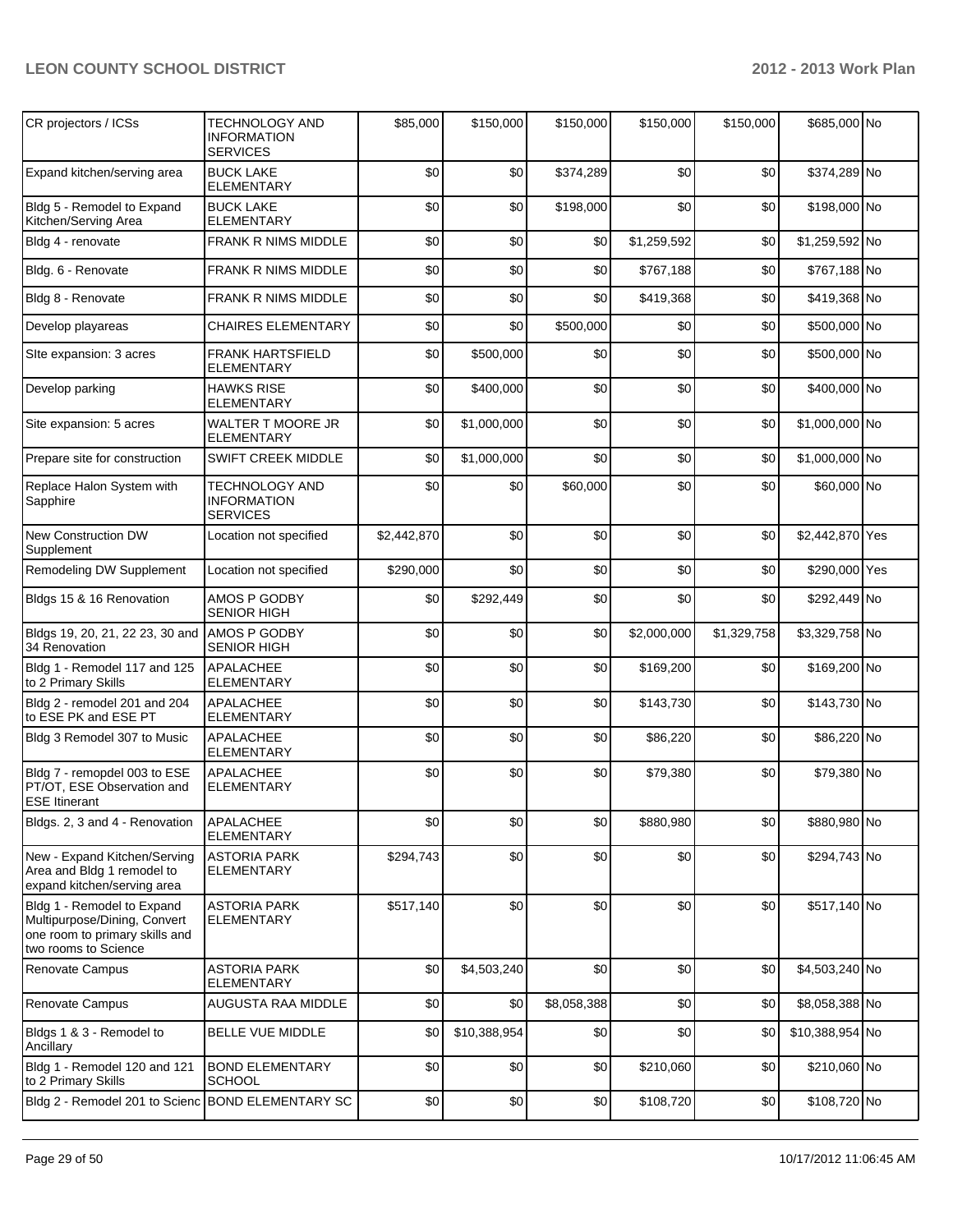| Bldg 3 - Remodel 302 to<br>Resource                                                                                                     | <b>BOND ELEMENTARY</b><br><b>SCHOOL</b>      | \$0         | \$0       | \$0         | \$90,180    | \$0         | \$90,180 No    |  |
|-----------------------------------------------------------------------------------------------------------------------------------------|----------------------------------------------|-------------|-----------|-------------|-------------|-------------|----------------|--|
| Bldg 4 - Remodel 401 and 403<br>to ESE PK, ESE PT/OT, two<br><b>ESE Resource and ESE</b><br>Itinerant                                   | <b>BOND ELEMENTARY</b><br><b>SCHOOL</b>      | \$0         | \$0       | \$0         | \$180,360   | \$0         | \$180,360 No   |  |
| Bldg 5 - Remodel 512 and 514<br>to Primary Skills and two<br>resource                                                                   | <b>BOND ELEMENTARY</b><br><b>SCHOOL</b>      | \$0         | \$0       | \$0         | \$180,360   | \$0         | \$180,360 No   |  |
| Bldgs 1, 2, 3, 4, 5, 6 and 7 -<br>Renovate                                                                                              | <b>BUCK LAKE</b><br><b>ELEMENTARY</b>        | \$0         | \$0       | \$5,404,500 | \$0         | \$0         | \$5,404,500 No |  |
| Bldg 2 - Remodel 201 and 202<br>to ESE PK and ESE PT/OT                                                                                 | <b>CANOPY OAKS</b><br><b>ELEMENTARY</b>      | \$0         | \$0       | \$0         | \$169,200   | \$0         | \$169,200 No   |  |
| Bldg 6 - Remodel 605 to ESE<br>Resource, ESE Observation,<br><b>ESE Itinerant and storage</b>                                           | <b>CANOPY OAKS</b><br><b>ELEMENTARY</b>      | \$0         | \$0       | \$0         | \$84,600    | \$0         | \$84,600 No    |  |
| <b>Renovate Campus</b>                                                                                                                  | <b>CANOPY OAKS</b><br><b>ELEMENTARY</b>      | \$0         | \$0       | \$6,259,800 | \$0         | \$0         | \$6,259,800 No |  |
| New - Expand Kitchen/Serving<br>Area and Bldg 5 Remodel to<br>Expand Kitchen Serving Area                                               | <b>CHAIRES ELEMENTARY</b>                    | \$0         | \$572,289 | \$0         | \$0         | \$0         | \$572,289 No   |  |
| Bldg 1 - Remodel 100, 101 and<br>103 to ESE PK, ESE FT, ESE<br>PT/OT, Conference Room and<br>Related spaces                             | <b>CHAIRES ELEMENTARY</b>                    | \$270,810   | \$0       | \$0         | \$0         | \$0         | \$270,810 No   |  |
| Bldg 7 - Remodel 701 and 705<br>to ESE Resource, 2 ESE<br>Supplementary, ESE<br>Observation, ESE Itinerant and<br><b>Related Spaces</b> | <b>CHAIRES ELEMENTARY</b>                    | \$98,910    | \$0       | \$0         | \$0         | \$0         | \$98,910 No    |  |
| Bldgs 1, 2, 3, 4, 5, 6 and 7 -<br>Renovation                                                                                            | <b>CHAIRES ELEMENTARY</b>                    | \$0         | \$0       | \$0         | \$2,764,760 | \$2,500,000 | \$5,264,760 No |  |
| New - Expand administration<br>and Bldg 1 - Remodel to<br>expand Administration                                                         | <b>DEERLAKE MIDDLE</b>                       | \$0         | \$0       | \$0         | \$897,672   | \$0         | \$897,672 No   |  |
| Bldgs 2, 3, 4, 5, 6 and 7 -<br>Renovation                                                                                               | DEERLAKE MIDDLE                              | \$0         | \$0       | \$5,976,676 | \$0         | \$0         | \$5,976,676 No |  |
| Bldg 5 - Remodel to Expand<br>Kitchen                                                                                                   | <b>DESOTO TRAIL</b><br><b>ELEMENTARY</b>     | \$198,000   | \$0       | \$0         | \$0         | \$0         | \$198,000 No   |  |
| Bldgs 1, 2, 3, 4, 5, 6 and 7 -<br>Renovate                                                                                              | <b>DESOTO TRAIL</b><br><b>ELEMENTARY</b>     | \$0         | \$0       | \$0         | \$0         | \$5,318,880 | \$5,318,880 No |  |
| Bldg 9 - Remodel to include<br>reception area for security                                                                              | <b>ELIZABETH COBB</b><br><b>MIDDLE</b>       | \$0         | \$0       | \$0         | \$132,164   | \$0         | \$132,164 No   |  |
| bldg 10 - Remodel office area<br>for security                                                                                           | <b>ELIZABETH COBB</b><br><b>MIDDLE</b>       | \$0         | \$0       | \$0         | \$348,626   | \$0         | \$348,626 No   |  |
| Bldgs 4, 5, 8, 9, 10 and 11 -<br>Renovate                                                                                               | <b>ELIZABETH COBB</b><br><b>MIDDLE</b>       | \$0         | \$0       | \$0         | \$1,471,054 | \$0         | \$1,471,054 No |  |
| Renovate Campus                                                                                                                         | <b>FAIRVIEW MIDDLE</b>                       | \$6,691,288 | \$0       | \$0         | \$0         | \$0         | \$6,691,288 No |  |
| New restrooms and storage                                                                                                               | <b>FRANK HARTSFIELD</b><br><b>ELEMENTARY</b> | \$0         | \$143,200 | \$0         | \$0         | \$0         | \$143,200 No   |  |
| Bldg 4 - remodel 001 and 006<br>to Science                                                                                              | <b>FRANK HARTSFIELD</b><br><b>ELEMENTARY</b> | \$0         | \$150,480 | \$0         | \$0         | \$0         | \$150,480 No   |  |
| Bldg 6 - Remodel 014 to Skills<br>Lab                                                                                                   | <b>FRANK HARTSFIELD</b><br><b>ELEMENTARY</b> | \$0         | \$0       | \$0         | \$70,560    | \$0         | \$70,560 No    |  |
| Bldg 9 - remodel 901 to ESE<br>FT                                                                                                       | <b>FRANK HARTSFIELD</b><br><b>ELEMENTARY</b> | \$70,110    | \$0       | \$0         | \$0         | \$0         | \$70,110 No    |  |
| Bldg 10 - Remodel 104 and 801 FRANK HARTSFIELD<br>to Enclose Hallway                                                                    | <b>ELEMENTARY</b>                            | \$0         | \$148,590 | \$0         | \$0         | \$0         | \$148,590 No   |  |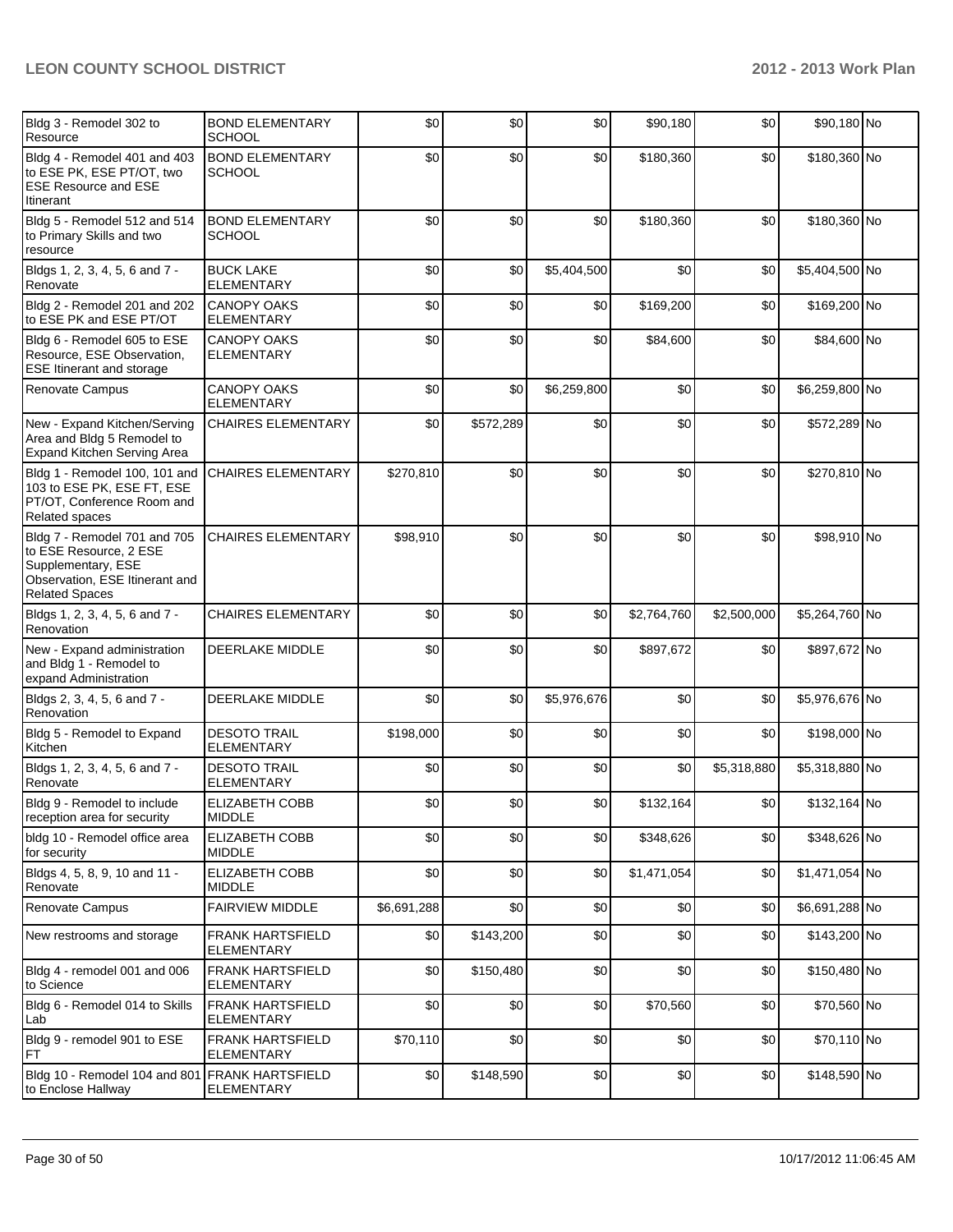| Bldg 11 - remodel 801 to<br>enclose hallway                                                        | <b>FRANK HARTSFIELD</b><br><b>ELEMENTARY</b> | \$0         | \$386,280   | \$0         | \$0         | \$0         | \$386,280 No    |  |
|----------------------------------------------------------------------------------------------------|----------------------------------------------|-------------|-------------|-------------|-------------|-------------|-----------------|--|
| Bldg 12 - Remodel 127 to ESE<br>PT                                                                 | <b>FRANK HARTSFIELD</b><br><b>ELEMENTARY</b> | \$0         | \$0         | \$0         | \$74,340    | \$0         | \$74,340 No     |  |
| Bldgs 1, 2, 3, 4, 5, 6, 7, 8, 9,<br>10, 11, 12 and 16 - renovate                                   | <b>FRANK HARTSFIELD</b><br><b>ELEMENTARY</b> | \$0         | \$3,832,740 | \$0         | \$0         | \$0         | \$3,832,740 No  |  |
| Bldg 9 - renovate                                                                                  | <b>FRANK R NIMS MIDDLE</b>                   | \$0         | \$0         | \$0         | \$596,812   | \$0         | \$596,812 No    |  |
| Bldg 2, 3 and 4 - Renovate                                                                         | <b>GILCHRIST</b><br><b>ELEMENTARY</b>        | \$0         | \$0         | \$0         | \$0         | \$1,705,080 | \$1,705,080 No  |  |
| Bldg 9 - remodel 101-112 to<br>Home Economics                                                      | <b>GRIFFIN MIDDLE</b>                        | \$298,826   | \$0         | \$0         | \$0         | \$0         | \$298,826 No    |  |
| Bldgs. 4, 7, 8, 11 and 12 -<br>Renovate                                                            | <b>GRIFFIN MIDDLE</b>                        | \$3,558,056 | \$0         | \$0         | \$0         | \$0         | \$3,558,056 No  |  |
| New Expand Kitchen and<br>serving area and Bldg 4<br>Remodel to Expand Kitchen<br>and Serving Area | <b>HAWKS RISE</b><br><b>ELEMENTARY</b>       | \$651,759   | \$0         | \$0         | \$0         | \$0         | \$651,759 No    |  |
| Bldg 1 - remodel media                                                                             | <b>HAWKS RISE</b><br><b>ELEMENTARY</b>       | \$317,340   | \$0         | \$0         | \$0         | \$0         | \$317,340 No    |  |
| Bldgs. 1, 2, 3, 4, 5 and 6 -<br>Renovate                                                           | <b>HAWKS RISE</b><br><b>ELEMENTARY</b>       | \$5,619,600 | \$0         | \$0         | \$0         | \$0         | \$5,619,600 No  |  |
| Bldgs 3, 7, 8, 11 and 14 -<br>remove                                                               | <b>JAMES RICKARDS</b><br><b>SENIOR HIGH</b>  | \$0         | \$0         | \$4,245,322 | \$0         | \$0         | \$4,245,322 No  |  |
| Bldgs 4, 5, 6, 10, 12, 13, 14,<br>18, 19, 20, 21, 22 and 36 -<br>Renovate                          | <b>JAMES RICKARDS</b><br><b>SENIOR HIGH</b>  | \$0         | \$0         | \$8,307,190 | \$0         | \$0         | \$8,307,190 No  |  |
| Bldg 1 - Remodel 002 to<br>Science                                                                 | JOHN C RILEY<br><b>ELEMENTARY</b>            | \$0         | \$0         | \$0         | \$74,610    | \$0         | \$74,610 No     |  |
| Bldg 3 - Remodel 013 to<br>Primary Classroom                                                       | JOHN C RILEY<br><b>ELEMENTARY</b>            | \$0         | \$0         | \$0         | \$66,240    | \$0         | \$66,240 No     |  |
| Bldg 4 - remodel 018 to ESE<br>Resource                                                            | <b>JOHN C RILEY</b><br><b>ELEMENTARY</b>     | \$0         | \$0         | \$0         | \$70,920    | \$0         | \$70,920 No     |  |
| Bldg 5 - Remodel 026 to ESE<br>PT                                                                  | JOHN C RILEY<br><b>ELEMENTARY</b>            | \$0         | \$0         | \$0         | \$55,710    | \$0         | \$55,710 No     |  |
| Bldg 6 - Remodel 028, 030 and<br>031 to Primary Skills, Science,<br>ESE FT and related spaces      | <b>JOHN C RILEY</b><br><b>ELEMENTARY</b>     | \$0         | \$0         | \$0         | \$224,010   | \$0         | \$224,010 No    |  |
| Bldg 12 - remodel 002 and<br>002B to ESE PK, ESE<br>Observation and related spaces                 | <b>JOHN C RILEY</b><br><b>ELEMENTARY</b>     | \$0         | \$0         | \$0         | \$77,400    | \$0         | \$77,400 No     |  |
| Bldgs 1, 6, 7, 9, 11 and 12 -<br>Renovate                                                          | JOHN C RILEY<br><b>ELEMENTARY</b>            | \$0         | \$0         | \$0         | \$1,645,350 | \$0         | \$1,645,350 No  |  |
| Bldgs 1, 3 and 4 - Renovate                                                                        | <b>KATE SULLIVAN</b><br><b>ELEMENTARY</b>    | \$5,770,740 | \$0         | \$0         | \$0         | \$0         | \$5,770,740 No  |  |
| Bldgs 1, 2, 3, 4, 5, 6 and 9 -<br>Renovate                                                         | <b>KILLEARN LAKES</b><br><b>ELEMENTARY</b>   | \$4,837,440 | \$0         | \$0         | \$0         | \$0         | \$4,837,440 No  |  |
| Bldgs 1, 2, 3, 5, 6, 7 and 8 -<br>renovate                                                         | <b>LAWTON M CHILES</b><br><b>SENIOR HIGH</b> | \$0         | \$0         | \$0         | \$8,697,709 | \$8,000,000 | \$16,697,709 No |  |
| Bldgs 1, 7 and 30 - renovate                                                                       | <b>LEON SENIOR HIGH</b>                      | \$0         | \$0         | \$0         | \$4,162,233 | \$0         | \$4,162,233 No  |  |
| Bldg 14 - Remodel                                                                                  | LEWIS M LIVELY<br>TECHNICAL CENTER           | \$0         | \$2,506,055 | \$0         | \$0         | \$0         | \$2,506,055 No  |  |
| Bldg 15 - Remodel                                                                                  | LEWIS M LIVELY<br>TECHNICAL CENTER           | \$0         | \$4,422,450 | \$0         | \$0         | \$0         | \$4,422,450 No  |  |
| Bldg 7 - Remodel                                                                                   | LEWIS M LIVELY<br>TECHNICAL CENTER           | \$0         | \$408,948   | \$0         | \$0         | \$0         | \$408,948 No    |  |
| Campus HVAC                                                                                        | LEWIS M LIVELY<br>TECHNICAL CENTER           | \$0         | \$0         | \$0         | \$9,870,522 | \$9,000,000 | \$18,870,522 No |  |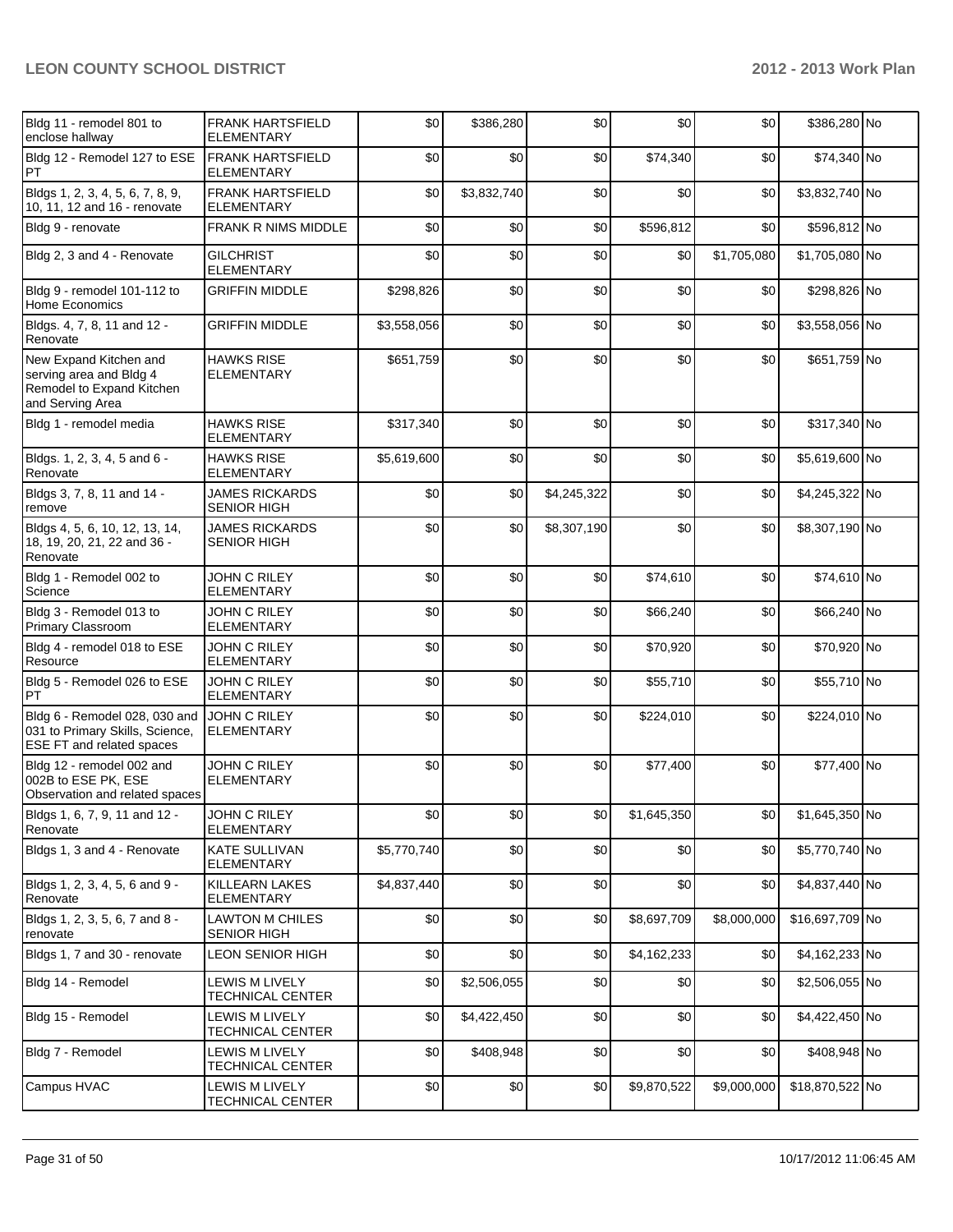| New Multipurpose and related<br>spaces                                                                                                                            | LILLIAN RUEDIGER<br><b>ELEMENTARY</b>                  | \$414,027   | \$0         | \$0         | \$0       | \$0         | \$414,027 No   |  |
|-------------------------------------------------------------------------------------------------------------------------------------------------------------------|--------------------------------------------------------|-------------|-------------|-------------|-----------|-------------|----------------|--|
| Bldg 4 - Remodel 014-018 to<br>three intermediate classrooms,<br>two science and related spaces                                                                   | <b>LILLIAN RUEDIGER</b><br><b>ELEMENTARY</b>           | \$385,940   | \$0         | \$0         | \$0       | \$0         | \$385,940 No   |  |
| Bldg 10 - Remodel 101 to ESE<br><b>PK</b>                                                                                                                         | LILLIAN RUEDIGER<br><b>ELEMENTARY</b>                  | \$87,120    | \$0         | \$0         | \$0       | \$0         | \$87,120 No    |  |
| Bldg 13 - remodel 109C to<br>expand covered play area                                                                                                             | <b>LILLIAN RUEDIGER</b><br><b>ELEMENTARY</b>           | \$0         | \$0         | \$157,410   | \$0       | \$0         | \$157,410 No   |  |
| Bldgs 1, 2, 3, 4, 5, 6, 7, 8, 9,<br>10, 11, 12 and 13 - Renovate                                                                                                  | <b>LILLIAN RUEDIGER</b><br><b>ELEMENTARY</b>           | \$0         | \$0         | \$3,735,060 | \$0       | \$0         | \$3,735,060 No |  |
| Bldgs 3, 4 and 5 - Renovate                                                                                                                                       | LINCOLN SENIOR HIGH                                    | \$0         | \$2,707,443 | \$0         | \$0       | \$0         | \$2,707,443 No |  |
| New Covered Patio/Dining                                                                                                                                          | Mehrdad "Pepper"<br>Ghazvini Learning Center           | \$264,788   | \$0         | \$0         | \$0       | \$0         | \$264,788 No   |  |
| Bldg 4 - Remodel 422 and 424<br>to Resource and ESE resource                                                                                                      | Michael J. Conley<br>Elementary School at<br>Southwood | \$0         | \$0         | \$0         | \$177,030 | \$0         | \$177,030 No   |  |
| Bldg 5 - remodel 501 to<br>Resource and ESE PT/OT                                                                                                                 | Michael J. Conley<br>Elementary School at<br>Southwood | \$0         | \$0         | \$0         | \$98,550  | \$0         | \$98,550 No    |  |
| Bldg 6 - Remodel 614 to<br>Resource, ESE Itinerant and<br>Storage                                                                                                 | Michael J. Conley<br>Elementary School at<br>Southwood | \$0         | \$0         | \$0         | \$88,020  | \$0         | \$88,020 No    |  |
| New Multipurpose                                                                                                                                                  | FORT BRADEN SCHOOL<br>(NEW)                            | \$507,500   | \$0         | \$0         | \$0       | \$0         | \$507,500 No   |  |
| Bldg 1 - remodel to expand<br>dining and media                                                                                                                    | FORT BRADEN SCHOOL<br>(NEW)                            | \$659,124   | \$0         | \$0         | \$0       | \$0         | \$659,124 No   |  |
| Renovate campus                                                                                                                                                   | FORT BRADEN SCHOOL<br>(NEW)                            | \$8,122,329 | \$0         | \$0         | \$0       | \$0         | \$8,122,329 No |  |
| New Expand Kitchen and<br>serving area                                                                                                                            | <b>OAK RIDGE</b><br><b>ELEMENTARY</b>                  | \$0         | \$0         | \$726,919   | \$0       | \$0         | \$726,919 No   |  |
| Bldg 1 - remodel 009A-009Y to<br>Intermediate Skills, two<br>resource and related spaces                                                                          | <b>OAK RIDGE</b><br><b>ELEMENTARY</b>                  | \$0         | \$188,370   | \$0         | \$0       | \$0         | \$188,370 No   |  |
| Bldg 1 - Remodel 116-118, 120<br>and 123-125 to Science, ESE<br>PK, ESE PT/OT, ESE<br>Resource, ESE Supplementary,<br><b>ESE Observation and ESE</b><br>Itinerant | OAK RIDGE<br><b>ELEMENTARY</b>                         | \$0         | \$421,480   | \$0         | \$0       | \$0         | \$421,480 No   |  |
| Bldg 1 remodel 001A-001J to<br>Admin spaces for security                                                                                                          | OAK RIDGE<br><b>ELEMENTARY</b>                         | \$0         | \$427,320   | \$0         | \$0       | \$0         | \$427,320 No   |  |
| Bidg 8 - remodel to expand<br>dining                                                                                                                              | OAK RIDGE<br><b>ELEMENTARY</b>                         | \$0         | \$261,270   | \$0         | \$0       | \$0         | \$261,270 No   |  |
| Bldgs 1, 2, 3, 4, 5, 6 and 8 -<br>renovate                                                                                                                        | OAK RIDGE<br><b>ELEMENTARY</b>                         | \$0         | \$3,888,984 | \$0         | \$0       | \$0         | \$3,888,984 No |  |
| Bldg 1 - remodel 007, 012, 013<br>-013C to Primary Skills, ESE<br>FT, ESE PT/OT, ESE<br>Observation, ESE Itinerant and<br>related spaces                          | <b>PINEVIEW</b><br><b>ELEMENTARY</b>                   | \$0         | \$0         | \$0         | \$265,500 | \$0         | \$265,500 No   |  |
| Bldg 2 - remodel 020, 020A,<br>022, 035, 035A, 036, 036A to<br>ESE PT, two ESE Resource<br>and related spaces                                                     | <b>PINEVIEW</b><br><b>ELEMENTARY</b>                   | \$0         | \$0         | \$0         | \$291,330 | \$0         | \$291,330 No   |  |
| Bldg 4 - remodel 001 and 003<br>to Science                                                                                                                        | <b>PINEVIEW</b><br><b>ELEMENTARY</b>                   | \$0         | \$0         | \$0         | \$108,000 | \$0         | \$108,000 No   |  |
| Bldgs 1, 2, 4, 5 and 6 -<br>renovate                                                                                                                              | <b>PINEVIEW</b><br><b>ELEMENTARY</b>                   | \$0         | \$0         | \$0         | \$0       | \$3,612,000 | \$3,612,000 No |  |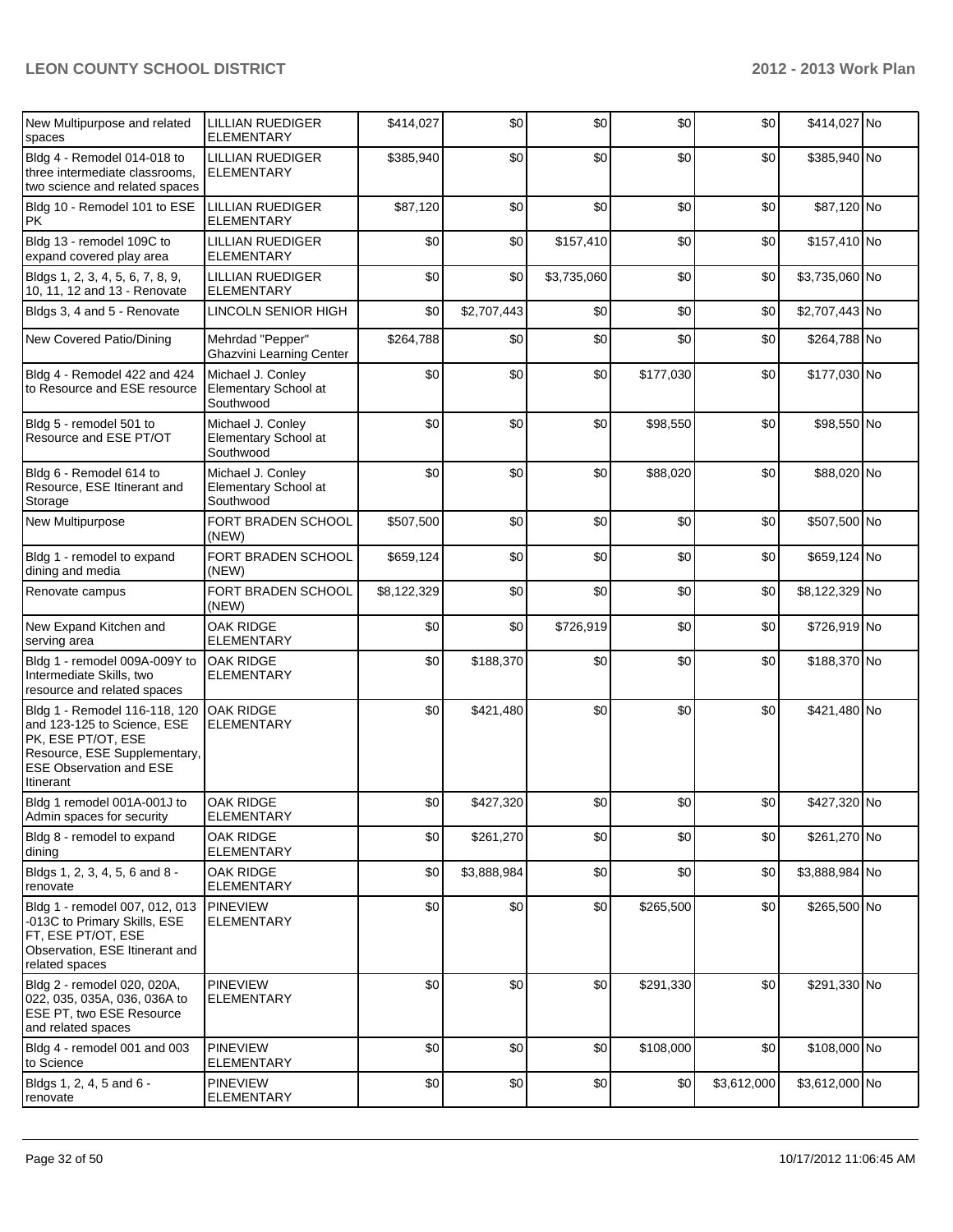| Bldg 1 - Remodel 002, 005 -<br>011, 013 - 015 to four primary<br>classrooms, five ESE PK, ESE<br>PT and related spaces | R.N. Gooden/Nancy<br>Russell Center at Wesson                | \$786,600   | \$0         | \$0         | \$0       | \$0         | \$786,600 No   |  |
|------------------------------------------------------------------------------------------------------------------------|--------------------------------------------------------------|-------------|-------------|-------------|-----------|-------------|----------------|--|
| Bldgs 1, 2, 3 and 4 - Renovate                                                                                         | <b>ROBERTS</b><br><b>ELEMENTARY</b>                          | \$0         | \$0         | \$0         | \$0       | \$5,924,820 | \$5,924,820 No |  |
| New - Expand Multipurpose<br>room and associated spaces<br>and Bldg 2 Remodel to expand<br>dining and multipurpose     | <b>SABAL PALM</b><br><b>ELEMENTARY</b>                       | \$832,346   | \$0         | \$0         | \$0       | \$0         | \$832,346 No   |  |
| Bldg 1 - remodel 020, 022, 025<br>and 026 to Primary Skills, two<br>science, ESE Resource and<br>related spaces        | <b>SABAL PALM</b><br><b>ELEMENTARY</b>                       | \$283,680   | \$0         | \$0         | \$0       | \$0         | \$283,680 No   |  |
| Bldg 2 - remodel 004 and 009<br>to two ESE FT                                                                          | <b>SABAL PALM</b><br><b>ELEMENTARY</b>                       | \$141,210   | \$0         | \$0         | \$0       | \$0         | \$141,210 No   |  |
| Bldg 6 - remodel 601 - 604B to<br>Resource, ESE PK, ESE PT,<br>ESE PT/OT and related spaces                            | <b>SABAL PALM</b><br><b>ELEMENTARY</b>                       | \$330,750   | \$0         | \$0         | \$0       | \$0         | \$330,750 No   |  |
| Bldgs 1, 2, 4, 5 and 6 -<br>renovate                                                                                   | SABAL PALM<br><b>ELEMENTARY</b>                              | \$3,286,560 | \$0         | \$0         | \$0       | \$0         | \$3,286,560 No |  |
| New Flammable Storage                                                                                                  | School for Applied<br>Individualized Learning-<br>SAIL (NEW) | \$0         | \$0         | \$0         | \$32,860  | \$0         | \$32,860 No    |  |
| Bldg 7 - renovate                                                                                                      | School for Applied<br>Individualized Learning-<br>SAIL (NEW) | \$0         | \$0         | \$0         | \$621,605 | \$0         | \$621,605 No   |  |
| Bldg 1 - remodel 001A, 005,<br>005A and 008 to primary Skills,<br>two science and ESE FT                               | <b>SEALEY ELEMENTARY</b>                                     | \$0         | \$0         | \$0         | \$285,930 | \$0         | \$285,930 No   |  |
| Bldg 1 - remodel office area                                                                                           | <b>SEALEY ELEMENTARY</b>                                     | \$0         | \$0         | \$0         | \$111,960 | \$0         | \$111,960 No   |  |
| Bldg 2 - remodel 201 and 202<br>to ESE PK, ESE PT/OT, ESE<br><b>Resource and ESE</b><br>Observation                    | <b>SEALEY ELEMENTARY</b>                                     | \$0         | \$0         | \$0         | \$149,940 | \$0         | \$149,940 No   |  |
| Bldg 7 - remodel 014 to Expand SEALEY ELEMENTARY<br>Covered Play Area                                                  |                                                              | \$0         | \$0         | \$0         | \$197,550 | \$0         | \$197,550 No   |  |
| Bldgs 1, 2, 3, 4, 5 and 6 -<br>renovate                                                                                | <b>SEALEY ELEMENTARY</b>                                     | \$3,886,980 | \$0         | \$0         | \$0       | \$0         | \$3,886,980 No |  |
| New - Expand Kitchen and<br>Serving Area, Bldg 5 Remodel<br>to Expand Kitchen and Serving<br>Area                      | SPRINGWOOD<br><b>ELEMENTARY</b>                              | \$536,489   | \$0         | \$0         | \$0       | \$0         | \$536,489 No   |  |
| Bldg 1 - remodel 110 to ESE<br>PK, ESE Resource                                                                        | <b>SPRINGWOOD</b><br>ELEMENTARY                              | \$85,410    | \$0         | \$0         | \$0       | \$0         | \$85,410 No    |  |
| Bldg 7 - remodel 703 to ESE<br>PT/OT                                                                                   | <b>SPRINGWOOD</b><br><b>ELEMENTARY</b>                       | \$49,420    | \$0         | \$0         | \$0       | \$0         | \$49,420 No    |  |
| Renovate Campus                                                                                                        | SPRINGWOOD<br><b>ELEMENTARY</b>                              | \$0         | \$6,024,060 | \$0         | \$0       | \$0         | \$6,024,060 No |  |
| New - Expand Kitchen and<br>Serving Area, Bldg 2 - Remodel<br>to expand kitchen and serving<br>area                    | <b>SWIFT CREEK MIDDLE</b>                                    | \$0         | \$0         | \$2,002,615 | \$0       | \$0         | \$2,002,615 No |  |
| Bldgs 1, 2, 3, 4, 5, 6, 7, 8 and 9<br>- Renovate                                                                       | <b>SWIFT CREEK MIDDLE</b>                                    | \$0         | \$0         | \$0         | \$0       | \$6,343,362 | \$6,343,362 No |  |
| New - Expand Kitchen and<br>Serving Area, Bldg 1 Remodel<br>to Expand Kitchen and Serving<br>Area                      | <b>WALTER T MOORE JR</b><br><b>ELEMENTARY</b>                | \$770,084   | \$0         | \$0         | \$0       | \$0         | \$770,084 No   |  |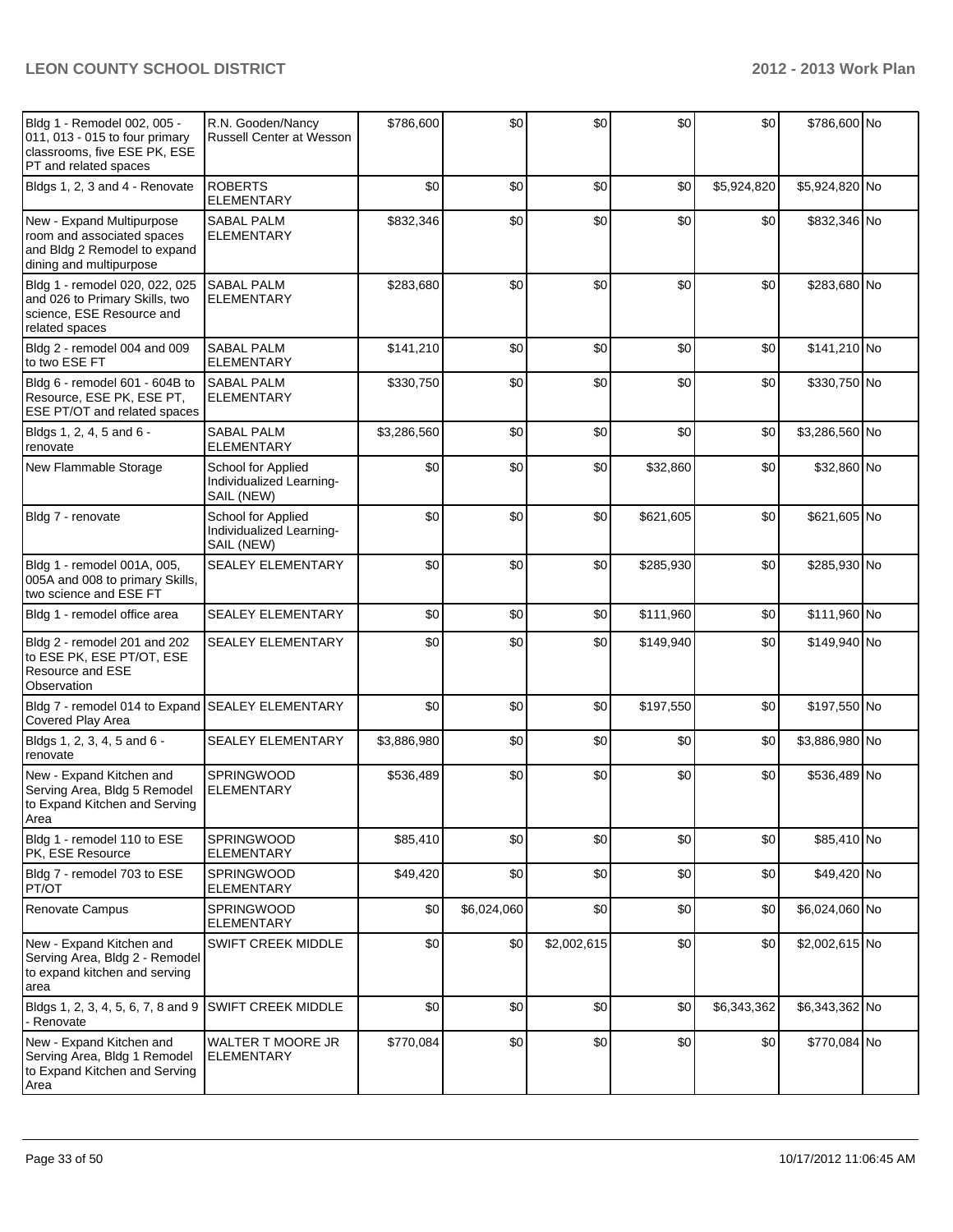| Relocate office for Security                                                                                                                 | WALTER T MOORE JR<br><b>ELEMENTARY</b>        | \$0       | \$0       | \$0         | \$975,013   | \$0 | \$975,013 No   |  |
|----------------------------------------------------------------------------------------------------------------------------------------------|-----------------------------------------------|-----------|-----------|-------------|-------------|-----|----------------|--|
| <b>Expand Media</b>                                                                                                                          | WALTER T MOORE JR<br><b>ELEMENTARY</b>        | \$0       | \$0       | \$0         | \$154,298   | \$0 | \$154,298 No   |  |
| Bldg 1 - remodel 016W - 016Z<br>to two resource, ESE PK, ESE<br>PT/OT, two ESE Resource,<br>ESE Observation, ESE Time-<br>out, ESE Itinerant | <b>WALTER T MOORE JR</b><br><b>ELEMENTARY</b> | \$0       | \$0       | \$0         | \$271,010   | \$0 | \$271,010 No   |  |
| Bldg 1 - remodel 001 - 001M to<br>Primary classroom, two<br>resource and related spaces                                                      | WALTER T MOORE JR<br><b>ELEMENTARY</b>        | \$0       | \$0       | \$0         | \$216,562   | \$0 | \$216,562 No   |  |
| Bldg 1 - remodel 002 and 006<br>to Science                                                                                                   | <b>WALTER T MOORE JR</b><br>ELEMENTARY        | \$184,140 | \$0       | \$0         | \$0         | \$0 | \$184,140 No   |  |
| Bldgs 1, 2, 3 and 5 - Renovate                                                                                                               | <b>WALTER T MOORE JR</b><br><b>ELEMENTARY</b> | \$0       | \$0       | \$0         | \$3,724,440 | \$0 | \$3,724,440 No |  |
| Bldg 4 - remodel to expand<br>Media                                                                                                          | WALTER T MOORE JR<br><b>ELEMENTARY</b>        | \$0       | \$0       | \$0         | \$471,960   | \$0 | \$471,960 No   |  |
| Bldg 5 - remodel 002 and 003<br>to ESE PT and ESE FT                                                                                         | WALTER T MOORE JR<br><b>ELEMENTARY</b>        | \$0       | \$0       | \$0         | \$139,860   | \$0 | \$139,860 No   |  |
| New Referance, Robe Storage,<br>Sheet Music Storage, Music<br>Equipment Storage                                                              | William J. Montford, III<br>Middle School     | \$0       | \$0       | \$149,600   | \$0         | \$0 | \$149,600 No   |  |
| <b>Expand Kitchen and Serving</b><br>Area                                                                                                    | <b>WOODVILLE</b><br><b>ELEMENTARY</b>         | \$0       | \$0       | \$0         | \$1,392,620 | \$0 | \$1,392,620 No |  |
| Bldg 1 - Remodel to Expand<br>Media                                                                                                          | WOODVILLE<br><b>ELEMENTARY</b>                | \$0       | \$559,800 | \$0         | \$0         | \$0 | \$559,800 No   |  |
| Bldg 2 - remodel 206 and 208<br>to Primary Skills and ESE FT                                                                                 | <b>WOODVILLE</b><br><b>ELEMENTARY</b>         | \$153,020 | \$0       | \$0         | \$0         | \$0 | \$153,020 No   |  |
| Bldg 4 - Remodel 401-411 to<br>Resource, three primary<br>classrooms and related space                                                       | <b>WOODVILLE</b><br><b>ELEMENTARY</b>         | \$0       | \$0       | \$0         | \$407,250   | \$0 | \$407,250 No   |  |
| Renovate Campus                                                                                                                              | WOODVILLE<br><b>ELEMENTARY</b>                | \$0       | \$0       | \$4,114,140 | \$0         | \$0 | \$4,114,140 No |  |
| Roadway Improvements                                                                                                                         | <b>BUCK LAKE</b><br><b>ELEMENTARY</b>         | \$0       | \$0       | \$678,097   | \$0         | \$0 | \$678,097 No   |  |
| Upgrade PE Fields                                                                                                                            | <b>SEALEY ELEMENTARY</b>                      | \$0       | \$0       | \$0         | \$25,535    | \$0 | \$25,535 No    |  |
| PE Fields, Covered Walkways                                                                                                                  | OAK RIDGE<br><b>ELEMENTARY</b>                | \$0       | \$0       | \$0         | \$63,838    | \$0 | \$63,838 No    |  |
| Site Development                                                                                                                             | <b>BUCK LAKE</b><br>ELEMENTARY                | \$0       | \$0       | \$319,192   | \$0         | \$0 | \$319,192 No   |  |
| Drainage; Parent Pick-up                                                                                                                     | <b>FRANK HARTSFIELD</b><br><b>ELEMENTARY</b>  | \$0       | \$0       | \$429,965   | \$0         | \$0 | \$429,965 No   |  |
| PE Fields; paving                                                                                                                            | <b>LAWTON M CHILES</b><br>SENIOR HIGH         | \$0       | \$39,742  | \$0         | \$31,919    | \$0 | \$71,661 No    |  |
| PE Fields; walkways; entry                                                                                                                   | <b>GILCHRIST</b><br><b>ELEMENTARY</b>         | \$0       | \$79,483  | \$0         | \$0         | \$0 | \$79,483 No    |  |
| Improve Parent pick-up area                                                                                                                  | <b>SABAL PALM</b><br><b>ELEMENTARY</b>        | \$0       | \$0       | \$0         | \$172,364   | \$0 | \$172,364 No   |  |
| <b>Expand Bus Canopy</b>                                                                                                                     | <b>FRANK HARTSFIELD</b><br><b>ELEMENTARY</b>  | \$0       | \$0       | \$71,781    | \$0         | \$0 | \$71,781 No    |  |
| Drainage; PE fields                                                                                                                          | SPRINGWOOD<br>ELEMENTARY                      | \$0       | \$0       | \$0         | \$159,596   | \$0 | \$159,596 No   |  |
| Drainage; sitework                                                                                                                           | <b>DESOTO TRAIL</b><br>ELEMENTARY             | \$0       | \$154,193 | \$0         | \$0         | \$0 | \$154,193 No   |  |
| Correct Drainage, covered<br>walkway                                                                                                         | <b>CHAIRES ELEMENTARY</b>                     | \$0       | \$0       | \$0         | \$156,404   | \$0 | \$156,404 No   |  |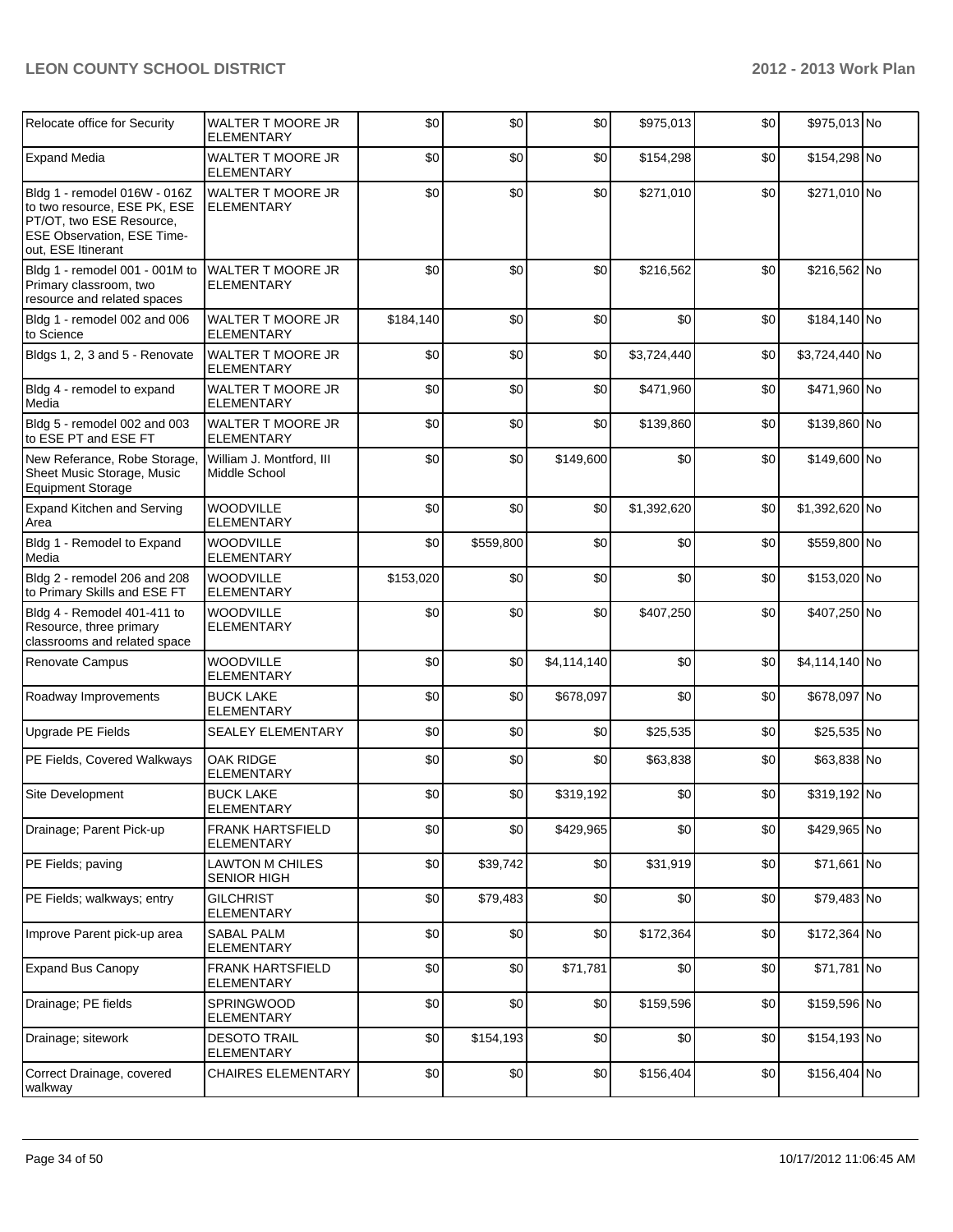| Replace perimeter lighting                                            | LAWTON M CHILES<br><b>SENIOR HIGH</b>                        | \$0       | \$0       | \$28,712  | \$0       | \$0 | \$28,712 No   |  |
|-----------------------------------------------------------------------|--------------------------------------------------------------|-----------|-----------|-----------|-----------|-----|---------------|--|
| Remove Sewer Treatment Plan WOODVILLE                                 | <b>ELEMENTARY</b>                                            | \$0       | \$0       | \$215,343 | \$0       | \$0 | \$215,343 No  |  |
| Security System: Exterior<br>Doors                                    | <b>FRANK HARTSFIELD</b><br><b>ELEMENTARY</b>                 | \$0       | \$0       | \$35,890  | \$0       | \$0 | \$35,890 No   |  |
| Re-roof building                                                      | <b>FOOD SERVICES</b><br><b>FACILITY</b>                      | \$0       | \$0       | \$610,138 | \$0       | \$0 | \$610,138 No  |  |
| Water piping to include upgrade ELIZABETH COBB<br>to sewer main       | <b>MIDDLE</b>                                                | \$0       | \$0       | \$0       | \$344,728 | \$0 | \$344,728 No  |  |
| Improve drainage/site work                                            | <b>KATE SULLIVAN</b><br><b>ELEMENTARY</b>                    | \$0       | \$397,417 | \$0       | \$0       | \$0 | \$397,417 No  |  |
| PE Fields                                                             | AMOS P GODBY<br><b>SENIOR HIGH</b>                           | \$0       | \$0       | \$179,452 | \$0       | \$0 | \$179,452 No  |  |
| PE Fields; parking                                                    | <b>LEON SENIOR HIGH</b>                                      | \$0       | \$198,708 | \$0       | \$0       | \$0 | \$198,708 No  |  |
| Overhead water piping and<br>plumbing fixtures                        | <b>GRIFFIN MIDDLE</b>                                        | \$0       | \$158,967 | \$143,562 | \$0       | \$0 | \$302,529 No  |  |
| Develop access; drainage; PE<br>fields; covered walks                 | <b>SWIFT CREEK MIDDLE</b>                                    | \$0       | \$0       | \$0       | \$263,334 | \$0 | \$263,334 No  |  |
| Replace 22 windows and 22<br>emergency windows in Bldgs 3,<br>4 and 5 | AMOS P GODBY<br><b>SENIOR HIGH</b>                           | \$0       | \$0       | \$0       | \$70,000  | \$0 | \$70,000 No   |  |
| Drainage; PE Fields                                                   | <b>JAMES RICKARDS</b><br><b>SENIOR HIGH</b>                  | \$0       | \$0       | \$0       | \$70,000  | \$0 | \$70,000 No   |  |
| Overhead water piping and<br>plumbing fixtures                        | AUGUSTA RAA MIDDLE                                           | \$0       | \$198,708 | \$143,562 | \$0       | \$0 | \$342,270 No  |  |
| Site improvement; play area                                           | WOODVILLE<br><b>ELEMENTARY</b>                               | \$0       | \$0       | \$0       | \$160,000 | \$0 | \$160,000 No  |  |
| <b>PE Fields</b>                                                      | <b>FAIRVIEW MIDDLE</b>                                       | \$0       | \$39,742  | \$35,890  | \$0       | \$0 | \$75,632 No   |  |
| Overhead water piping and<br>plumbing fixtures                        | FRANK R NIMS MIDDLE                                          | \$0       | \$0       | \$179,452 | \$127,677 | \$0 | \$307,129 No  |  |
| Sitework                                                              | <b>ROBERTS</b><br><b>ELEMENTARY</b>                          | \$0       | \$75,632  | \$0       | \$0       | \$0 | \$75,632 No   |  |
| Drainage; bus loop                                                    | <b>LILLIAN RUEDIGER</b><br><b>ELEMENTARY</b>                 | \$0       | \$39,742  | \$46,200  | \$0       | \$0 | \$85,942 No   |  |
| Site improvement                                                      | <b>BUCK LAKE</b><br><b>ELEMENTARY</b>                        | \$0       | \$0       | \$0       | \$127,677 | \$0 | \$127,677 No  |  |
| Replace fire alarm                                                    | <b>FOOD SERVICES</b><br><b>FACILITY</b>                      | \$0       | \$0       | \$0       | \$15,960  | \$0 | \$15,960 No   |  |
| Drainage; site development                                            | <b>CANOPY OAKS</b><br><b>ELEMENTARY</b>                      | \$0       | \$0       | \$0       | \$159,596 | \$0 | \$159,596 No  |  |
| re-roof locker room                                                   | ELIZABETH COBB<br><b>MIDDLE</b>                              | \$0       | \$0       | \$0       | \$57,455  | \$0 | \$57,455 No   |  |
| Upgrade regional fields                                               | LAWTON M CHILES<br><b>SENIOR HIGH</b>                        | \$0       | \$39,742  | \$0       | \$31,919  | \$0 | \$71,661 No   |  |
| Drainage, parking, covered<br>walkway                                 | <b>MAIN</b><br><b>TRANSPORTATION</b><br><b>FACILITY</b>      | \$0       | \$0       | \$0       | \$178,748 | \$0 | \$178,748 No  |  |
| drainage; bus loop, fencing                                           | School for Applied<br>Individualized Learning-<br>SAIL (NEW) | \$0       | \$0       | \$0       | \$103,676 | \$0 | \$103,676 No  |  |
| Radios                                                                | <b>MAIN</b><br><b>TRANSPORTATION</b><br><b>FACILITY</b>      | \$100,000 | \$0       | \$0       | \$0       | \$0 | \$100,000 Yes |  |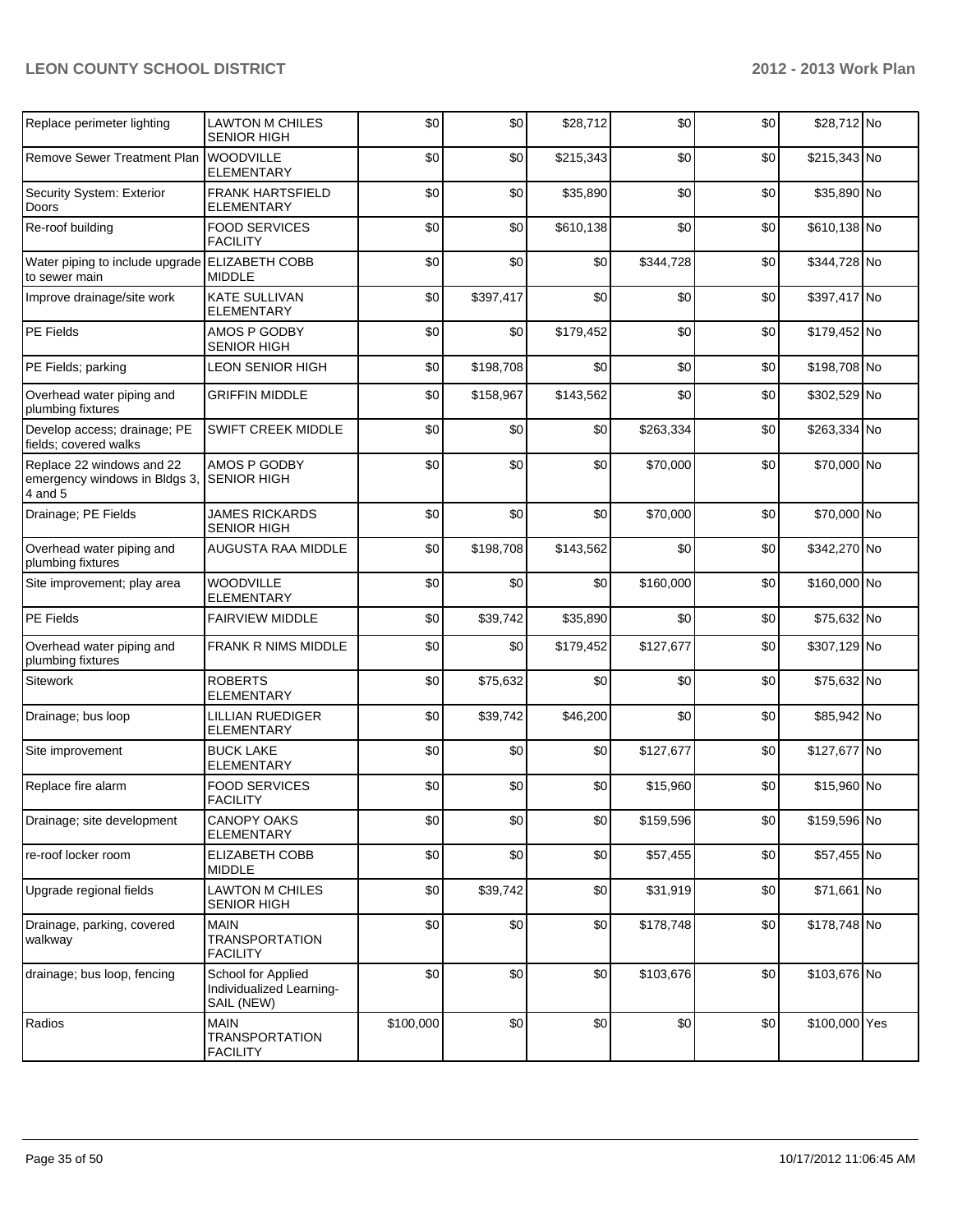| Computer workstations | <b>ITECHNOLOGY AND</b><br><b>INFORMATION</b><br><b>SERVICES</b> | \$0          | \$400,000     | \$400,000    | \$400,000    | \$400,000 | \$1.600.000 No |  |
|-----------------------|-----------------------------------------------------------------|--------------|---------------|--------------|--------------|-----------|----------------|--|
|                       |                                                                 | \$59.109.048 | \$54.838.7201 | \$55.139.573 | \$52.206.544 |           |                |  |

#### **Additional Project Schedules**

Any projects that are not identified in the last approved educational plant survey.

Nothing reported for this section.

#### **Non Funded Growth Management Project Schedules**

Schedule indicating which projects, due to planned development, that CANNOT be funded from current revenues projected over the next five years.

Nothing reported for this section.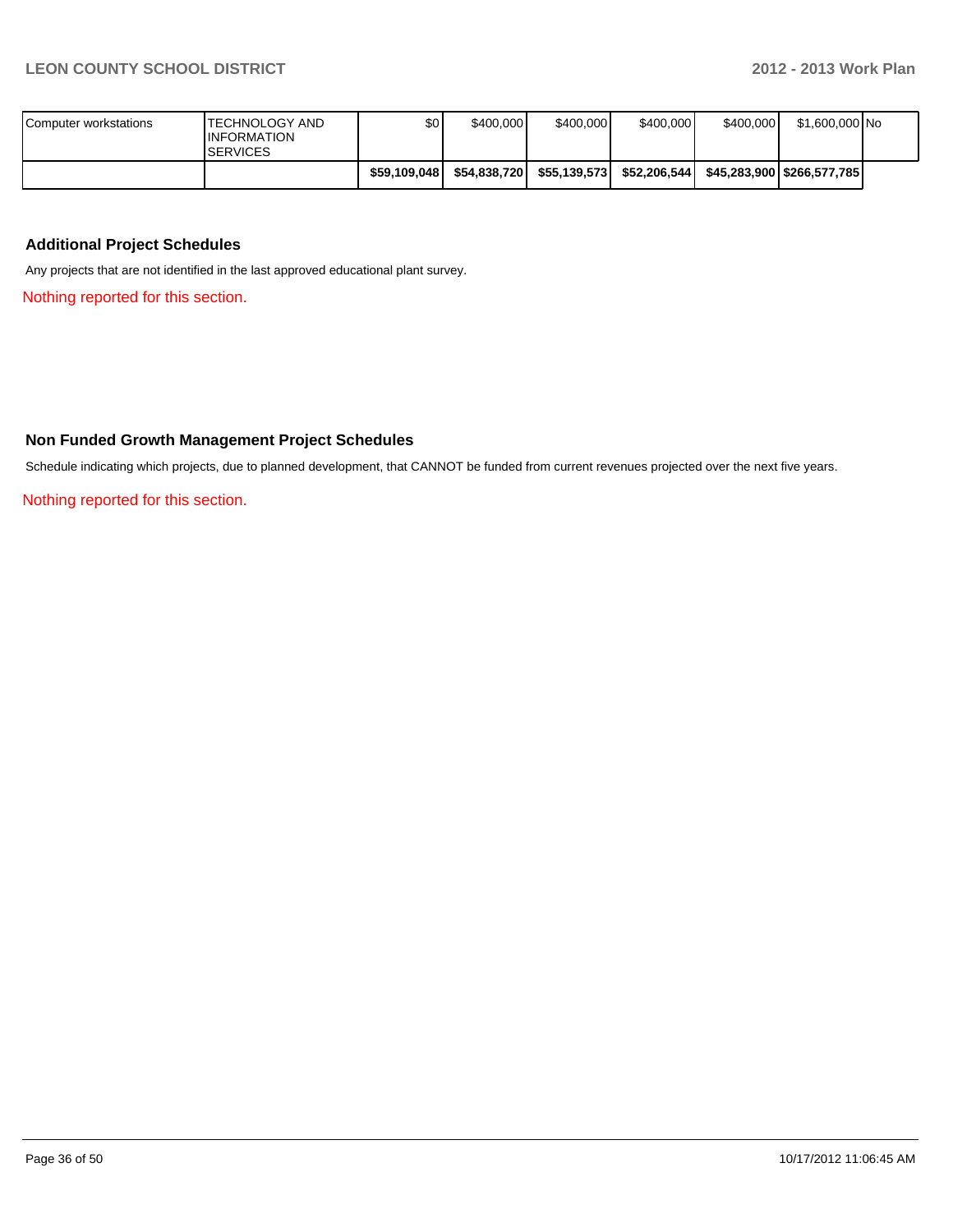### **Capacity Tracking**

| Location                                                     | $2012 -$<br>2013 Satis.<br>Stu. Sta. | Actual<br>$2012 -$<br><b>2013 FISH</b><br>Capacity | Actual<br>$2011 -$<br>2012<br><b>COFTE</b> | # Class<br>Rooms | Actual<br>Average<br>$2012 -$<br>2013 Class<br><b>Size</b> | Actual<br>$2012 -$<br>2013<br><b>Utilization</b> | <b>New</b><br>Stu.<br>Capacity | <b>New</b><br>Rooms to<br>be<br>Added/Re<br>moved | Projected<br>$2016 -$<br>2017<br><b>COFTE</b> | Projected<br>$2016 -$<br>2017<br>Utilization | Projected<br>$2016 -$<br>2017 Class<br><b>Size</b> |
|--------------------------------------------------------------|--------------------------------------|----------------------------------------------------|--------------------------------------------|------------------|------------------------------------------------------------|--------------------------------------------------|--------------------------------|---------------------------------------------------|-----------------------------------------------|----------------------------------------------|----------------------------------------------------|
| <b>LEON SENIOR HIGH</b>                                      | 2,016                                | 1,915                                              | 1,827                                      | 83               | 22                                                         | 95.00 %                                          | $-215$                         | $-8$                                              | 1,679                                         | 99.00 %                                      | 22                                                 |
| <b>KATE SULLIVAN</b><br><b>ELEMENTARY</b>                    | 949                                  | 949                                                | 833                                        | 50               | 17                                                         | 88.00 %                                          | $-57$                          | $-13$                                             | 852                                           | 96.00%                                       | 23                                                 |
| <b>ELIZABETH COBB</b><br><b>MIDDLE</b>                       | 1,016                                | 914                                                | 764                                        | 47               | 16                                                         | 84.00 %                                          | $-54$                          | $-3$                                              | 810                                           | 94.00%                                       | 18                                                 |
| <b>FRANK HARTSFIELD</b><br><b>ELEMENTARY</b>                 | 651                                  | 651                                                | 465                                        | 35               | 13                                                         | 71.00 %                                          | $-75$                          | $-4$                                              | 502                                           | 87.00 %                                      | 16                                                 |
| <b>JAMES RICKARDS</b><br><b>SENIOR HIGH</b>                  | 1,775                                | 1,686                                              | 1,228                                      | 75               | 16                                                         | 73.00 %                                          | $-562$                         | -60                                               | 1,075                                         | 96.00%                                       | 72                                                 |
| R.N. Gooden/Nancy<br><b>Russell Center at Wesson</b>         | 382                                  | 382                                                | 75                                         | 19               | $\vert 4 \vert$                                            | 20.00 %                                          | $-78$                          | $\mathbf 0$                                       | 200                                           | 66.00 %                                      | 11                                                 |
| <b>SABAL PALM</b><br><b>ELEMENTARY</b>                       | 847                                  | 847                                                | 539                                        | 45               | 12                                                         | 64.00 %                                          | $-204$                         | $-5$                                              | 501                                           | 78.00 %                                      | 13                                                 |
| School for Applied<br>Individualized Learning-<br>SAIL (NEW) | 537                                  | 537                                                | 375                                        | 24               | 16                                                         | 70.00 %                                          | 0                              | $\Omega$                                          | $\Omega$                                      | 0.00%                                        | $\mathbf 0$                                        |
| <b>LILLIAN RUEDIGER</b><br>ELEMENTARY                        | 687                                  | 687                                                | 472                                        | 37               | 13                                                         | 69.00 %                                          | -5                             | $\Omega$                                          | 498                                           | 73.00 %                                      | 13                                                 |
| <b>AUGUSTA RAA MIDDLE</b>                                    | 1,137                                | 1,023                                              | 904                                        | 51               | 18                                                         | 88.00 %                                          | -66                            | $-3$                                              | 898                                           | 94.00%                                       | 19                                                 |
| <b>CHAIRES ELEMENTARY</b><br>PRE-KINDERGARTEN                | $\mathbf{0}$                         | 0                                                  | $\Omega$                                   | 0                | $\mathbf 0$                                                | 0.00%                                            | 0                              | $\Omega$                                          | 0                                             | 0.00%                                        | $\mathbf 0$                                        |
| <b>WOODVILLE</b><br><b>ELEMENTARY</b>                        | 543                                  | 543                                                | 443                                        | 29               | 15                                                         | 82.00 %                                          | $-39$                          | $-2$                                              | 482                                           | 96.00%                                       | 18                                                 |
| <b>FORT BRADEN</b><br>ELEMENTARY (OLD)                       | $\mathbf{0}$                         | $\Omega$                                           | $\Omega$                                   | $\mathbf 0$      | $\overline{0}$                                             | 0.00%                                            | 0                              | $\Omega$                                          | 0                                             | 0.00%                                        | $\mathbf 0$                                        |
| CONCORD<br><b>ELEMENTARY</b>                                 | $\mathbf 0$                          | $\mathbf{0}$                                       | $\Omega$                                   | $\mathbf 0$      | $\overline{0}$                                             | 0.00%                                            | 0                              | $\Omega$                                          | $\mathbf 0$                                   | 0.00%                                        | $\mathbf 0$                                        |
| AMOS P GODBY<br><b>SENIOR HIGH</b>                           | 1,777                                | 1,678                                              | 1,069                                      | 74               | 14                                                         | 64.00 %                                          | 5                              | 1                                                 | 1,648                                         | 98.00 %                                      | 22                                                 |
| <b>OAK RIDGE</b><br><b>ELEMENTARY</b>                        | 731                                  | 731                                                | 579                                        | 39               | 15                                                         | 79.00 %                                          | $-63$                          | $\Omega$                                          | 514                                           | 77.00 %                                      | 13                                                 |
| <b>SECOND CHANCE</b><br><b>SCHOOL</b>                        | 29                                   | $\Omega$                                           | $\Omega$                                   | 3                | $\overline{0}$                                             | 0.00%                                            | 0                              | $\Omega$                                          | 0                                             | 0.00%                                        | $\mathbf 0$                                        |
| SAIL (OLD)                                                   | 155                                  | $\Omega$                                           | 0                                          | 12               | $\overline{0}$                                             | 0.00%                                            | 0                              | $\Omega$                                          | 0                                             | 0.00%                                        | $\mathbf 0$                                        |
| <b>GRIFFIN MIDDLE</b>                                        | 667                                  | 600                                                | 556                                        | 31               | 18                                                         | 93.00 %                                          | 0                              | $\overline{0}$                                    | 399                                           | 66.00%                                       | 13                                                 |
| <b>JOHN C RILEY</b><br><b>ELEMENTARY</b>                     | 609                                  | 609                                                | 601                                        | 32               | 19                                                         | 99.00 %                                          | -64                            | -4                                                | 514                                           | 94.00 %                                      | 18                                                 |
| <b>FRANK R NIMS MIDDLE</b>                                   | 1,059                                | 953                                                | 468                                        | 46               | 10 <sup>1</sup>                                            | 49.00 %                                          | -22                            | $-1$                                              | 514                                           | 55.00 %                                      | 11                                                 |
| PINEVIEW<br><b>ELEMENTARY</b>                                | 667                                  | 667                                                | 457                                        | 37               | 12                                                         | 69.00 %                                          | -61                            | $-3$                                              | 532                                           | 88.00 %                                      | 16                                                 |
| <b>LEWIS M LIVELY</b><br><b>TECHNICAL CENTER</b>             | 965                                  | 1,158                                              | 171                                        | 63               | $\overline{3}$                                             | 15.00 %                                          | 324                            | 17                                                | 100                                           | 7.00 %                                       | 1                                                  |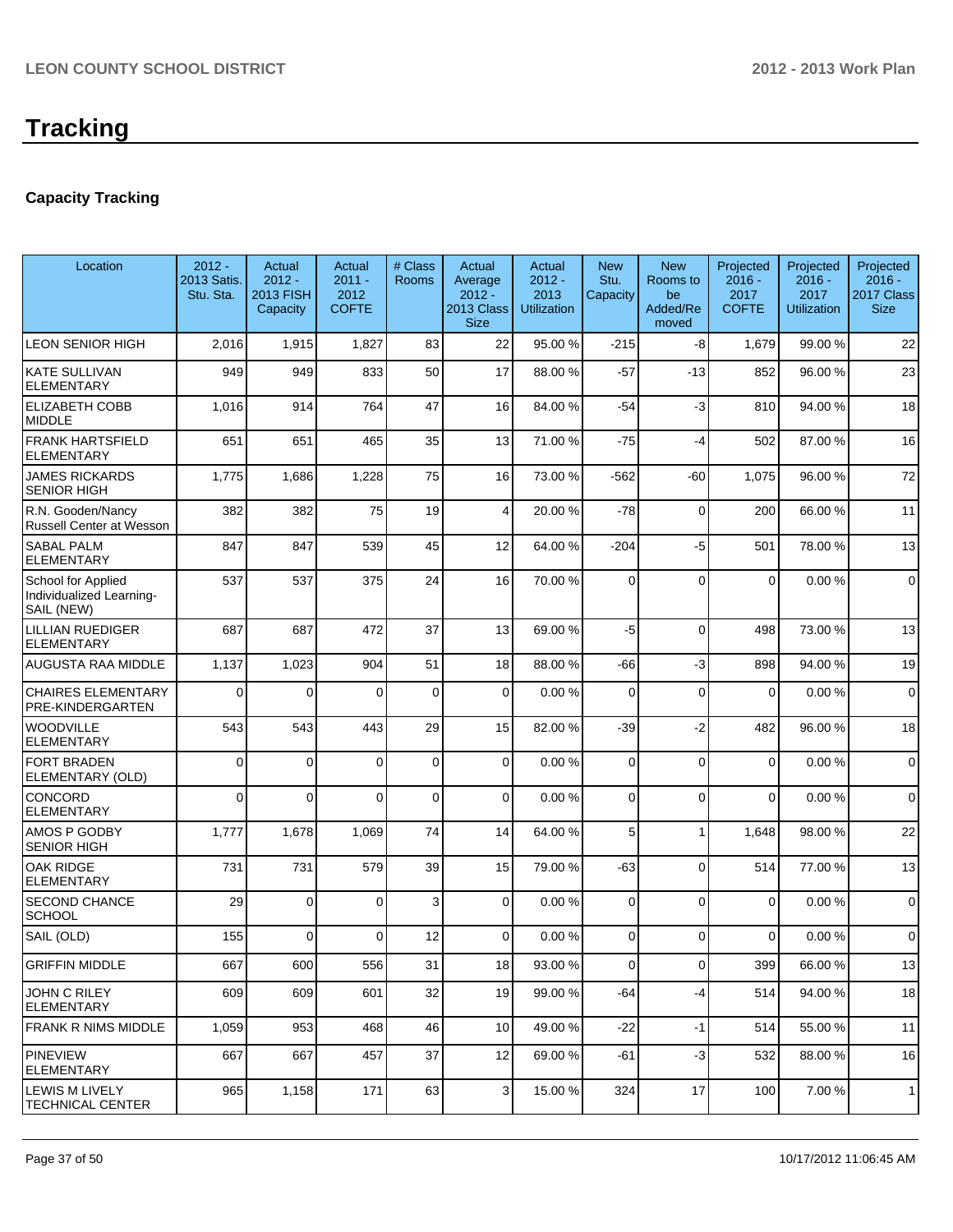| <b>GILCHRIST</b><br><b>ELEMENTARY</b>                                  | 961   | 961            | 909      | 50  | 18             | 95.00 % | $-20$          | $-1$           | 919            | 98.00 %  | 19          |
|------------------------------------------------------------------------|-------|----------------|----------|-----|----------------|---------|----------------|----------------|----------------|----------|-------------|
| <b>BELLE VUE MIDDLE</b>                                                | 913   | $\overline{0}$ | $\Omega$ | 41  | $\mathbf 0$    | 0.00%   | $-913$         | -49            | $\mathbf 0$    | 0.00%    | $\mathbf 0$ |
| <b>ASTORIA PARK</b><br><b>ELEMENTARY</b>                               | 699   | 699            | 557      | 37  | 15             | 80.00 % | $-108$         | -6             | 573            | 97.00 %  | 18          |
| <b>GRETCHEN EVERHART</b><br>TRAINABLE MENTALLY<br><b>HANDICAP CENT</b> | 371   | 371            | 203      | 36  | 6              | 55.00 % | $-30$          | $-2$           | 278            | 82.00%   | 8           |
| <b>WALTER T MOORE JR</b><br><b>ELEMENTARY</b>                          | 713   | 713            | 595      | 38  | 16             | 83.00 % | $-53$          | $\Omega$       | 644            | 98.00 %  | 17          |
| <b>SEALEY ELEMENTARY</b>                                               | 677   | 677            | 604      | 36  | 17             | 89.00 % | $-107$         | $-3$           | 473            | 83.00 %  | 14          |
| <b>APALACHEE</b><br><b>ELEMENTARY</b>                                  | 676   | 676            | 595      | 36  | 17             | 88.00 % | $-176$         | -9             | 505            | 101.00%  | 19          |
| <b>FAIRVIEW MIDDLE</b>                                                 | 1,119 | 1,007          | 878      | 51  | 17             | 87.00 % | $-110$         | $-4$           | 745            | 83.00 %  | 16          |
| IP A C E CENTER                                                        | 233   | 233            | 68       | 21  | 3              | 29.00 % | $-180$         | $-19$          | $\Omega$       | 0.00%    | $\mathbf 0$ |
| <b>KILLEARN LAKES</b><br><b>ELEMENTARY</b>                             | 961   | 961            | 929      | 52  | 18             | 97.00 % | -24            | 1              | 937            | 100.00%  | 18          |
| <b>CHAIRES ELEMENTARY</b>                                              | 739   | 739            | 457      | 41  | 11             | 62.00 % | $-129$         | $-7$           | 530            | 87.00 %  | 16          |
| <b>SPRINGWOOD</b><br><b>ELEMENTARY</b>                                 | 691   | 691            | 663      | 37  | 18             | 96.00 % | $-115$         | -6             | 496            | 86.00 %  | 16          |
| <b>DESOTO TRAIL</b><br><b>ELEMENTARY</b>                               | 653   | 653            | 624      | 36  | 17             | 96.00 % | 102            | 5              | 719            | 95.00 %  | 18          |
| <b>BUCK LAKE</b><br><b>ELEMENTARY</b>                                  | 867   | 867            | 720      | 47  | 15             | 83.00 % | -78            | $-4$           | 767            | 97.00 %  | 18          |
| <b>DEERLAKE MIDDLE</b>                                                 | 1,305 | 1,174          | 921      | 56  | 16             | 78.00 % | -44            | $-2$           | 931            | 82.00%   | 17          |
| <b>FORT BRADEN SCHOOL</b><br>(NEW)                                     | 927   | 834            | 785      | 43  | 18             | 94.00 % | 25             | $\overline{2}$ | 760            | 88.00 %  | 17          |
| LINCOLN SENIOR HIGH                                                    | 2,406 | 2,285          | 1,809    | 101 | 18             | 79.00 % | $-307$         | $-11$          | 1,989          | 101.00 % | 22          |
| <b>CENTER FOR</b><br><b>COMMUNITY</b><br><b>EDUCATION</b>              | 473   | 709            | 0        | 21  | 0              | 0.00%   | 0              | $\Omega$       | 0              | 0.00%    | $\mathbf 0$ |
| <b>HAWKS RISE</b><br><b>ELEMENTARY</b>                                 | 850   | 850            | 834      | 46  | 18             | 98.00 % | 78             | 3              | 906            | 98.00 %  | 18          |
| <b>LAWTON M CHILES</b><br><b>SENIOR HIGH</b>                           | 2,046 | 1,943          | 1,886    | 83  | 23             | 97.00 % | $-50$          | $-2$           | 1,855          | 98.00 %  | 23          |
| <b>SWIFT CREEK MIDDLE</b>                                              | 1,071 | 963            | 728      | 48  | 15             | 76.00 % | $\overline{0}$ | $\Omega$       | 738            | 77.00 %  | 15          |
| <b>CANOPY OAKS</b><br><b>ELEMENTARY</b>                                | 742   | 742            | 700      | 39  | 18             | 94.00 % | $-49$          | $-3$           | 642            | 93.00 %  | 18          |
| <b>ROBERTS</b><br><b>ELEMENTARY</b>                                    | 974   | 974            | 821      | 52  | 16             | 84.00 % | 8 <sup>1</sup> | $\overline{2}$ | 918            | 93.00 %  | 17          |
| Mehrdad "Pepper"<br><b>Ghazvini Learning Center</b>                    | 492   | 492            | 415      | 25  | 17             | 84.00 % | 0              | $\mathbf 0$    | 345            | 70.00%   | 14          |
| <b>BOND ELEMENTARY</b><br><b>SCHOOL</b>                                | 790   | 790            | 666      | 42  | 16             | 84.00 % | $-141$         | $-7$           | 556            | 86.00%   | 16          |
| <b>ACADEMIC RESOURCE</b><br><b>CENTER</b>                              | 120   | $\overline{0}$ | 0        | 10  | $\overline{0}$ | 0.00%   | $-120$         | $-6$           | $\overline{0}$ | 0.00%    | $\mathsf 0$ |
| <b>ACADEMY OF</b><br><b>ACADEMICS AND</b><br><b>TECHNOLOGY</b>         | 186   | $\overline{0}$ | 0        | 12  | $\overline{0}$ | 0.00%   | $-229$         | $-10$          | $\overline{0}$ | 0.00%    | $\mathbf 0$ |
| Michael J. Conley<br>Elementary School at<br>Southwood                 | 911   | 911            | 821      | 49  | 17             | 90.00 % | $-76$          | $-2$           | 730            | 87.00 %  | 16          |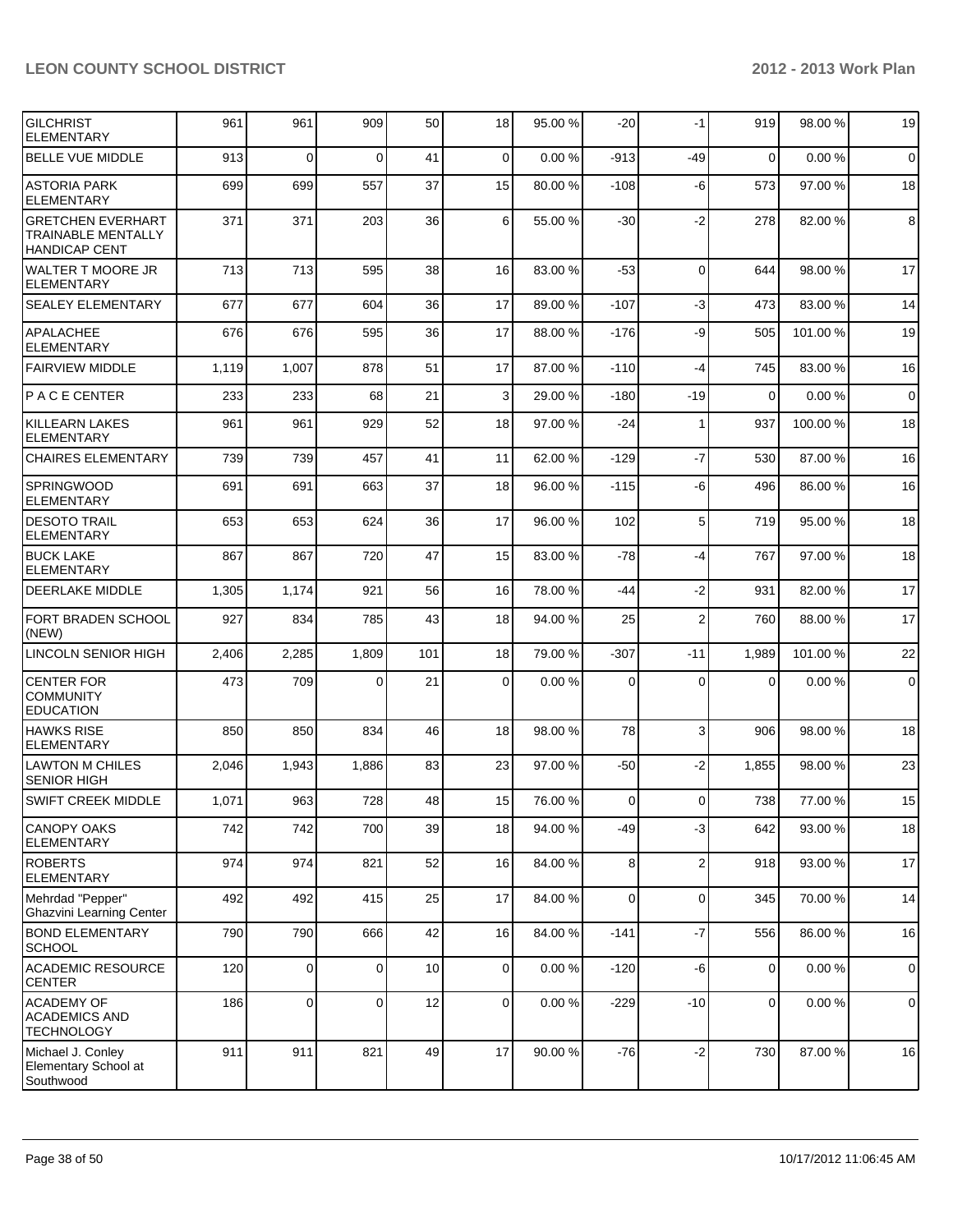| William J. Montford, III<br>Middle School | 030 <sub>1</sub> | 927    | .1241  | 44    | 26 | 121.00 % |          |      | 865    | $93.00\%$ | 20       |
|-------------------------------------------|------------------|--------|--------|-------|----|----------|----------|------|--------|-----------|----------|
|                                           | 41,795           | 39,372 | 31,136 | 2,062 | 15 | 79.08 %। | $-4.082$ | -228 | 30,539 | 86.54 %   | 47<br>'' |

The COFTE Projected Total (30,539) for 2016 - 2017 must match the Official Forecasted COFTE Total (32,019 ) for 2016 - 2017 before this section can be completed. In the event that the COFTE Projected Total does not match the Official forecasted COFTE, then the Balanced Projected COFTE Table should be used to balance COFTE.

| Projected COFTE for 2016 - 2017 |        |  |  |  |  |
|---------------------------------|--------|--|--|--|--|
| Elementary (PK-3)               | 11,027 |  |  |  |  |
| Middle (4-8)                    | 11,908 |  |  |  |  |
| High (9-12)                     | 9,084  |  |  |  |  |
|                                 | 32,019 |  |  |  |  |

| <b>Grade Level Type</b> | <b>Balanced Projected</b><br>COFTE for 2016 - 2017 |
|-------------------------|----------------------------------------------------|
| Elementary (PK-3)       | $-3,883$                                           |
| Middle $(4-8)$          | 5,730                                              |
| High (9-12)             | -367                                               |
|                         | 32,019                                             |

#### **Relocatable Replacement**

Number of relocatable classrooms clearly identified and scheduled for replacement in the school board adopted financially feasible 5-year district work program.

| Location                            | $2012 - 2013$ | $2013 - 2014$ | $2014 - 2015$ | $2015 - 2016$ | 2016 - 2017 | Year 5 Total   |
|-------------------------------------|---------------|---------------|---------------|---------------|-------------|----------------|
| <b>LEON SENIOR HIGH</b>             | 0             |               |               |               | 2           | 8              |
| IKATE SULLIVAN ELEMENTARY           | $\Omega$      |               |               |               | $\Omega$    | 3 <sup>1</sup> |
| <b>IFRANK HARTSFIELD ELEMENTARY</b> | 0             | O             | U             |               | 0           | $\overline{2}$ |
| <b>ISABAL PALM ELEMENTARY</b>       | $\Omega$      |               |               |               | 0           | 5 <sup>1</sup> |
| AUGUSTA RAA MIDDLE                  | $\mathbf{0}$  | 0             |               | $\Omega$      | $\Omega$    | $\mathbf{3}$   |
| WOODVILLE ELEMENTARY                | $\Omega$      |               |               | 0             | 0           | $\mathbf{3}$   |
| AMOS P GODBY SENIOR HIGH            | $\Omega$      |               | U             | $\Omega$      | 0           | $\overline{4}$ |
| <b>OAK RIDGE ELEMENTARY</b>         | $\Omega$      |               | ŋ             | $\Omega$      | 0           | 1 <sup>1</sup> |
| JOHN C RILEY ELEMENTARY             | $\Omega$      | $\Omega$      | 0             | $\Omega$      | 3           | 3 <sup>1</sup> |
| LEWIS M LIVELY TECHNICAL CENTER     | $\Omega$      | ∩             | $\Omega$      | $\Omega$      |             | 1              |
| <b>GILCHRIST ELEMENTARY</b>         | $\Omega$      |               | $\Omega$      | 2             |             | $6 \mid$       |
| LASTORIA PARK ELEMENTARY            | $\Omega$      |               |               | $\Omega$      | 0           | 3 <sup>1</sup> |
| <b>SEALEY ELEMENTARY</b>            | 0             |               | 0             | $\Omega$      | 0           | 2 <sub>1</sub> |
| APALACHEE ELEMENTARY                | 0             |               | 0             | $\Omega$      | 0           | $\overline{2}$ |
| IP A C E CENTER                     | 0             | n             | U             | 20            | 0           | 20             |
| <b>IKILLEARN LAKES ELEMENTARY</b>   | $\Omega$      |               |               | $\Omega$      | 0           | $\overline{3}$ |
| <b>CHAIRES ELEMENTARY</b>           | $\Omega$      |               | $\Omega$      | $\Omega$      | 0           | 1              |
| SPRINGWOOD ELEMENTARY               | $\Omega$      |               |               | 0             | 0           | $\mathbf{3}$   |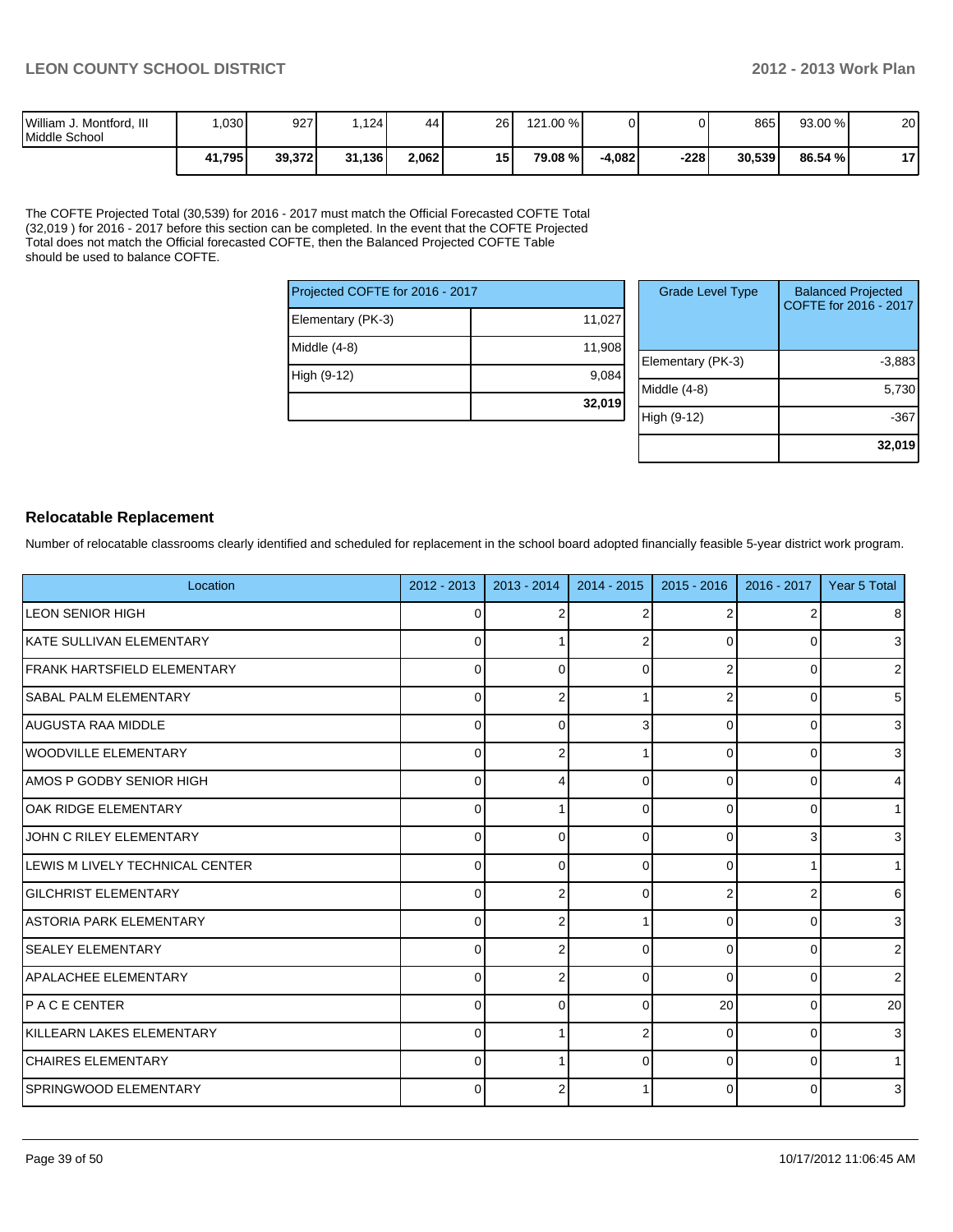| IDESOTO TRAIL ELEMENTARY               |          |    |    |    |    |                |
|----------------------------------------|----------|----|----|----|----|----------------|
| <b>BUCK LAKE ELEMENTARY</b>            |          |    |    |    |    | 91             |
| <b>IDEERLAKE MIDDLE</b>                |          |    |    |    |    | 2              |
| FORT BRADEN SCHOOL (NEW)               |          |    |    |    |    |                |
| <b>LINCOLN SENIOR HIGH</b>             | 3        |    |    |    |    | 14             |
| <b>CENTER FOR COMMUNITY EDUCATION</b>  |          |    |    |    |    |                |
| lHAWKS RISE ELEMENTARY                 |          |    |    |    |    | 51             |
| LAWTON M CHILES SENIOR HIGH            |          |    |    |    |    |                |
| IROBERTS ELEMENTARY                    |          |    |    |    |    | $5 \mid$       |
| William J. Montford, III Middle School | $\Omega$ | U  | ∩  |    |    | 3 <sup>l</sup> |
| <b>Total Relocatable Replacements:</b> | Δ        | 36 | 27 | 39 | 13 | 119            |

#### **Charter Schools Tracking**

Information regarding the use of charter schools.

| Location-Type                  | # Relocatable<br>units or<br>permanent<br>classrooms | Owner             | Year Started or<br>Scheduled | <b>Student</b><br><b>Stations</b> | <b>Students</b><br>Enrolled | Years in<br>Contract | <b>Total Charter</b><br><b>Students</b><br>projected for<br>2016 - 2017 |
|--------------------------------|------------------------------------------------------|-------------------|------------------------------|-----------------------------------|-----------------------------|----------------------|-------------------------------------------------------------------------|
| Arts and Sciences              |                                                      | 12 PRIVATE        | 1999                         | 279                               | 272                         | 14 <sub>1</sub>      | 270                                                                     |
| Steele-Collins                 |                                                      | 6 PRIVATE         | 1997                         | 132                               | 71                          |                      | 125                                                                     |
| <b>Stars Middle School</b>     |                                                      | 11 <b>PRIVATE</b> | 2006                         | 242                               | 167                         | 4                    | 185                                                                     |
| Imagine School at Evening rose |                                                      | 37 <b>PRIVATE</b> | 2008                         | 716                               | 426                         |                      | 725                                                                     |
| Capital City High School       |                                                      | 6 PRIVATE         | 2012                         | 195                               | 190 <sup>1</sup>            | 5                    | 400                                                                     |
| Governor's Charter Academy     |                                                      | 29 PRIVATE        | 2012                         | 661                               | 560                         | 5                    | 1.145                                                                   |
|                                | 101                                                  |                   |                              | 2,225                             | 1,686                       |                      | 2,850                                                                   |

#### **Special Purpose Classrooms Tracking**

The number of classrooms that will be used for certain special purposes in the current year, by facility and type of classroom, that the district will, 1), not use for educational purposes, and 2), the co-teaching classrooms that are not open plan classrooms and will be used for educational purposes.

| School                                            | <b>School Type</b> | # of Elementary<br>K-3 Classrooms | # of Middle 4-8<br><b>Classrooms</b> | # of High 9-12<br><b>Classrooms</b> | # of $ESE$<br><b>Classrooms</b> | # of Combo<br><b>Classrooms</b> | <b>Total</b><br>Classrooms |
|---------------------------------------------------|--------------------|-----------------------------------|--------------------------------------|-------------------------------------|---------------------------------|---------------------------------|----------------------------|
| <b>IPINEVIEW ELEMENTARY</b>                       | Educational        |                                   |                                      |                                     |                                 |                                 |                            |
| <b>IBELLE VUE MIDDLE</b>                          | Educational        |                                   | 39 <sup>1</sup>                      |                                     |                                 |                                 | 45                         |
| ISWIFT CREEK MIDDLE                               | Educational        |                                   |                                      |                                     |                                 |                                 | 3                          |
| <b>IROBERTS ELEMENTARY</b>                        | Educational        |                                   |                                      |                                     |                                 |                                 | 3                          |
| <b>ICENTER FOR COMMUNITY</b><br><b>IEDUCATION</b> | Educational        |                                   |                                      |                                     |                                 |                                 |                            |
| IAMOS P GODBY SENIOR HIGH                         | Educational        |                                   |                                      |                                     |                                 |                                 | 4                          |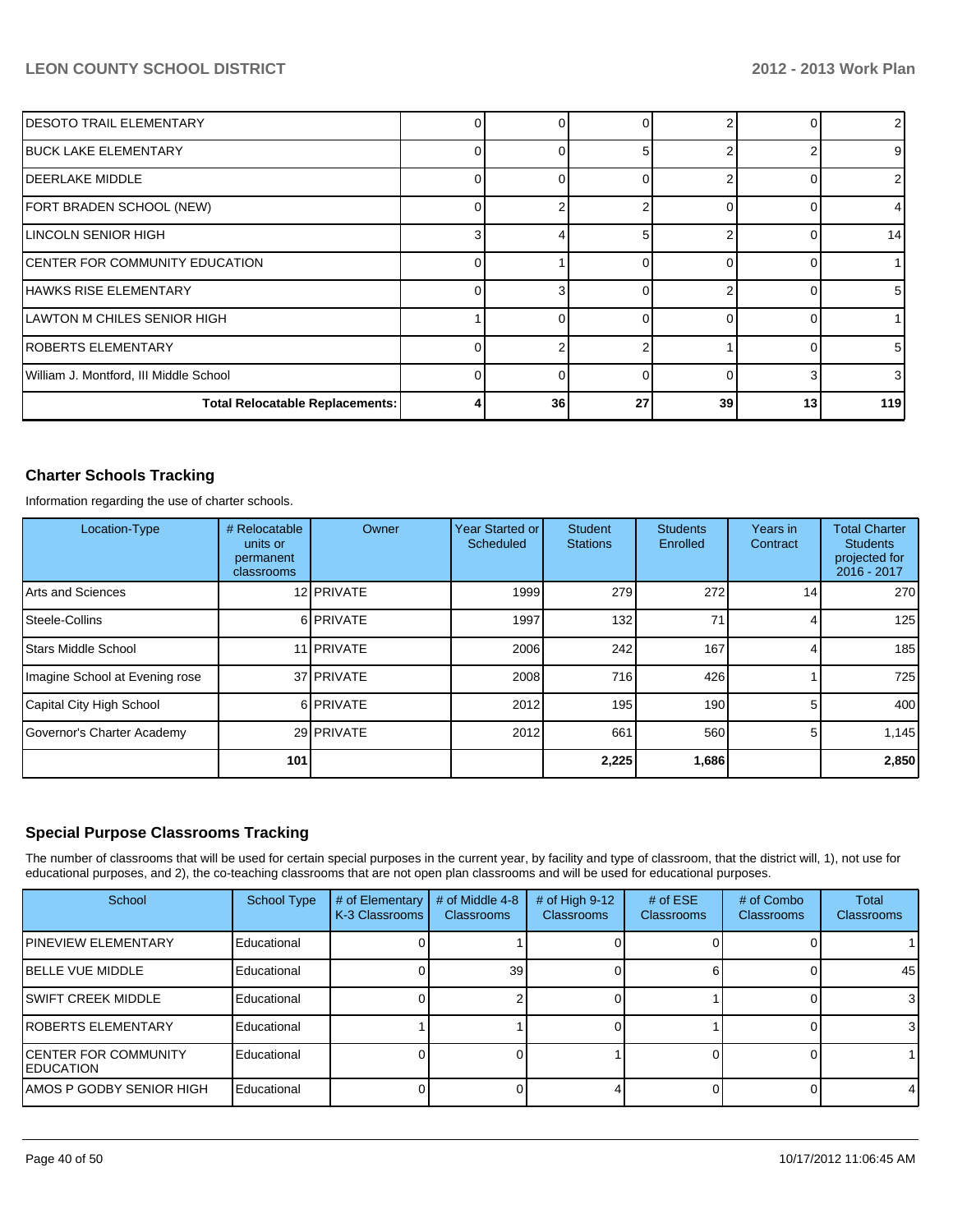| OAK RIDGE ELEMENTARY                                     | Educational                          | 0            | $\overline{2}$ | $\Omega$ | 0               | 0              | $\overline{2}$ |
|----------------------------------------------------------|--------------------------------------|--------------|----------------|----------|-----------------|----------------|----------------|
| <b>SECOND CHANCE SCHOOL</b>                              | Educational                          | 0            | 0              | ∩        | 3               | 0              | $\overline{3}$ |
| SAIL (OLD)                                               | Educational                          | <sup>0</sup> | 0              | 5        | 9               | 0              | 14             |
| School for Applied Individualized<br>Learning-SAIL (NEW) | Educational                          | <sup>0</sup> | 0              |          | U               | 0              | $\mathbf{1}$   |
| <b>AUGUSTA RAA MIDDLE</b>                                | Educational                          | 0            |                | $\Omega$ | $\Omega$        | $\overline{0}$ | $\mathbf{1}$   |
| ELIZABETH COBB MIDDLE                                    | Educational                          |              |                | ∩        | U               | 0              | $\mathbf{1}$   |
| R.N. Gooden/Nancy Russell Center<br>at Wesson            | Educational                          | 9            | 10             | $\Omega$ | 0               | 0              | 19             |
| SABAL PALM ELEMENTARY                                    | Educational                          | 3            | 4              | $\Omega$ |                 | $\Omega$       | 9              |
| BOND ELEMENTARY SCHOOL                                   | Educational                          | 0            |                | $\Omega$ | 0               | 0              | $\mathbf{1}$   |
| <b>ACADEMIC RESOURCE CENTER</b>                          | Educational                          | 0            | 0              | $\Omega$ | 10 <sup>1</sup> | $\overline{0}$ | 10             |
| <b>DEERLAKE MIDDLE</b>                                   | Educational                          |              | 2              | C        | O               | 0              | $\overline{2}$ |
| <b>LINCOLN SENIOR HIGH</b>                               | Educational                          | <sup>0</sup> | 0              | g        | 0               | $\Omega$       | 9              |
| Mehrdad "Pepper" Ghazvini<br>Learning Center             | Educational                          |              | 6              |          |                 | 5              | 17             |
| P A C E CENTER                                           | Educational                          | 0            | 0              | $\Omega$ |                 | $\Omega$       | $\overline{4}$ |
| KILLEARN LAKES ELEMENTARY                                | Educational                          |              | 0              | $\Omega$ | $\Omega$        | $\Omega$       | $\mathbf{1}$   |
| <b>CHAIRES ELEMENTARY</b>                                | Educational                          |              |                | ∩        |                 | 0              | $\overline{4}$ |
| <b>DESOTO TRAIL ELEMENTARY</b>                           | Educational                          |              | 0              | $\Omega$ | 0               | $\overline{0}$ | $\mathbf{1}$   |
| <b>ASTORIA PARK ELEMENTARY</b>                           | Educational                          |              | 0              | ∩        | 0               | 0              | $\mathbf{1}$   |
| <b>APALACHEE ELEMENTARY</b>                              | Educational                          | 0            | 1              | $\Omega$ | 0               | $\Omega$       | $\mathbf{1}$   |
| <b>FAIRVIEW MIDDLE</b>                                   | Educational                          | <sup>0</sup> |                | ∩        | U               | 0              | 1              |
|                                                          | <b>Total Educational Classrooms:</b> | 18           | 73             | 24       | 39              | 5              | 159            |

| School                        | <b>School Type</b> | # of Elementary<br>K-3 Classrooms | # of Middle 4-8<br><b>Classrooms</b> | # of High 9-12<br>Classrooms | # of $ESE$<br><b>Classrooms</b> | # of Combo<br><b>Classrooms</b> | Total<br><b>Classrooms</b> |
|-------------------------------|--------------------|-----------------------------------|--------------------------------------|------------------------------|---------------------------------|---------------------------------|----------------------------|
| FRANK R NIMS MIDDLE           | Co-Teaching        |                                   | 10                                   |                              | O                               | 0                               | 10 <sup>1</sup>            |
| <b>IPINEVIEW ELEMENTARY</b>   | Co-Teaching        |                                   | 32                                   | 0                            | $\Omega$                        | 0                               | 32                         |
| <b>SWIFT CREEK MIDDLE</b>     | Co-Teaching        | 0                                 | 13                                   | 0                            | $\Omega$                        | 0                               | 13 <sup>l</sup>            |
| <b>CANOPY OAKS ELEMENTARY</b> | Co-Teaching        |                                   |                                      |                              | $\Omega$                        | 0                               | 6                          |
| <b>HAWKS RISE ELEMENTARY</b>  | Co-Teaching        |                                   | n                                    |                              |                                 | O                               | 71                         |
| AMOS P GODBY SENIOR HIGH      | Co-Teaching        |                                   | ∩                                    |                              | $\Omega$                        | 0                               |                            |
| OAK RIDGE ELEMENTARY          | Co-Teaching        |                                   | 0                                    |                              |                                 | $\Omega$                        |                            |
| <b>GRIFFIN MIDDLE</b>         | Co-Teaching        |                                   | 6                                    |                              | 0                               | 0                               | 6                          |
| <b>AUGUSTA RAA MIDDLE</b>     | Co-Teaching        |                                   | 32                                   |                              |                                 | $\Omega$                        | 32                         |
| KATE SULLIVAN ELEMENTARY      | Co-Teaching        |                                   | 2                                    | U                            | $\Omega$                        | $\Omega$                        | 6                          |
| <b>ELIZABETH COBB MIDDLE</b>  | Co-Teaching        |                                   | 8                                    | U                            | $\Omega$                        | $\Omega$                        | 8                          |
| <b>IDEERLAKE MIDDLE</b>       | Co-Teaching        |                                   |                                      |                              | 0                               | $\Omega$                        | 41                         |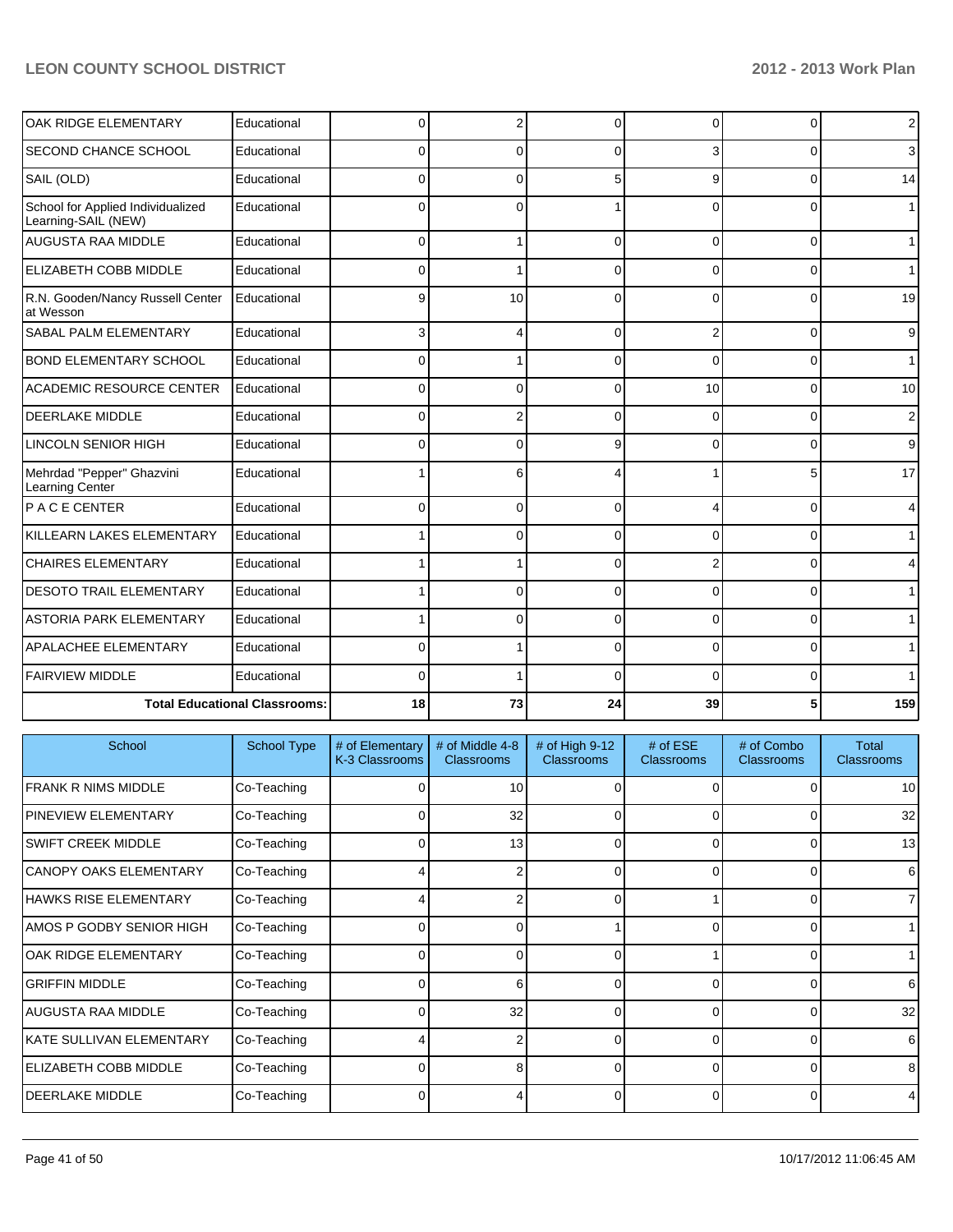| FORT BRADEN SCHOOL (NEW)                  | Co-Teaching                          |    |      |    |                  |
|-------------------------------------------|--------------------------------------|----|------|----|------------------|
| <b>ICHAIRES ELEMENTARY</b>                | Co-Teaching                          |    |      |    | 81               |
| IFAIRVIEW MIDDLE                          | Co-Teaching                          |    |      |    |                  |
| William J. Montford, III Middle<br>School | Co-Teaching                          |    |      |    |                  |
|                                           | <b>Total Co-Teaching Classrooms:</b> | I3 | 1131 | 10 | 137 <sup>1</sup> |

#### **Infrastructure Tracking**

**Necessary offsite infrastructure requirements resulting from expansions or new schools. This section should include infrastructure information related to capacity project schedules and other project schedules (Section 4).**

Not Specified

**Proposed location of planned facilities, whether those locations are consistent with the comprehensive plans of all affected local governments, and recommendations for infrastructure and other improvements to land adjacent to existing facilities. Provisions of 1013.33(12), (13) and (14) and 1013.36 must be addressed for new facilities planned within the 1st three years of the plan (Section 5).**

Not Specified

**Consistent with Comp Plan?** No

#### **Net New Classrooms**

The number of classrooms, by grade level and type of construction, that were added during the last fiscal year.

| List the net new classrooms added in the 2011 - 2012 fiscal year.                                                                                       |                              |                                   |                                |                                                                        | List the net new classrooms to be added in the 2012 - 2013 fiscal<br>Ivear. |                             |                                 |                        |
|---------------------------------------------------------------------------------------------------------------------------------------------------------|------------------------------|-----------------------------------|--------------------------------|------------------------------------------------------------------------|-----------------------------------------------------------------------------|-----------------------------|---------------------------------|------------------------|
| "Classrooms" is defined as capacity carrying classrooms that are added to increase<br>capacity to enable the district to meet the Class Size Amendment. |                              |                                   |                                | Totals for fiscal year 2012 - 2013 should match totals in Section 15A. |                                                                             |                             |                                 |                        |
| Location                                                                                                                                                | $2011 - 2012$ #<br>Permanent | $2011 - 2012$ #<br><b>Modular</b> | $2011 - 2012$ #<br>Relocatable | $2011 - 2012$<br>Total                                                 | $2012 - 2013 \#$<br>Permanent                                               | $2012 - 2013 \#$<br>Modular | $2012 - 2013 \#$<br>Relocatable | $2012 - 2013$<br>Total |
| Elementary (PK-3)                                                                                                                                       |                              |                                   |                                |                                                                        |                                                                             |                             |                                 | 0                      |
| Middle (4-8)                                                                                                                                            |                              |                                   |                                |                                                                        |                                                                             |                             |                                 | 0                      |
| High (9-12)                                                                                                                                             |                              |                                   |                                |                                                                        |                                                                             |                             |                                 | 0                      |
|                                                                                                                                                         |                              |                                   |                                |                                                                        |                                                                             |                             |                                 | 0                      |

#### **Relocatable Student Stations**

Number of students that will be educated in relocatable units, by school, in the current year, and the projected number of students for each of the years in the workplan.

| <b>Site</b>             | $2012 - 2013$ | $2013 - 2014$ | $2014 - 2015$ | $2015 - 2016$ | 2016 - 2017 | 5 Year Average |
|-------------------------|---------------|---------------|---------------|---------------|-------------|----------------|
| JOHN C RILEY ELEMENTARY |               |               |               |               |             |                |
| IFRANK R NIMS MIDDLE    | 221           |               |               |               |             |                |
| IPINEVIEW ELEMENTARY    |               |               |               |               |             |                |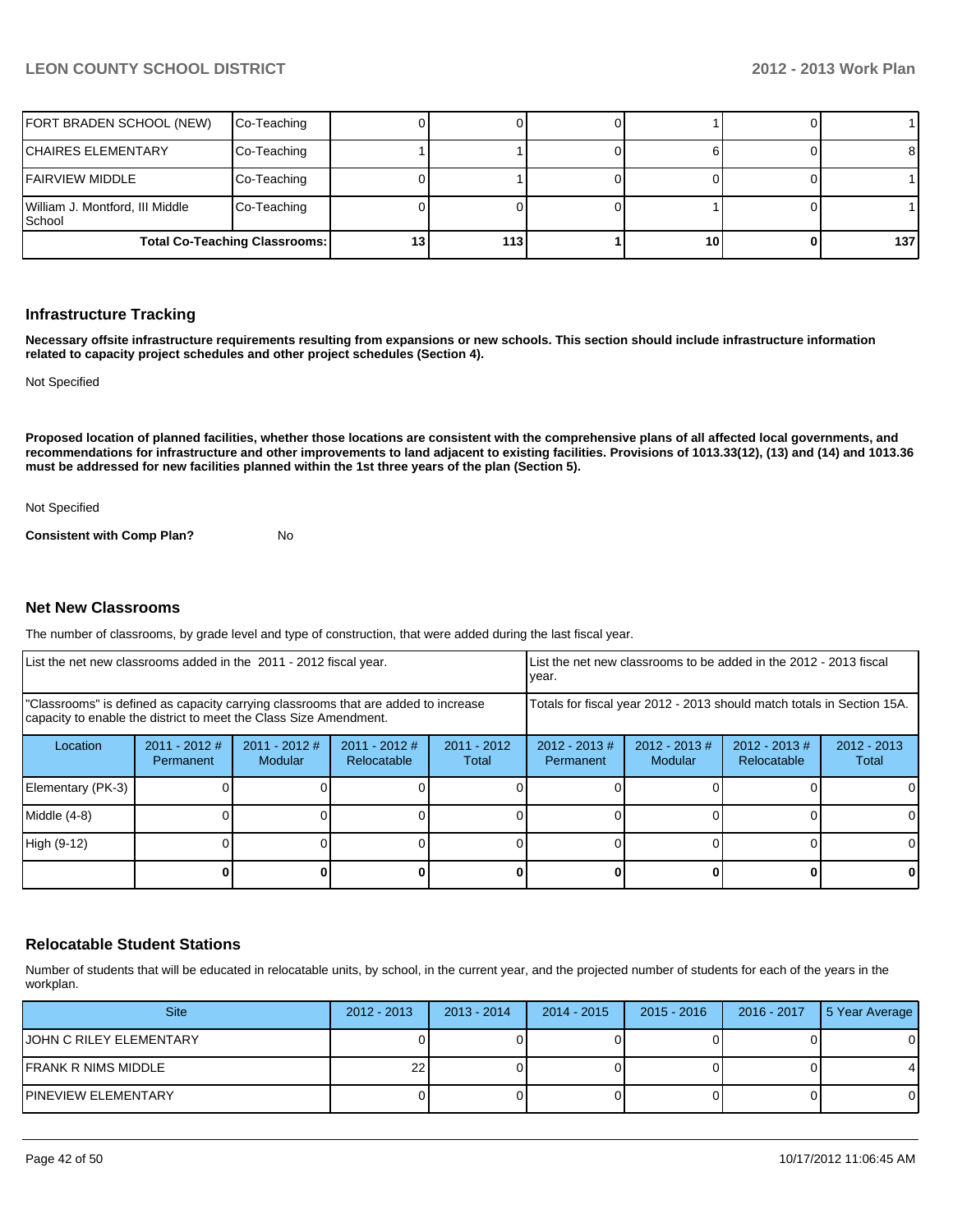| LEWIS M LIVELY TECHNICAL CENTER                          | 21             | 0           | 0           | $\overline{0}$ | 0              | $\overline{4}$ |
|----------------------------------------------------------|----------------|-------------|-------------|----------------|----------------|----------------|
| <b>GILCHRIST ELEMENTARY</b>                              | 288            | 66          | 66          | 66             | 22             | 102            |
| <b>BELLE VUE MIDDLE</b>                                  | 0              | 0           | 0           | $\Omega$       | $\Omega$       | 0              |
| LAWTON M CHILES SENIOR HIGH                              | 50             | 50          | 25          | $\Omega$       | 0              | 25             |
| <b>SWIFT CREEK MIDDLE</b>                                | 22             | 22          | 22          | 22             | 0              | 18             |
| <b>CANOPY OAKS ELEMENTARY</b>                            | $\Omega$       | 0           | 0           | $\Omega$       | 0              | 0              |
| ROBERTS ELEMENTARY                                       | 210            | 210         | 110         | 110            | 44             | 137            |
| CENTER FOR COMMUNITY EDUCATION                           | 0              | 0           | 0           | $\Omega$       | 0              | 0              |
| <b>HAWKS RISE ELEMENTARY</b>                             | 54             | 54          | 54          | 22             | 0              | 37             |
| AMOS P GODBY SENIOR HIGH                                 | 10             | 10          | 10          | 10             | 0              | 8              |
| OAK RIDGE ELEMENTARY                                     | 54             | 54          | 54          | 44             | 0              | 41             |
| SECOND CHANCE SCHOOL                                     | 29             | 0           | 0           | $\Omega$       | $\Omega$       | 6              |
| SAIL (OLD)                                               | 40             | 0           | 0           | $\Omega$       | $\Omega$       | 8              |
| <b>GRIFFIN MIDDLE</b>                                    | 0              | 0           | 0           | 0              | $\Omega$       | 0              |
| School for Applied Individualized Learning-SAIL<br>(NEW) | <sup>0</sup>   | $\Omega$    | C           | 0              | $\Omega$       | 0              |
| LILLIAN RUEDIGER ELEMENTARY                              | 76             | 76          | 76          | 36             | $\Omega$       | 53             |
| <b>AUGUSTA RAA MIDDLE</b>                                | 66             | 66          | 44          | 44             | 22             | 48             |
| CHAIRES ELEMENTARY PRE-KINDERGARTEN                      | 0              | 0           | 0           | $\Omega$       | 0              | $\overline{0}$ |
| <b>WOODVILLE ELEMENTARY</b>                              | 54             | 54          | 54          | 22             | 0              | 37             |
| KATE SULLIVAN ELEMENTARY                                 | 250            | 88          | 88          | 88             | 44             | 112            |
| ELIZABETH COBB MIDDLE                                    | 0              | 0           | 0           | 0              | 0              | $\overline{0}$ |
| FRANK HARTSFIELD ELEMENTARY                              | 36             | 36          | 36          | 18             | 0              | 25             |
| JAMES RICKARDS SENIOR HIGH                               | 70             | 35          | 35          | $\overline{0}$ | 0              | 28             |
| R.N. Gooden/Nancy Russell Center at Wesson               | 22             | $\Omega$    | 0           | 0              | 0              | 4              |
| <b>SABAL PALM ELEMENTARY</b>                             | 116            | 116         | 66          | 66             | $\overline{0}$ | 73             |
| <b>BOND ELEMENTARY SCHOOL</b>                            | $\overline{0}$ | $\pmb{0}$   | 0           | $\overline{0}$ | 0              | $\overline{0}$ |
| <b>ACADEMIC RESOURCE CENTER</b>                          | 0              | 0           | $\mathbf 0$ | $\overline{0}$ | 0              | $\overline{0}$ |
| <b>ACADEMY OF ACADEMICS AND TECHNOLOGY</b>               | 0              | $\mathbf 0$ | $\mathbf 0$ | $\overline{0}$ | 0              | $\overline{0}$ |
| <b>LEON SENIOR HIGH</b>                                  | 215            | 215         | 215         | 115            | 50             | 162            |
| <b>DEERLAKE MIDDLE</b>                                   | 44             | 44          | 22          | $\overline{0}$ | 0              | 22             |
| FORT BRADEN SCHOOL (NEW)                                 | 146            | 146         | 102         | 66             | 44             | 101            |
| <b>LINCOLN SENIOR HIGH</b>                               | 307            | 132         | $\mathbf 0$ | $\overline{0}$ | 0              | 88             |
| Mehrdad "Pepper" Ghazvini Learning Center                | 145            | 145         | 145         | $\overline{0}$ | $\overline{0}$ | 87             |
| <b>PACE CENTER</b>                                       | 233            | 233         | 233         | 233            | 0              | 186            |
| KILLEARN LAKES ELEMENTARY                                | 166            | 166         | 166         | 88             | 44             | 126            |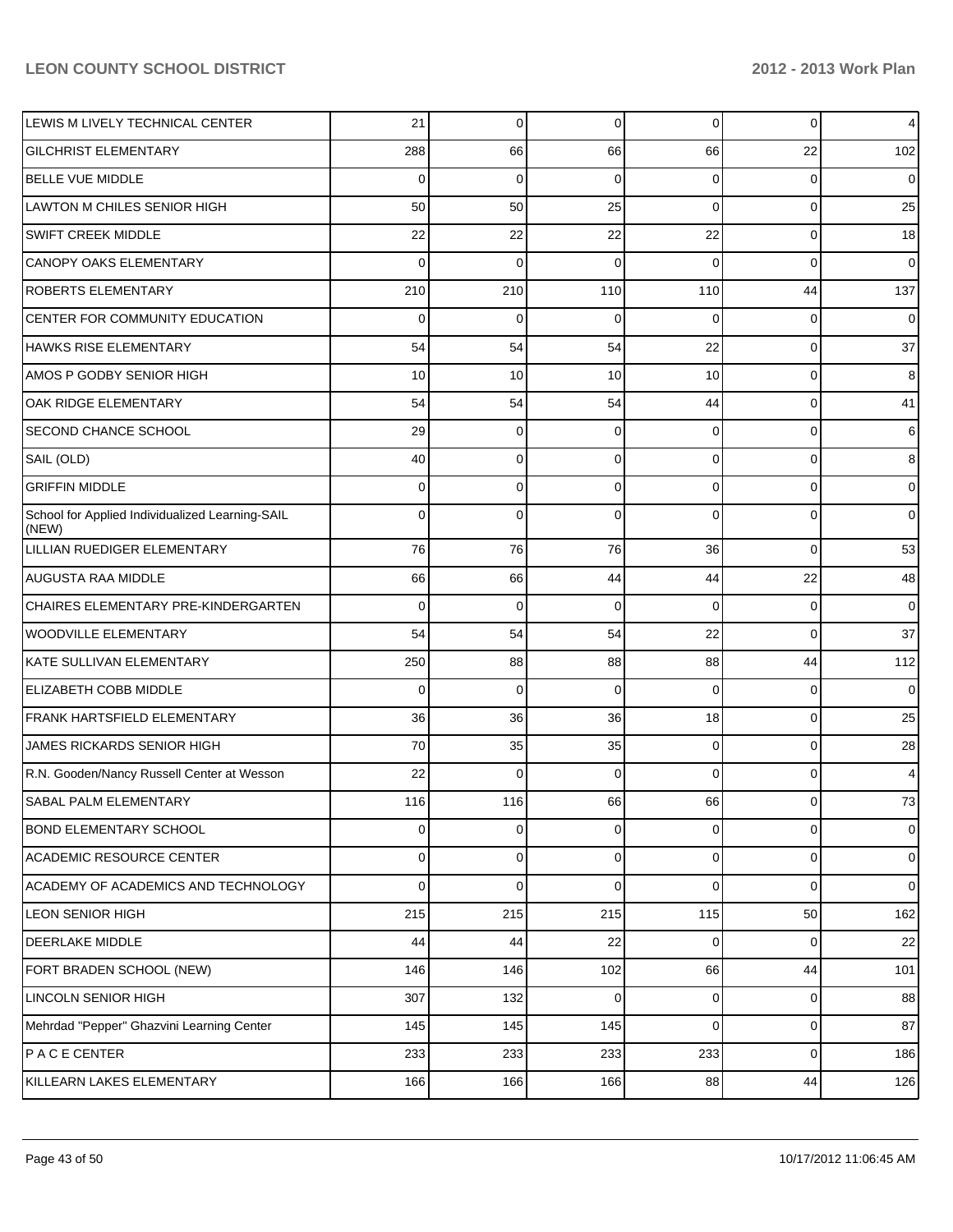| ICHAIRES ELEMENTARY                                           | 22       | $\Omega$ | $\Omega$ | $\Omega$ | $\Omega$ | 4               |
|---------------------------------------------------------------|----------|----------|----------|----------|----------|-----------------|
| SPRINGWOOD ELEMENTARY                                         | 102      | 102      | 58       | $\Omega$ | $\Omega$ | 52              |
| <b>DESOTO TRAIL ELEMENTARY</b>                                | 36       | 36       | 36       | 22       | $\Omega$ | 26              |
| <b>IBUCK LAKE ELEMENTARY</b>                                  | 282      | 282      | 282      | 100      | 88       | 207             |
| IASTORIA PARK ELEMENTARY                                      | 54       | 54       | 44       | 22       | 0        | 35              |
| IGRETCHEN EVERHART TRAINABLE MENTALLY<br><b>HANDICAP CENT</b> | 20       | 20       | $\Omega$ | $\Omega$ | $\Omega$ | 8               |
| lWALTER T MOORE JR ELEMENTARY                                 | 22       | 22       | 22       | 22       | $\Omega$ | 18 <sup>1</sup> |
| <b>SEALEY ELEMENTARY</b>                                      | 109      | 109      | 109      | 44       | $\Omega$ | 74              |
| <b>APALACHEE ELEMENTARY</b>                                   | 58       | 54       | 54       | 44       | 22       | 46              |
| FAIRVIEW MIDDLE                                               | 154      | 154      | $\Omega$ | $\Omega$ | $\Omega$ | 62              |
| Michael J. Conley Elementary School at Southwood              | 44       | 44       | 44       | $\Omega$ | $\Omega$ | 26              |
| William J. Montford, III Middle School                        | 62       | 62       | 62       | 44       | 22       | 50 <sub>1</sub> |
| FORT BRADEN ELEMENTARY (OLD)                                  | $\Omega$ | $\Omega$ | $\Omega$ | $\Omega$ | $\Omega$ | $\Omega$        |
| ICONCORD ELEMENTARY                                           | $\Omega$ | $\Omega$ | $\Omega$ | $\Omega$ | $\Omega$ | $\Omega$        |
| Totals for LEON COUNTY SCHOOL DISTRICT                        |          |          |          |          |          |                 |
| Total students in relocatables by year.                       | 3,711    | 2,957    | 2,334    | 1,348    | 402      | 2,150           |
| Total number of COFTE students projected by year.             | 31,444   | 31,759   | 31,930   | 32,000   | 32,019   | 31,830          |
| Percent in relocatables by year.                              | 12%      | 9%       | 7%       | 4 %      | 1%       | 7%              |

#### **Leased Facilities Tracking**

Exising leased facilities and plans for the acquisition of leased facilities, including the number of classrooms and student stations, as reported in the educational plant survey, that are planned in that location at the end of the five year workplan.

| Location                                              | # of Leased<br>Classrooms 2012 -<br>2013 | <b>FISH Student</b><br><b>Stations</b> | Owner                                       | # of Leased<br>Classrooms 2016 -<br>2017 | <b>FISH Student</b><br><b>Stations</b> |
|-------------------------------------------------------|------------------------------------------|----------------------------------------|---------------------------------------------|------------------------------------------|----------------------------------------|
| <b>IDEERLAKE MIDDLE</b>                               |                                          |                                        | 0 Wms. Scottsman /<br>Modspace / M<br>Space |                                          |                                        |
| <b>DESOTO TRAIL ELEMENTARY</b>                        |                                          |                                        | 18 Modspace                                 |                                          |                                        |
| IP A C E CENTER                                       |                                          | 25                                     |                                             |                                          |                                        |
| CONCORD ELEMENTARY                                    | 0                                        | 0                                      |                                             | $\Omega$                                 |                                        |
| AMOS P GODBY SENIOR HIGH                              | 0                                        |                                        |                                             | 0                                        |                                        |
| OAK RIDGE ELEMENTARY                                  |                                          | 36                                     |                                             | 0                                        |                                        |
| <b>SECOND CHANCE SCHOOL</b>                           | 01                                       | 0                                      |                                             | 0                                        |                                        |
| SAIL (OLD)                                            | 0                                        |                                        |                                             | $\Omega$                                 |                                        |
| <b>SABAL PALM ELEMENTARY</b>                          |                                          |                                        |                                             |                                          |                                        |
| School for Applied Individualized Learning-SAIL (NEW) |                                          |                                        |                                             |                                          |                                        |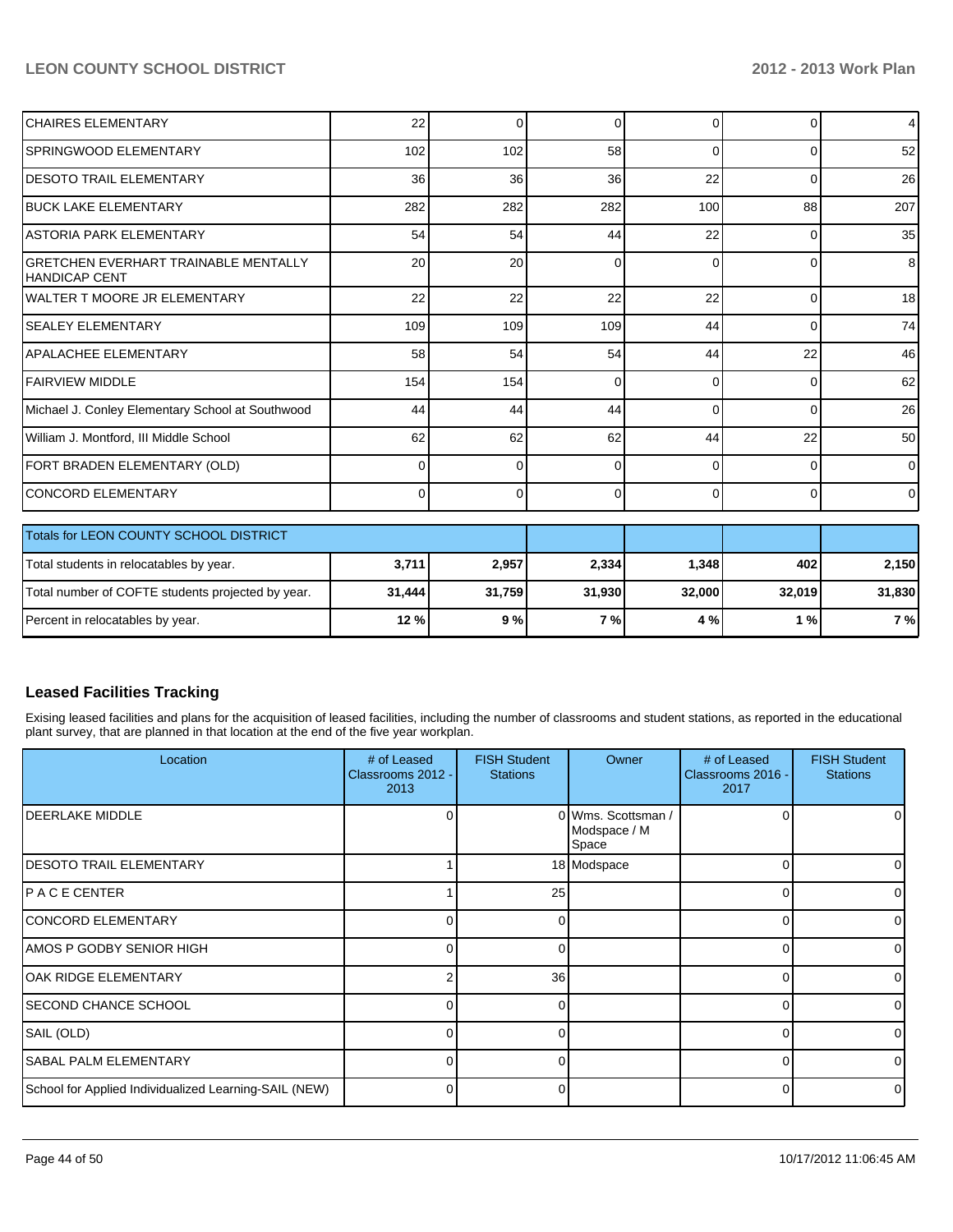| LILLIAN RUEDIGER ELEMENTARY                                         | 2            | 36       | 0 | 0 |
|---------------------------------------------------------------------|--------------|----------|---|---|
| AUGUSTA RAA MIDDLE                                                  | 0            | 0        | 0 |   |
| CHAIRES ELEMENTARY PRE-KINDERGARTEN                                 | $\Omega$     | 0        | 0 |   |
| <b>WOODVILLE ELEMENTARY</b>                                         | 0            | 0        | 0 |   |
| KILLEARN LAKES ELEMENTARY                                           | $\Omega$     | 0        | 0 |   |
| <b>CHAIRES ELEMENTARY</b>                                           | 0            | 0        | 0 |   |
| SPRINGWOOD ELEMENTARY                                               | $\Omega$     | 0        | 0 |   |
| <b>BELLE VUE MIDDLE</b>                                             | 0            | 0        | 0 |   |
| <b>ASTORIA PARK ELEMENTARY</b>                                      | $\Omega$     | 0        | 0 |   |
| <b>GRETCHEN EVERHART TRAINABLE MENTALLY</b><br><b>HANDICAP CENT</b> | 0            | 0        | 0 |   |
| WALTER T MOORE JR ELEMENTARY                                        | 0            | 0        | 0 |   |
| <b>SEALEY ELEMENTARY</b>                                            | 0            | 0        | 0 |   |
| <b>APALACHEE ELEMENTARY</b>                                         | 0            | 0        | 0 |   |
| <b>GRIFFIN MIDDLE</b>                                               | 0            | 0        | 0 |   |
| JOHN C RILEY ELEMENTARY                                             | 0            | 0        | 0 |   |
| <b>FRANK R NIMS MIDDLE</b>                                          | 0            | 0        | 0 |   |
| <b>PINEVIEW ELEMENTARY</b>                                          | 0            | 0        | 0 |   |
| LEWIS M LIVELY TECHNICAL CENTER                                     | 0            | 0        | 0 |   |
| <b>GILCHRIST ELEMENTARY</b>                                         | 0            | 0        | 0 |   |
| FORT BRADEN ELEMENTARY (OLD)                                        | 0            | 0        | 0 |   |
| <b>LEON SENIOR HIGH</b>                                             | 0            | 0        | 0 |   |
| KATE SULLIVAN ELEMENTARY                                            | 0            | 0        | 0 |   |
| <b>ELIZABETH COBB MIDDLE</b>                                        | 0            | 0        | 0 |   |
| <b>FRANK HARTSFIELD ELEMENTARY</b>                                  | 0            |          | 0 |   |
| JAMES RICKARDS SENIOR HIGH                                          | $\Omega$     | U        | 0 |   |
| R.N. Gooden/Nancy Russell Center at Wesson                          | 0            | 0        | 0 |   |
| Michael J. Conley Elementary School at Southwood                    | 0            | $\Omega$ | 0 |   |
| William J. Montford, III Middle School                              | 3            | 62       | 0 |   |
| BOND ELEMENTARY SCHOOL                                              | 0            | 0        | 0 |   |
| <b>ACADEMIC RESOURCE CENTER</b>                                     | 0            | 0        | 0 |   |
| ACADEMY OF ACADEMICS AND TECHNOLOGY                                 | 0            | 0        | 0 |   |
| LAWTON M CHILES SENIOR HIGH                                         | 0            | 0        | 0 |   |
| SWIFT CREEK MIDDLE                                                  | 0            | 0        | 0 |   |
| CANOPY OAKS ELEMENTARY                                              | 0            | 0        | 0 |   |
| <b>ROBERTS ELEMENTARY</b>                                           | $\mathbf{3}$ | 54       | 0 |   |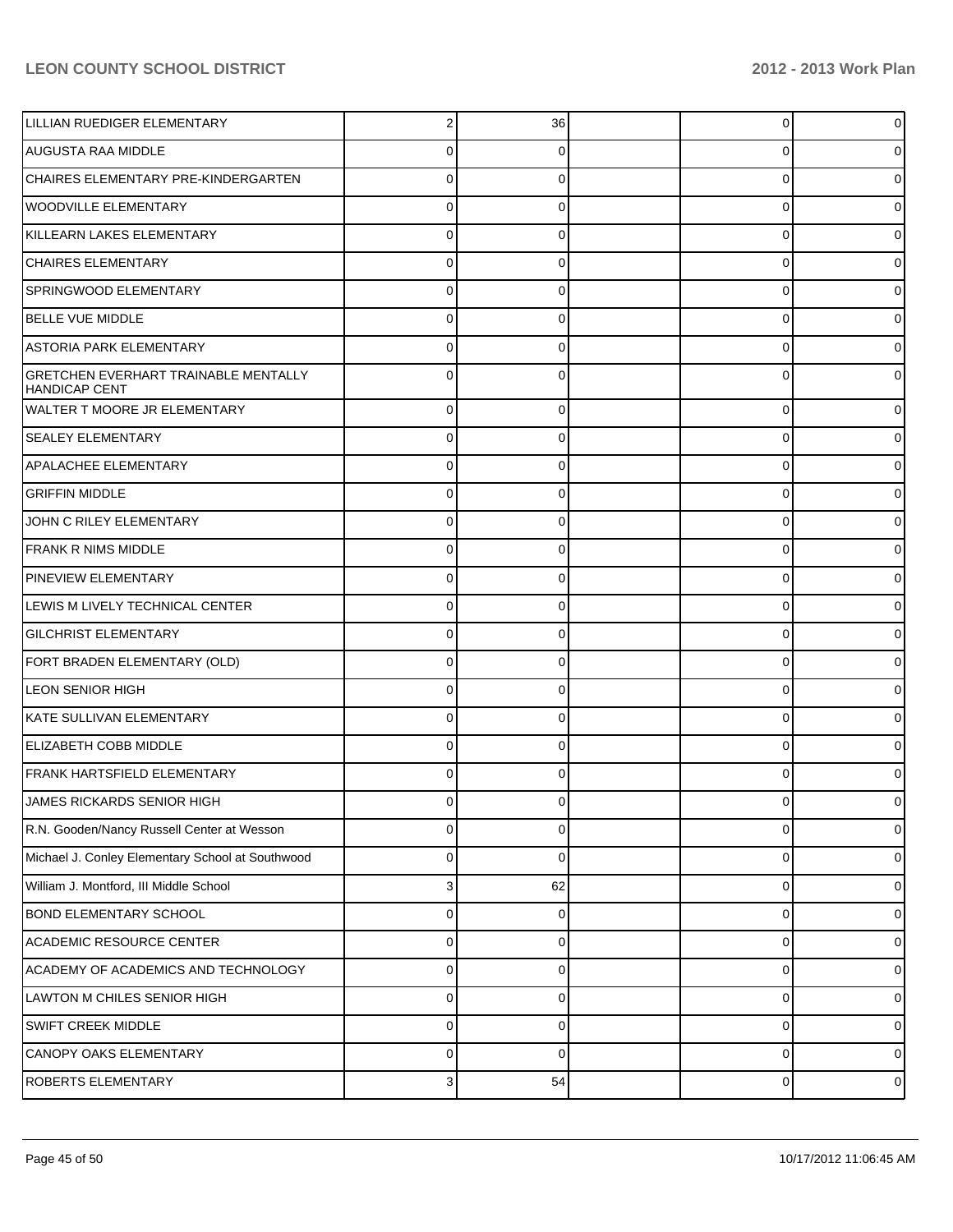| Mehrdad "Pepper" Ghazvini Learning Center |    |     |  | $\Omega$ |
|-------------------------------------------|----|-----|--|----------|
| <b>CENTER FOR COMMUNITY EDUCATION</b>     |    |     |  |          |
| <b>HAWKS RISE ELEMENTARY</b>              |    |     |  |          |
| <b>BUCK LAKE ELEMENTARY</b>               |    |     |  |          |
| FORT BRADEN SCHOOL (NEW)                  |    | 36  |  |          |
| LINCOLN SENIOR HIGH                       |    |     |  |          |
| <b>IFAIRVIEW MIDDLE</b>                   |    | 44  |  |          |
|                                           | 16 | 311 |  |          |

#### **Failed Standard Relocatable Tracking**

Relocatable units currently reported by school, from FISH, and the number of relocatable units identified as 'Failed Standards'.

#### Nothing reported for this section.

# **Planning**

#### **Class Size Reduction Planning**

**Plans approved by the school board that reduce the need for permanent student stations such as acceptable school capacity levels, redistricting, busing, year-round schools, charter schools, magnet schools, public-private partnerships, multitrack scheduling, grade level organization, block scheduling, or other alternatives.**

The current Educational Plant Survey for Leon District schools indicates that class size reduction targets can be achieved through a combination of new classroom construction at existing schools, promoting magnet programs at selected schools, and redistricting.

#### **School Closure Planning**

**Plans for the closure of any school, including plans for disposition of the facility or usage of facility space, and anticipated revenues.**

The current Educational Plant Survey for Leon District schools recommends converting Belle Vue Middle School to ancillary space. Belle Vue has already been closed. As much as \$28 million may be realized through the sale of The Technology and Information Services building and the Howell Center as described in the Plant Survey.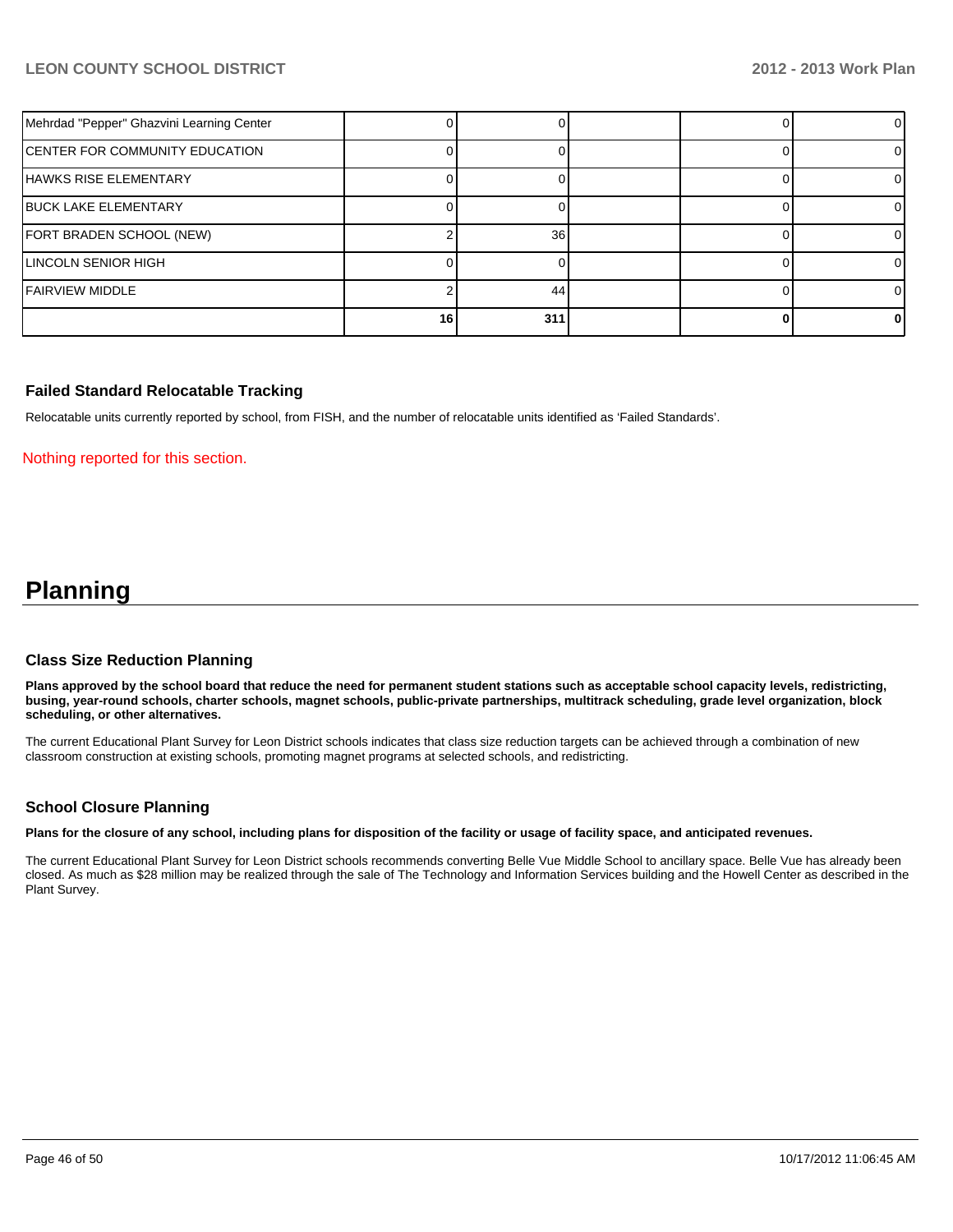Five Year Survey - Ten Year Capacity **10/17/2012** LEON COUNTY SCHOOL DISTRICT

**Schedule of capital outlay projects projected to ensure the availability of satisfactory student stations for the projected student enrollment in K - 12 programs for the future 5 years beyond the 5-year district facilities work program.**

No items meet the criteria.

Five Year Survey - Ten Year Infrastructure **10/17/2012** LEON COUNTY SCHOOL DISTRICT

**Proposed Location of Planned New, Remodeled, or New Additions to Facilities in 6 thru 10 out years (Section 28).**

#### No items meet the criteria.

**Plans for closure of any school, including plans for disposition of the facility or usage of facility space, and anticipated revenues in the 6 thru 10 out years (Section 29).**

No items meet the criteria.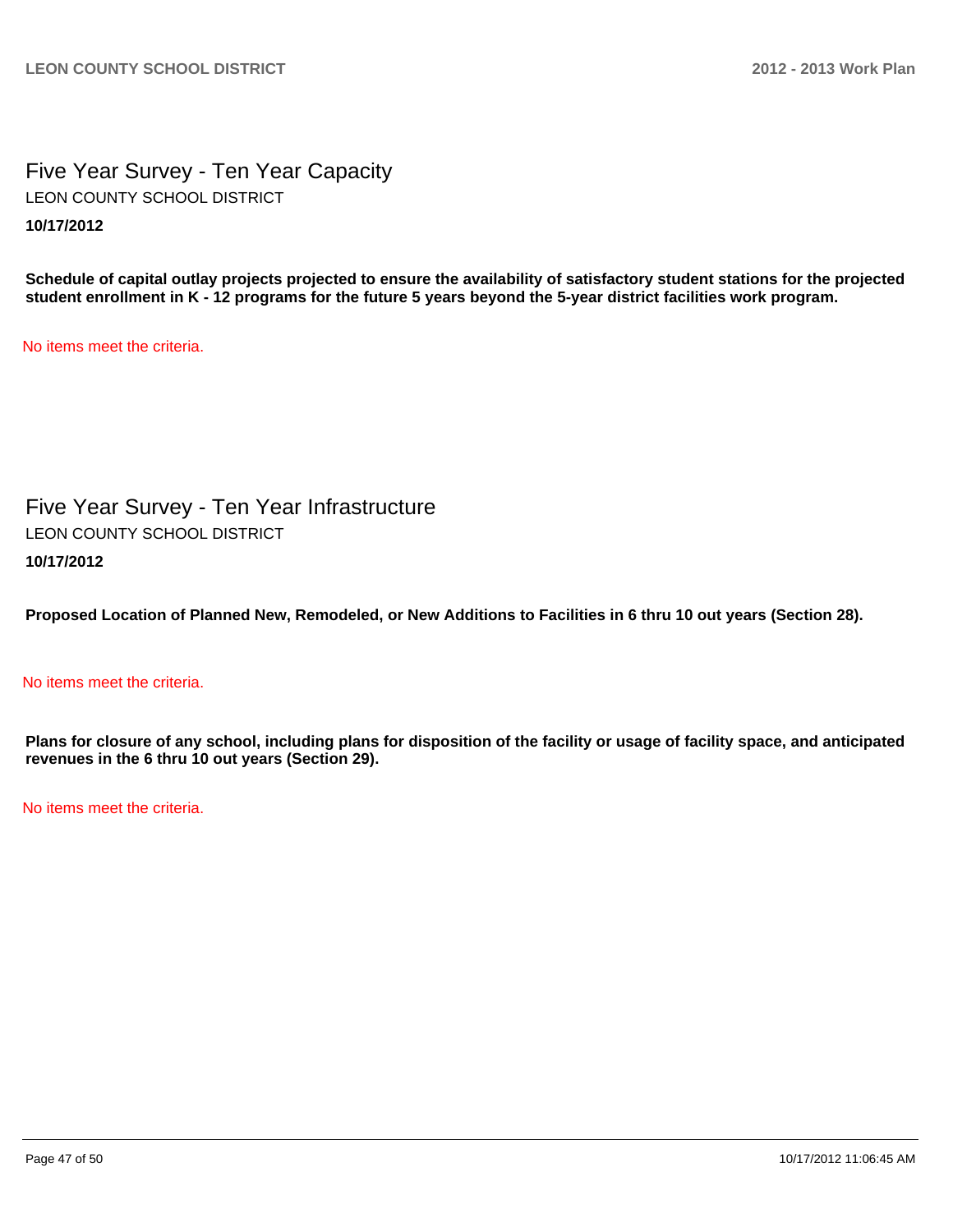# Five Year Survey - Ten Year Maintenance **10/17/2012** LEON COUNTY SCHOOL DISTRICT

**District projects and locations regarding the projected need for major renovation, repair, and maintenance projects within the district in years 6 - 10 beyond the projects plans detailed in the five years covered by the work plan.**

No items match the criteria.

# Five Year Survey - Ten Year Utilization

LEON COUNTY SCHOOL DISTRICT

#### **10/17/2012**

**Schedule of planned capital outlay projects identifying the standard grade groupings, capacities, and planned utilization rates of future educational facilities of the district for both permanent and relocatable facilities.**

| <b>Grade Level</b><br>Projections | <b>FISH Student</b><br><b>Stations</b> | <b>Actual FISH</b><br>Capacity | Actual<br><b>COFTE</b> | Actual<br><b>Utilization</b> | Actual new<br><b>Student</b><br>Capacity to be<br>added/remove | Projected<br><b>COFTE</b> | Projected<br><b>Utilization</b> |
|-----------------------------------|----------------------------------------|--------------------------------|------------------------|------------------------------|----------------------------------------------------------------|---------------------------|---------------------------------|
| Elementary -<br>District Totals   | 18,293                                 | 18,293                         | 14,781.08              | 80.80 %                      |                                                                |                           | 0.00%                           |
| Middle - District<br>Totals       | 10,071                                 | 9,059                          | 7,011.52               | 77.40 %                      |                                                                |                           | 0.00%                           |
| High - District<br>Totals         | 10,633                                 | 10,099                         | 7,914.86               | 78.37 %                      |                                                                |                           | 0.00%                           |
| Other - ESE, etc                  | 5,223                                  | 4,374                          | 1,002.84               | 22.93 %                      |                                                                |                           | 0.00%                           |
|                                   | 44,220                                 | 41,825                         | 30,710.30              | 73.43 %                      |                                                                |                           | 0.00%                           |

**Combination schools are included with the middle schools for student stations, capacity, COFTE and utilization purposes because these facilities all have a 90% utilization factor. Use this space to explain or define the grade groupings for combination schools.**

No comments to report.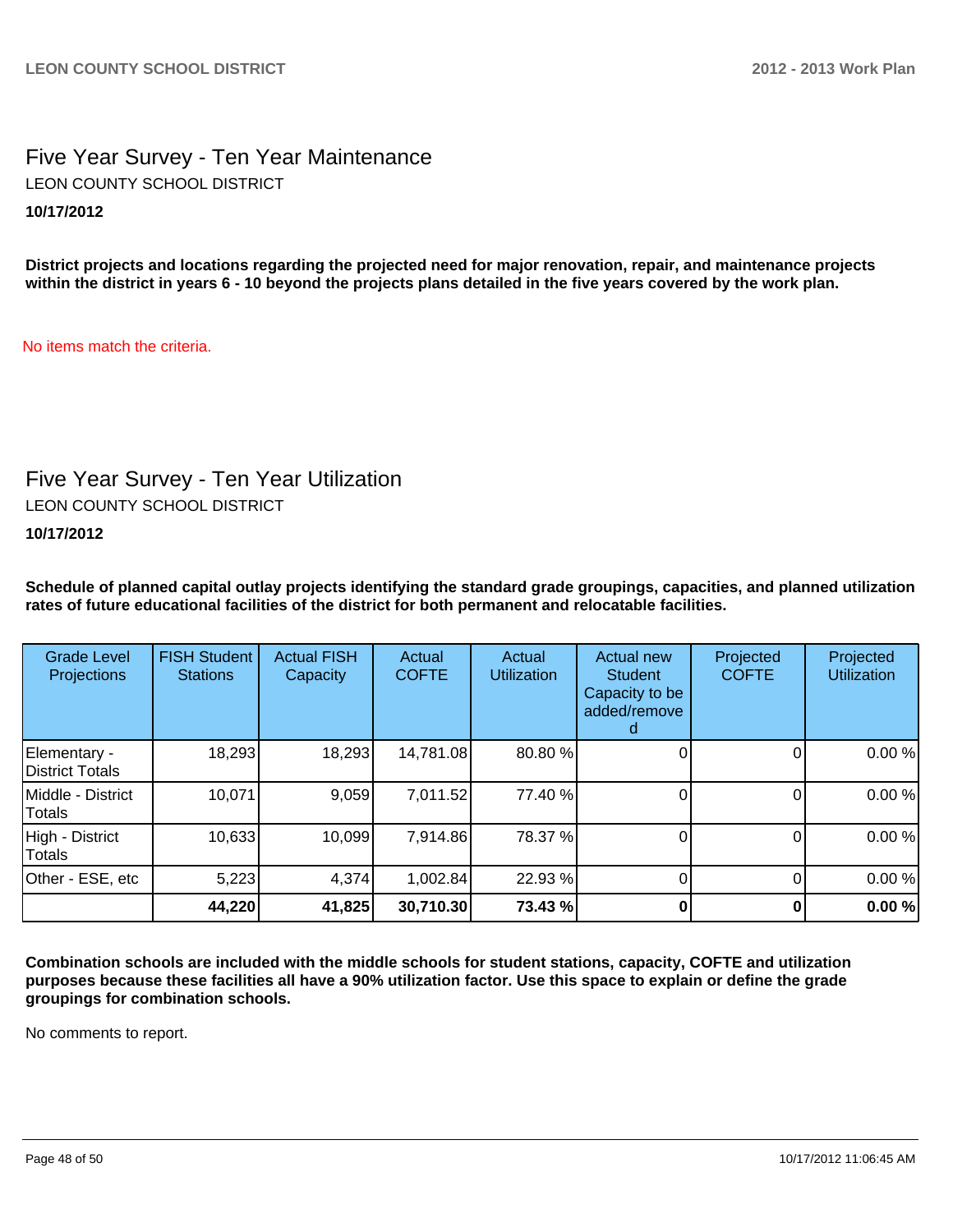### Five Year Survey - Twenty Year Capacity **10/17/2012** LEON COUNTY SCHOOL DISTRICT

**Schedule of capital outlay projects projected to ensure the availability of satisfactory student stations for the projected student enrollment in K - 12 programs for the future 11 - 20 years beyond the 5-year district facilities work program.**

No items match the criteria.

Five Year Survey - Twenty Year Infrastructure LEON COUNTY SCHOOL DISTRICT

**10/17/2012**

**Proposed Location of Planned New, Remodeled, or New Additions to Facilities in the 11 through 20 out years (Section 28).**

No items meet the criteria.

**Plans for closure of any school, including plans for disposition of the facility or usage of facility space, and anticipated revenues in the 11 through 20 out years (Section 29).**

No items meet the criteria.